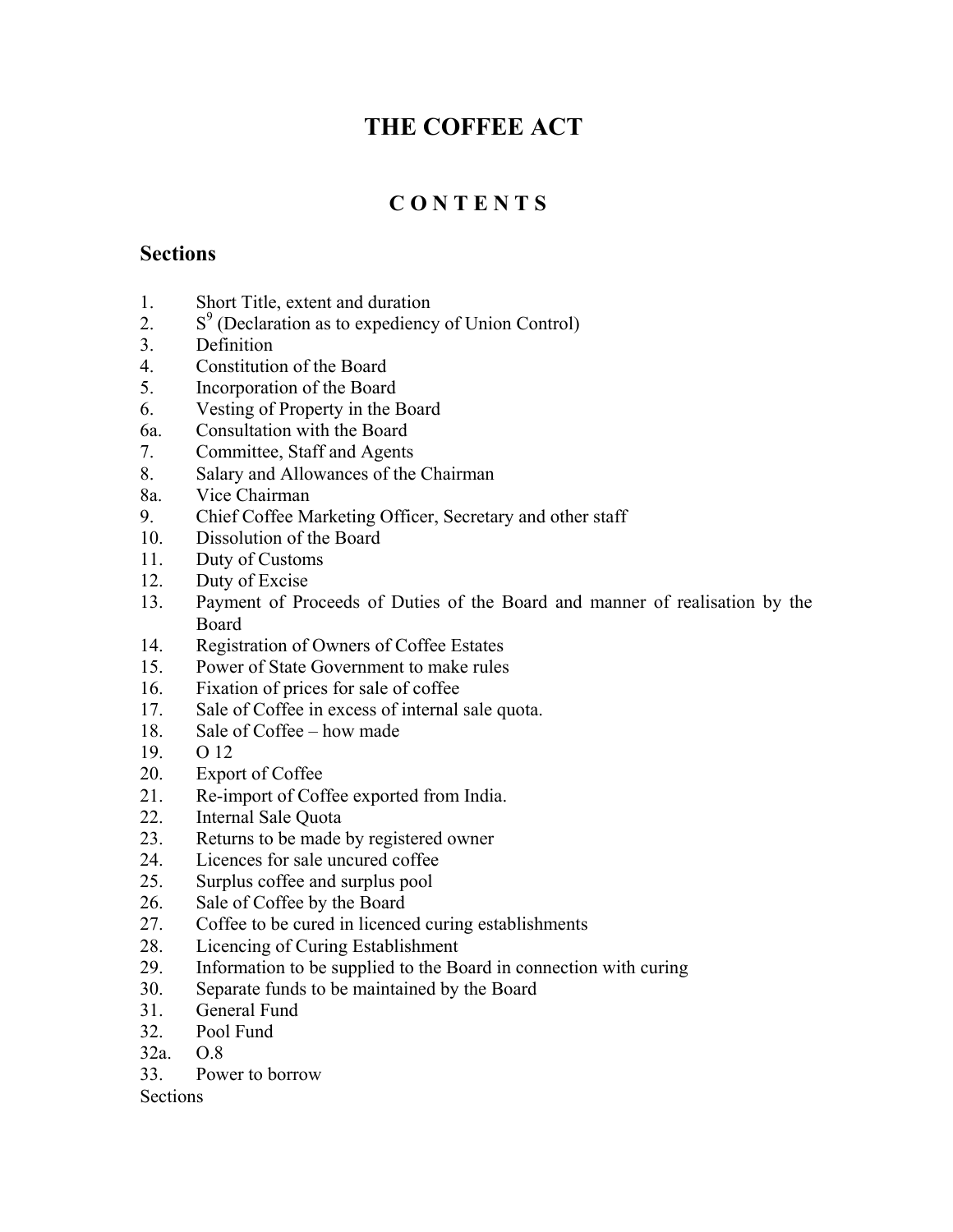- 34. Payments to Registered Owners
- 35. Failure to register
- 36. Contravention of Section 16,17, 18 and 19
- 37. Unlicenced curing establishment
- 37a. Contravention of Section 23(1)
- 38. False Returns
- 38a. Contravention of Section 25
- 38b. Powers to seize coffee withheld from inclusion in surplus pool
- 39. Obstruction
- 39a.  $1.9$  (Offences by Companies)
- 40. Cognizance of offence
- 41. O.12
- 42. Control by the Central Government
- 43. Appeals to the Central Government
- 44. Inspection of Records
- 45. Accounts of the Board
- 46. Inspection of Records of the Board and obtaining of copies
- 47. Contracts
- 47a. Bar of the legal proceedings
- 48. Power of the Central Government to make rules
- 49. (Repeal of the Indian Coffee Cess Act, 1935)
- 50. Repeal and Savings
	- $1.9$  (Validation of Certain Acts and Indemnity in respect thereof)

Note: Sub-Section 3 of section 1 of the Coffee Market Expansion Act (VII of 1942) reads as under:

"It (the Act) shall ceases to be in force at the end of twelve months commencing on the 1<sup>st</sup> day of July subsequent to the termination of the present hostilities".

The Act should have therefore ceased to be in force on 1<sup>st</sup> July 1947. But the Coffee Market Expansion (Amendment) Act IV of 1947 has placed the Coffee Market Expansion Act (VII of 1942) on a permanent basis by having the above Sub-Section omitted.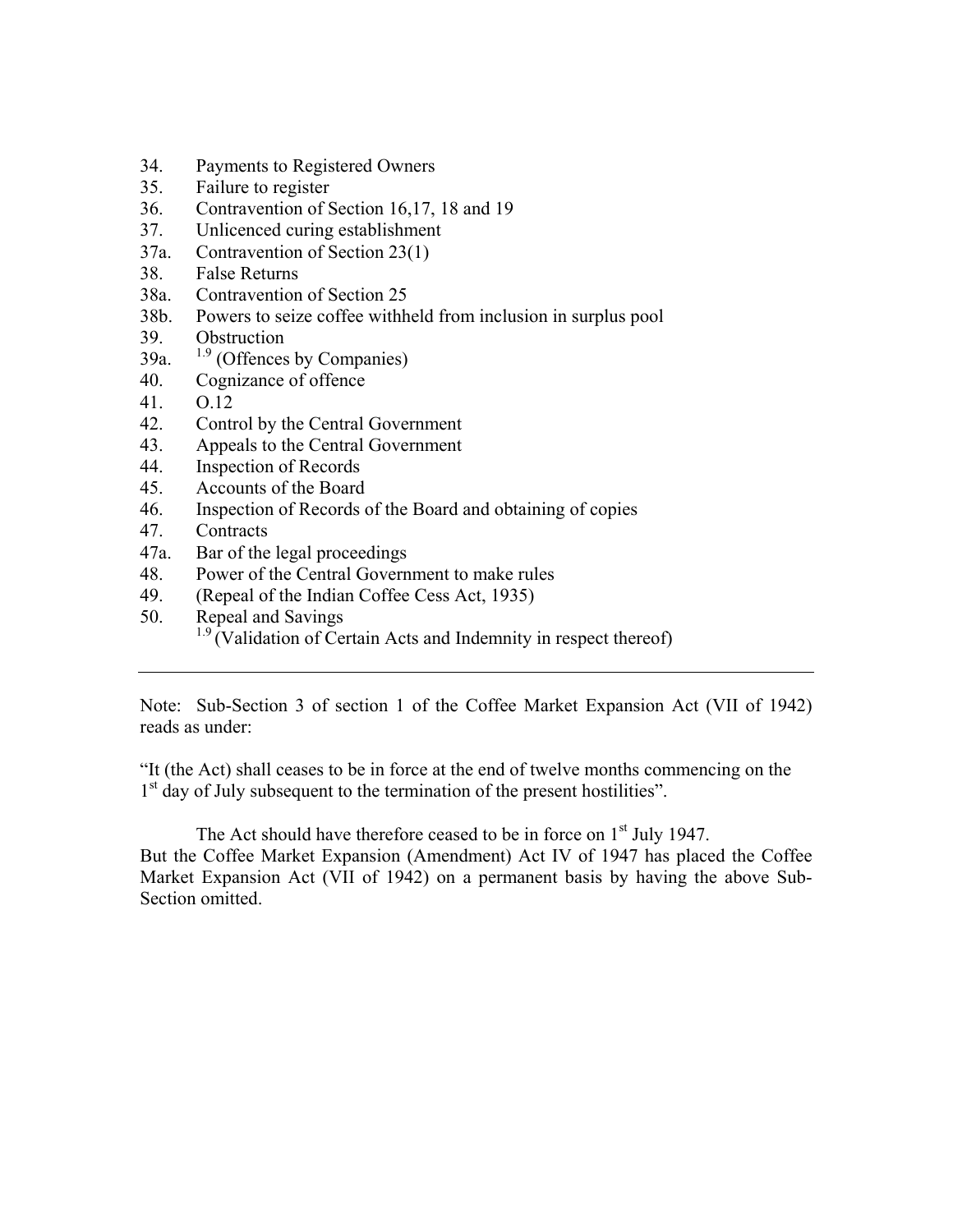# THE COFFEE RULES : 1955

# **C O N T E N T S**

## **Rule**

## **Chapter I – Preliminary**

- 1. Short Title
- 2. Definitions

## **Chapter II – Board and its Constitution**

- 3. Constitution of the Board and the manner of filling vacancies
- 4. Term of Office
- 5. Membership Roll
- 6. Change of Address
- 7. Registration
- 8. Removal from the Board
- 9. Absence from India
- 10. Vice Chairman

## **Chapter III – Procedure – Board and Committees**

- 11. Minimum number of meetings of the Board
- 12. Power to call Board meetings
- 13. Quorum
- 14. Presiding over Board meetings
- 15. Agenda
- 16. Business by circulation
- 17. Voting
- 18. Appointment of Committees
- 19. Power to call Committee meetings
- 20. Quorum
- 21. Absence from meetings of a Committee
- 22. Filling of casual vacancies
- 23. Presiding over Committee meetings
- 24. Agenda
- 25. Business by circulation
- 26. Voting
- 27. Record of business
- 28. Travelling and other allowances to members of the Board and its Committees
- 29. Revision

## **Rule**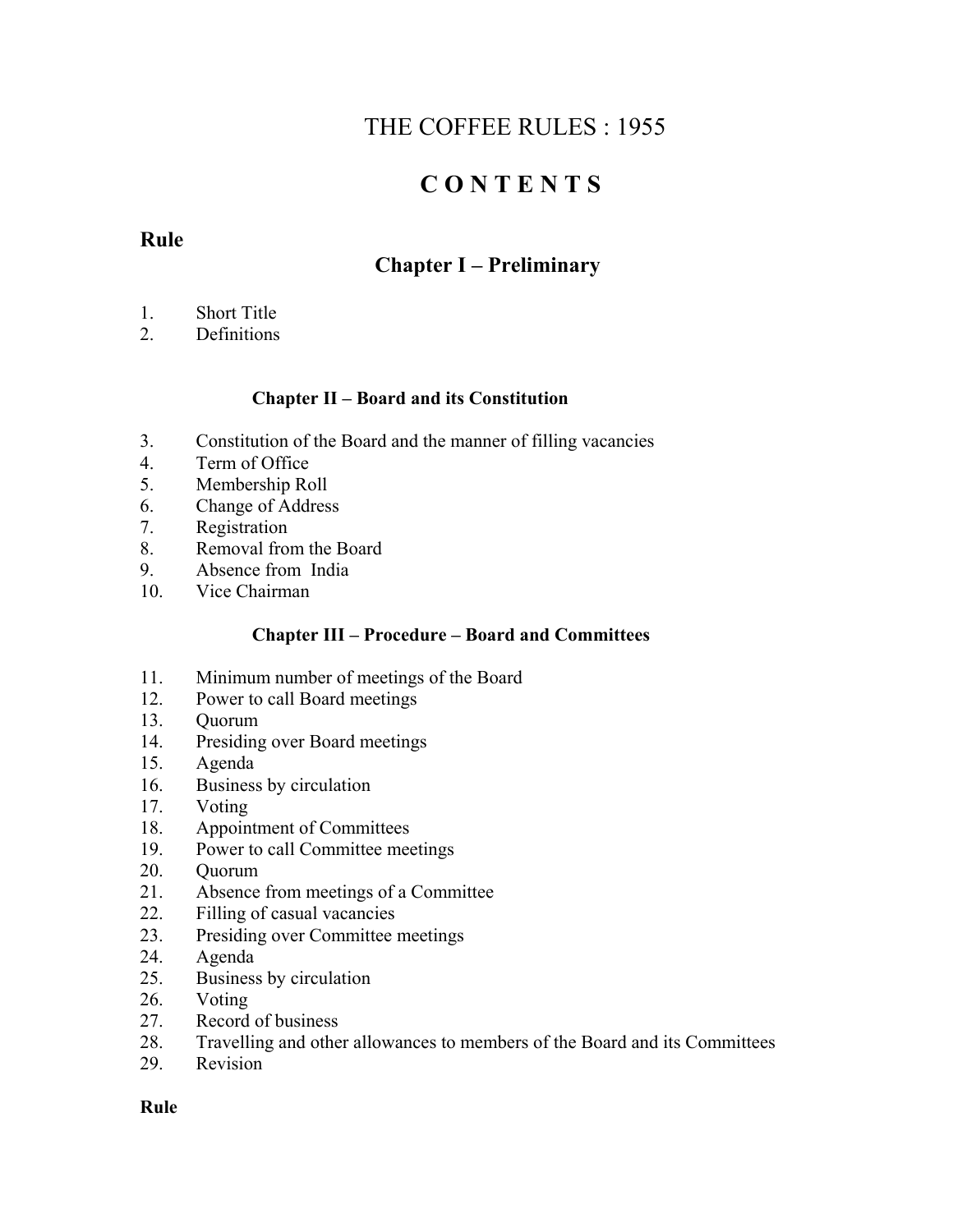## **Chapter IV – The Board and its Establishment**

- 30 Salaries and allowances
- 31 Board's establishment
- 31A Pension-Cum-gratuity benefits to employees of the Board

## **Chapter V – Finance and Accounts of the Board**

- 32 Power to incur expenditure
- 33 Budget Estimate
- 34 Accounts of the Board
- 35 Deposit of Funds of the Board in Banks and the Investment of Such Funds
- 36 Contracts
- 36A Financial transactions in general

## **Chapter VI – Powers of the Board and its Chairman**

- 37 Registration on delegation of powers
- 38 Borrowing Powers
- 39 Powers of the Chairman

## **Chapter VII – Marketing and Licensing**

- 40 Purchasing and selling coffee by the Board in the internal market
- 41 Appointment of Agents
- 42 Remuneration to Agents
- 43 Licence for sale of uncured coffee from an estate
- 44 Export of coffee
- 45 Licensing of curing establishments

## **Chapter VIII – Miscellaneous**

- 46. Returns from Registered Estates
- 47. Inspection of Record by Growers
- 47A Inspection of Records by Dealers
- 48 Re-delegation of powers

## **The First Schedule From A to I**

 **---------**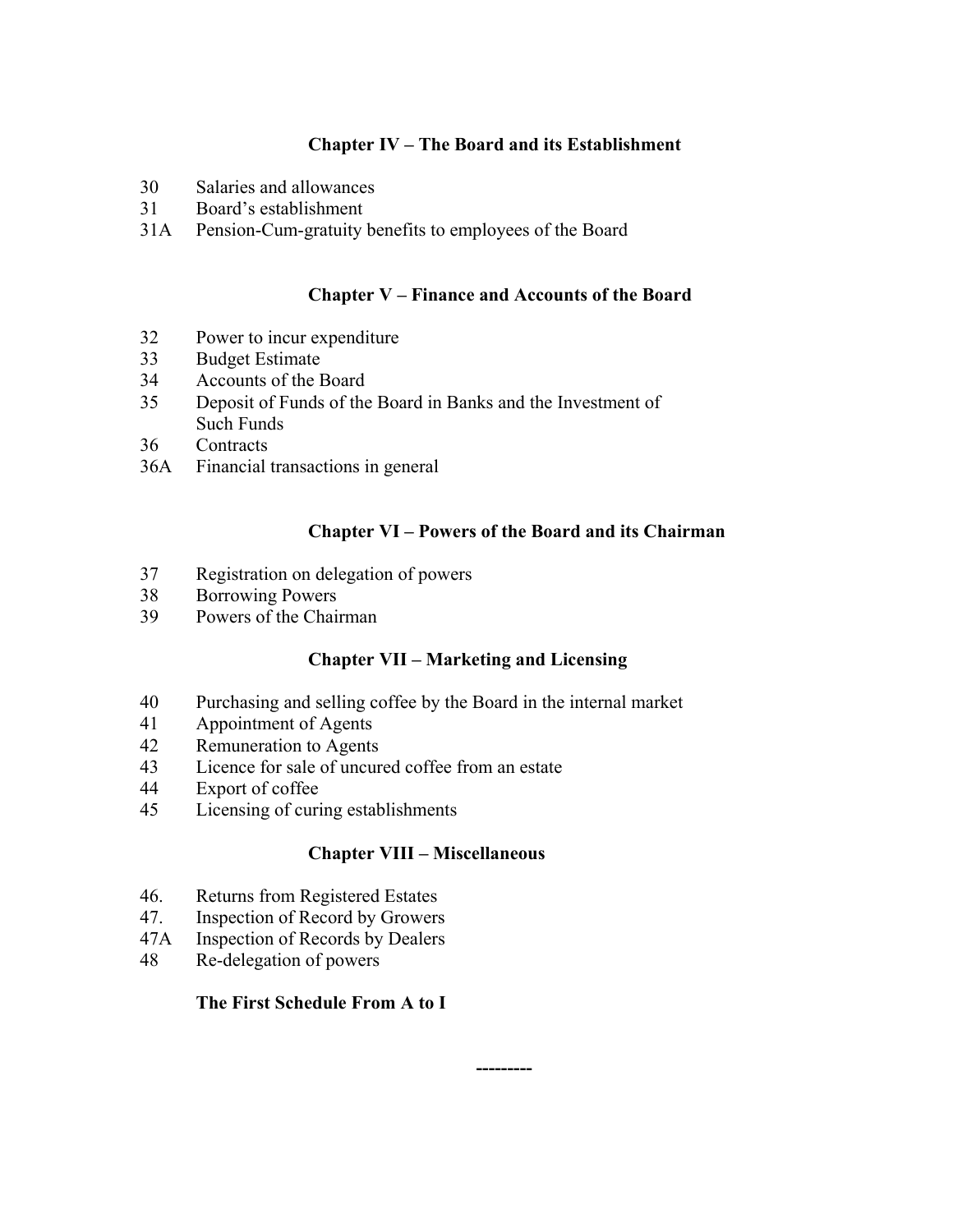## THE COFFEE ACT **ACT NO.VII OF 1942 (PASSED BY INDIAN LEGISLATURE)** (Received the assent of the Governor-General

on the  $2<sup>nd</sup>$  March 1942) --

An Act. (to provide for the development under the Control of the Union, of the coffee industry:)

WHEREAS it is expedient (to provide for the Development under the control of the Union, of the Coffee industry: )

It is hereby enacted as follows:-

1. (1) This Act may be called the Short title Coffee Act 1942. Extent and (2) It extends to the whole (India) (except the duration State of Jammu and Kashmir.)

Note:- Item 1 (2) of the Coffee (Amendment) Act, 1961

Reads as under: -

 $(3)$  [ ]

"It (the Amendment Act 1961) shall come into force on such date as the Central Government may, by notification, in the Official Gazette, appoint".

Accordingly the following notification, was published in the Gazette of India Extraordinary, Sub-Section (I)-Part II-Section 3, dated  $19<sup>th</sup>$  April 1962, by the Government of India in the Ministry of Commerce and Industry, New Delhi.

## **NOTIFICATION Coffee Control**

**G.S.R. -** In exercise of the powers conferred by Sub-Section (2) of Section 1 of the Coffee (Amendment) Act, 1961 (48 of 1961) the Central Government hereby appoints the  $19<sup>th</sup>$  April 1962 as the date on which the said Act shall come into force. " $[2(3)$  Plant (B) 62 }"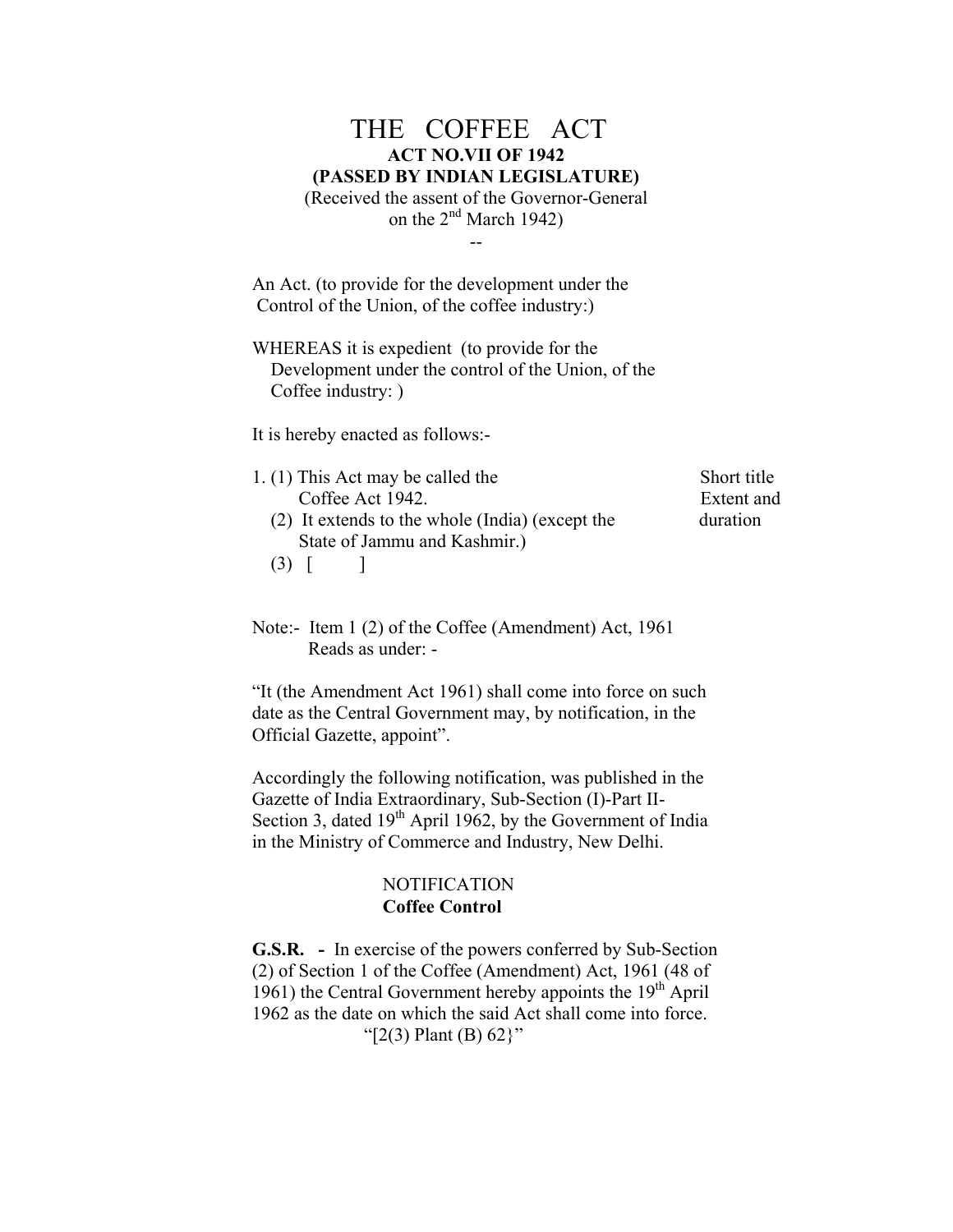| (Declara-<br>tion as to<br>expediency<br>of Union<br>Control) | It is hereby declared that it is expedient in the public<br>2.<br>interest that the Union Should take under its control the coffee<br>industry] |                                                                                                                                                                                                                                    |             |                           |
|---------------------------------------------------------------|-------------------------------------------------------------------------------------------------------------------------------------------------|------------------------------------------------------------------------------------------------------------------------------------------------------------------------------------------------------------------------------------|-------------|---------------------------|
|                                                               |                                                                                                                                                 | In this Act, unless there is anything repugnant in the<br>3.<br>Subject context, -                                                                                                                                                 |             |                           |
|                                                               |                                                                                                                                                 | (a) "the Board" means the [ ] Coffee Board<br>constituted under Section 4;                                                                                                                                                         |             |                           |
|                                                               |                                                                                                                                                 | [(aa) "Chairman" means the Chairman of the Board;]                                                                                                                                                                                 |             |                           |
|                                                               |                                                                                                                                                 | (b) "Coffee" means the commodity derived from the<br>fruit of rubiaceous plant known by that name, and<br>includes raw coffee, cured coffee, uncured coffee,<br>roasted coffee and prepared coffee;                                |             |                           |
|                                                               |                                                                                                                                                 | (c) "Collector" means a [Collector of Customs as<br>defined in Clause $(8)$ of Section $(2)$ of the Customs<br>Act, 1962,] or a Collector or Land Customs as<br>Defined in Clause (c) of Section 2 of the Land                     |             | VII of 1942<br>52 of 1962 |
|                                                               |                                                                                                                                                 | Customs Act, 1924, as the case may be;                                                                                                                                                                                             |             | XIX of 1924               |
|                                                               |                                                                                                                                                 | (d) "Curing means the application to raw coffee of<br>mechanical process other than pulping for the<br>purpose of preparing it for marketing;                                                                                      |             |                           |
|                                                               |                                                                                                                                                 | (e) "Curing establishment" means any place to<br>which raw coffee is sent by a registered owner for<br>curing, and includes any estate which the Board<br>may declare to be a curing establishment for the<br>purpose of this Act: |             |                           |
|                                                               | $[$ (ee)                                                                                                                                        | "dealer" means a person carrying on the business<br>of selling coffee, whether whole-sale or by retail;]                                                                                                                           |             |                           |
|                                                               | (f)                                                                                                                                             | "estate" means an area administered as one unit<br>which contains land planted with coffee plants;                                                                                                                                 |             |                           |
|                                                               |                                                                                                                                                 | [ (ff) "India" means territory of India excluding the State<br>of Jammu and Kashmir;]                                                                                                                                              |             |                           |
|                                                               | (g)                                                                                                                                             | "Indian Coffee Cess Committee," means the Indian<br>Coffee Cess Committee constituted under the<br>Indian Coffee Cess Act, 1935;                                                                                                   | XIV of 1935 |                           |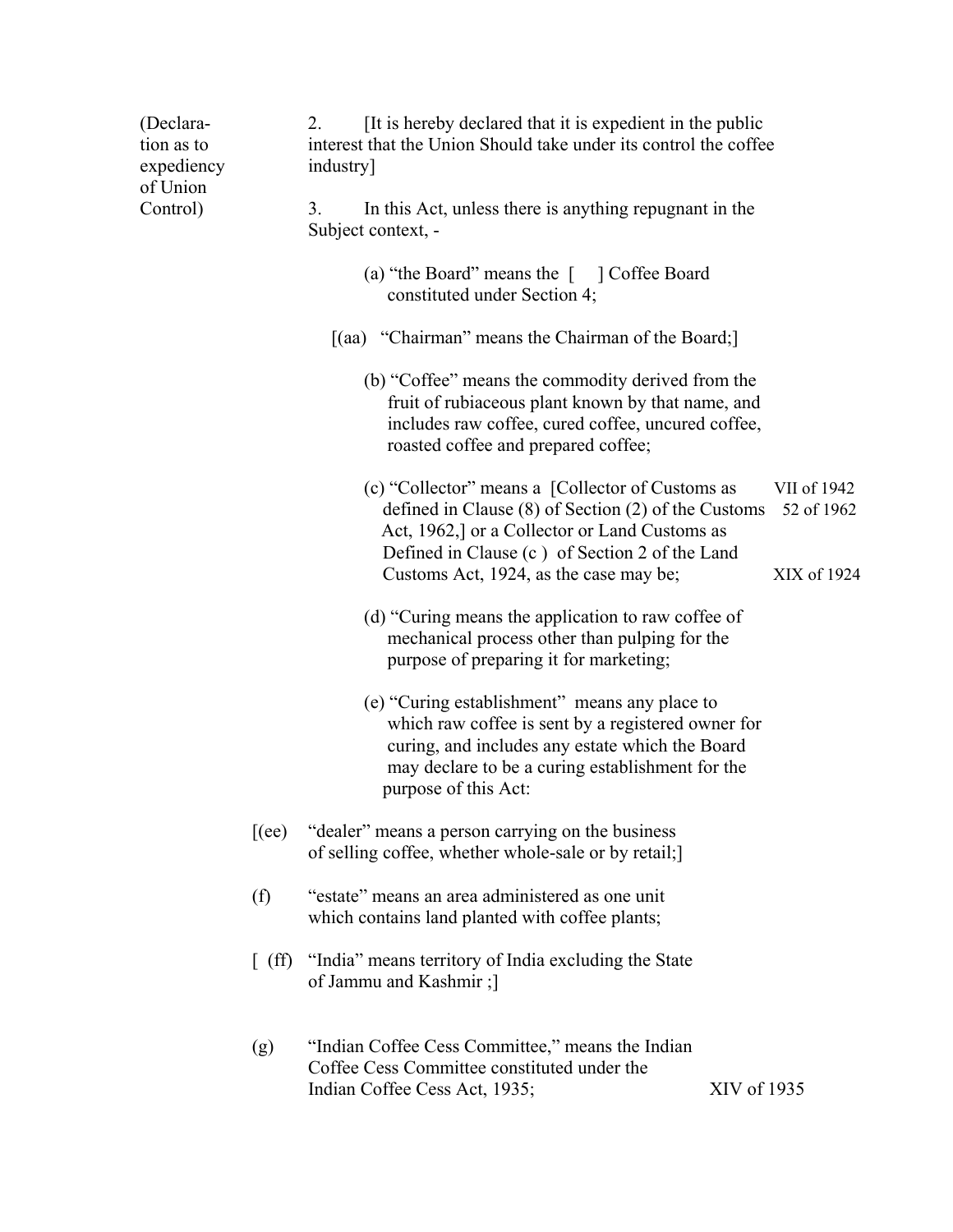- (h) ["Free sale quota" means that portion, stated in terms bulk or weight, of the whole of the coffee produced by the estate in the year, which a registered estate is permitted under this Act to sell;]
- (i) "Owner" in relation to any land planted with coffee plants, includes –
	- (1) any agent of the owner, and
	- (2) a mortgagee, lessee or other person in actual possession of the land;]
- (j) "Prescribed" means prescribed by rules made under this act;
- (k) "registered estate" means an estate in respect of which an owner is registered under sub-section  $(1)$ of section 14, and includes also any estate in respect of which an owner if required to be registered under the provisions of that Sub-Section,"
- (l) "registered owner" means an owner of a registered estate who has been or is required to be registered under sub-section (1) of section 14;
- (ll) <sup>1</sup>  $\frac{1}{\sqrt{2}}$  |
- (m) "Surplus pool" means the stock of coffee accumulated by the Board out of the amounts delivered to the Board under section 25;
- $[(n)$  "Year" means the period of twelve months beginning with the first day of July and ending with the thirtieth day of June next following.]

Constitution 4.(1) The Board constituted by the name of the Indian Coffee of the Board Market Expansion Board under Section 4 of the Indian Coffee Market Expansion Ordinance, 1940, shall be the 3[Coffee Board] for the purpose of this Act. XII of 1939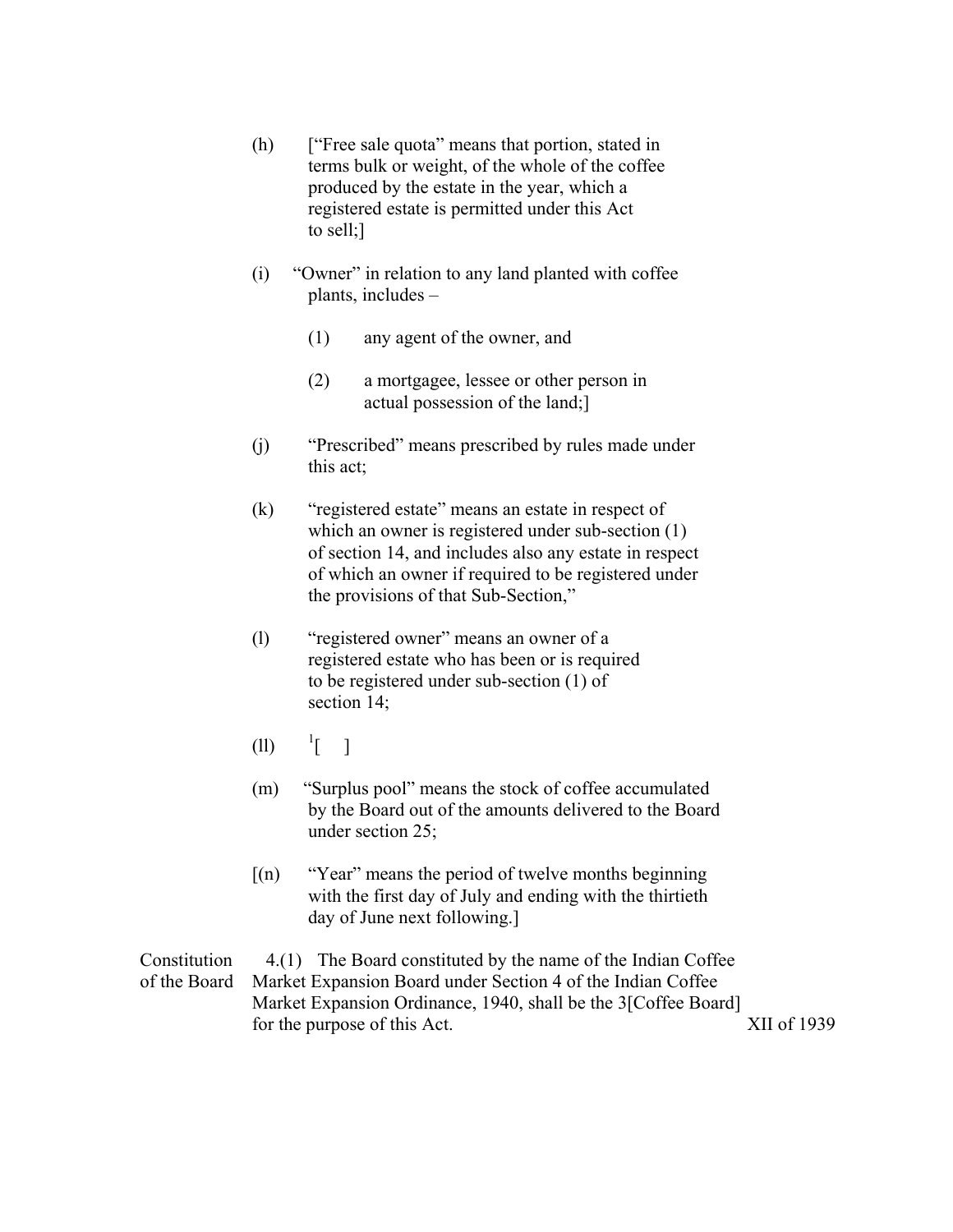- $(2)$  The Board shall consists of:-
- (a) a Chairman to be appointed by the Central Government by notification in the Official Gazette;
- (b) three members of Parliament of whom two shall be elected by the House of the People and one by the Council of States: and
- (c) such number of other members not exceeding twenty nine as the Central Government may think expedient to be appointed by that Government by notification in the Official Gazette from among persons who are in its opinion capable of representing:-
	- (i) Governments of the Principal Coffee growing states;
	- (ii) Coffee-growing industry;
	- (iii) Coffee trade interests;
	- (iv) Curing establishment;
	- (v) Interests of labour;
	- (vi) Interests of consumers; and
	- (vii) Such other interests as in the opinion of the Central Government, ought to be represented on the Board.

 (2A) The number of persons to be appointed as members from each of the categories specified in Clause (c) of Sub-Section (2), the term of office of the procedure to be followed in the discharge of their functions by, and the manner of filling vacancies among, the members of the Board shall be such as may be prescribed.]

 (2B) Any officer of the Central Government when deputed by that Government in this behalf shall have the right to attend meeting of the Board and take part in the proceeding there of but shall not be entitled to vote.

 $(3)$  $\left| \begin{array}{cc} 1 \\ 1 \end{array} \right|$ 

[(4) No act done by the Board shall be questioned on the ground merely of the existence of any vacancy in, or any defect in the constitution of the Board]

 $(5)$  It is hereby declared that the office of member of the Board shall not disqualify its holder for being chosen as, or for being, a member of either House of Parliament.]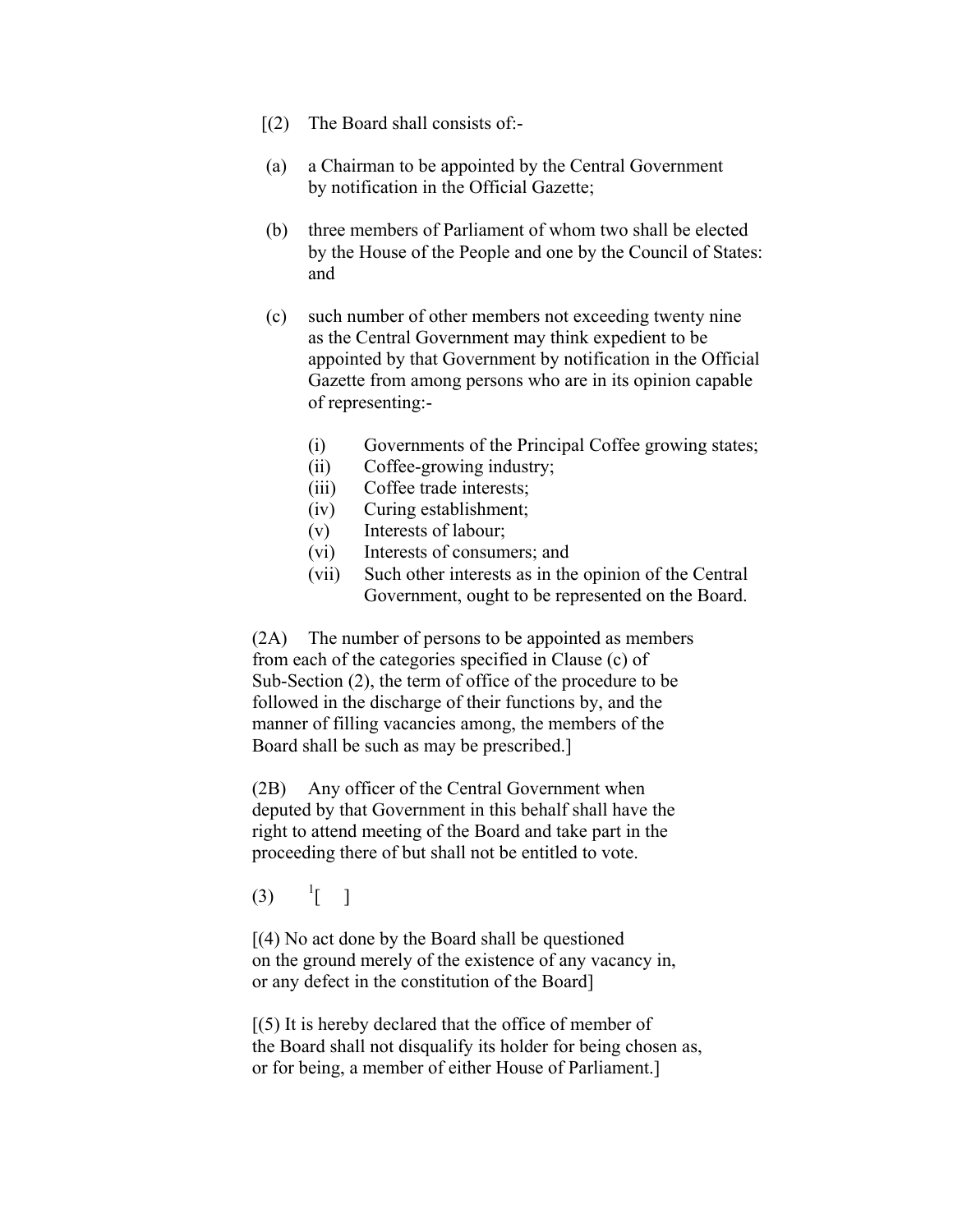| Incorporation<br>of the Board           | The Board shall be a body corporate by the name of the<br>5.<br>$\left[ \begin{array}{c} 1 \end{array} \right]$ Coffee Board having perpetual succession and a common<br>seal, with power to acquire and hold property, both movable and<br>immovable and to contract, and shall by the said name sue and<br>be sued.                                                                                                    |
|-----------------------------------------|--------------------------------------------------------------------------------------------------------------------------------------------------------------------------------------------------------------------------------------------------------------------------------------------------------------------------------------------------------------------------------------------------------------------------|
| Vesting of<br>Property in<br>the Board  | So long as this Act remains in force all property, movable<br>6.<br>or immovable, of or belonging to the Indian Coffee Cess Committee<br>shall vest in the Board and all debts and liabilities of the said<br>Committee shall be transferred to the Board, and the officers and<br>Servants of the said Committee shall be officers and servants on<br>the staff of the Board and the said Committee shall be suspended. |
| Consultation<br>with the Board          | $6(A)$ Before taking any action touching the affairs of the Board<br>under this Act, the Central Government shall ordinarily consult the<br>the Board:                                                                                                                                                                                                                                                                   |
|                                         | Provided that no action taken by the Central Government<br>shall be invalid or called in question merely on the ground that the<br>action was taken without such consultation.                                                                                                                                                                                                                                           |
|                                         | 7. (1) $\begin{bmatrix} 1 \end{bmatrix}$                                                                                                                                                                                                                                                                                                                                                                                 |
| Committee<br>Staff and<br>agents        | The Board may appoint such Committee for such purposes<br>(2)<br>and may employ such staff as it thinks necessary for the efficient<br>discharge of its functions under the Act.                                                                                                                                                                                                                                         |
|                                         | The Board may authorise agents to discharge on its behalf,<br>(3)<br>its functions in relation to the marketing, storing and curing of<br>coffee.                                                                                                                                                                                                                                                                        |
| Salary and<br>allowances of<br>Chairman | (8) The Chairman shall be entitled to such salary and allowances<br>and such conditions of service in respect of leave, Pension, Provident<br>fund and other matters as may, from time to time, be fixed by the<br>Central Government.                                                                                                                                                                                   |
| Vice Chairman                           | The Board shall elect from amongst its members a<br>8. A.<br>Vice Chairman who shall exercise such of the powers and perform<br>such of the duties of the chairman as may be prescribed or as may be<br>delegated to him by the Chairman.                                                                                                                                                                                |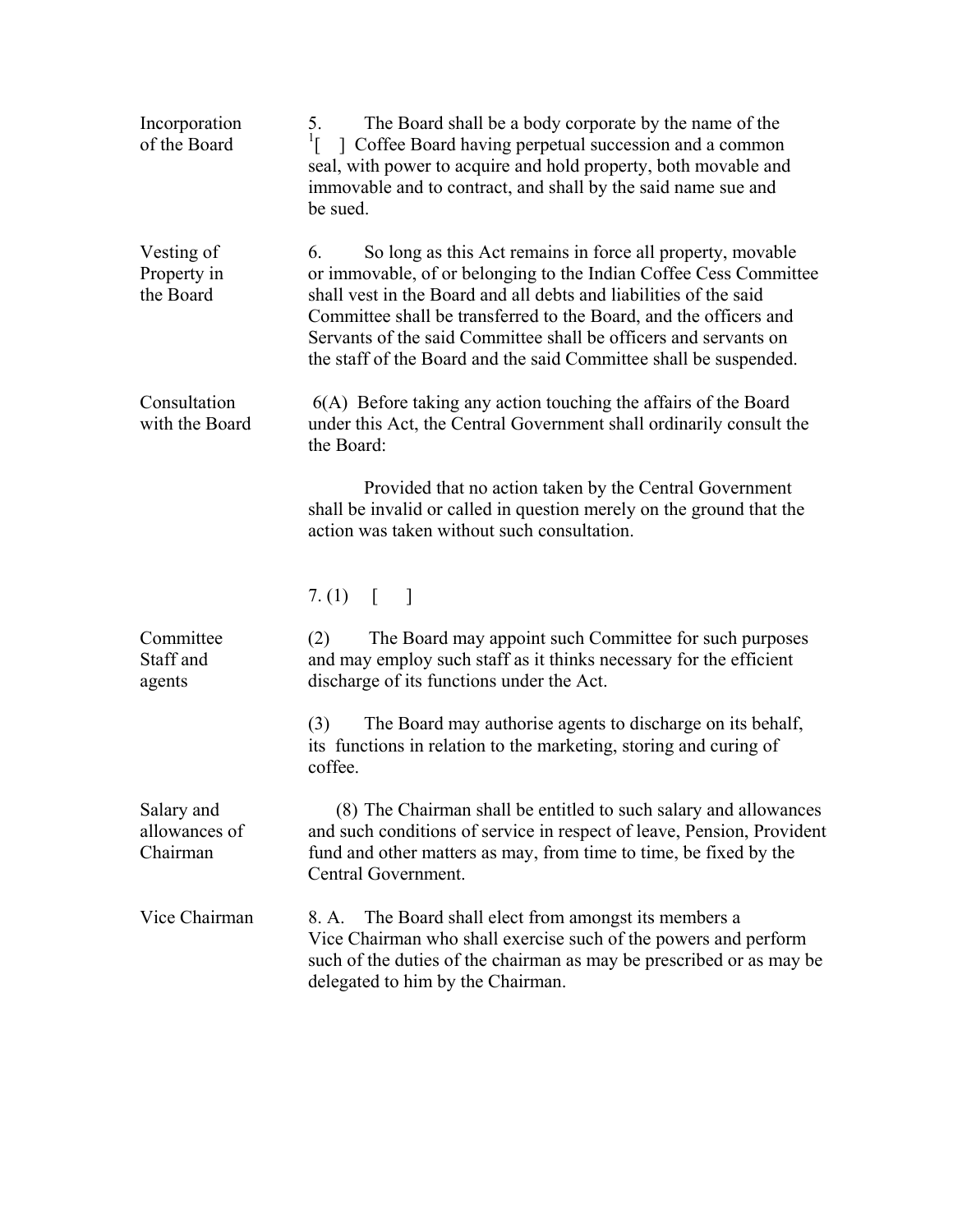| <b>Chief Coffee</b><br>Marketing<br>Officer,<br>Secretary<br>and other<br><b>Staff</b> | [9. (1) The Central Government shall appoint an officer to be<br>called the Chief Coffee Marketing Officer and a Secretary to the<br>Board and may appoint a Deputy Secretary to the Board and such<br>number of Marketing Officers as may be necessary, to exercise<br>such powers and to perform such duties under the direction of the<br>Board as may be prescribed.                                                                                                                                       |  |
|----------------------------------------------------------------------------------------|----------------------------------------------------------------------------------------------------------------------------------------------------------------------------------------------------------------------------------------------------------------------------------------------------------------------------------------------------------------------------------------------------------------------------------------------------------------------------------------------------------------|--|
|                                                                                        | The Officers appointed under this Section shall be entitled<br>(2)<br>to such salaries and allowances and such conditions of service in<br>respect of leave, pension, provident fund and other matters as may,<br>from time to time, be fixed by the Central Government.                                                                                                                                                                                                                                       |  |
| <b>Dissolution</b><br>of the Board                                                     | When the Board is dissolved by reason of this Act having<br>10.<br>ceased to be in force, the unexpended balance of all money<br>received by the Board under the Coffee Market Expansion<br>XII of 1948<br>Ordinance, 1940, or under this Act except money in the pool<br>fund shall be disposed off in such manner as the Central<br>Government may direct. The Central Government shall disburse<br>the money in the pool fund in the same manner as the Board<br>would have done had it continued to exist. |  |

## **Duties and Customs and of Excise**

11. A Duty of Customs shall be levied on the coffee produced in India and exported from  $\frac{1}{2}$  [India]  $\frac{2}{2}$  [at such rate not exceeding Rupees fifty per quintal as may be fixed by the Central Government by notification in the Official Gazette]\*

## 12. [ ]

\*The following notifications 1 and 2 were issued by the Government of India, Ministry of Commerce, New Delhi on the  $30<sup>th</sup>$ December 1977.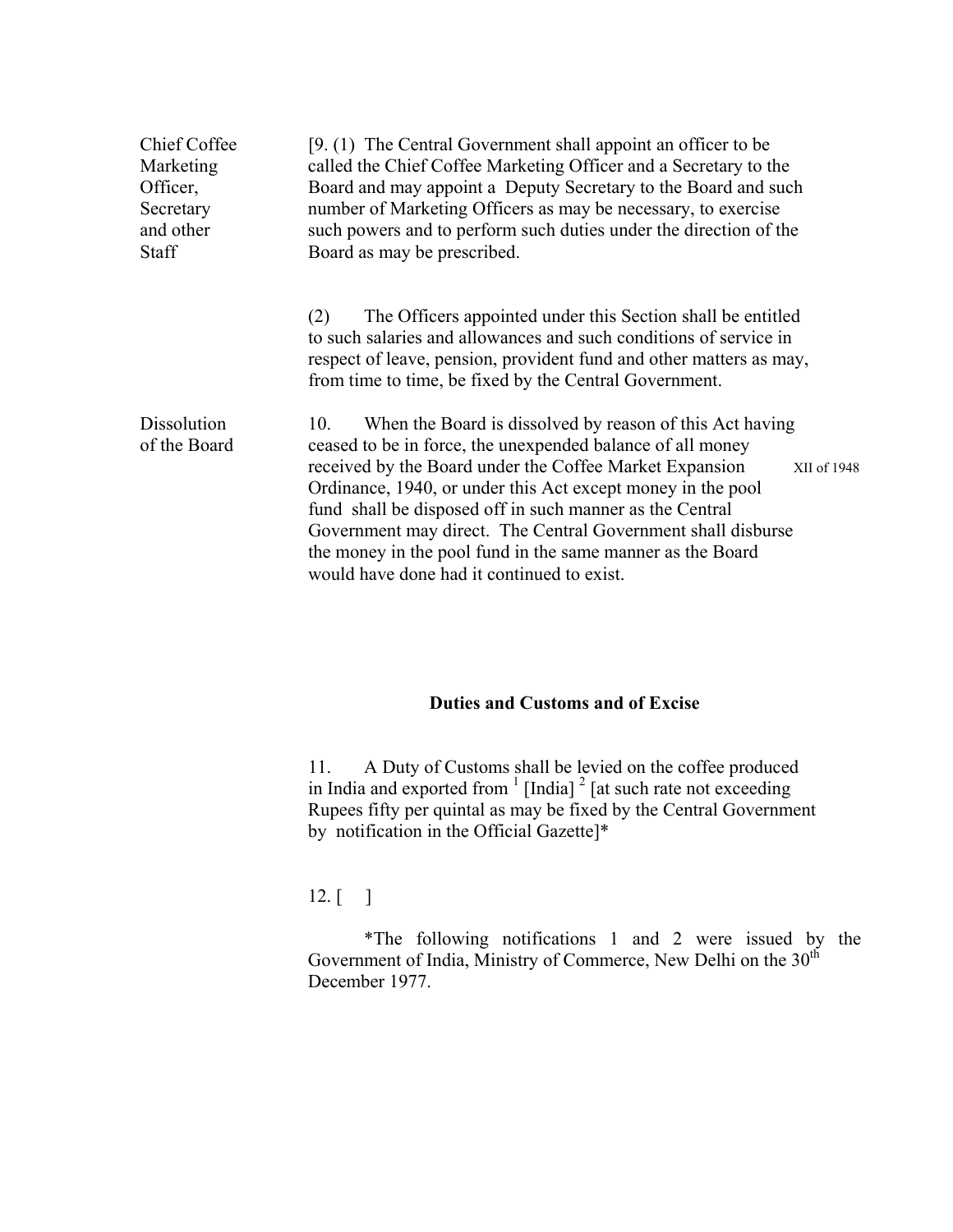## **NOTIFICATIONS**

### **(Coffee Control)**

1. S.O. In exercise of powers conferred by Section II of the Coffee Act 1942 (7 of 1942), and in suppression of the notification of the Government of India in the Ministry of Commerce No.G S R.513 (E) dated the 1<sup>st</sup> December 1973, the Central Government hereby fixes with effect from  $16<sup>th</sup>$  December, 1977, rupees eleven paise eighty per quintal as the rate of duty of customs, on coffee under the said Section 11.

## (F.No.3/6/76-Plant (B)

2. S.O. In exercise of the powers conferred by Section 12 of the Coffee Act, 1942 (7 of 1942) and in supersession of the notification of the Government of India in the Ministry of Commerce G.S.R. 514 (E) dated the  $1<sup>st</sup>$  December, 1973, the Central Government hereby fixes with effect from  $16<sup>th</sup>$  December 1977 rupees eleven and paise eighty per quintal as the rate of duty of excise on coffee under the said Section 12.

## (E. No.3/6/76-Plant (B)

| Payments of<br>Proceeds of<br>Duties to the<br>Board. | $13.$ ["(1).           | The proceeds of the Duty of Customs levied under this<br>Act, (all of which shall form part of the Consolidated Fund of India),<br>reduced by the cost of collection as determined by the Central<br>Government, shall, if Parliament by appropriation made by law in this<br>behalf so provides, be paid to the Board for being utilised for the<br>purposes of this Act. |
|-------------------------------------------------------|------------------------|----------------------------------------------------------------------------------------------------------------------------------------------------------------------------------------------------------------------------------------------------------------------------------------------------------------------------------------------------------------------------|
| 52 of 1962                                            | (2)<br>to $\mathbf{r}$ | The provisions of the Customs Act, 1962 and the rules and<br>regulations made thereunder, shall, as far as may be, apply in relation                                                                                                                                                                                                                                       |
|                                                       | (a)                    | the refund of the duty of customs where coffee<br>is exported and subsequently imported into<br>India; and                                                                                                                                                                                                                                                                 |
|                                                       | (b)                    | the export, without payment of the duty of customs, of<br>coffee which is subsequently to be imported into India"                                                                                                                                                                                                                                                          |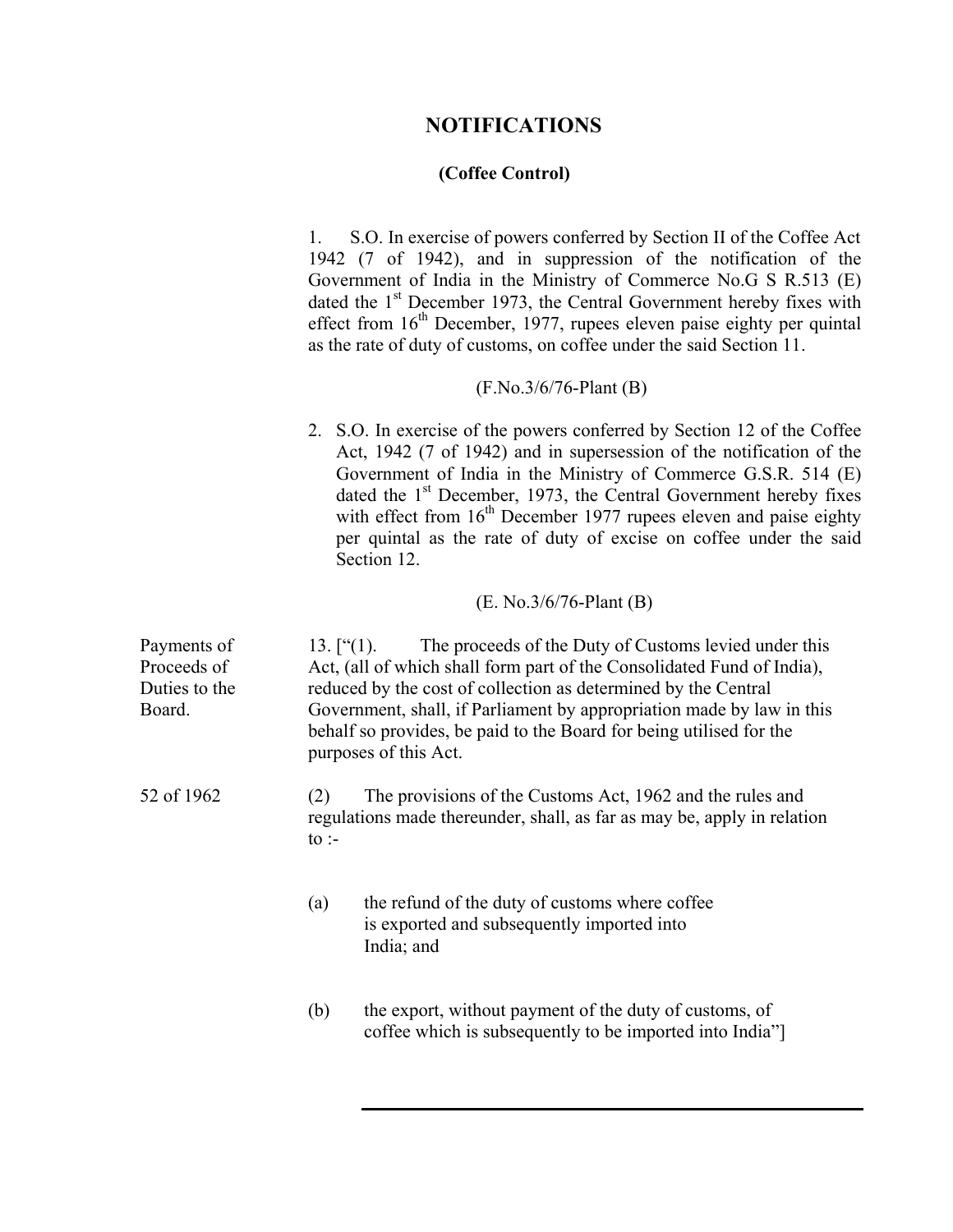The following notification was issued by the Government of India, Ministry of Commerce, New Delhi, on 15<sup>th</sup> May 1986.

S.O 261(E) in exercise of the power contained in Sub-Section I of the Coffee (Amendment) Act, 1985, the Central Government hereby specifies the  $15<sup>th</sup>$  May, 1986 as the date on which the provisions of the Coffee (Amendment) Act, 1935 (No.48 of 1985) shall come in force.

[F.No.13/27/82 Plant (B)]

 \*The following notification 1 and 2 were issued by the Government of India, Ministry of Commerce, New Delhi, on the 28<sup>th</sup> December 1987.

 S.O. 1122(E) – In exercise of the powers conferred by Section 11 of the Coffee Act, 7 of 1942), and in supersession of the Notification of the Government of India in the Ministry of Commerce No.S. O. 835 (E) dated the 13<sup>th</sup> December 1977, the Central Government hereby fixes with effect from the date of publication of this Notification; rupees twenty five per quintal as the rate of Duty of excise on coffee under the said Section 12.

 $(F. No. 13/27/82 - Plant (B))$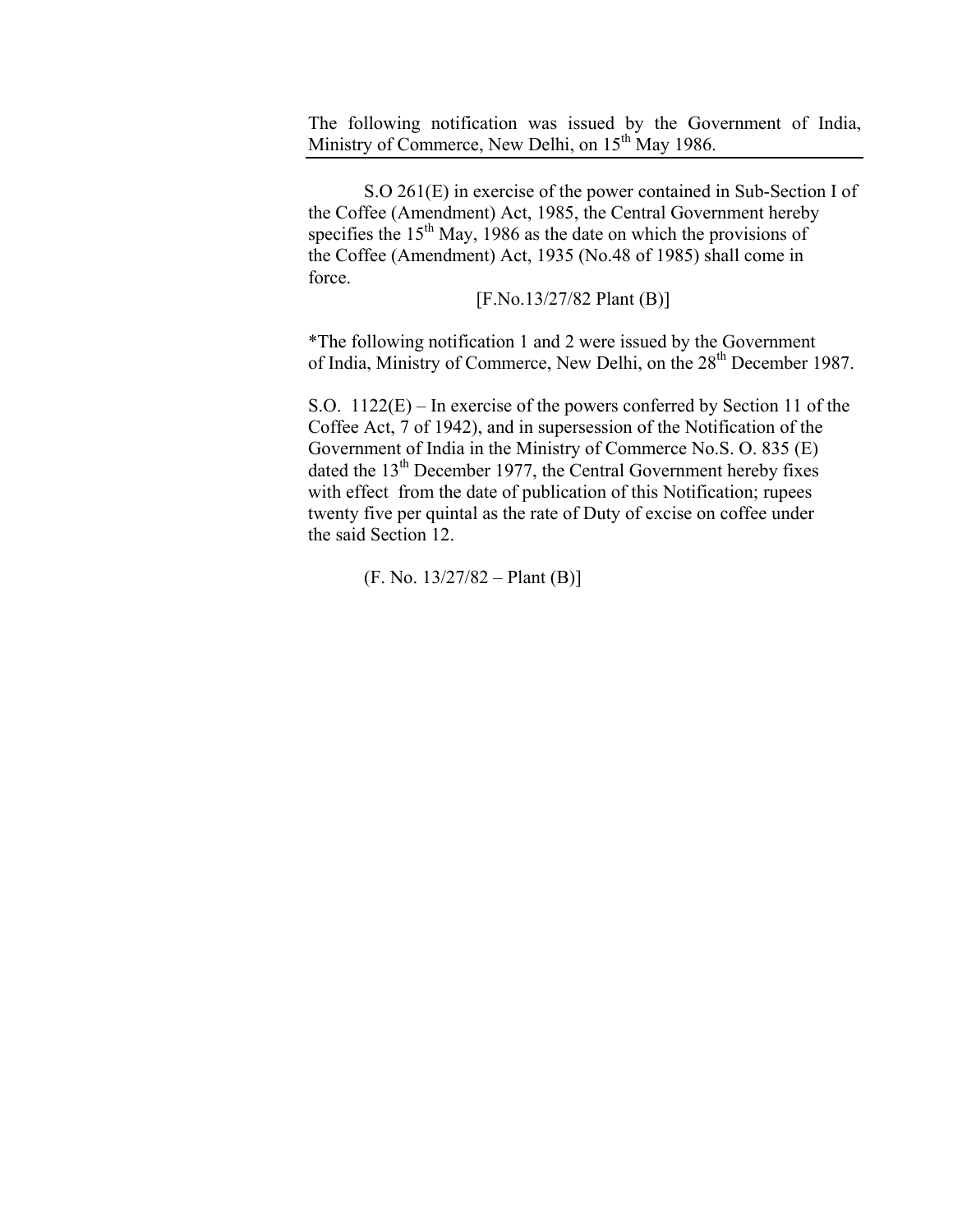## **Registration**

Registration 14  $[(1)$  Every owner of land planted with coffee plants, whether of owners of such land is comprised in one estate or in more than one estate and coffee whether it is situated wholly or only partly in India, shall, before the estates expiration of one month from the date on which he first became owner of such estate or estates apply to the registering officer appointed in this behalf by the State Government to be registered by an owner in respect of each estate owned by him; and any registration made before the commencement of the Coffee (Amendment) Act, 1961, shall be deemed to have been made under the Sub-Section.

 $(2) \mid \cdot \mid$ 

 (3 ) A registration once made shall continue in force until it is cancelled by the registering officer.

 $(4)$  | |

Power of 15. (1) The [ State ] Government may by notification in the State Official Gazette makes rules to carry into effect the provisions of

> (2) Without prejudice the generality of the foregoing power, such rules may prescribe the form of the application for registration and for cancellation of registration, the fee payable on such applications, the particulars to be included in such applications, the procedure to be followed in granting and cancelling registration, the registers to be kept by registering officers, and the supply by registering officers of information of the Board.

Government Section 14. to make rules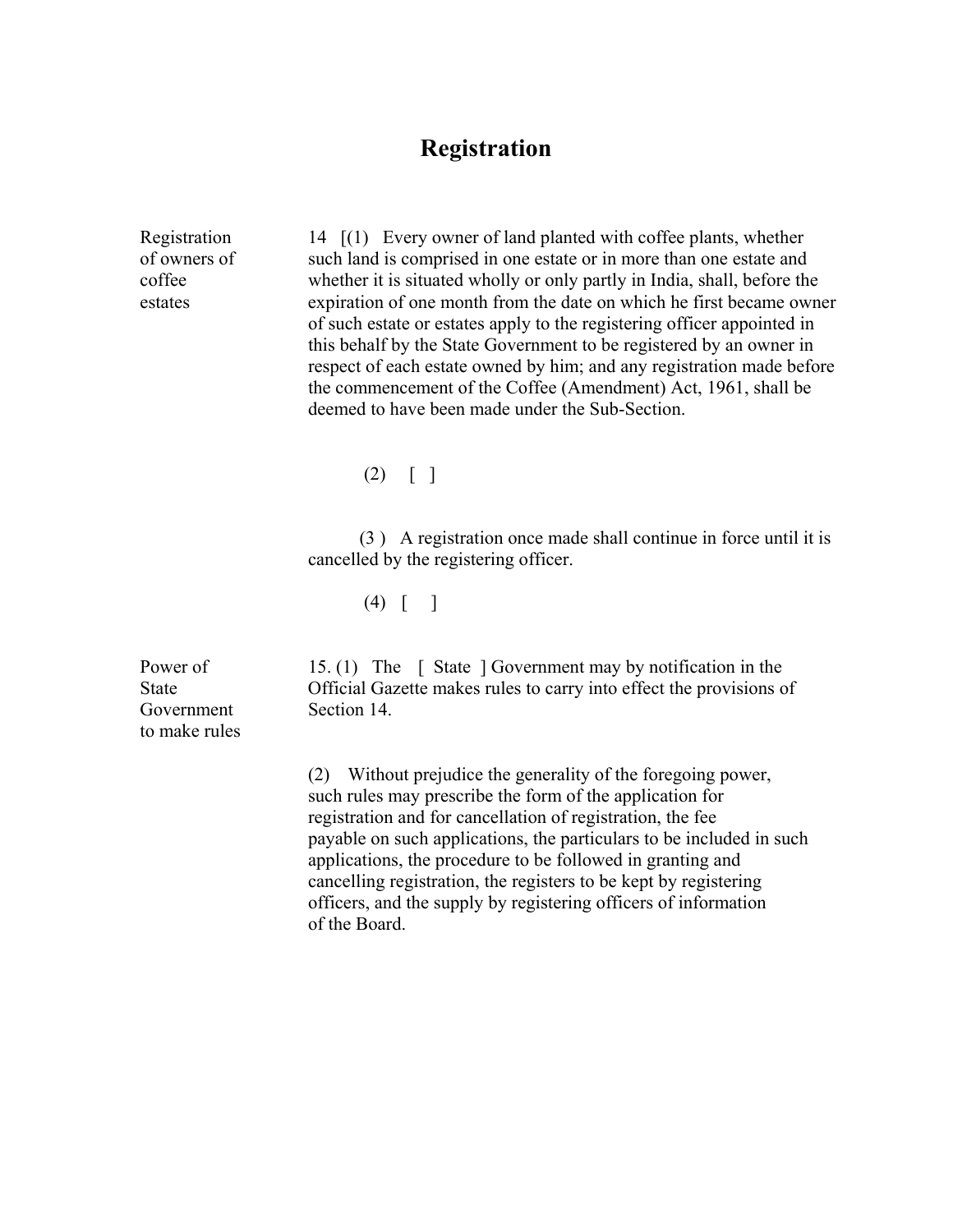# **Control of Sale, Export & Re-Import of Coffee**

| Fixation of<br>Prices for sale<br>of coffee        | 16. $(1)$<br>The Central Government may, [ ] by<br>notification in the Official Gazette, fix the price or prices<br>at which coffee may be sold wholesale or retail in the<br>Indian market.                                                                                                                                                        |  |  |
|----------------------------------------------------|-----------------------------------------------------------------------------------------------------------------------------------------------------------------------------------------------------------------------------------------------------------------------------------------------------------------------------------------------------|--|--|
|                                                    | No registered owner or licensed curer or dealer<br>(2)<br>shall sell coffee wholesale or retail in the Indian market<br>at a price or prices higher than the price or prices fixed under<br>this Section.]                                                                                                                                          |  |  |
| Sales of coffee<br>in excess of<br>free Sale Quota | ["No registered owner shall sell or contract to sell<br>17.<br>coffee from any registered estate if by such sale the free<br>sale quota allotted to that estate is exceeded; nor shall a<br>registered owner sell or contract to sell any coffee produced<br>on his estate in any year for which no free sale quota is<br>allotted to the estate."] |  |  |
|                                                    | L<br>]                                                                                                                                                                                                                                                                                                                                              |  |  |
| Sales of coffee<br>how made                        | 18. No registered owner shall sell coffee unless either -                                                                                                                                                                                                                                                                                           |  |  |
|                                                    | (a) it has been cured at or is delivered to the buyer through<br>a curing establishment licenced under Section 28, or                                                                                                                                                                                                                               |  |  |
|                                                    | (b) it is sold under in accordance with the provision of a<br>licence procured from the Board under Section 24.                                                                                                                                                                                                                                     |  |  |
|                                                    | 19.<br>$\begin{bmatrix} 1 \end{bmatrix}$                                                                                                                                                                                                                                                                                                            |  |  |
| Export of<br>Coffee<br>1962                        | 20. No coffee shall be exported from [India] otherwise<br>8 of 1878<br>than by the Board or under an authorisation granted by the<br>Board in the prescribed manner and in the prescribed cases,<br>and the provisions of the ["Customs Act, 1962,<br>$52$ of                                                                                       |  |  |
|                                                    | shall have effect as if the provision made by this Section                                                                                                                                                                                                                                                                                          |  |  |
| VII of 1978                                        | had been made by notification issued under Section 11."                                                                                                                                                                                                                                                                                             |  |  |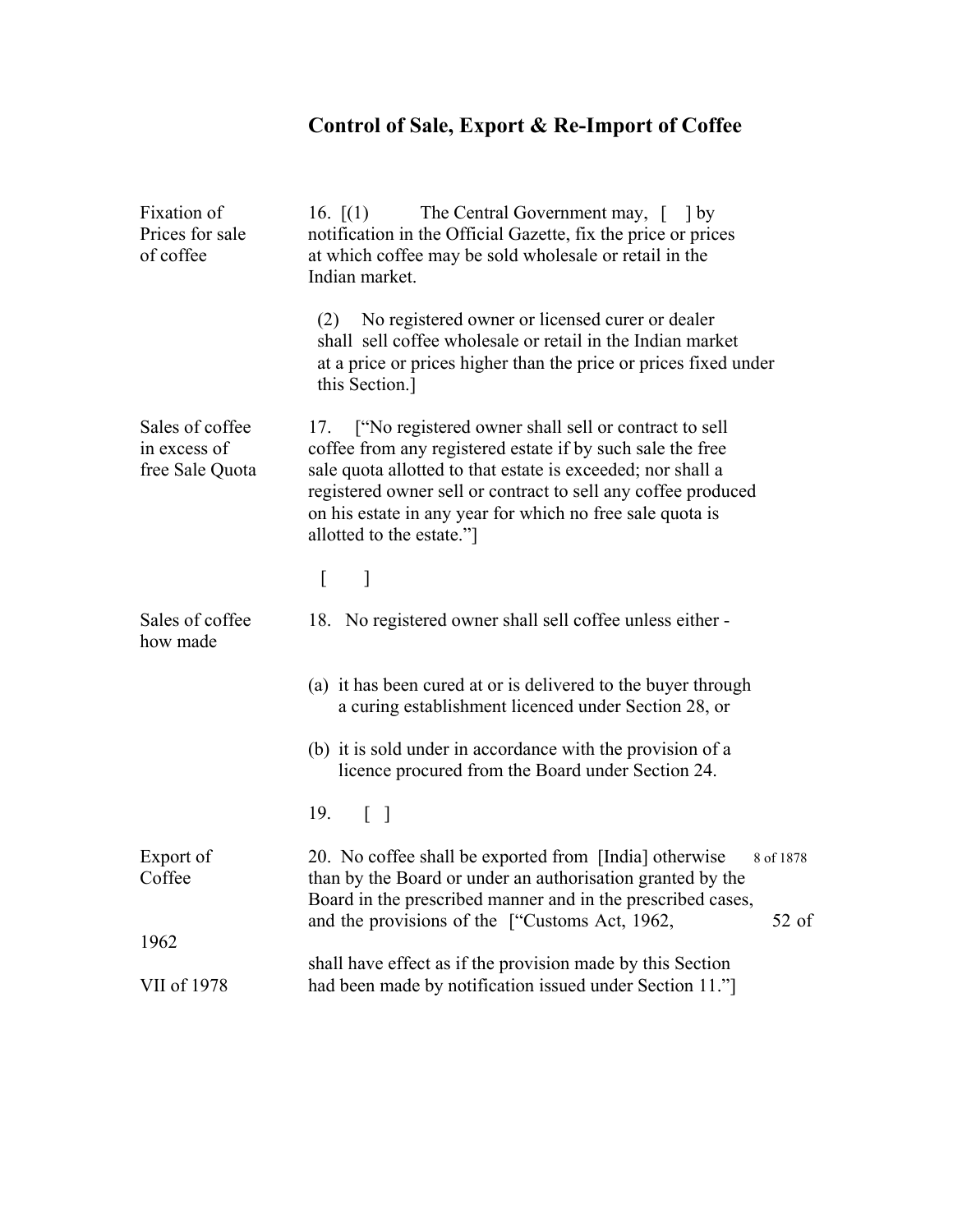[Provided that nothing herein contained shall apply to coffee –

- (i) shipped as stored any vessel or aircraft in such quantity as the Collector considers reasonable, having regard to the number of the crew and passengers and the length of the voyage or journey, as the case may be, on which the vessel or aircraft is [about to proceed, or]
- (ii) carried as per personal baggage of a passenger not exceeding such quantities, as the Central Government may, by notification in the Official Gazette, specify or
- (iii) exported for such purposes and in such quantities as the Central Government may specify in the like manner]

 [Provided further that the Central Government may by order in writing, specify the quantity of coffee which shall be permitted for export during any year and where any such order is made, no coffee shall be exported from India in excess of the said quantity;]

 Provided further that the Central Government may exempt the operation of this Section, either absolutely or subject to conditions, the export of coffee from S.7 [India] [to the State of Jammu and Kashmir] or to any foreign settlement bounded by India.

 The following notification was issued by the Government of India, Ministry of Commerce and Industry, New Delhi, on 1<sup>st</sup> November 1963.

#### NOTIFICATION

#### (Coffee Control)

 In pursuance of Clause (ii) and (iii) of the first proviso to Section 20 of the Coffee Act, 1942 (7 of 1942) the Central Government hereby directs that coffee may be exported from India otherwise than under an authorisation granted by the Coffee Board:

- (a) in quantities not exceeding 2 Kilograms when carried as personal baggage of a passenger; or
- (b) in quantities not exceeding 2 Kilograms and 6 Kilograms respectively, when sent by post by sea or by air, as gift parcels and bona fide samples.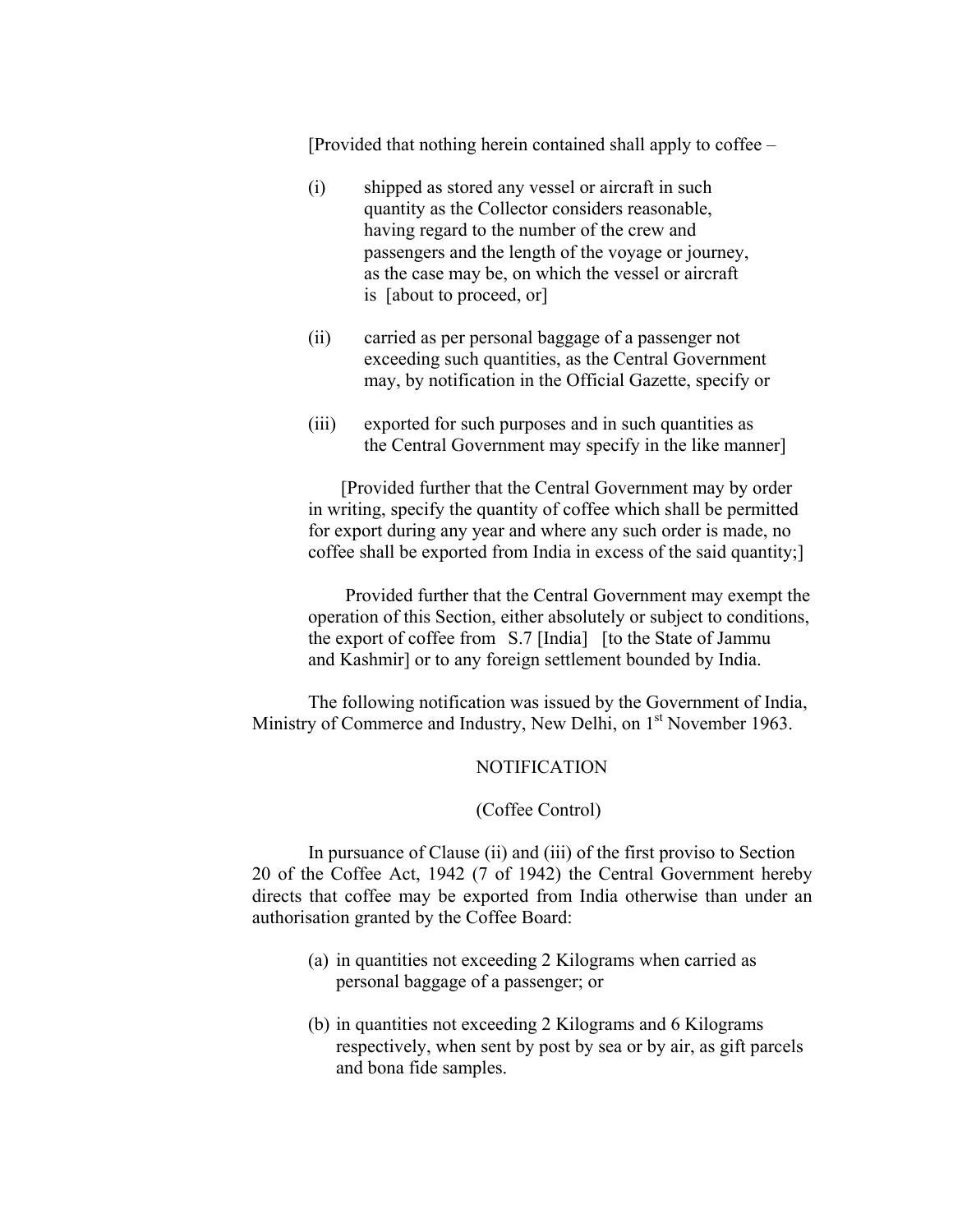| $[14(10 \text{ Plant } (B) 62]$ |  |
|---------------------------------|--|
|---------------------------------|--|

Re-import 21. (1) No coffee which has been exported from India shall be of coffee re-imported into [India] except under and in accordance with a permit export from granted by the Board. India.

| (2) The Board may in any fit case grant such a permit and no |
|--------------------------------------------------------------|
| charge shall be made therefor.                               |

Free Sale 22. (1) ["Unless with the previous sanction of the Central Government Quota the Board decides that no free sale quotas shall be allotted, the Board shall, as soon as may be, allot to each registered estate a free sale quota for the year.

> (2) The free sale quota shall be a fixed percentage, common to all registered estates, not exceeding fifty per cent of the probable total production of the estate in the year as estimated by the Board.

 Provided that the Board may, with previous sanction of the Central Government allot such quota at a percentage higher than Fifty per cent of the said probable total production.

 (3) The Board may at any time vary the free sale quota by varying the fixed percentage common to all registered estates, or may express the whole or any part of the free sale quota of an estate in terms of bulk instead of in terms of weight."]

Returns to 23. (1) A registered owner shall furnish to the Board at the prescribed be made by times and in the prescribed manner such returns as may be prescribed. registered owners.

 (2) If any registered owner fails to furnish the returns required under Sub-Section  $(I)$  in respect of any estate, the Board may  $3$  (without Prejudice to any penalty to which the said owner is liable under Section 37 A) refuse to allot a <sup>1</sup>[free] sale quota to that estate, or, where A free sale quota has already been allotted, may cancel it.

> (3) The Board may authorise an officer to visit any estate at any time to verify the accuracy of any return made under this Section or to ascertain the productive capacity of the estate.

Licences 24. The registered owner of any estate, may subject to the prescribed for sale of conditions and so long as the [free] sale quota allotted to that estate will uncured not be exceeded by the proposed sale, obtain from the Board a licence for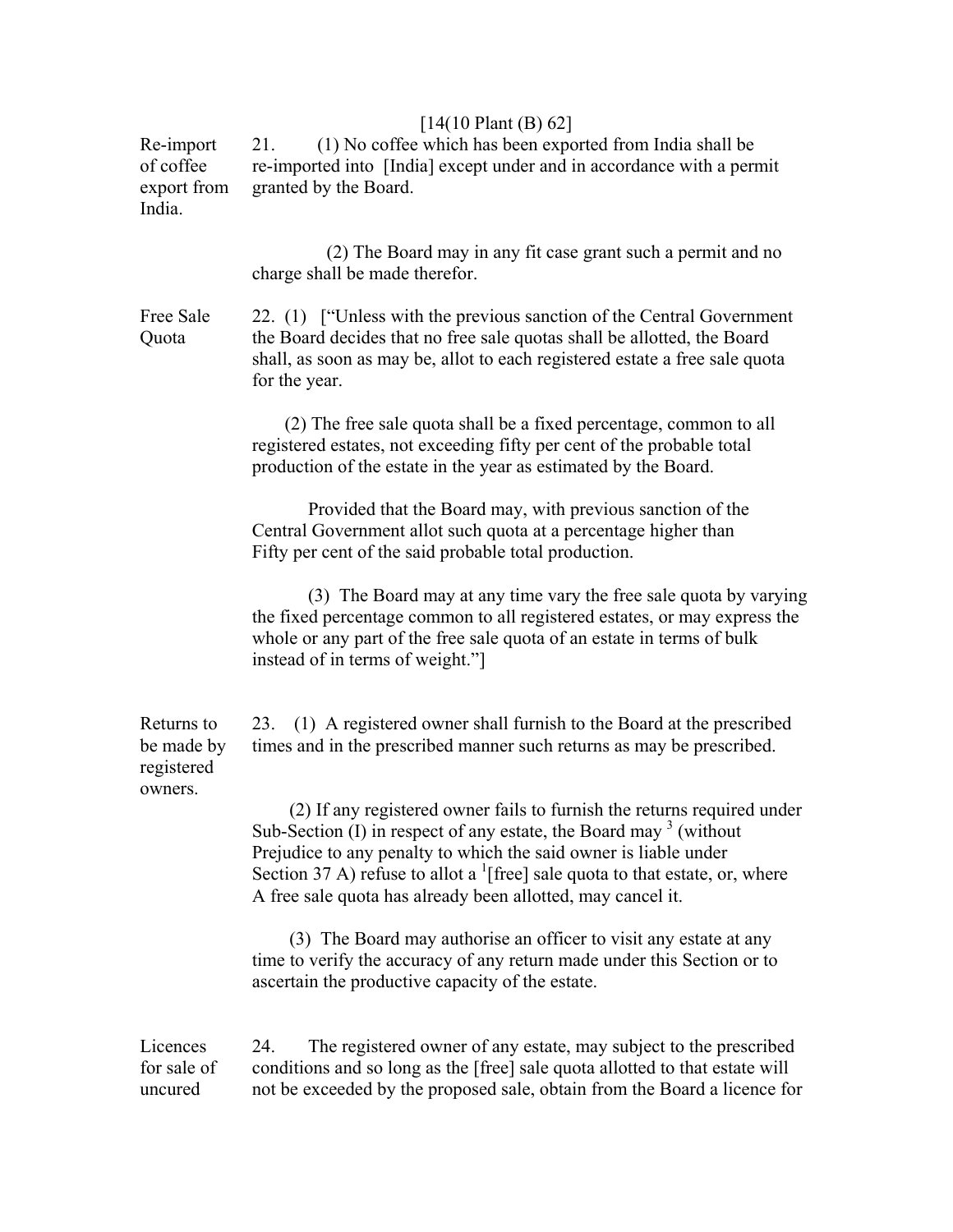coffee the sale from that estate of uncured coffee. Surplus 25. (1) All coffee produced by a registered estate in excess of the amount coffee and specified in the [free] sale quota allotted to that estate  $2$ [or when no [free] surplus sale quotas have been allotted to estates,] all coffee produced by the pool estate] shall be delivered to the Board for inclusion in the surplus pool by the owner of the estate or by the curing establishment receiving the coffee from the estate.

> [Provided that where no [free] sale quotas have been allotted to estates, the Chairman may allow the owner of any estate to retain with himself for purposes of consumption by his family and for purpose of seed, such quantity of coffee as the Chairman may think reasonable;

> Provided further that where the Central Government is satisfied that it is not practicable for any class of owners producing coffee in any specified area to comply with the provisions of this Sub-Section on account of the small quantity of coffee produced by them or on account of their estates being situated in a remote locality, the Central Government may, in notification in the Official Gazette exempt such class of owners from the provisions of this Sub-Section.]

> (2) Delivery shall be made to the Board in such places [at such times] and in such manner as the Board may direct, and such directions may provide for partial delivery to the surplus pool at any time whether or not at that time the [free] sale quota has been exceeded and the coffee delivered shall be such as to represent fairly in kind and quality the produce of the estate. The Board may reject any consignment offered for delivery which does not satisfy this requirement; but shall not reject any consignment merely for a defect in curing.

> (3) Coffee delivered for inclusion in the surplus pool shall upon delivery to Board remain under the control of the Board which shall be responsible for storages, curing where necessary, and marketing of the coffee.

> (4) The Board shall [ ] [from time to time] prepare a differential scale for the valuation of coffee, and shall in accordance with that scale classify the coffee in each consignment delivered for inclusion in the surplus pool according to its kind an quality and shall make an assessment of its value based on its quantity, kind, and quality.

(5) The Board may, with the consent of a registered owner  $\lceil \quad \rceil$  treat as having been delivered for inclusion in the surplus pool any coffee from such estate which the registered owner may agree to have so treated.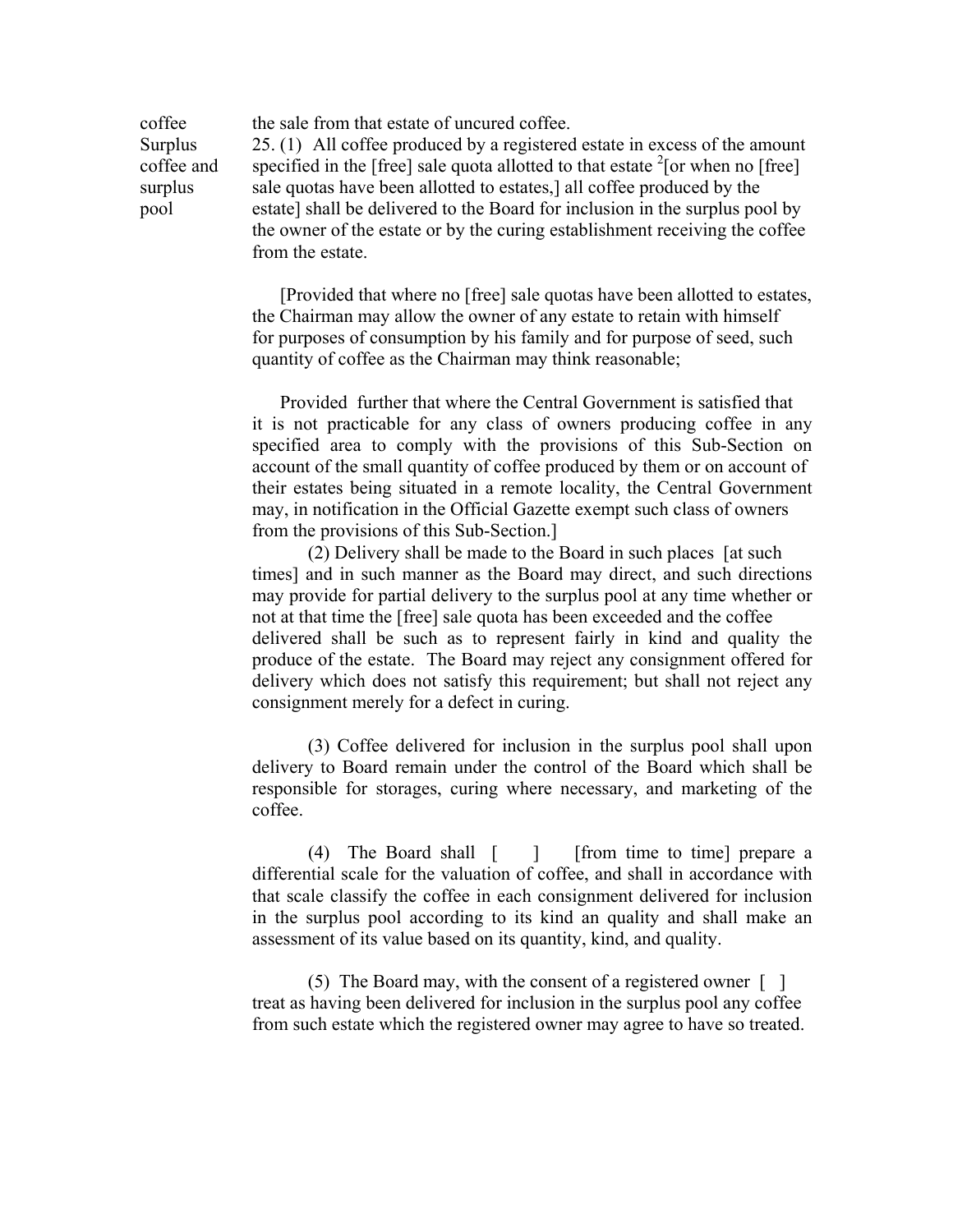(6) When coffee has been delivered or is treated as having been delivered for inclusion in the surplus pool, the registered owner whose coffee has been so delivered shall retain no rights in respect of such coffee except his right to receive the payments referred to in Section 34.

Sales of 26. (1) The Board shall take all practical measures to market the Coffee by coffee included in the surplus pool, and all sales thereof shall be the Board conducted by or through the Board.

> (2) The Board may purchase for inclusion in the surplus pool Coffee not delivered for inclusion in it.

#### **Curing of Coffee**

Coffee to 27. No registered owner shall cause or allow coffee to be cured be cured in elsewhere than in a licensed curing establishment, whether the curing licenced establishment is maintained by himself or by another person. curing establishments

Licencing 28. Every establishment for curing coffee shall obtain from the Board of curing a licence to operate as such. establishments

Information 29. (1) A registered owner when sending coffee to a curing establishment to be shall report to the Board, separately for each estate from which coffee is supplied to sent, the amount of coffee sent and the curing establishment shall in accordance with such instructions as may be issued by the Board and having regard to the [free] sale quota of the estate. [where one has been allotted] apportion each such consignment into two parts, one part consisting of coffee intended for [free] sale and one part of coffee intended to be delivered for inclusion in surplus pool and shall report to the Board the amount of coffee in each such [where no [free] sale quotas have been allotted to estates, the curing establishments shall report merely the whole amount of coffee sent in each such consignment]

> (2) A registered owner curing coffee in a curing establishment maintained by himself shall supply to the Board the information specified in Sub-Section (1).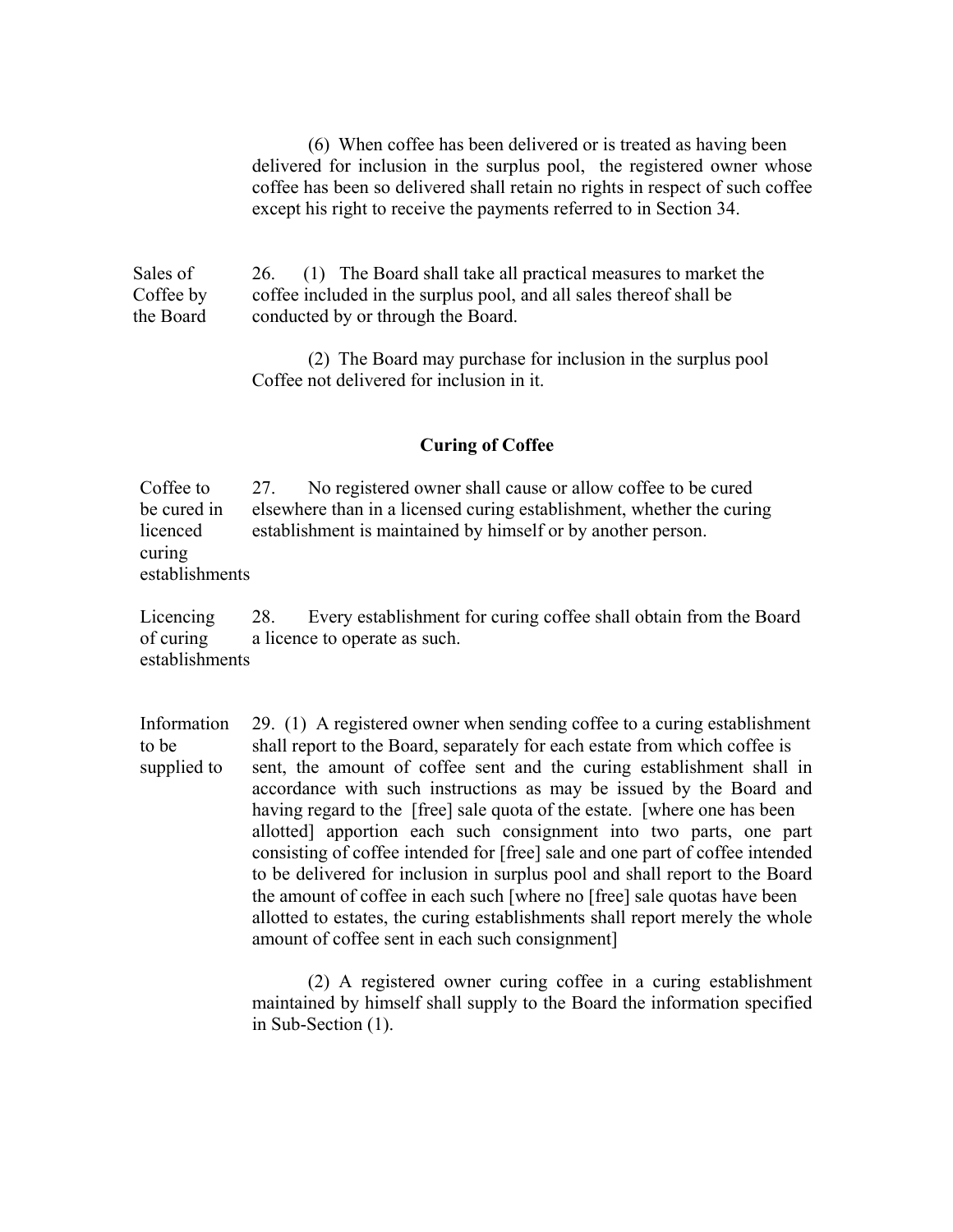(3) A curing establishment which buys or received uncured coffee from any person shall ascertain the estate on which coffee was produced and shall report to the Board the quantity of coffee so obtained and the estate or estates from which it came.

(4) Every curing establishment shall maintain accounts in such forms as may be required by the Board and such accounts shall be open to inspection at any time by the Board or by an officer authorised in this behalf by the Board.

### **Finance**

| Separate<br>funds to be<br>maintained<br>by the<br>Board. | 30.<br>Pool Fund. |     | The Board shall maintain two separate funds, a General Fund and a                                                                                                                                  |
|-----------------------------------------------------------|-------------------|-----|----------------------------------------------------------------------------------------------------------------------------------------------------------------------------------------------------|
| General<br>Fund                                           | $\left[31\right]$ | (1) | To the General fund shall be credited:                                                                                                                                                             |
|                                                           |                   |     | (a) all amounts paid to the Board by the Central Government<br>under Sub-Section (1) of Section 13; and                                                                                            |
|                                                           |                   | (b) | any sums transferred to the General Fund under the<br>provision to Sub-Section (2) of [Section 32; and ]                                                                                           |
|                                                           |                   |     | $\left[ (c)$ all fees levied and collected by the Board under Act.                                                                                                                                 |
|                                                           |                   | (2) | The General Fund shall be applied;                                                                                                                                                                 |
|                                                           |                   | (a) | to meet the expenses of the Board;                                                                                                                                                                 |
|                                                           |                   | (b) | to meet the cost of such measures as the Board may<br>consider advisable to undertake for promoting<br>agricultural and technological research in the<br>interest of the coffee industry in India; |
|                                                           |                   | (c) | for making such grants to the coffee estates or for<br>meeting the cost of such other assistance to coffee<br>estates as the Board may think necessary for the<br>development of such estates;     |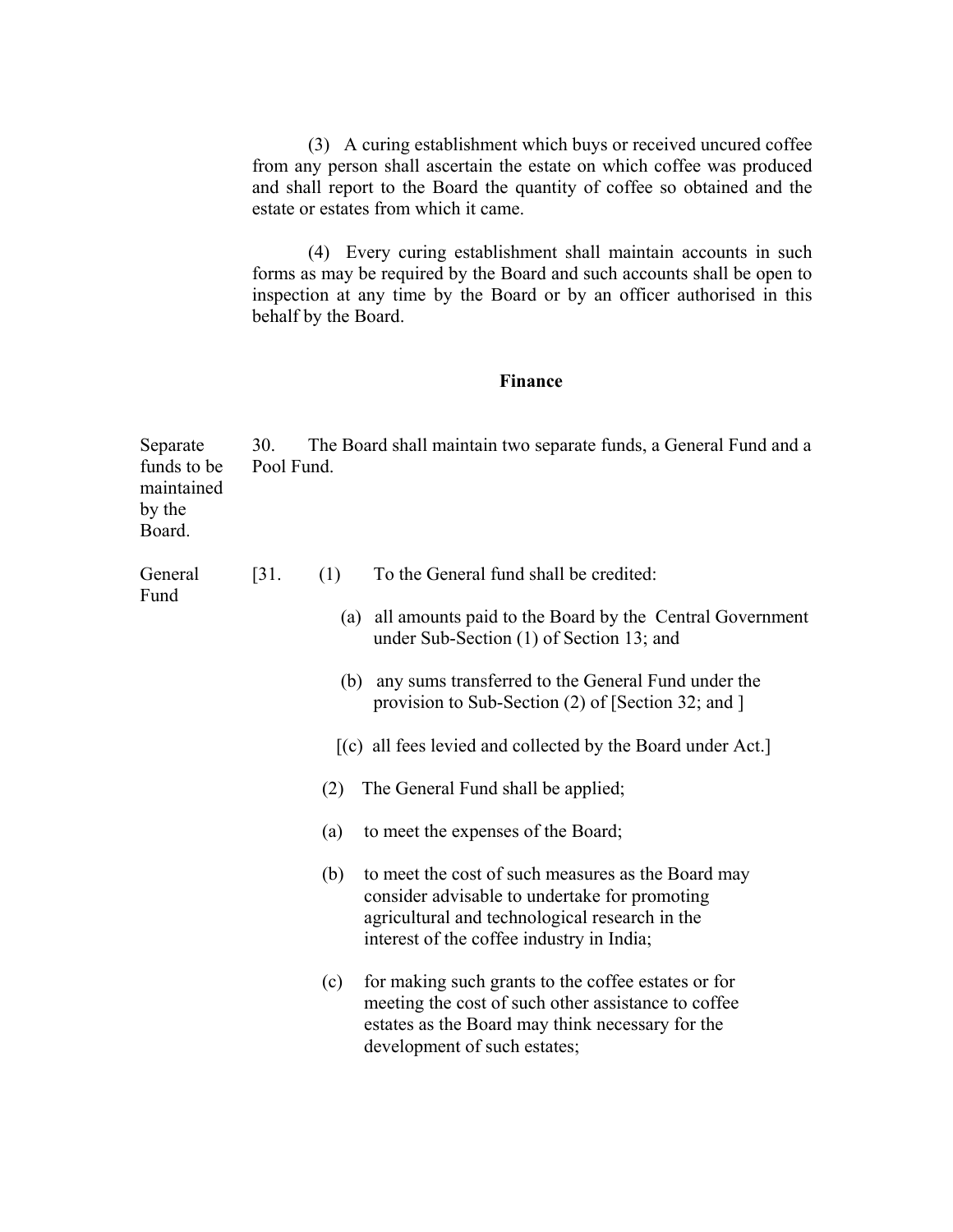- (d) to meet the cost of such measures as the Board considers advisable to undertake for promoting the sale and increasing the consumption in India and elsewhere of coffee produced in India; and
- (e) to meet the expenses for securing better working conditions and the provision and improvement of amenities and incentives for workers.
- Pool Funds. 32. (1) To the Pool Fund shall be credited all sums realised by sales by the Board of coffee from the surplus pool.
	- (2) Subject to the provisions of Sub-Section 13, ["The Pool Fund"] shall be applied only to –
	- (a) the making to registered owners of estates of payments proportionate to the value of the coffee delivered by them for inclusion in the surplus pool;
	- (b) the Cost of storing, curing and marketing coffee deposited in and of administering the surplus pool;
	- (c) the purchase of coffee not delivered for inclusion in the surplus pool;

 [Provided that where, after the requirements, of the Clauses of the Sub-Section have been met there remains any excess in the Pool fund, the Board may, with previous sanction of the Central Government, transfer the whole or any part of such excess to the Credit of the General fund.]

32.A, [ ]

Powers to borrow 33. The Board may, subject to any prescribed conditions, borrow on the security of the General fund or the Pool fund for any purposes for which it is authorised to expend money from such fund, or on the security of the Coffee delivered or treated as delivered for inclusion in the surplus pool for any purposes for which it is authorised to expend money from the Pool fund.

> 34. (1) The Board shall at such times as it thinks fit make to registered owners who have delivered coffee for inclusion in the surplus pool such payments out of the Pool fund as it may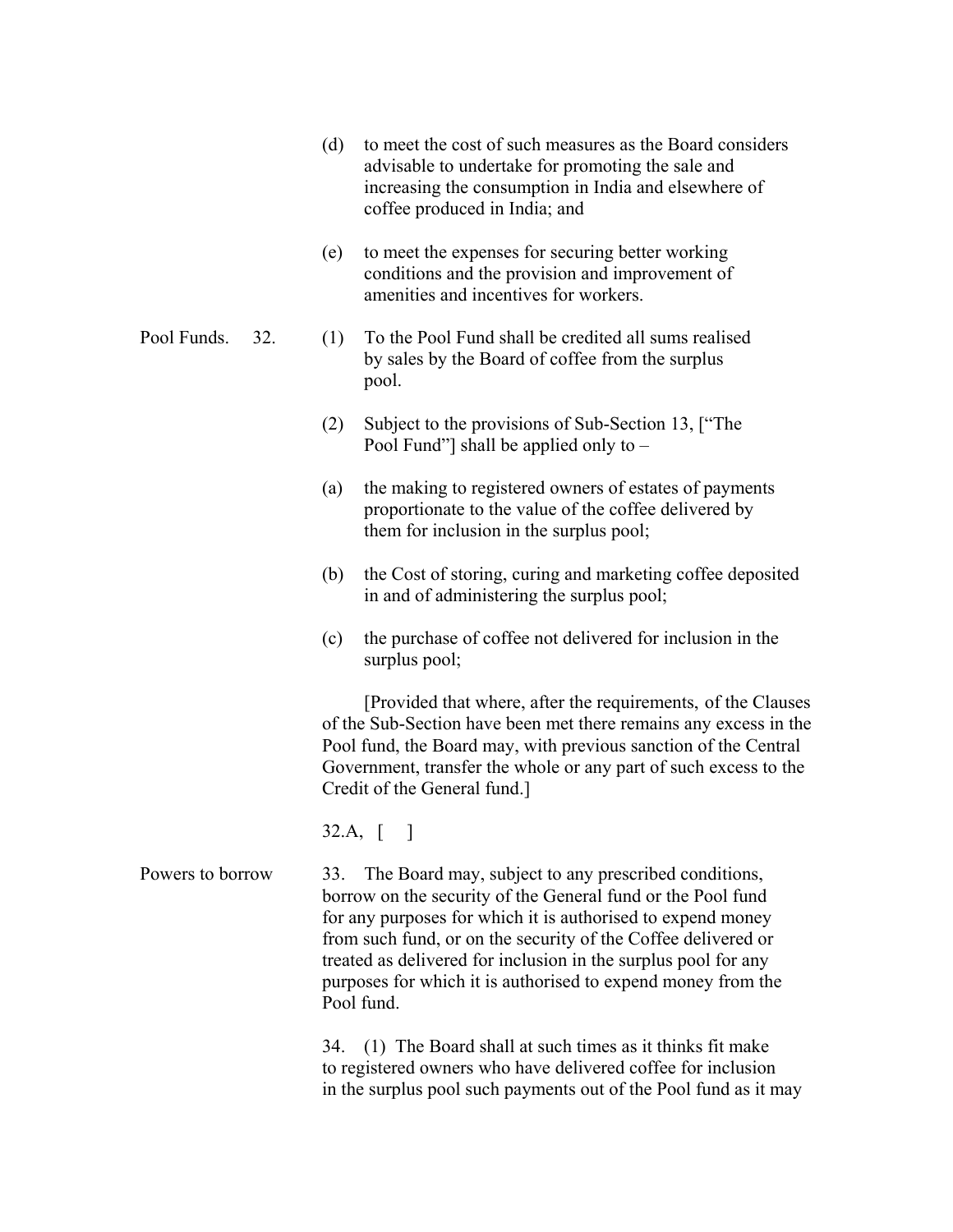#### think proper.

(2) The sum of all payments made under Sub-Section (1) to any one registered owner shall bear to the sum of the payments made to all registered owners the same proportion as the value of coffee delivered by him out of the year's crop.

 [Provided that in calculating the sum of all payments made under Sub-Section (1) and the value of coffee delivered to the surplus pool out of the years crop, respectively, any payment accepted by a registered owner as final payment in immediate settlement for coffee delivered by him for inclusion in the surplus pool and the value of any such coffee shall be excluded.]

#### **Penalties and Procedure**

| Failure to<br>register                                    | 35. Any owner of a coffee estate who fails to apply for<br>registration in accordance with Section 14 shall be punishable<br>with fine which may extend to one thousand rupees and to a<br>further fine which may extend to five hundred rupees for each<br>month after the first during which such failure continues.                           |
|-----------------------------------------------------------|--------------------------------------------------------------------------------------------------------------------------------------------------------------------------------------------------------------------------------------------------------------------------------------------------------------------------------------------------|
| Contraven-<br>tions to<br>Section 16,<br>17, 18 and<br>19 | 36. (1) Any registered owner who contravenes the provisions<br>of Sub-Section (2) of Section 16, or Section 17, Section 18, any<br>licences curer [or dealer] who contravenes the provisions of<br>Sub-Section $(2)$ of Section $\begin{bmatrix} 1 \\ 1 \end{bmatrix}$ shall be punishable with fine<br>which may extend to one thousand rupees. |
|                                                           | When a registered owner is convicted under this Section,<br>(2)<br>the Board may thereafter deduct from any payment to be made<br>under Section 34 to such registered owner a sum equal to the value<br>as estimated by the Board of any coffee unlawfully sold by him.                                                                          |
| Unlicenced<br>curing<br>establishment                     | If any curing establishment operates as such without a<br>37.<br>licence, the owner shall be punishable with fine which may extend<br>to five hundred rupees.                                                                                                                                                                                    |
| Contravention<br>of Sections<br>23(1)                     | [37.A. Any registered owner who fails to furnish the required by<br>Sub-Section (1) of Section 23 as required by that Sub-Section<br>shall be punishable with fine which may extend to one thousand<br>rupees.                                                                                                                                   |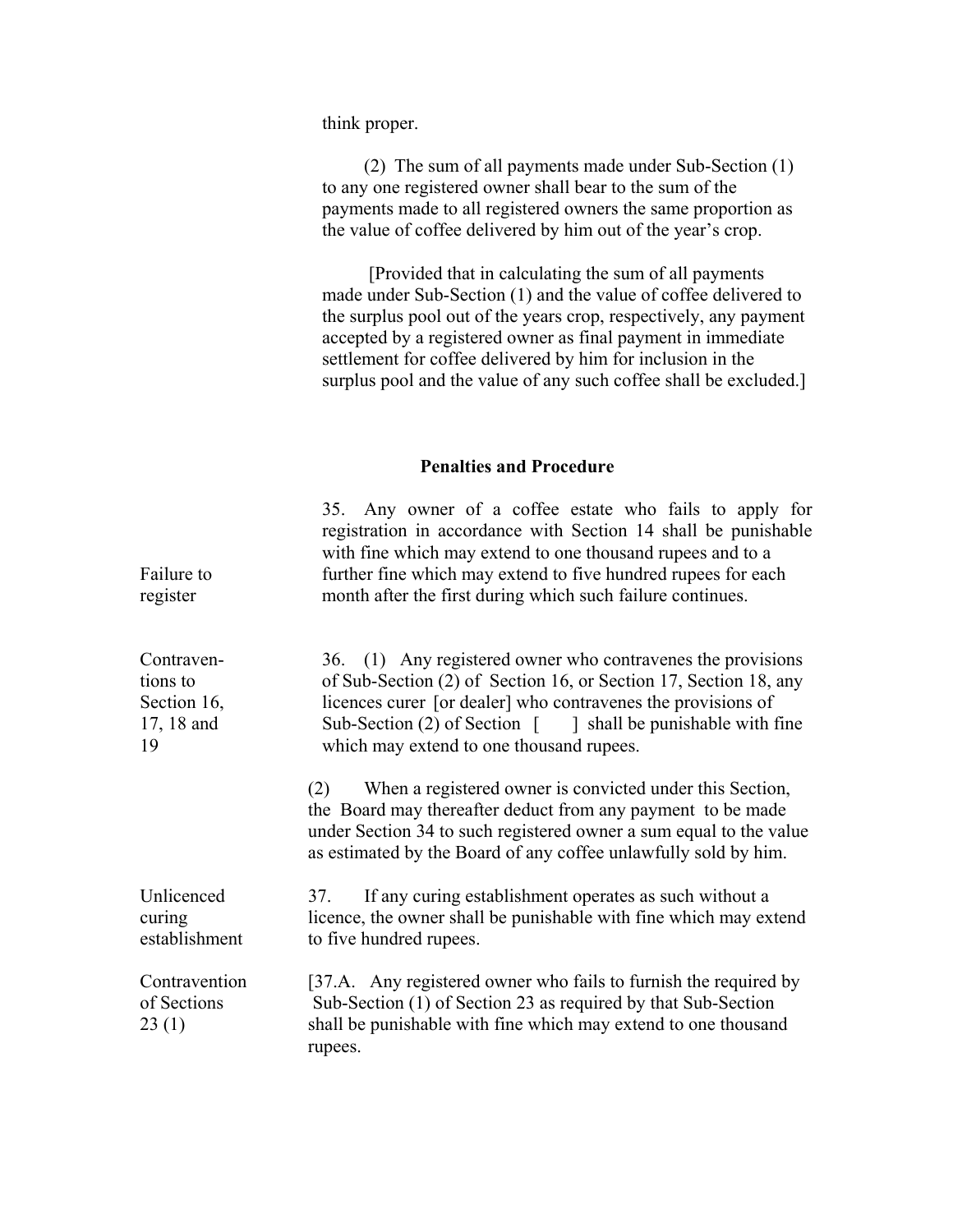| False returns                                                          | Any person who makes in any return to be furnished<br>38.<br>under Section 23 or in any report to be made under Section 29<br>any statement which is false and which he knows to be false or<br>does not believe to be true shall be punishable with fine which<br>may extend to one thousand rupees.                                                                                                                                                                                                                                                                               |
|------------------------------------------------------------------------|-------------------------------------------------------------------------------------------------------------------------------------------------------------------------------------------------------------------------------------------------------------------------------------------------------------------------------------------------------------------------------------------------------------------------------------------------------------------------------------------------------------------------------------------------------------------------------------|
|                                                                        | Any registered owner or licences curer who fails to<br>38 A.<br>deliver any coffee to the Board as required by or under Sub-<br>Section (1) and (2) of Section 25 shall be punishable with fine<br>which may extend to one thousand rupees, and the court by<br>which such person is convicted may order the confiscation and<br>delivery to the Board of any coffee in respect of which the<br>offence was committed]                                                                                                                                                              |
| Powers to seize<br>Coffee witheld<br>From inclusion<br>In surplus pool | 38 B. If the Board is satisfied that any coffee which is<br>required under the provision of Section 25 to be delivered<br>for inclusion in the surplus pool is being or is likely to be<br>disposed off otherwise than by such delivery, the Board may<br>order the seizure of such coffee, and may authorise an officer<br>of the Board to effect seizure thereof for delivery for inclusion<br>in the surplus pool and such authorisation shall be sufficient<br>warrant for such officer to take all steps necessary to secure<br>possession of the coffee.                      |
| Obstruction                                                            | 39.<br>Whoever obstructs any member of officer of the Board<br>or any person authorised by the Board or by the Central<br>Government in the discharge of any duty imposed on or entrusted<br>to him under this Act, or who having control over, or custody of<br>any records fails to produce such records when required to do so<br>or refuses information lawfully asked for by a member or officer<br>of the Board or by the Central Government to inspect such records<br>or ask for such information shall be punishable with fine which<br>may extend to one thousand rupees. |
| Offences by<br>Companies                                               | [39.A. (1) If the person committing any offence under<br>this Act is a company, every person who, at the time the offence<br>was committed, was in charge of, and was responsible to the<br>company for the conduct of the business of the company as well as<br>the company shall be deemed to be guilty of the offence and<br>shall be liable to be proceeded against and published accordingly:                                                                                                                                                                                  |
|                                                                        | Provided that nothing contained in this Sub-Section shall<br>render any such person liable to punishment provided in this Act<br>if he proves that the offence was committed without his knowledge                                                                                                                                                                                                                                                                                                                                                                                  |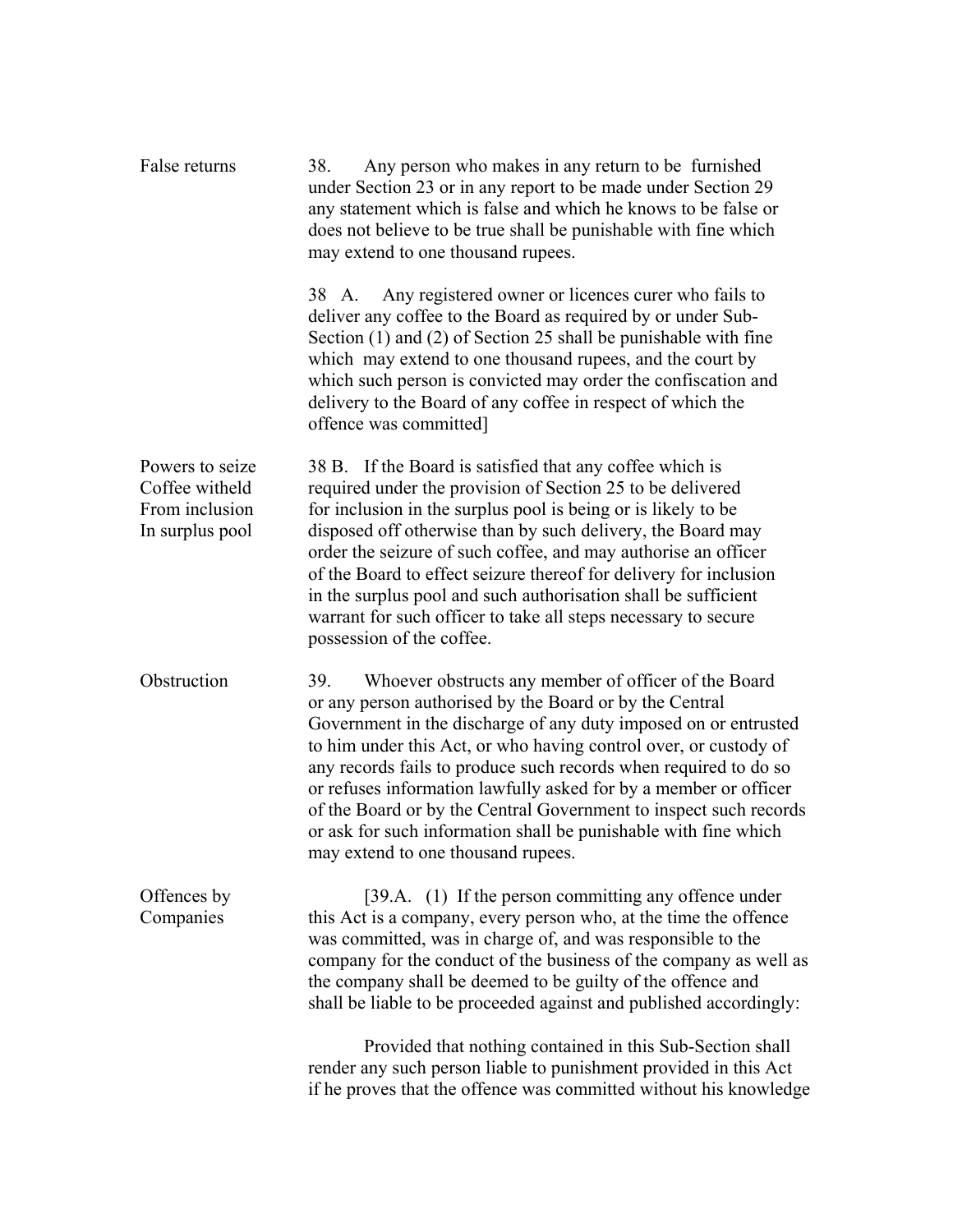|                          | or that he exercised all dues diligence to prevent the commission of<br>such offence.                                                                                                                                                                                                                                                                                                                                                                                                                                                                                    |
|--------------------------|--------------------------------------------------------------------------------------------------------------------------------------------------------------------------------------------------------------------------------------------------------------------------------------------------------------------------------------------------------------------------------------------------------------------------------------------------------------------------------------------------------------------------------------------------------------------------|
|                          | (2) Notwithstanding anything contained in Sub-Section (1)<br>Where an offence under this Act has been committed by<br>accompany and it is proved that the offence has been committed<br>with the consent or connivance of, or is attributable to any neglect<br>on the part of, any Director, Manager, Secretary or other officer of<br>the Company, such Director, Manager, Secretary or other officer<br>shall also be deemed to be guilty of that offence and shall be liable<br>to be proceeded against and punished accordingly.                                    |
|                          | <b>Explanation:</b> For the purpose of this Section:                                                                                                                                                                                                                                                                                                                                                                                                                                                                                                                     |
|                          | (a) 'Company' means any body corporate and includes<br>a firm or other association of individuals; and                                                                                                                                                                                                                                                                                                                                                                                                                                                                   |
|                          | (b) 'Director' in relation to a firm means a partner in the<br>firm                                                                                                                                                                                                                                                                                                                                                                                                                                                                                                      |
| Cognizance<br>of offence | 40. (1) No court other than the Court of a [Metropolitan<br>Magistrate or a Judicial Magistrate of the first class] shall take<br>cognizance of any offence punishable under this Act.                                                                                                                                                                                                                                                                                                                                                                                   |
|                          | (2) no court shall take cognizance of an offence punishable<br>under Section 35 except on complaint made by an officer<br>authorised in this behalf by the (State) Government (or of the<br>offence specified in Sub-Section (2) of Section 16 except on<br>complaint made by an officer authorised in this behalf either<br>by the (State) Government or by the Board) or of an offence<br>punishable under any other Section except on complaint made<br>with the previous sanction of the Central Government by an officer<br>authorised in this behalf by the Board. |
|                          | [Provided that the Central Government may, by notification]<br>in the official Gazette, direct that the previous sanction of the<br>Central Government shall not be necessary for complaints in such<br>cases or classes of cases as may be specified in the notification.]                                                                                                                                                                                                                                                                                              |
|                          | <b>General</b>                                                                                                                                                                                                                                                                                                                                                                                                                                                                                                                                                           |
|                          | 41. $\begin{bmatrix} \phantom{-} \end{bmatrix}$                                                                                                                                                                                                                                                                                                                                                                                                                                                                                                                          |
| Control by the           | 42.<br>(1) All acts of the Board shall be subject to the control of<br>Central Government the Central Government which may cancel, suspend or modify as                                                                                                                                                                                                                                                                                                                                                                                                                  |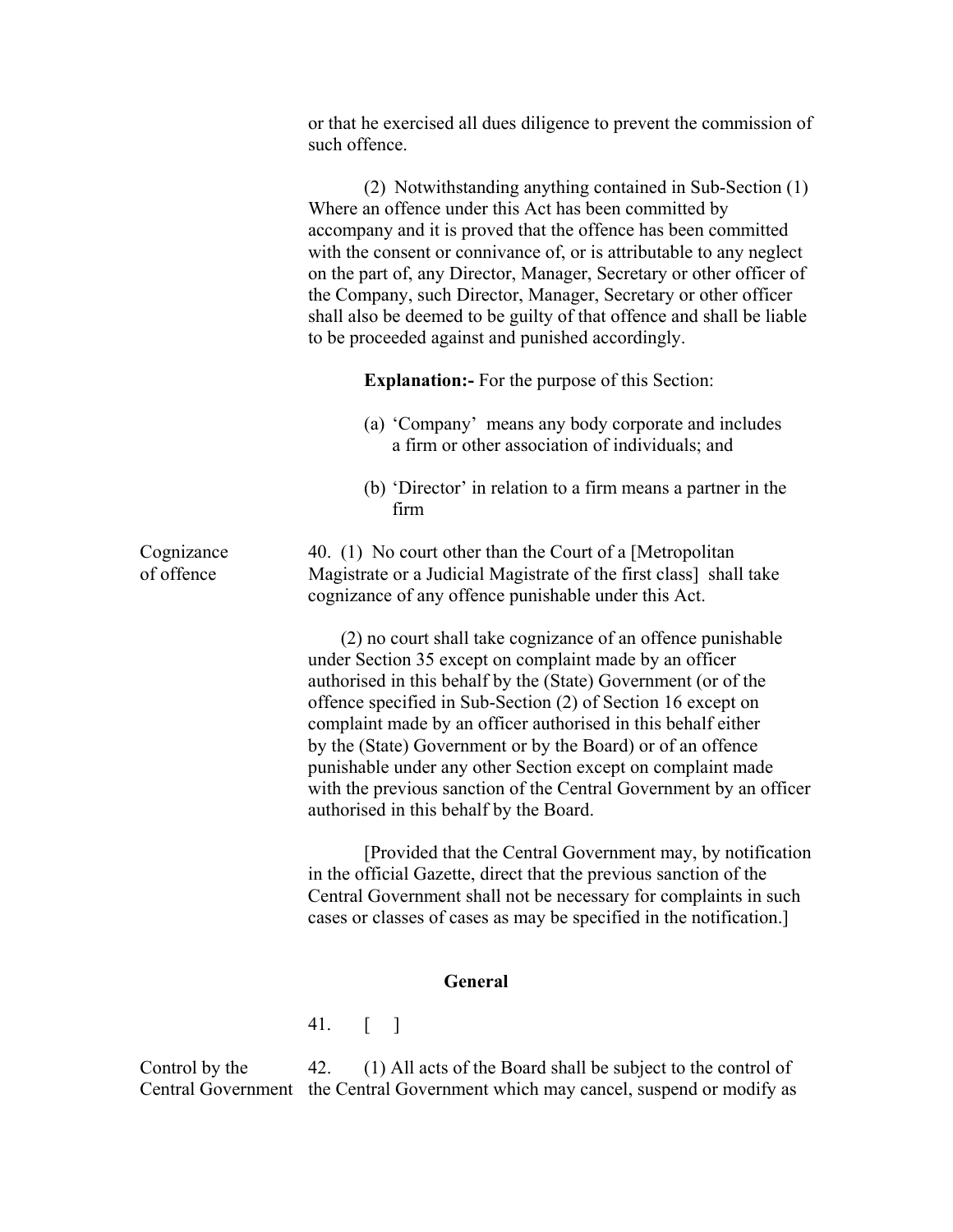|                                                                     | it thinks fit any action taken by the Board.                                                                                                                                                                                                                                                                                                                                                                                                                                                                        |  |  |
|---------------------------------------------------------------------|---------------------------------------------------------------------------------------------------------------------------------------------------------------------------------------------------------------------------------------------------------------------------------------------------------------------------------------------------------------------------------------------------------------------------------------------------------------------------------------------------------------------|--|--|
|                                                                     | (2) The records of the Board shall be open to inspection at<br>all reasonable times by any officer authorised in this behalf by the<br>Central Government.                                                                                                                                                                                                                                                                                                                                                          |  |  |
| Appeal to the<br><b>Central Government</b>                          | (1) Any person aggrieved by an order of the Board<br>43.<br>refusing a licence to or cancelling the licence of curing<br>establishment may, within sixty days of the making of the order,<br>appeal to the Central Government.                                                                                                                                                                                                                                                                                      |  |  |
|                                                                     | (2) Any person making an appeal under this Section<br>shall pay a fee of five rupees which shall be credited to Central<br>Revenue.                                                                                                                                                                                                                                                                                                                                                                                 |  |  |
| Inspection of<br>Records                                            | [Any person authorised in this behalf by the Central]<br>44.<br>Government or by the Board or any member of the Board so<br>authorised by the Chairman in writing or any officer of the Board<br>may enter at all reasonable times] any estate of any curing<br>establishment [or any place here coffee is stored or exposed for<br>sale] and may require the production for his inspection of any<br>records kept therein, or ask for any information relating to the<br>production, storage or sale of coffee [ ] |  |  |
| Accounts of the<br>Board                                            | (1) The Board shall keep accounts in such a manner as<br>45.<br>may be prescribed of all money received and expended by it.                                                                                                                                                                                                                                                                                                                                                                                         |  |  |
|                                                                     | (2) The accounts shall be kept separately for the General<br>Fund and the Pool fund.                                                                                                                                                                                                                                                                                                                                                                                                                                |  |  |
|                                                                     | (3) The Board shall cause the accounts to be audited<br>annually by auditors appointed by the Central Government, and<br>the auditors shall have power to disallow any item of expenditure<br>which has in their opinion been incurred otherwise than in<br>accordance with this Act.                                                                                                                                                                                                                               |  |  |
|                                                                     | (4) The Central Government may, on the application of the<br>Board, allow any item of expenditure disallowed by the auditors<br>under Sub-section $(3)$ .                                                                                                                                                                                                                                                                                                                                                           |  |  |
| Inspection of<br>Records of the<br>Board and obtaining<br>of copies | Any registered owner [ ] may, subject to the prescribed<br>46.<br>conditions inspect the records maintained by the Board and may on<br>payment of the prescribed fee obtain copies of any proceedings or<br>order of the Board.                                                                                                                                                                                                                                                                                     |  |  |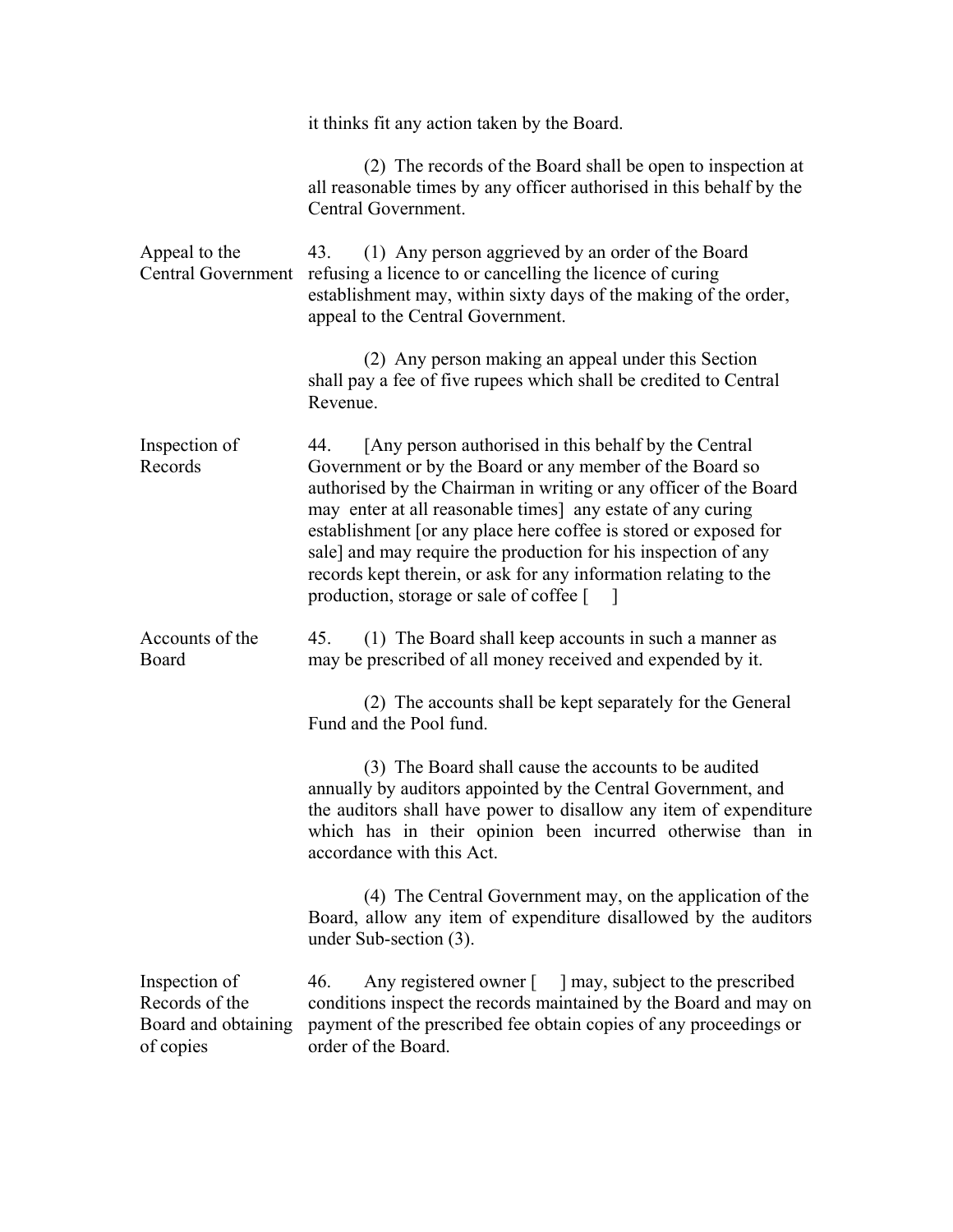| Contracts                                           | 47.                                                                                                                                           | All contracts for the sale of coffee in so far as they are at<br>variance with the provisions of this Act shall be void.                                                                                                                                                                                                                      |
|-----------------------------------------------------|-----------------------------------------------------------------------------------------------------------------------------------------------|-----------------------------------------------------------------------------------------------------------------------------------------------------------------------------------------------------------------------------------------------------------------------------------------------------------------------------------------------|
|                                                     |                                                                                                                                               | Provided that nothing contained in this Section shall apply<br>To contracts to which under Section 47 of the Coffee Market<br>Expansion Ordinance, 1940, that Ordinance did not apply.                                                                                                                                                        |
| Bar of legal<br>Proceeding<br>XII of 1940           |                                                                                                                                               | 47.A. No. Suit., prosecution or other legal proceedings shall lie<br>against the Board or any officer of the Board for or in respect of<br>anything in good faith done or intended to be under this Act.                                                                                                                                      |
| Power of the<br>Central Government<br>to make rules | 48.                                                                                                                                           | (1) The Central Government may, by notification in the<br>Official Gazette, make rules to carry out the purposes of this Act.                                                                                                                                                                                                                 |
|                                                     | $(2)$ without prejudice to the generality of the foregoing<br>power, rules may be made providing for all or any of the following<br>matters:- |                                                                                                                                                                                                                                                                                                                                               |
|                                                     | [(i)]                                                                                                                                         | the Constitution of the Board, the number or persons to<br>appointed as members from each of the categories<br>specified in Clause (c) of Sub-section (2) of Section 4, the<br>term of office and other conditions of service, or, the<br>procedure to be followed by, and the manner of filling<br>vacancies among the members of the Board; |
|                                                     | (ii)                                                                                                                                          | the circumstances in which, and the authority by which,<br>and the authority by which, members may be removed;                                                                                                                                                                                                                                |
|                                                     | (iii)                                                                                                                                         | the procedure to be followed at meetings of the Board and<br>at Committees thereof for the conduct of business and the<br>number of members which shall form a quorum at a<br>meeting;                                                                                                                                                        |
|                                                     | (iv)                                                                                                                                          | the maintenance by the Board of records of business<br>transacted by the Board and the submission of copies<br>thereof to the Central Government;                                                                                                                                                                                             |
|                                                     | (v)                                                                                                                                           | the holding of a minimum number of meetings of the<br>Board every year;                                                                                                                                                                                                                                                                       |
|                                                     | (vi)                                                                                                                                          | the powers of the Board, its Chairman and Committees<br>thereof with respect to the incurring of expenditure;                                                                                                                                                                                                                                 |
|                                                     | (vii)                                                                                                                                         | The Conditions subject to which the Board may incur                                                                                                                                                                                                                                                                                           |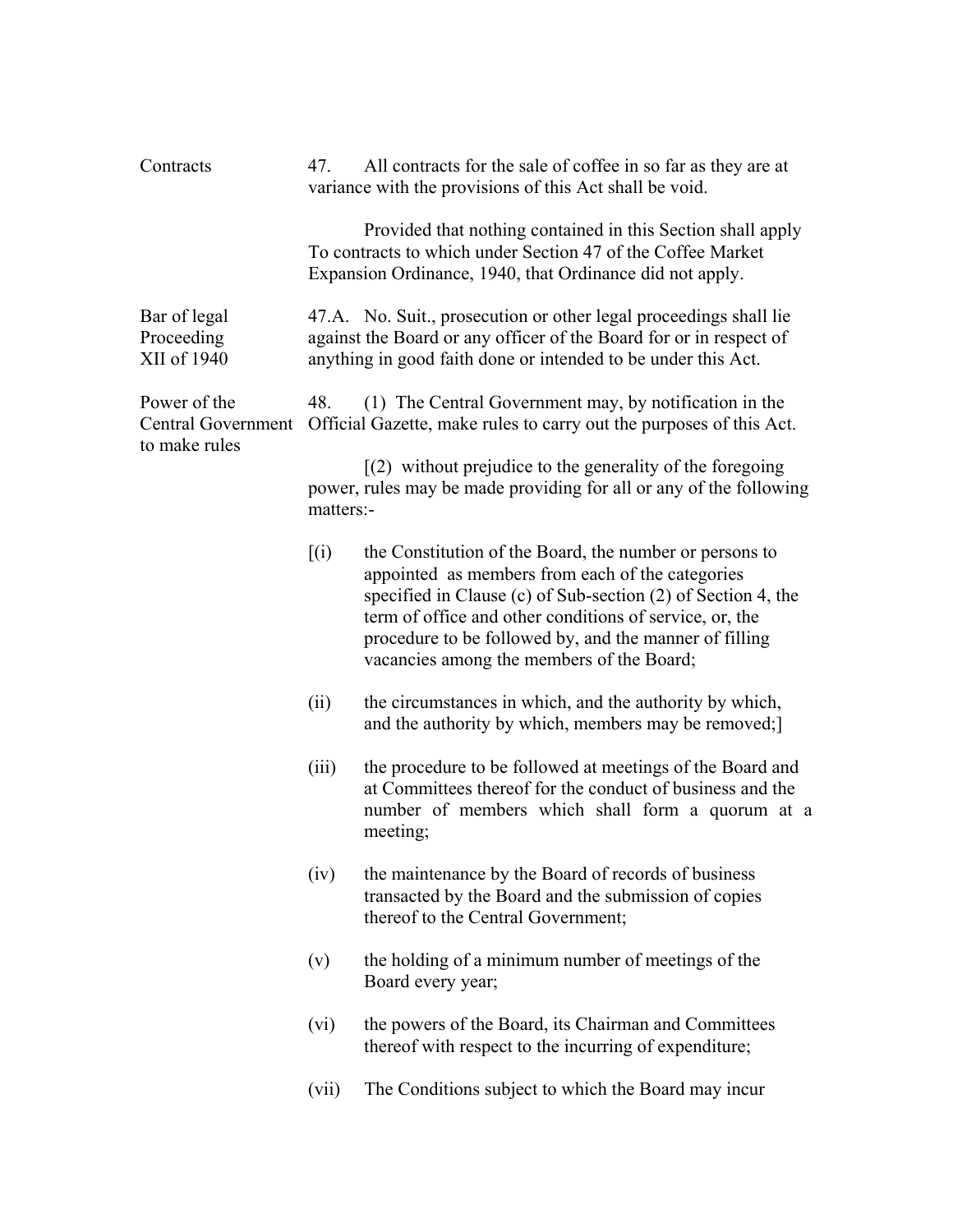outside India;

- (viii) the preparation of budget estimates of receipts and expenditure of the Board and the authority by which the estimates are to be sanctioned;
- (ix)
- $(x)$  the maintenance of the accounts of income and expenditure of the Board and the audit of such accounts;
- (xi) the deposit of the funds of the Board in Banks and investments of such funds;
- (xii) the appropriations of the estimated savings from any budget head to any other budget head;
- (xiii) the conditions subject to which the Board may borrow funds;
- (xiv) the conditions subject to which and the manner in which contracts may be entered into by or on behalf of the Board;
- (xv) the delegation to the Committee, or Chairman or Vice-Chairman or members or officers of the Board of any of the powers and duties of the Board under this Act;
- (xvi) the staff which may be employed by the Board and the pay and allowances and leave and other conditions of service of officers (other than those appointed by the Central Government) and other employees of the Board;
- (xvii) the travelling and other allowances of members of the Board and of Committees thereof;
- (xviii) the maintenance of the registers and other records of the Board and its various Committees;
- (xviii) the manner in which the [free] sale quota of coffee estates shall be determined;
- (xix) the manner in which the Board shall exercise its powers of buying and selling coffee;
- (xx) the appointment by the Board of agents;
- (xxi) the conditions to be fulfilled by a curing establishment before a licence to operate as such can be issued;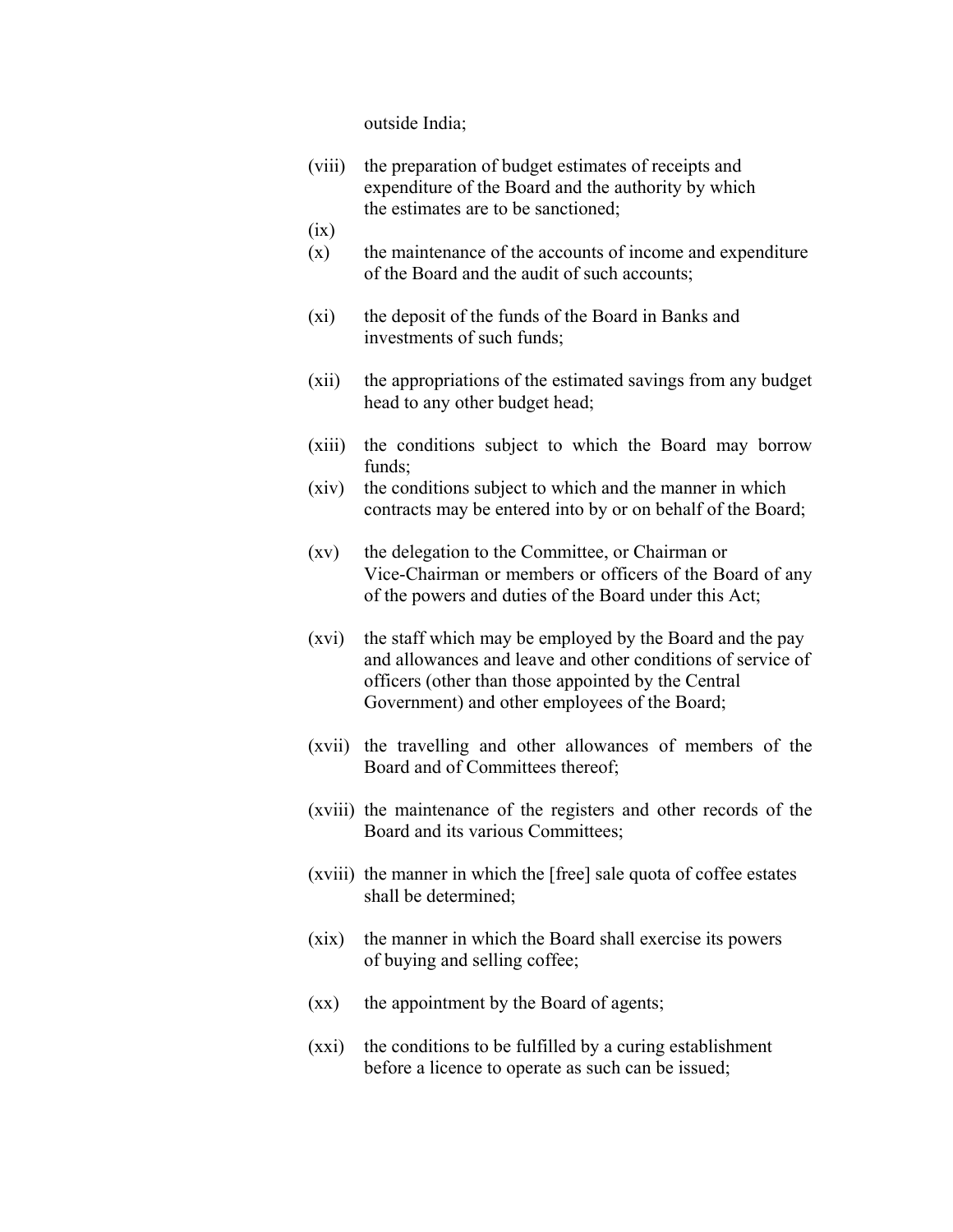- (xxii) the form of, and the particulars to be contained in any returns, or reports to be made to the Board under this Act;
- (xxiii) the form of, manner of application for, fees payable for, procedure in granting and conditions governing, the licences and permits to be issued by the Board;
- (xxiv) the collections of any information or statistics in respect of coffee or any product of coffee;
- (xxv) any other matter (other than any matter specified in Section 15) which is to be or may be prescribed under this Act.]

 $[$ "(3) Every rule made under this section shall be laid, as soon as may be after it is made, before each House of Parliament, while it is in session, for a total period of thirty days which may be comprised in one session or in two or more successive sessions, and if, before the expiry of the session immediately following the session or the successive sessions aforesaid, both Houses agree in making any modification in the rule or both Houses agree that the rule should not be made, the rule shall thereafter have effect, only in such modified form or be of no effect, as the case may be; so however, that any such modification or annulment shall be without prejudice to the validity of anything previously done under that rule"]

- 49. [The Indian Coffee Cess Act, 1935, is hereby repealed]
- XII of 1940 50. (1) The Coffee Market Expansion Ordinance 1940. The Coffee Repeals 1 of 1941 Market Expansion (Amendment) Ordinance, 1941. The Coffee Savings Market Expansion (Second Amendment) Ordinance, 1941, and VIII of 1941 the Coffee Market Expansion (Third Amendment) Ordinance, XII of 1941 1941, are hereby repealed.
- X of 1897 (2) Without prejudice to the provisions of Section 24 of the General Clauses Act 1897.
- XIII of 1940 (a) any trial or proceeding under The Coffee Market Expansions Ordinance, 1940, pending at the time of the appeal of the Ordinance, may be continued and completed as is such trial or proceeding were a trial or proceeding under this Act;
	- (b) all registrations made, all licences issued and all other things done under the said Ordinance shall be deemed to have been made, issued or done under this Act.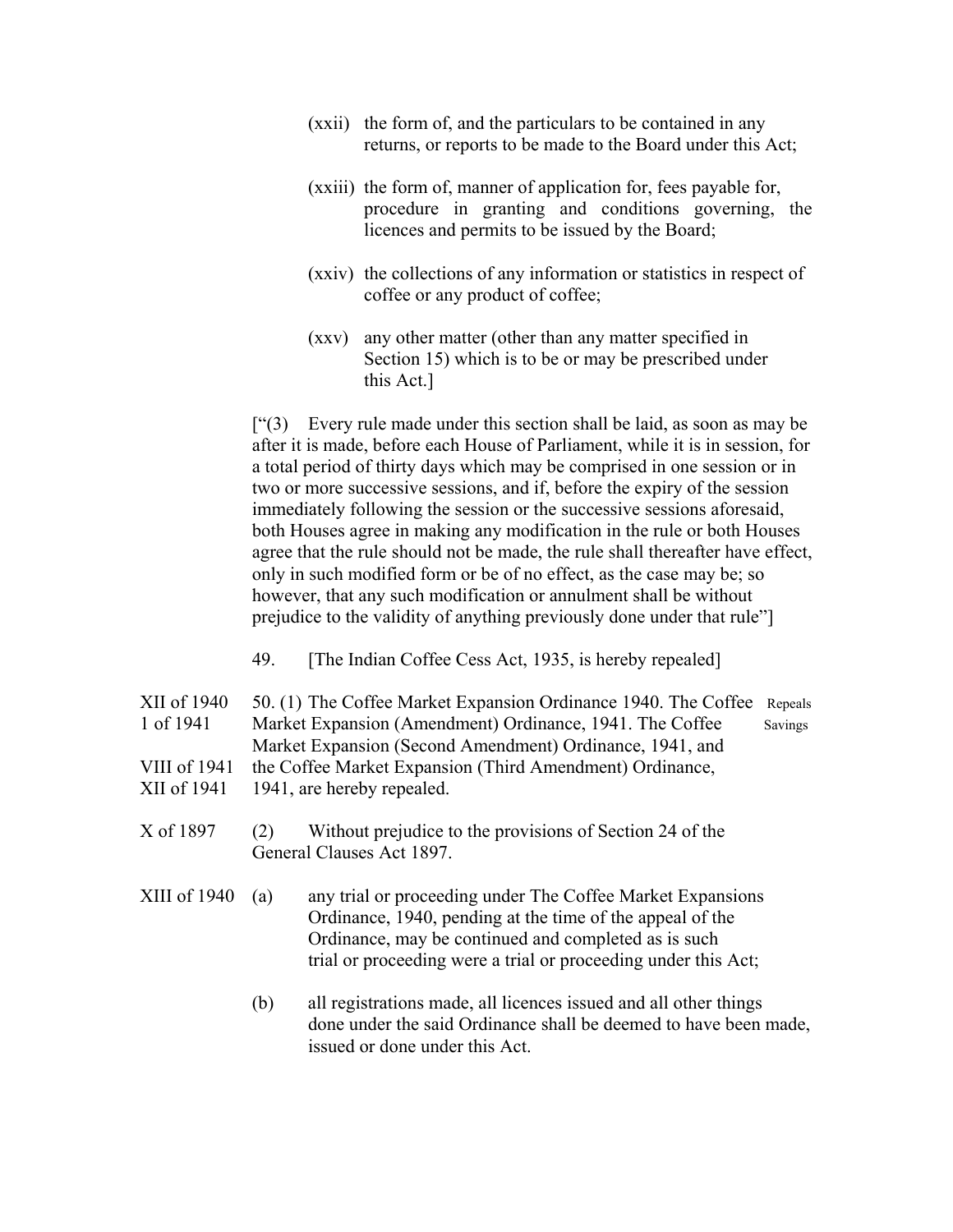1.9. [All acts of executive authority, proceedings and sentence which [Validation have been done taken or passed with respect to or on account of, coffee of certain during the period commencing on the  $26<sup>th</sup>$  day of January 1953, and acts and ending with the date of commencement of this Act, by the Government indemnity or by any officer of the Government or by any other authority in the belief in respect or purported belief that the acts, proceedings or sentences were being thereof] done, taken or passed under the principal Act shall has been valid and operative as if they had been done, taken or passed in accordance with law, and no suit or other legal proceeding shall be maintained or continued against any authority whatsoever on the ground that any such acts, proceedings or sentences were not done, taken or passed in accordance with law.]

-o-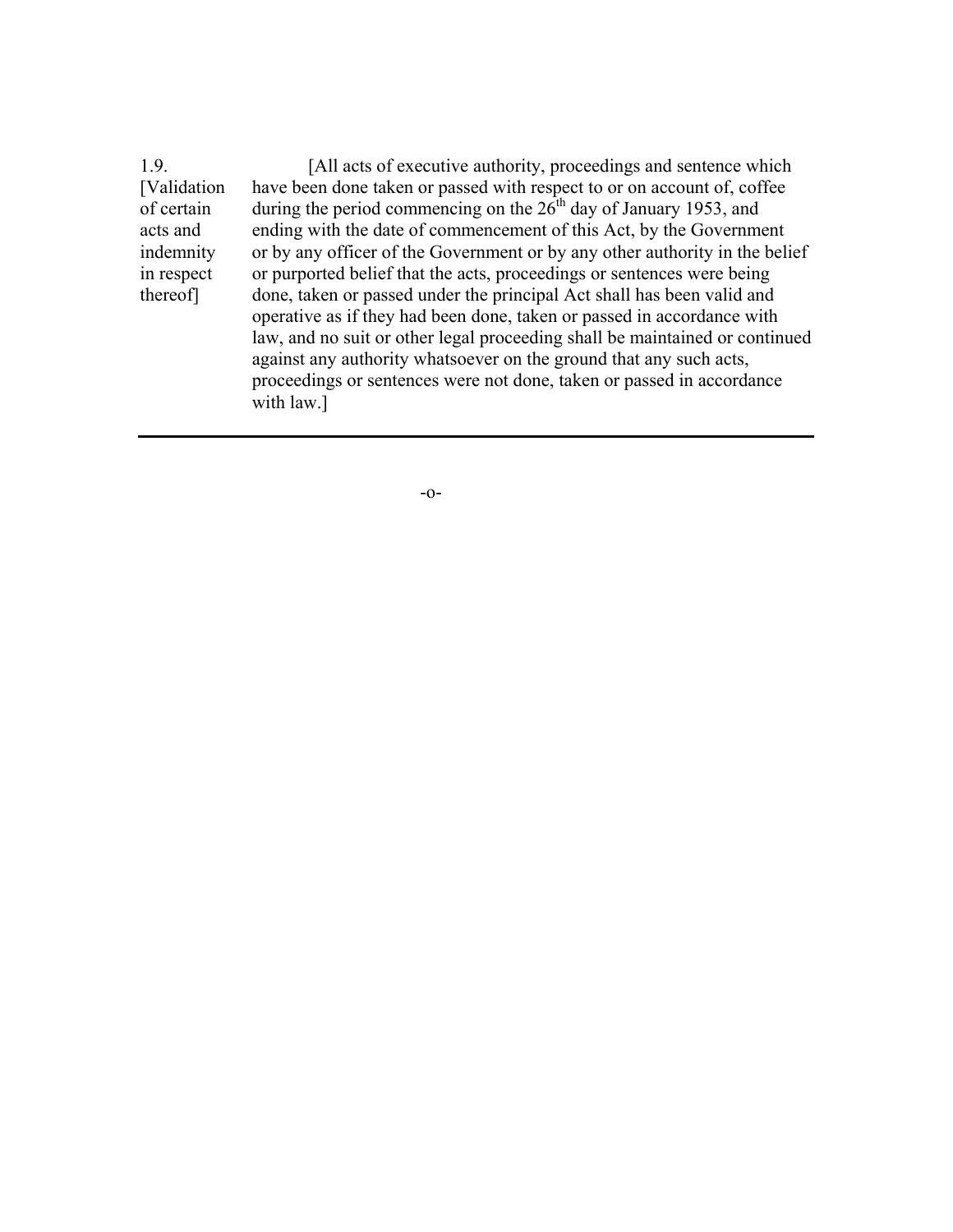**THE COFFEE RULES, 1955**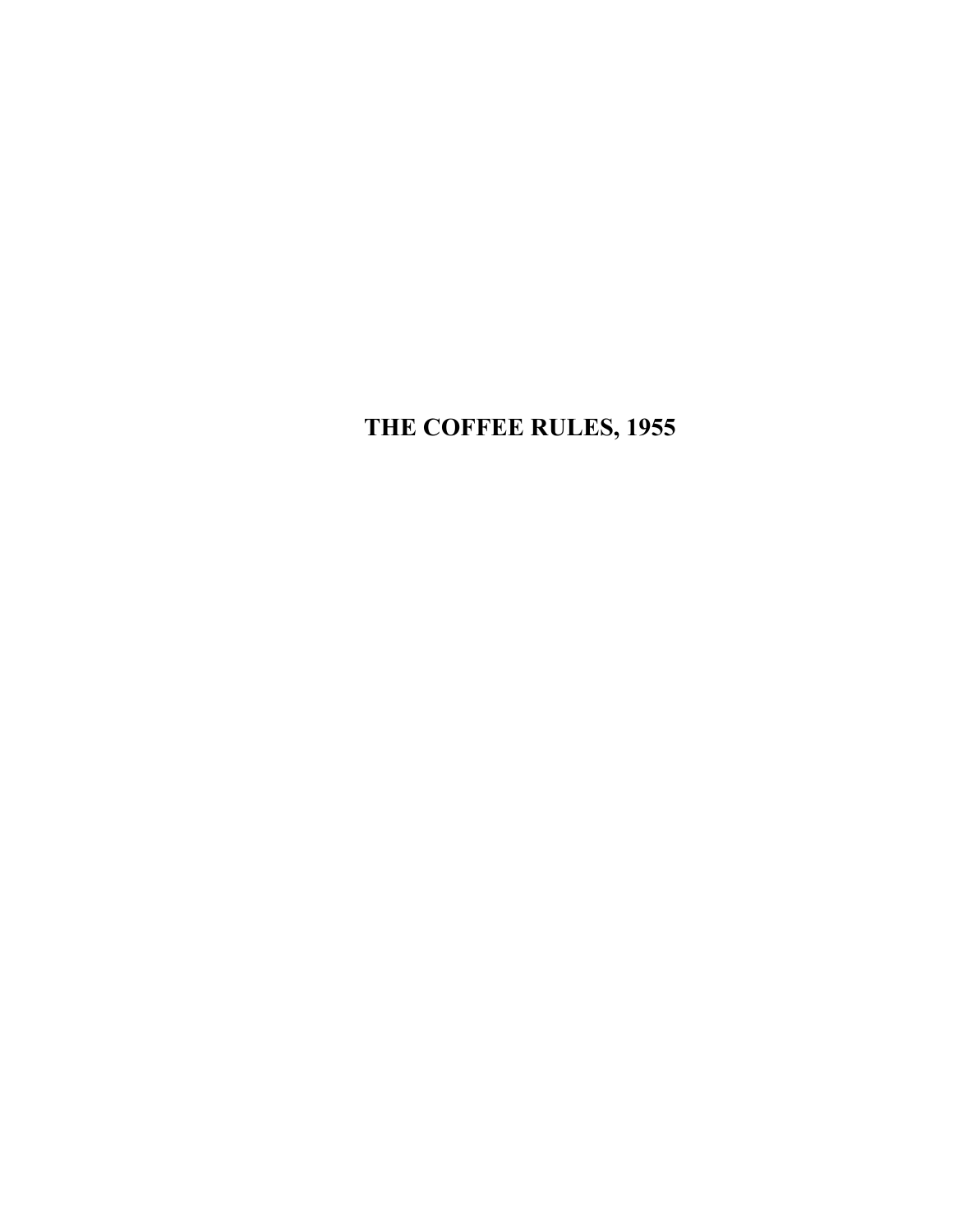**Note**- Amendments are shown in square brackets proceeded by a figure and a letter which are abbreviations used to denote the following:

- I Inserted by
- A- Added by
- O- Omitted by
- S- Substituted by
- 1. Notification No.15(1)Plant/55 dated 23.8.1955 of the Ministry of Commerce and Industry.
- 2. Notification No.15(15)Plant/55 dated 28.12.1955 of the Ministry of Commerce and Industry.
- 3. Notification No.15(17) Plant/55 dated 20.02.1956 of the Ministry of Commerce and Industry.
- 4. Notification No.15 (2)Plant/56 dated 17.07.1956 of the Ministry of Commerce and Industry.
- 5. Notification No.15(14)Plant/55 dated 22.09.1956 of the Ministry of Commerce, Consumers and Industries.
- 6. Notification No.15(7)Plant/B/56 dated 10.11.1956 of the Ministry of Commerce, Consumer Industries.
- 7. Notification No.15(2)Plant/56 dated 18.01.1957 of the Ministry of Commerce and Consumer Industries.
- 8. Notification No.15(10)Plant/B/56 dated 08.02.1957 of the Ministry of Commerce and Consumer Industries.
- 9. Notification No.15(1)Plant/B/56 dated 03.04.1957 of the Ministry of Commerce and Industries.
- 10. Notification No.1(2)Plant (B)/57 dated 27.05.1957 of the Ministry of Commerce and Industry.
- 11. Notification No.2(5)Plant(B)/57 dated 09.01.1958 of the Ministry of Commerce And Industry.
- 12. Notification No.14(37)Plant(B)/57 dated 06.02.1958 of the Ministry of Commerce and Industry.
- 13. Notification No.2(3)Plant(B)/57 dated 14.02.1958 of the Ministry of Commerce and Industry.
- 14. Notification No.15(16)Plant(B)/55 dated 21.03.1958 of the Ministry of Commerce and Industry.
- 15. Notification No.1(5)Plant(B)57 dated 16.04.1958 of the Ministry of Commerce and Industry.
- 16. Notification No.15(1)Plant (B)55 dated 16.04.1958 of the Ministry of Commerce and Industry.
- 17. Notification No.2(3)Plant (B)58 dated 22.09.1958 of the Ministry of Commerce and Industry.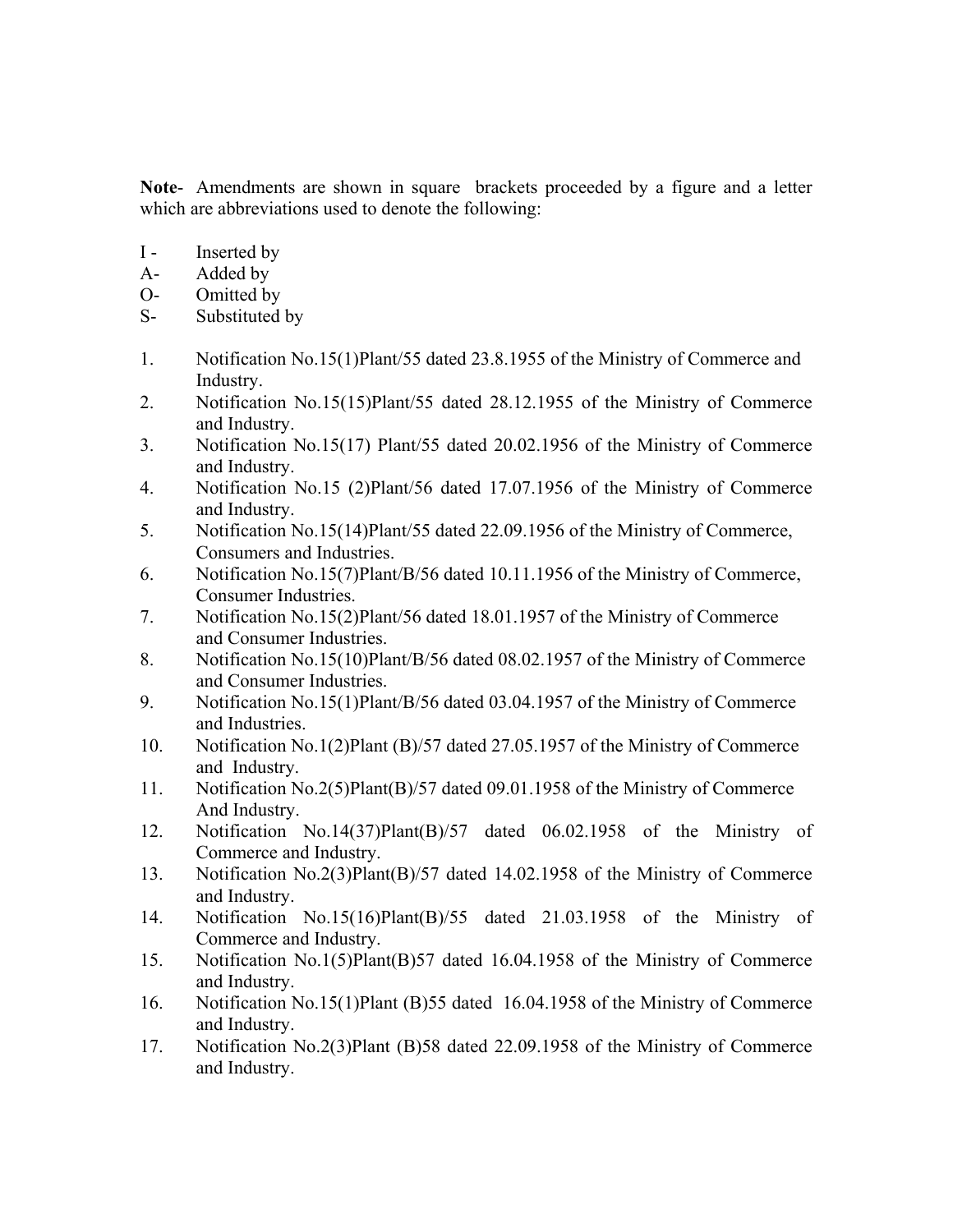- 18. Notification No.3(4)PICR(C&R)57 dated 15.10.1958 of the Ministry of Commerce and Industry.
- 19. Notification No.2(7)Plant(B)58 dated 18.10.1958 of the Ministry of Commerce and Industry.
- 20. Notification No.2(7)Plant (B)(58) dated 29.10.1958 of the Ministry of Commerce and Industry.
- 21. Notification No.2(9)Plant(B)58 dated 18.12.1958 of the Ministry of Commerce and Industry.
- 22. Notification No.2(5)Plant (B)58 dated 02.01.1959 of the Ministry of Commerce and Industry.
- 23. Notification No.3 (4)PICR(C&R)57 dated 30.03.1959 of the Ministry of Commerce and Industry.
- 24. Notification No.2(4)Plant(B) 58 dated 29.04.1959 of the Ministry of Commerce and Industry.
- 25. Notification No.2(3)Plant(B)58 dated 08.09.1959 of the Ministry of Commerce and Industry.
- 26. Notification No.2(5)Plant(B)58 dated 18.12.1959 of the Ministry of Commerce and Industry.
- 27. Notification No.2 Plant(B)60 dated 01.03.1960 of the Ministry of Commerce and Industry.
- 28. Notification No.8(4)Plant (B)60 dated 20.05.1960 of the Ministry of Commerce and Industry.
- 29. Coffee (Amendment) Rules, 1961- Notification No.1(2)Plant (B)60 dated 21.3.1961 of the Ministry of Commerce Industry.
- 30. Coffee (Third Amendment) Rules, 1961- Notification No.(8)4 Plant(B)60 dated 22.06.1961 of the Ministry of Commerce and Industry.
- 31. Coffee Third (Amendment) Rules, 1961 Notification No.(1)1 Plant(B)61 dated 17.08.1961 of the Ministry of Commerce and Industry.
- 32. Coffee Fourth (Amendment) Rules, 1961 Notification No.3(4)PICR (C&R)57 dated 31.10.1961 of the Ministry of Commerce and Industry.
- 33. Coffee (Amendment) Rules, 1962 Notification No.F(2)Plant(B)62 dated 15.03.1962 of the Ministry of Commerce and Industry.
- 34. Coffee Second (Amendment) Rules, 1962 Notification No.2(2)Plant (B)62 dated 04.04.1962 of the Ministry of Commerce and Industry.
- 35. Coffee (Amendment)Rules, 1962 Notification No.2(3) Plant(B)62 dated 19.05.1962 of the Ministry of Commerce and Industry.
- 36. Coffee Fourth (Amendment)Rules, 1962 Notification No.2(3)Plant B/62 dated 25.05.1972 of the Ministry of Commerce and Industry
- 37. Coffee Fifth (Amendment) Rules, 1962 Notification No.2(5)Plant B/62 dated 17.09.1962 of the Ministry of Commerce and Industry.
- 38. Coffee (Amendment) Rules, 1963 Notification No.2(2)Plant (B)63 dated 27.03.1963 of the Ministry of Commerce and Industry (Department of International Trade).
- 39. Coffee (Second Amendment) Rules, 1963 Notification No.2(3)Plant (B)63 dated 01.04.1963 of the Ministry of Commerce and Industry (Department of International Trade).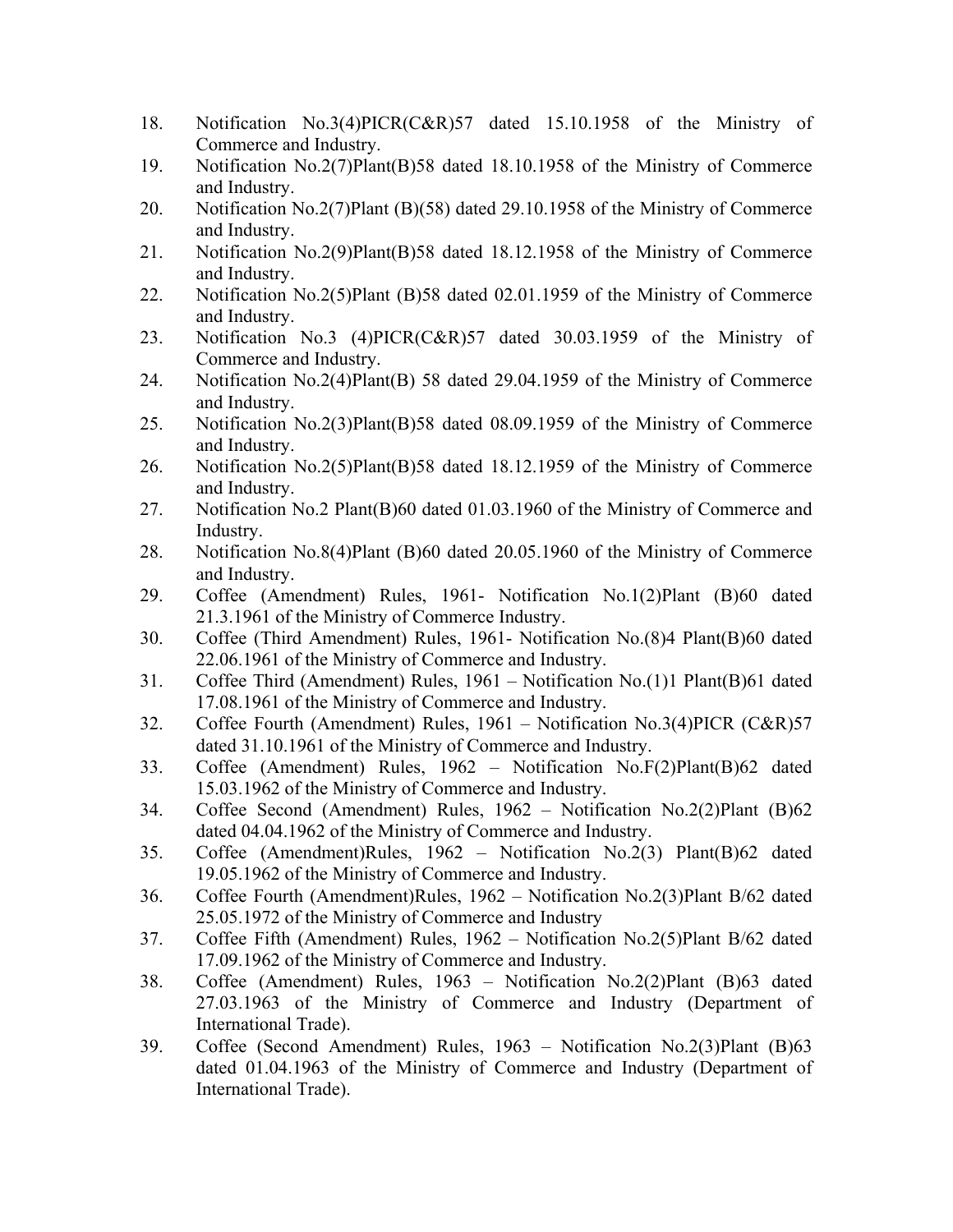- 40. Coffee (Third Amendment) Rules, 1963 Notification No.2(5)Plant(B)62 dated 06.04.1963 of the Ministry of Commerce and Industry.
- 41. Coffee (Amendment) Rules, 1964 Notification No.2 (4) Plant (B)63 dated 26.03.1964 of the Ministry of International Trade.
- 42. Coffee (Second Amendment) Rules, 1964 Notification No. 2(1)Plant(B) dated 29.07.1964 of the Ministry of Commerce.
- 43. Coffee Third (Amendment) Rules, 1964 Notification No.2(3) Plant (B)64 dated 08.09.1964 of the Ministry of Commerce.
- 44. Coffee (Amendment) Rules, 1961- Notification No.2 (4) Plant (B)64 dated 13.01.1965 of the Ministry of Commerce.
- 45. Coffee (Second Amendment) Rules, 1965 Notification No. 9(2) Plant (B) 63 dated 18.01.1965 of the Ministry of Commerce.
- 46. Coffee (Third Amendment) Rules, 1965 Notification No.9(28) Plant (B) 65 dated 07.12.1965 of the Ministry of Commerce.
- 47. Coffee (Amendment) Rules, 1966 Notification No.2(1) Plant (B) 66 dated 26.02.1966 of the Ministry of Commerce.
- 48. Coffee (Second Amendment) Rules, 1966 Notification No.9(6) Plant (B) 66 dated 19.04.1966 of the Ministry of Commerce.
- 49. Coffee (Fourth Amendment) Rules, 1966 Notification No.8 (1) Plant (B) 66 dated 17.08.1966 of the Ministry of Commerce.
- 50. Coffee (Third Amendment) Rules, 1966 Notification No.9(38) Plant (B) dated 07.12.1966 of the Ministry of Commerce.
- 51. Coffee (Amendment) Rules, 1967 Notification No.2(6) Plant (B) 66 dated 10.01.1967 of the Ministry of Commerce.
- 52. Coffee (Second Amendment) Rules, 1967 Notification No.8 Plant (B) 56 dated 25.03.1967 of the Ministry of Commerce.
- 53. Coffee (Third Amendment) Rules, 1967 Notification No.2(5) Plant(B) dated 04.04.1967 of the Ministry of Commerce.
- 54. Coffee (Fourth Amendment) Rules, 1967 Notification No.2(1) Plant(B) 67 dated 13.04.1967 of the Ministry of Commerce.
- 55. Coffee (Fifth Amendment) Rules, 1967 Notification No. 14(8)Plant(B)66 dated 29.09.1967 of the Ministry of Commerce
- 56. Coffee (Sixth Amendment) Rules, 1967 Notification No.9(30)Plant(B)66 dated 11.12.1967 of the Ministry of Commerce.
- 57. Coffee (Amendment)Rules, 1971 Notification No.2(1)Plant(B)67 dated 23.04.1971 of the Ministry of Foreign Trade.
- 58. Coffee (Second Amendment) Rules, 1971 Notification No.2(1)Plant(B)70 dated 22.06.1971 of the Ministry of Foreign Trade.
- 59. Coffee (Amendment) Rules, 1972 Notification No.2 (3) Plant (B)67 dated 31.01.1972 of the Ministry of Foreign Trade.
- 60. Coffee (Second Amendment)Rules, 1972 Notification No.2 (1) Plant(B) 67 dated 02.03.1972 of the Ministry of Foreign Trade.
- 61. Coffee (Third Amendment) Rules, 1972 Notification No.2(1) Plant (B)67 dated 01.04.1972 of the Ministry of Foreign Trade.
- 62. Coffee (Fourth Amendment) Rules, 1972 Notification No.2 (1) Plant (B)67 dated 08.07.1972 of the Ministry of Foreign Trade.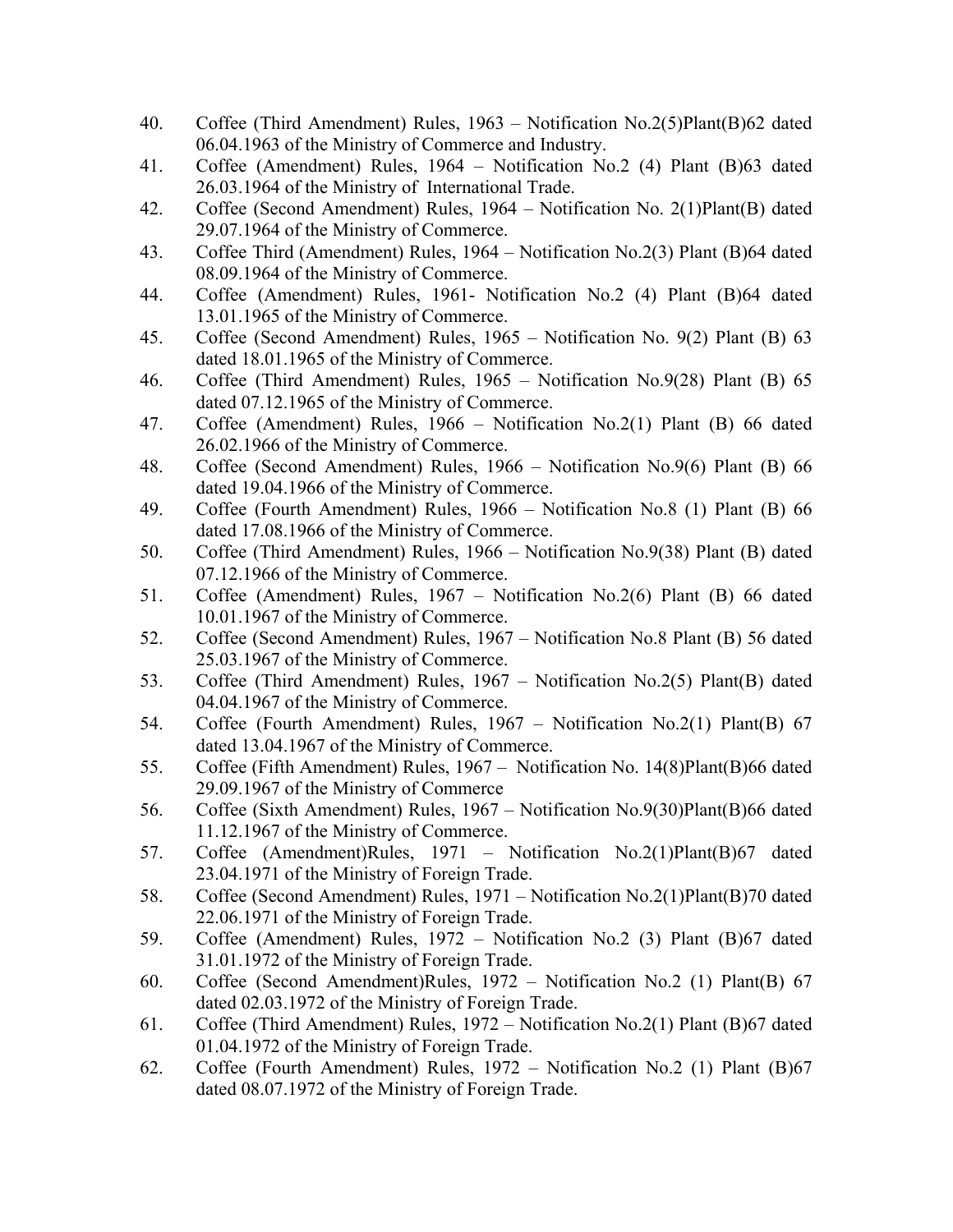- 63. Coffee (Amendment) Rules, 1973 Notification No. 2 (1) 67 Plant (B) dated 28.03.1973 of the Ministry of Commerce.
- 64. Coffee (Amendment) Rules, 1974 Notification No.2 (15) 69 Plant (B) dated 17.10.1974 of the Ministry of Commerce.
- 65. Coffee (Second Amendment) Rules, 1974 Notification No.F-10(14)74 Plant (B) dated 7.11.1974.
- 66. Coffee (Amendment) Rules, 1975 Notification No. 9(20)/69/Plant (B) dated 29.03.1975.
- 67. Coffee (Amendment) Rules, 1976 dated 26.7.1976
- 68. Coffee (Amendment) Rules, 1976 Notification No.9(11)/69 Plant (B) dated 02.06.1977
- 69. Coffee (Amendment) Rules, 1977 Notification No.9/15/69 Plant (B) dated 20.09.1977.
- 70. Coffee (Amendment) Rules, 1978 Notification No. dated 10.04.1978
- 71. Coffee (Amendment) Rules, 1980 Notification No.2 1/80 Plant (B) dated 05.06.1980.
- 72. Coffee (Amendment) Rules, 1977 Notification No. 9 (10) 80 Plant (B) dated 28.09.1981.
- 73. Notification (Coffee Control) No. 9/3/84 Plant (B) dated 08.06.1984 of the Ministry of Commerce, Government of India, New Delhi
- 74. Notification (Coffee Control) No. 9/4/84 Plant B dated 30.08.1984 of the Ministry of Commerce, Government of India, Department of Commerce¸ New Delhi.
- 75. Notification dated 20.06.1983 of the Ministry of Commerce, Government of India, New Delhi.
- 76. Notification No.9/1/85 Plant B dated 25.02.1985 of the Ministry of Commerce
- 77. Notification No. G.S.R. dated 5.1.1987 of the Ministry of Commerce
- 78. The Coffee (Second Amendment) Rules, 1987 Notification No.G.S.R. dated 12.01.1987 of the Ministry of Commerce.
- 79. The Coffee (Amendment) Rules, 1988 Notification No. G.S.R. No. 663 dated 03.08.1988 of the Ministry of Commerce
- 80. The Coffee (Second Amendment) Rules, 1988 Notification No. G. S. R. No.851 dated 18.10.1988 of the Ministry of Commerce
- 81. The Coffee (Amendment) Rules, 1989 Notification No. G. S. R. 427 (E) dated 05.04.1989 of the Ministry of Commerce.
- 82. The Coffee (Second Amendment) Rules Notification No. G. S. R. 462 (E) dated 22.04.1982 of the Ministry of Commerce
- 83. The Coffee (Third Amendment) Rules, 1989 Notification No. G. S. R. 1051 B dated 14.12.1989.
- 84. The Coffee (Amendment) Rules, 1992 Notification No. G. S. R. dated 18.6.1992 of the Ministry of Commerce
- 85. The Coffee (Amendment) Rules, 1992 Notification No.G.S.R. dated 13.11.1992
- 86. The Coffee (Third Amendment) Rules, 1992 Notification No. G.S.R. dated 14.12.1992.
- 87. The Coffee (Amendment) Rules, 1994 Notification No.G.S.R. dated 4.2.1994
- 88. Notification dated 25.10.1995.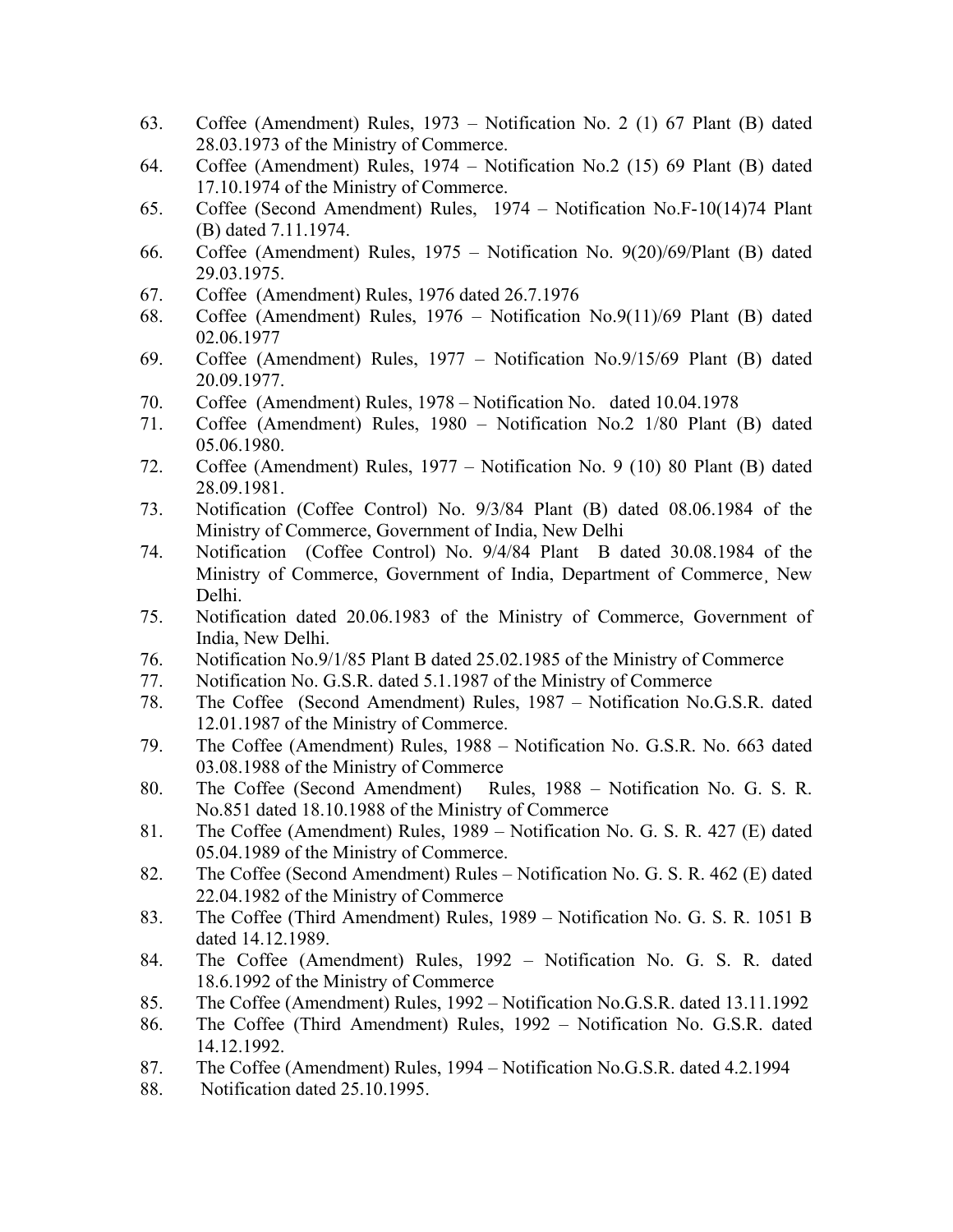# **GOVERNMENT OF INDIA MINISTRY OF COMMERCE & INDUSTRIES**

New Delhi, the  $1<sup>st</sup>$  August 1955

## **NOTIFICATION**

#### **(Coffee Control)**

**S. R.O. 1966 -** In exercise of the powers conferred by section 48 of the Coffee Act, 1942 (VII of 1942) and in supersession of the Coffee Market Expansion Rules, 1940 the Central Government hereby makes the following rules, namely: -

#### **CHAPTER –I**

#### **PRELIMINARY**

- **1 Short Title** : These rules may be called. The Coffee Rules 1955
- **2 Definitions** : In these rules, unless the context otherwise requires
- (1) "The Act" means Coffee Act, 1942 (VII of 1942)
- (2) " Chief Accounts Officer" means the Chief Accounts Officer of the Board
- (3) "Board" means Coffee Board constituted under Section 4
- (4) "Chairman" means the Chairman of the Board
- (5) "Chief Coffee Marketing Officer" means the Chief Coffee Marketing Officer of the Board and includes the Deputy Chief Coffee Marketing Officer
- (6) "Committee" means any Committee constituted or appointed by the Board under Sub-Section (2) of Section 7
- (7) "Deputy Chief Coffee Marketing Officer" means the Deputy Chief Coffee Marketing Officer of the Board
- (8) "Deputy Secretary" means the Deputy Secretary to the Board
- (8a) "Director of Propaganda" means the Director of Propaganda of the Board
- (9) "Director of Research" means the Director of Research of the Board
- (10) "Form" means Form set out in the First Schedule
- (11) "Large Grower" means a registered owner owing land planted either with Arabica coffee, Robusta coffee, or both, aggregating

--------------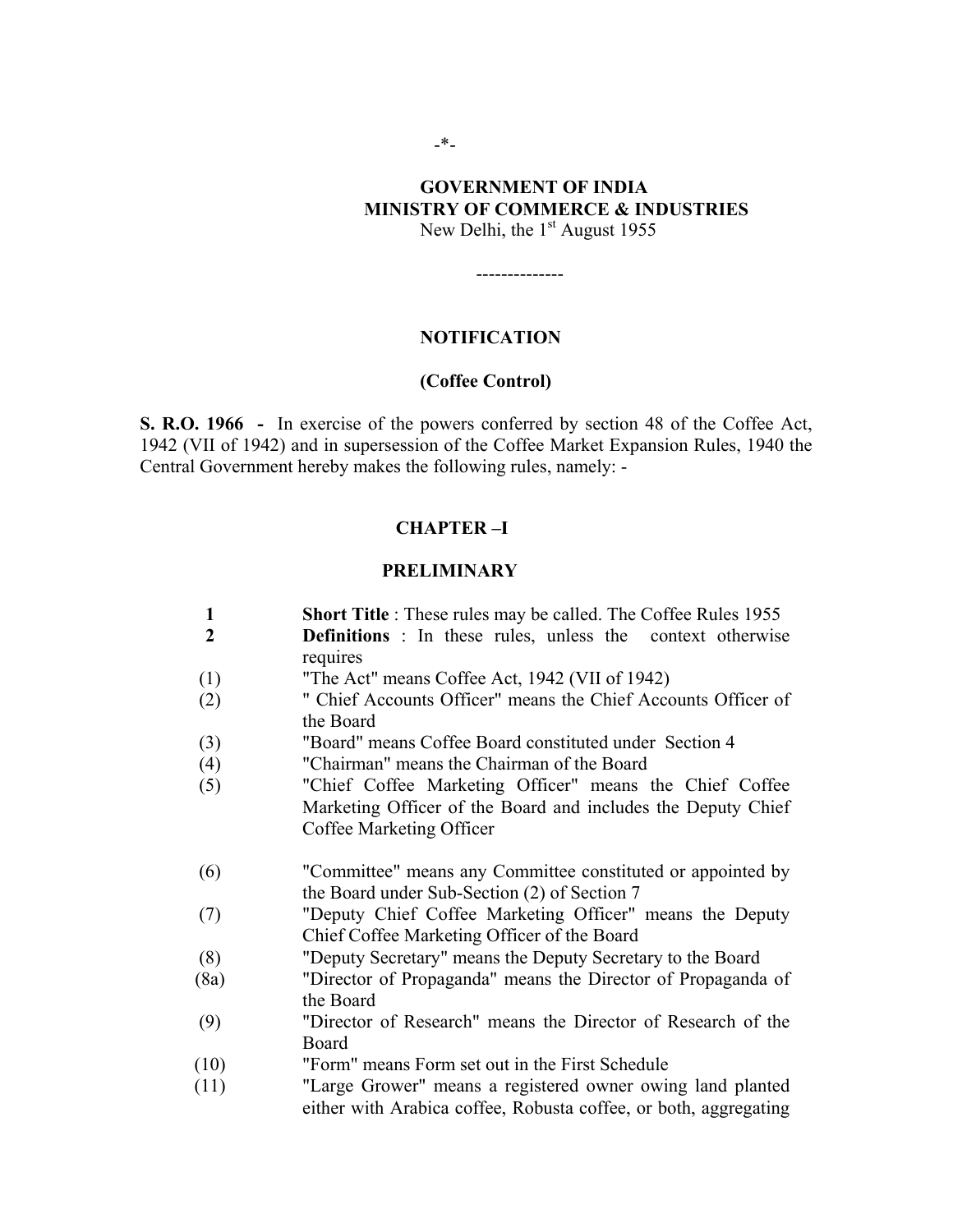to not less than 25 acres, whether such land id comprised in one estate or more than one estate

- (12) "Member" means a Member of the Board
- (13) "Robusta Grower" means a registered owner owing land planted with Robusta coffee aggregating to not less than 5 acres, whether such land is comprised in one estate or more than one estate; Provided that where both Robusta and Arabica Coffee are planted, the area under Robusta shall not be less than the area under Arabica;
- (14) " Schedule" means a Schedule set out in these Rules
- (15) "Secretary" means Secretary to Board
- (16) "Section" means a registered owner who is not a large grower
- (17) "Small Grower "means a registered owner who is not a large grower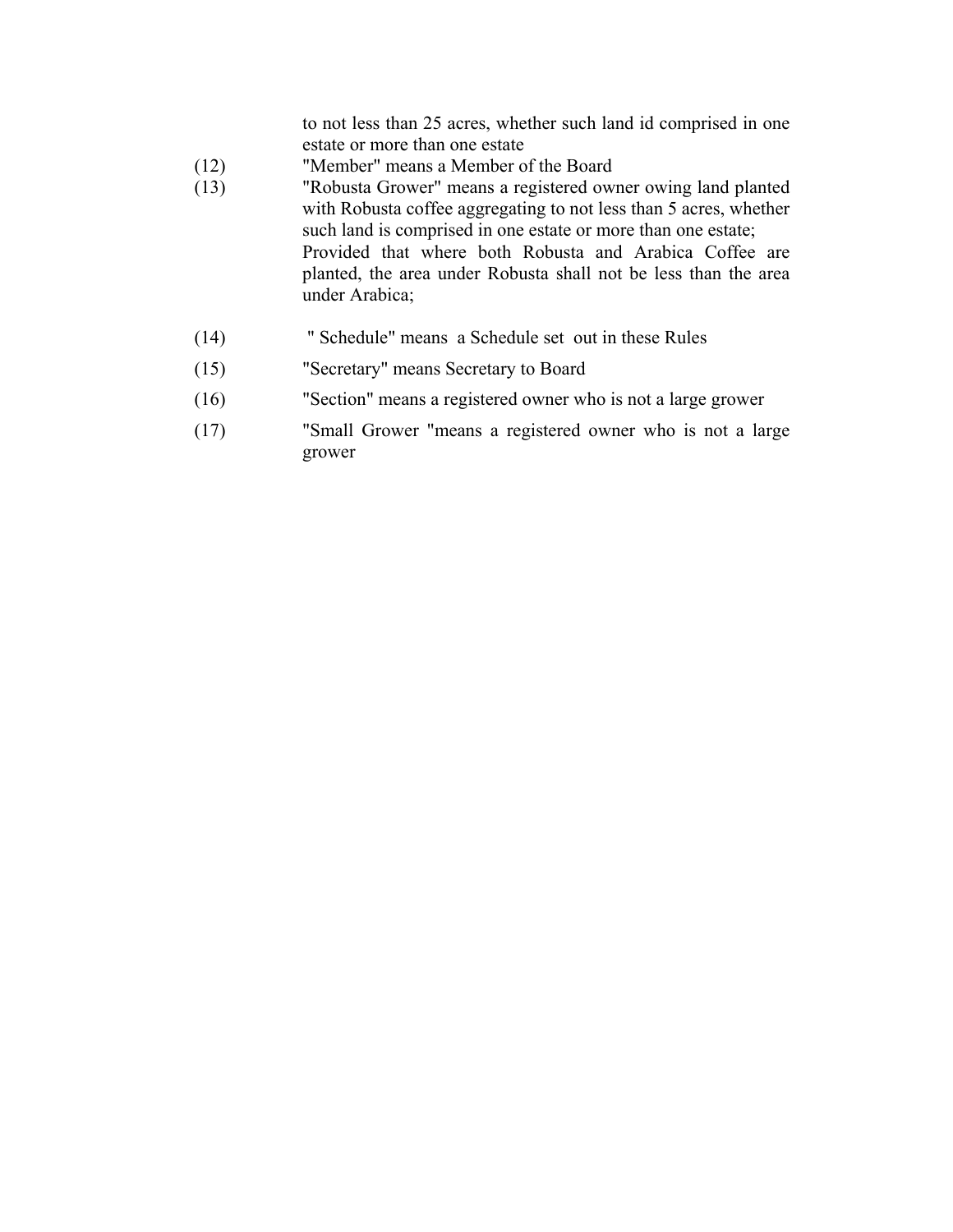- (18) "Vice-Chairman" means the Vice-Chairman of the Board; and
- (19) "Year" means the year as defined in the Act' Provided that for the purposes of preparing a budget out of the General Fund of the Board, and Annual Report of the Board, year shall mean the financial year commencing on the Fist day of April.

## **CHAPTER II Board and its Constitutions**

**3 Constitution of the Board and the manner of filling vacancies:-** 

> (1) The Board shall consist of a Chairman, three Members of Parliament and twenty-nine other members representing the Government of states and other interests specified in Sub Rule (2).

- [(2) Of the twenty-nine other members:-
- (a) four members shall represent the Governments of the principal coffee growing States, one representing each of the State of Andhra Pradesh, Karnataka, Kerala and Tamilnadu to be appointed in consultation with the respective State Government.
- (b) "ten members shall represent the coffee growing industry of whom three shall represent the large growers and seven shall represent the small growers; Provided that not less than three of such members shall represent the Robusta growers."
- (c) "three members shall represent the coffee trade interests, two members shall represent the curing establishment, four members shall represent the interests of labour; two members shall represent the interests of consumers; two members shall represent the interests of coffee growing states other than those mentioned in Clause (a) of Sub-Rule 2 of Rule 3 (viz; States of Andhra Pradesh, Karnataka, Kerala and Tamilnadu); one member shall represent the manufacturers of instant coffee and one shall be an eminent scientist from a Research Institute or an Agricultural University or an eminent personality in marketing management or promotion of coffee"
- (3) The Central Government may make such consultations as it may think fit before appointing the representatives of the interests specified in Clauses (b) and (C) of Sub-rule (2)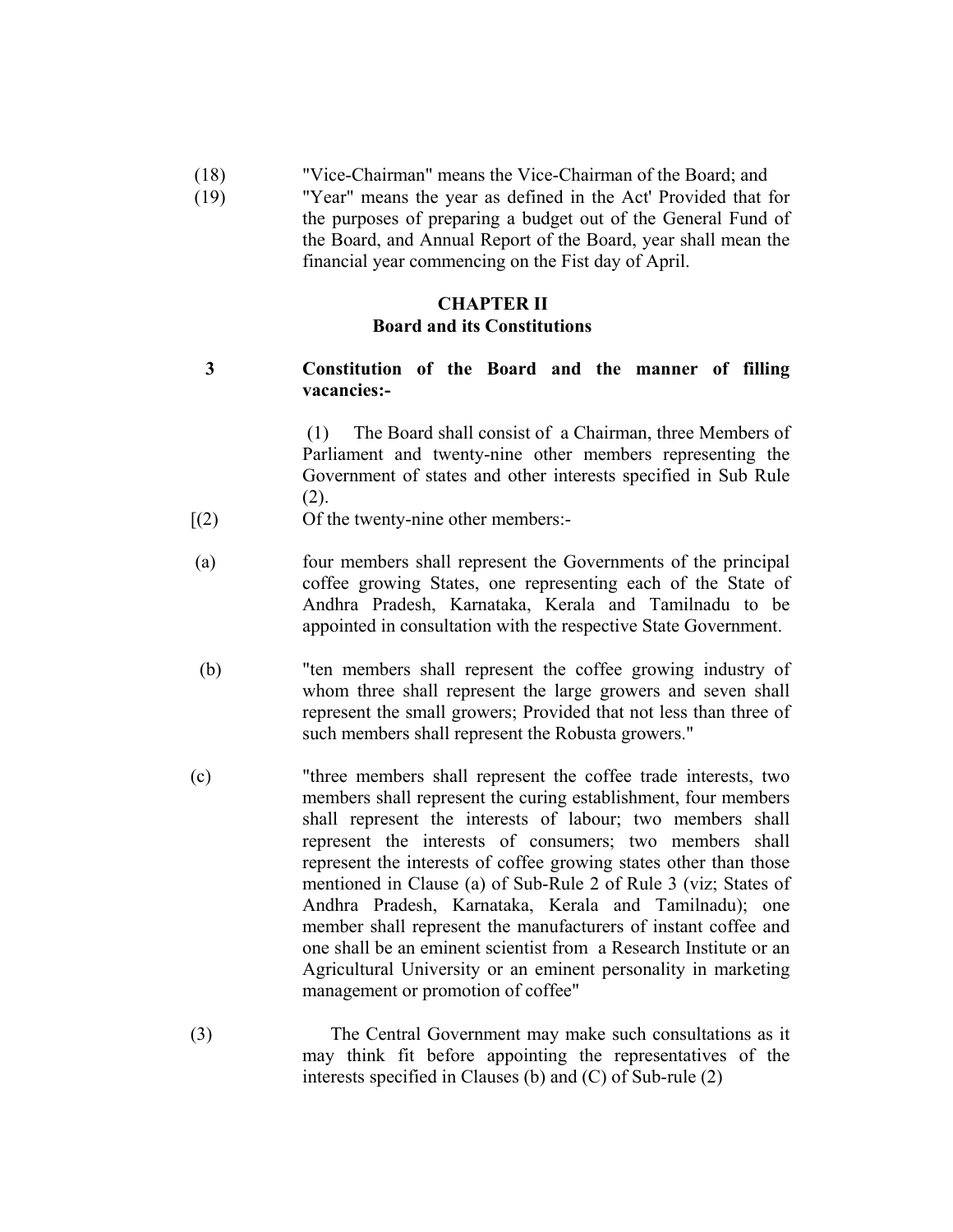**[Terms of Office:- 4** (1) Save as hereinafter provided, a member shall hold office for such period not exceeding three years shall be eligible to re-appointment;

 Provided that a member elected under clause (b) of Sub-Section (2) of Section 4 by either House of Parliament shall cease to be a member of the Board if he ceases to be a members of the House by which he was elected.

 Provided further that the period of appointment of a members would be limited to the period of availability of the officer either on deputation on basis or the period for which he holds the post on exofficio basis by virtue of which he is appointed as a member].

 (2) A member appointed to fill a casual vacancy shall hold office so long as the member whose place he fills would have been entitled to hold office if the vacancy had not occurred.]

**5.** Membership Roll: - The Secretary shall keep a record of names of members and their addresses.

**6. Change of Address:-** If a member changes his address, he shall notify his new address to the Secretary who shall there-upon enter his new address, in the official records but if he fails to notify his new address, the address in the official records shall for all purposes be deemed to be the member's correct address.

 [**7. Resignation:-** (1) A member of the Board or of a Committee may resign his office by a letter addressed to the Secretary.

 (2) The office of a member of the Board or of a Committee shall fall vacant from the date on which his resignation is accepted by the Chairman of the Board or of the Committee, as the case may be, or on the expiry of thirty days from the date of receipt of intimation of resignation whichever is earlier.]

 **8. Removal from the Board :-** The Central Government may remove any member from his office:

 (a) If he becomes bankrupt or insolvent or suspends payment or compounds with his creditors, or

 (b) if he is convicted of any offence which is punishable under the Indian Penal Code (Act XLV of 1860) and such offence isnonbailable under the provisions of the Code of Criminal Procedure Act, 1973 (2 of 1974), or]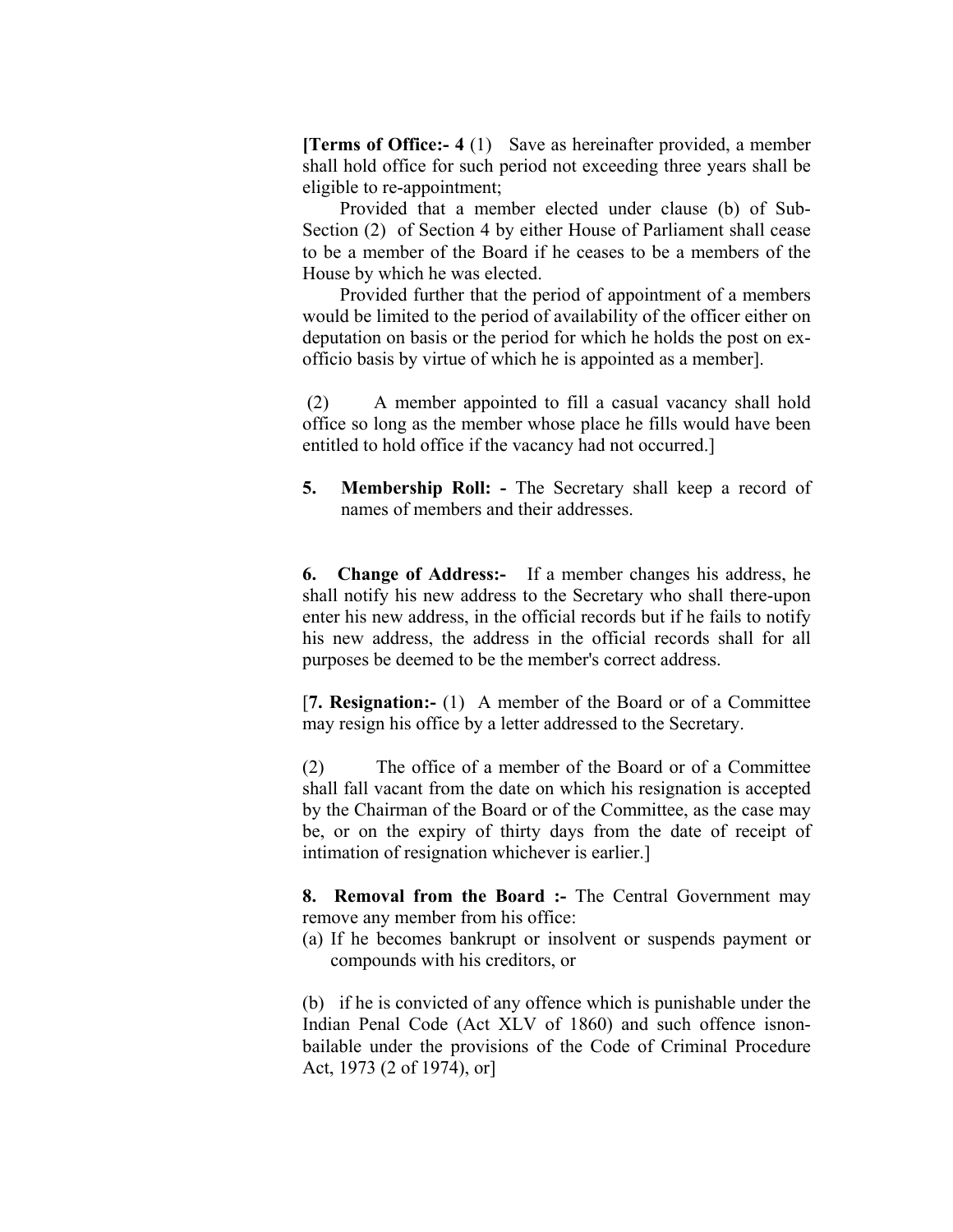(c) if he is of unsound mind and stands so declared by a competent court or

 (d)if he absent himself from two consecutive meetings of the Board without the leave of the Chairman and in any case from three consecutive meetings, or

 (e)if he defaults in payment of any dues to the Board and if so declared by the Board.

 **9. Absence from India :-** (1) Before a member departs from India –

- (a) He shall intimate to the Secretary the date of his departure from and the date of his expected return to India and
- (b) if he intends to be absent from India for a period longer than six months, he shall tender his resignation.
- (c) if any member departs from India without taking either of the courses mentioned in Sub-rule (1) he shall be deemed to have resigned his office with effect from the date of his departure from India.

 **10. [Vice Chairman:-** (1) The Board shall, in each year out of its own member, elect a person to be the Vice-Chairman for a period of twelve months commencing from the date of his election or if the elections held before the expiry of the term of office of an existing Vice-Chairman, from the date on which such Vice-Chairman would vacate office.

 (2) In the event of the Vice-Chairman resigning his office as such or ceasing to be a member of the Board, the Board shall at its next meeting elect a member to be Vice-Chairman for the unexpired portion of the term of office of the Vice-Chairman elected under Sub-Rule (1)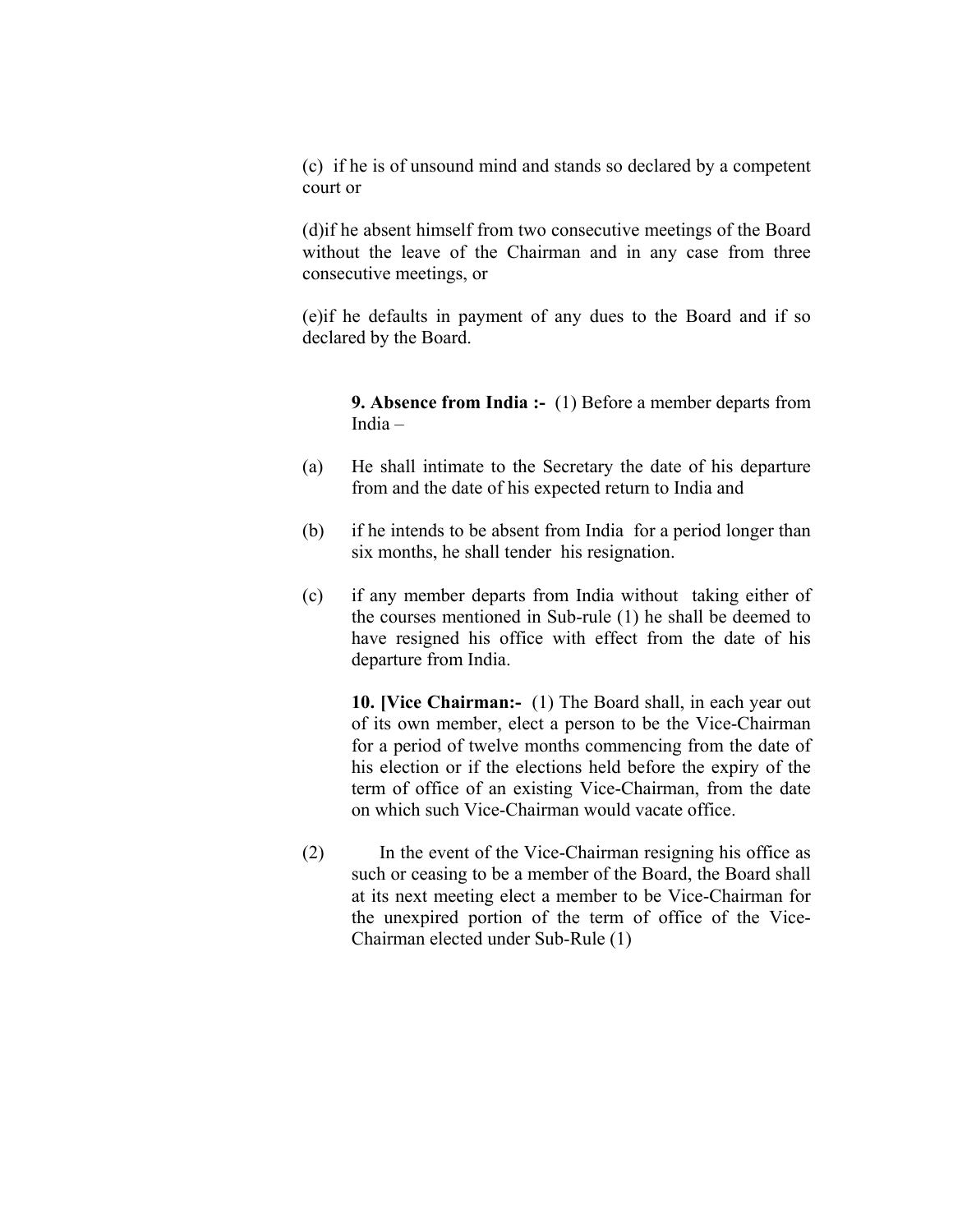# **CHAPTER III Procedures – Board and Committees**

 **11. Minimum number of meetings of the Board: - [**There shall be not less than two ordinary meetings of the Board in a year on dates to be fixed by the Chairman and shall be held at Head Quarters of the Board. The interval between any two ordinary meetings shall not, in any case, be longer than eight months.

 Provided that if the meeting is to be held outside the head quarters, the reasons for holding such meetings outside the HQs shall be recorded in writings.]

 **12. Power to call Board Meetings:-** (1) The Chairman of the Board may at any time call a meetings of the Board and shall do so if a requisition for that purpose is presented to him by at least eight members of the Board.

 (2) At least fourteen clear days before any meeting of the Board, notice of the time and place of the intended meetings, signed by the Secretary, shall be sent to the Government of India ( in the appropriate Ministry) and left at or posted to the address of every member of the Board.

 Provided that in case of urgency, a special meeting may be summoned at any time by the Chairman who shall inform in advance the Government of India (in the appropriate Ministry) and members of the subject matter for discussion and the reasons for which he considers it urgent. ordinary business shall be transacted at such special meetings.

 (3) The Chairman of the Board may require any officer of the Board or invite any person or persons to attend any meetings of the Board.

 **13. Quorum:-** No business shall be transacted at any meeting of the Board unless there are present at least twelve members.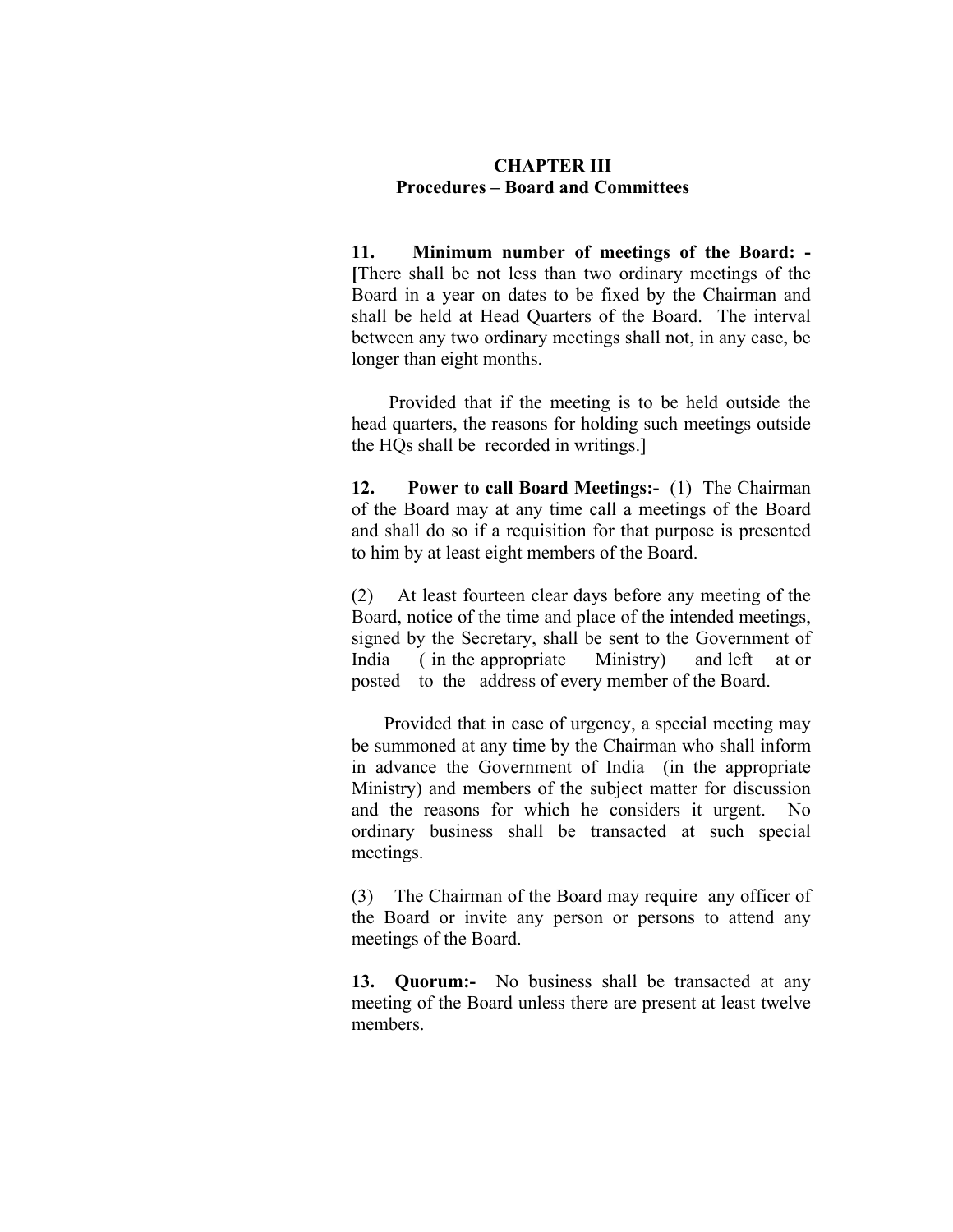# **14. Presiding over Board Meeting:-**

 The Chairman shall preside at every meeting of the Board at which he is present, and in his absence , the Vice-Chairman shall preside, but when both the Chairman and the Vice-Chairman are absent from any meetings the members present shall elect one of their members to preside, at that meetings.

# **15. Agenda:-**

(1) The Chairman of the Board shall cause to be prepared and circulated to the Government of India (in the appropriate Ministry) and among the members at least ten days before an ordinary meeting of the Board a list of business to be considered at that meeting.

(2) No business set down on the agenda shall be considered without the permission of the Chairman.

# **16. Business by Circulation:-**

(1) All questions which the Board is required to take into consideration shall be referred to the members of the Board either at its meetings or by circulation of papers if the Chairman so directs and copies of all papers so placed at the meetings or so circulated to members shall be sent to the Government of India(in the appropriate Ministry)

(2) Any proposal or resolution so circulated and approved by the majority of members who have recorded their views in writing shall be as effectual and binding as if such proposal or resolution were decided by a majority of votes of members at the meeting.

 Provided that at least twelve members of the Board have recorded their views on the resolution or proposal.

 Provided further that the papers need not be sent to any member who is absent from India

 Provided also that when a question referred by circulation of papers any four members of the Board may require that the question be referred to a meeting and there upon such a reference shall be made top the Board at a meeting.

(3) When any business is referred to member of the Board by circulation, a period of not less than 10 clear days shall be allowed for receipt of replies from members. Such period is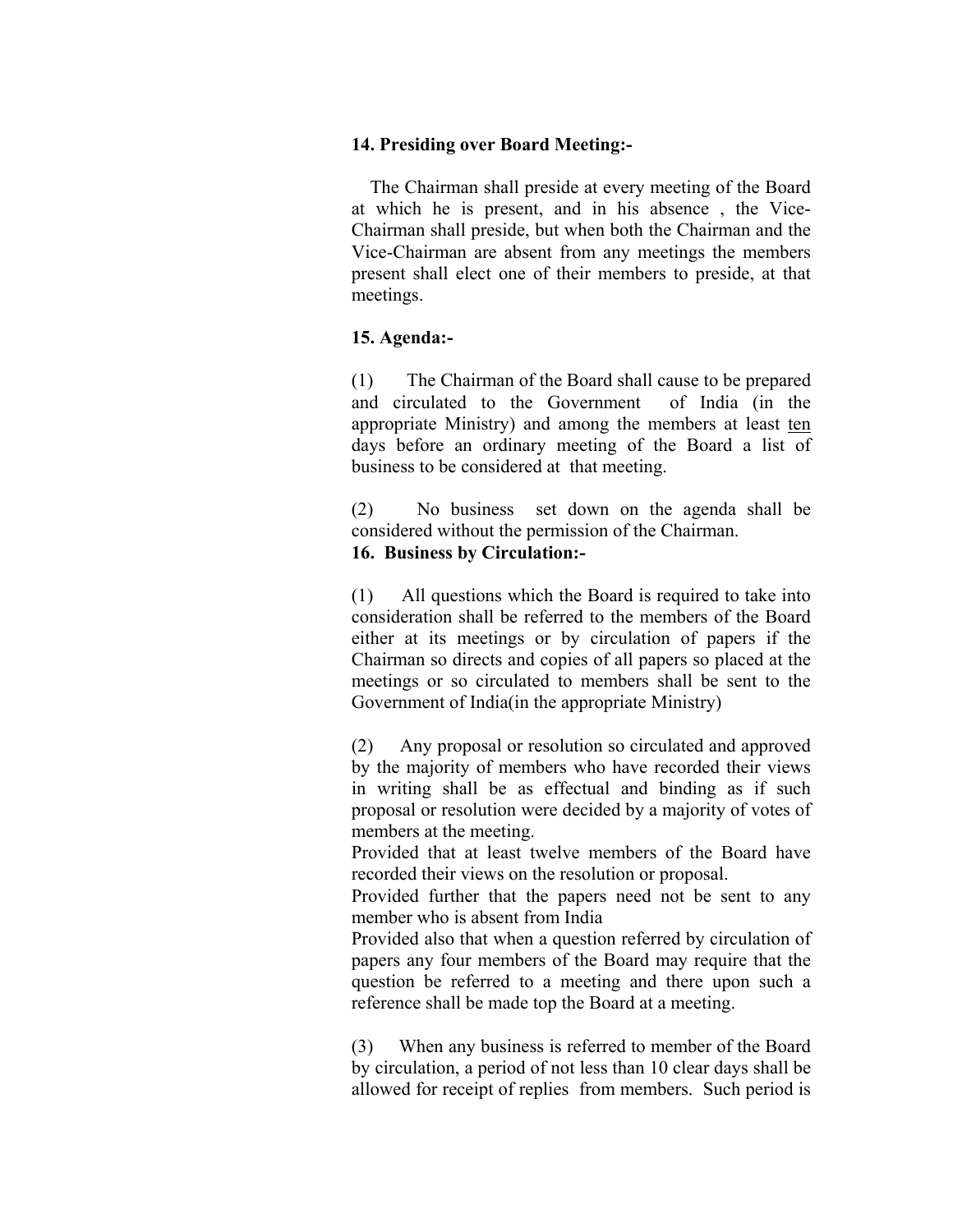to be reckoned from the date on which the notice of business is issued.

(4) If a resolution proposal is circulated, the results of the circulation shall be communicated to all the members and to the Govt. Of India(In the appropriate Ministry)

(5) All decision on questions arrived by the circulation of papers shall be placed at the next meeting of the Board for record.

# **17. Voting:-**

(1) Except as provided in Rule 16, every question brought before any meeting of the Board shall be decided by a majority of the members present and voting at the meetings before which the matter is brought.

 $(2) \mid \cdot \mid$ 

# **18. Appointment of Committees:**

[1] The Board may appoint every year the following standing committees and may appoint such other committees as the Board deems necessary to exercise such powers and discharge such functions as may be delegated to it under these rules, namely:

[a] an Executive Committee consisting of :-

 (i) The Chairman who shall be the ex-officio Chairman of the Committee.

- (ii) the Vice-Chairman
- (iii) the members representing the Govt. Of Karnataka

(iv) two of the three members representing the Govt. Of Tamilnadu, Kerala and Andhra Pradesh, sitting on the Committee by rotation for each year beginning with the representatives of the Govt. Of Tamilnadu and Kerala.

(v) An eminent scientist from a Research institute or an Agricultural University or an eminent personality on marketing management or promotion of coffee.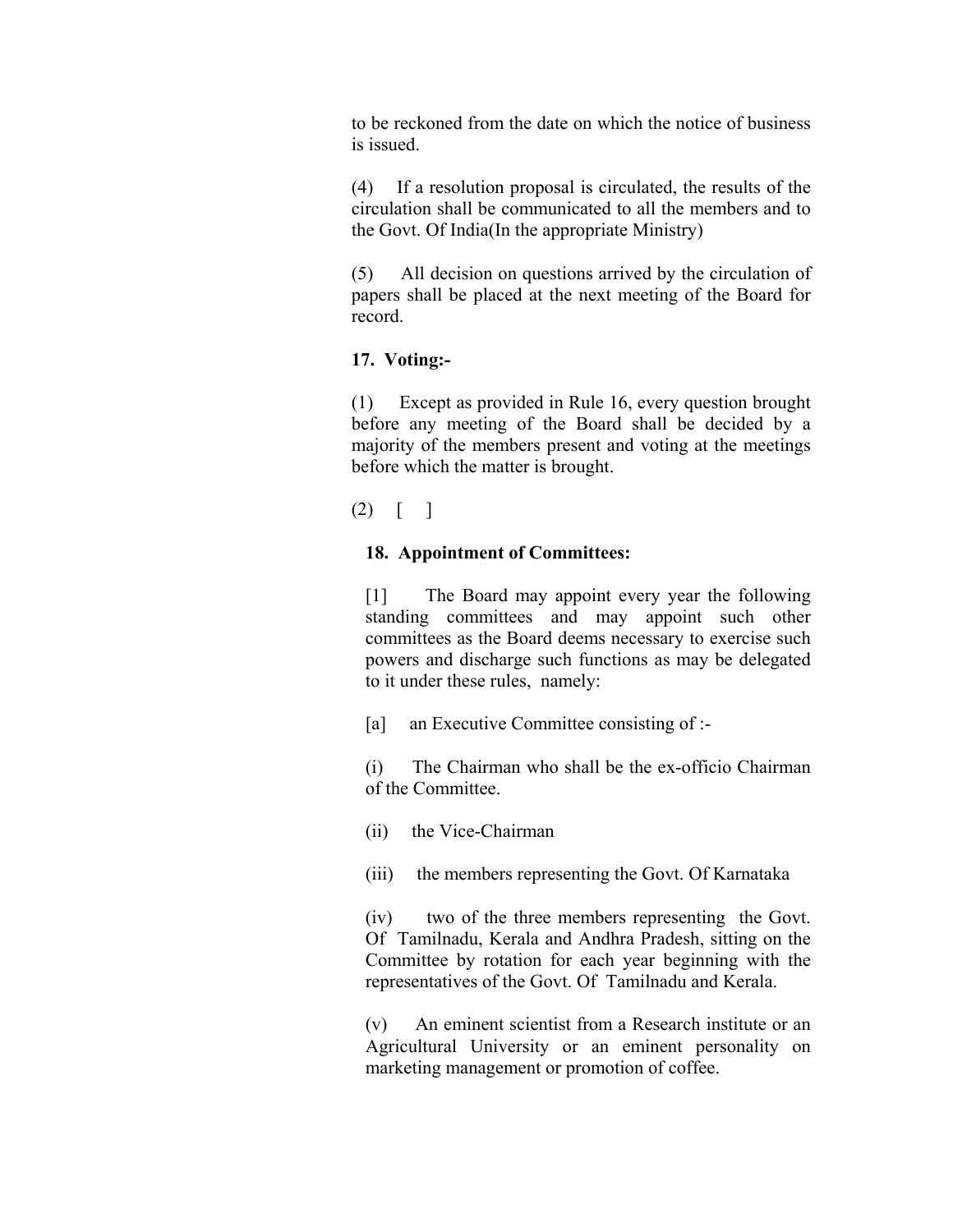(vi) Five other members appointed by the Board by election, of whom one shall be a Representative of the interest of coffee growing states (other than 4 members from coffee growing states mentioned in Rule 3 (2) (A) one representative of labour and not more than two being representatives of growers.

[b] a Propaganda Committee consisting of

(i) the Chairman who shall be the ex-officio Chairman of the Committee

(ii) the Vice-Chairman

(iii) the member representing interests of manufacturers of instant coffee; and five other members appointed by the Board by election of whom one shall represent the interests of consumers, one represent trade and one represent labour and two members to represent the growers. Provided that the Director of Propaganda shall attend all meetings of the Propaganda Committee and participate in its proceedings but shall have no right to vote.

(c) A Marketing committee consisting of

(i) The Chairman who shall be the ex-officio Chairman of the Committee

- (ii) the Vice-Chairman
- (iii) two members representing curing establishments
- (iv) the two members representing consumers

(v) the members representing the manufacturers of instant coffee:

 (vi) one member who shall be an eminent-scientist from a Research Institute or an Agricultural University or an eminent personality in marketing, management or promotion of coffee.

(vii) nine other members appointed by the Board by election, of whom six shall be representative of growers/State Plantation Corporation and two being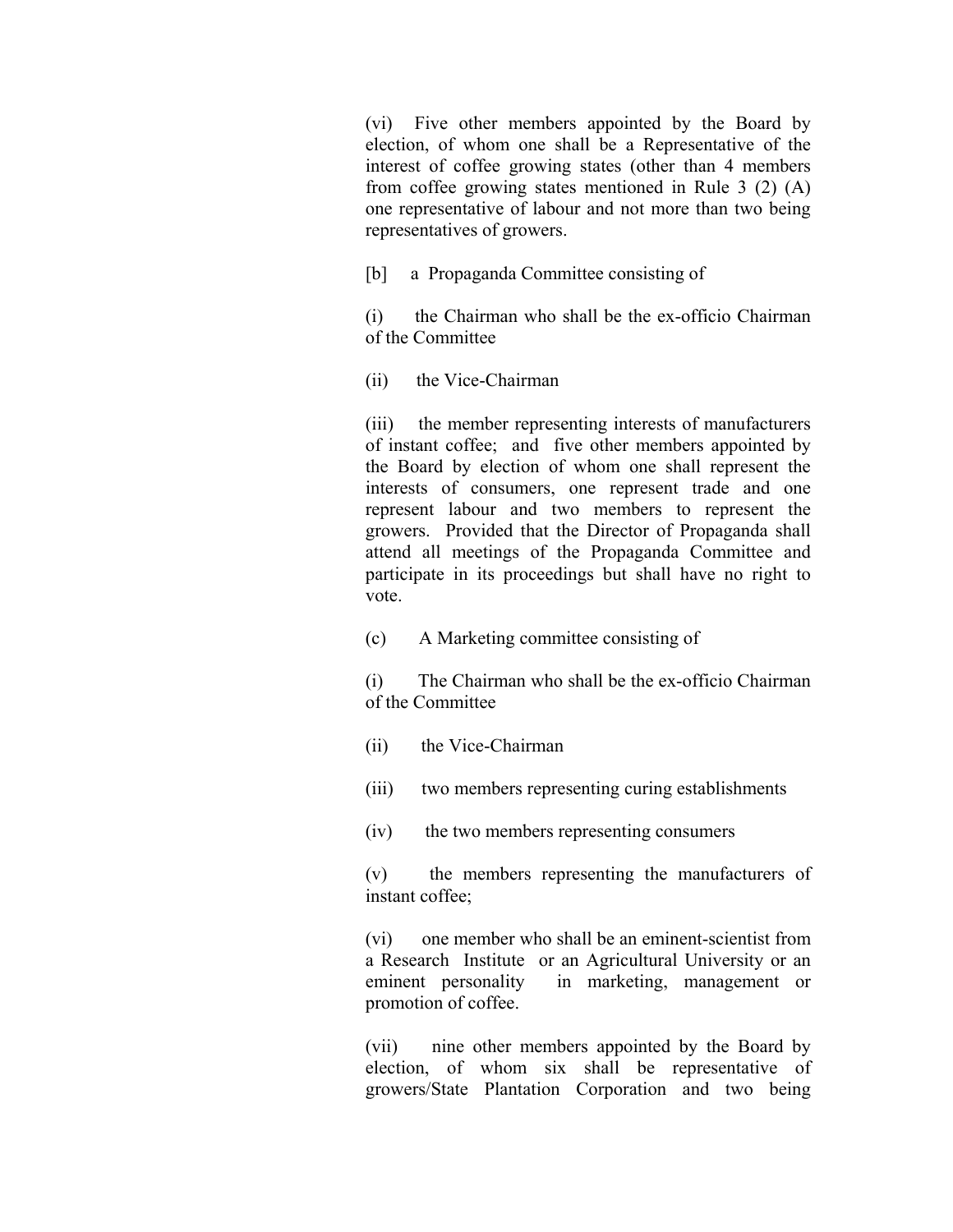representative of coffee trade and one being a representative of labour.

 provided that the Chief Coffee Marketing Officer shall attend all meetings of the Marketing Committee but shall have no right to vote.

(b) a Research Committee consisting of:

(i) The Chairman who shall be the ex-officio Chairman of the Committee

(ii) the Vice-Chairman;

(iii) the member representing the Govt. Of the state of Karnataka

(iv) the member representing the Govt. Of the state Tamilnadu

(v) the member representing the Govt. Of the state Kerala

(vi) the member representing the Govt. Of Andhra Pradesh

(vii) one of the member representing the interests of coffee growing states other an State of Karnataka, Tamilnadu, Kerala and Andhra Pradesh to be appointed by the Board by election.

(viii) seven other members appointed by the Board by election of who three shall be from the State of Karnataka.

 Provided that the Director or Research shall attend all meetings of the Committee and participate in its proceedings but shall have no right to vote.

- (e) A Development Committee consisting of:
- (i) the Chairman who shall be ex-officio Chairman of the Committee;
- (ii) the Vice Chairman;
- (iii) A member representing the interests of coffee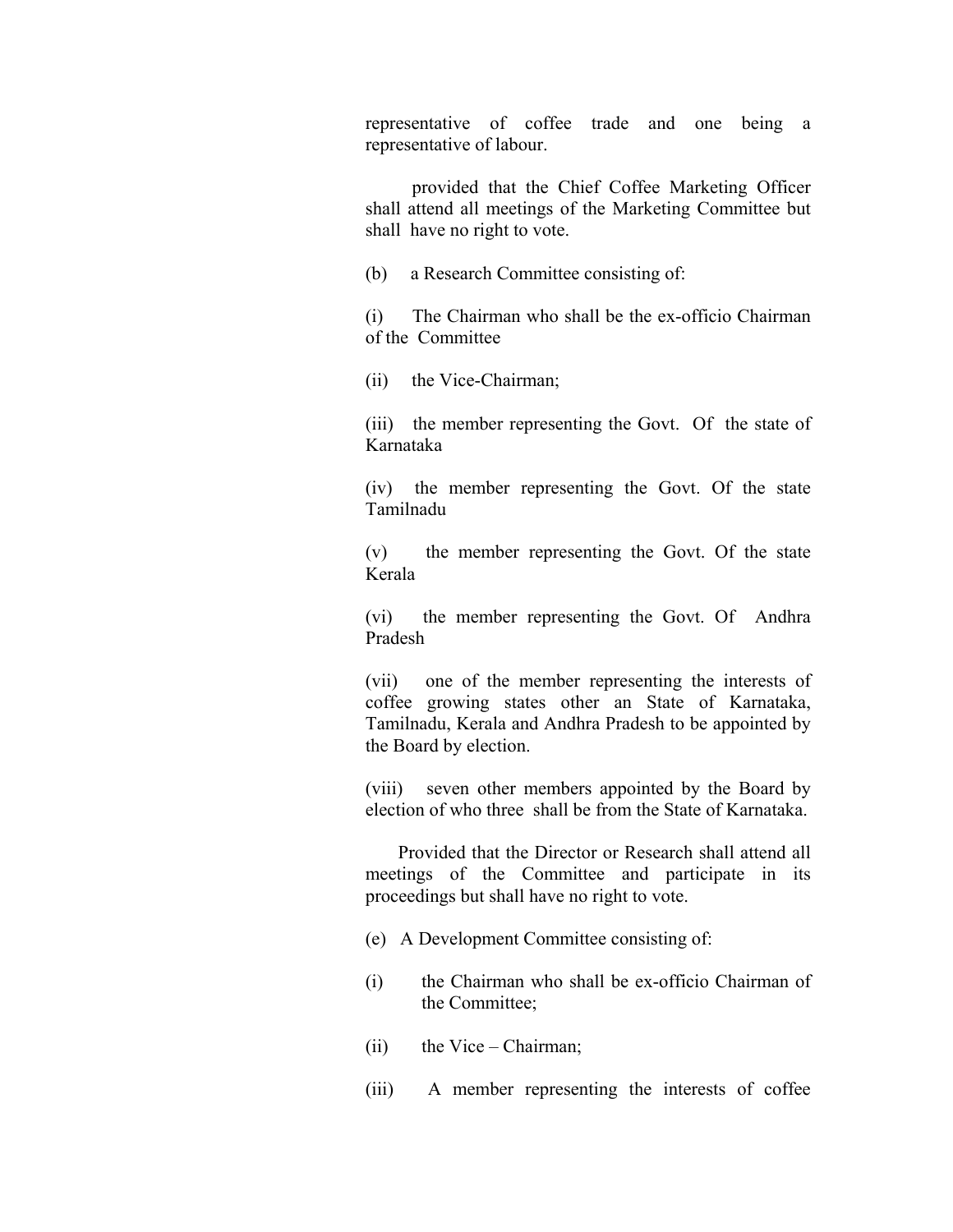growing States other than Andhra Pradesh, Karnataka, Kerala and Tamilnadu to be appointed by the Board by election;

 (iv) four members representing small growers to be appointed by the Board by election;

(v) two members representing large growers to be appointed by Board by election;

 The member representing the Government of Andhra Pradesh

 Provided that the Development Officer and Director of Research shall be invited to attend all meetings of Committee and participate in all its proceedings but shall have no right to vote.

(f) A Coffee Quality Committee consisting of:

(i) the Chairman who shall be the ex-officio Chairman of the Committee;

(ii) the Vice-Chairman

(iii) five members to be appointed by the election, of whom one shall represent the interest of coffee curing establishments, one to represent the interests of coffee trade and three to represent the coffee growers;

(iv) the member representing interests manufacturers of instant coffee;

Provided that the Chief Coffee Marketing }Co-opted Officer and Director of Research }Members

Shall be invited to attend all meetings of the Coffee Quality Committee and participate in its proceedings but shall have no right to vote.

**(2) Sub-Committee:-** A Committee appointed by the Board may appoint a Sub-Committee from among its members for enquiring and reporting on any specified subject or any other purpose within the scope of the functions of allotted to it by the Board. Such Sub-Committee shall have no statutory powers.

(3) The Chairman of any Committee appointed by the Board may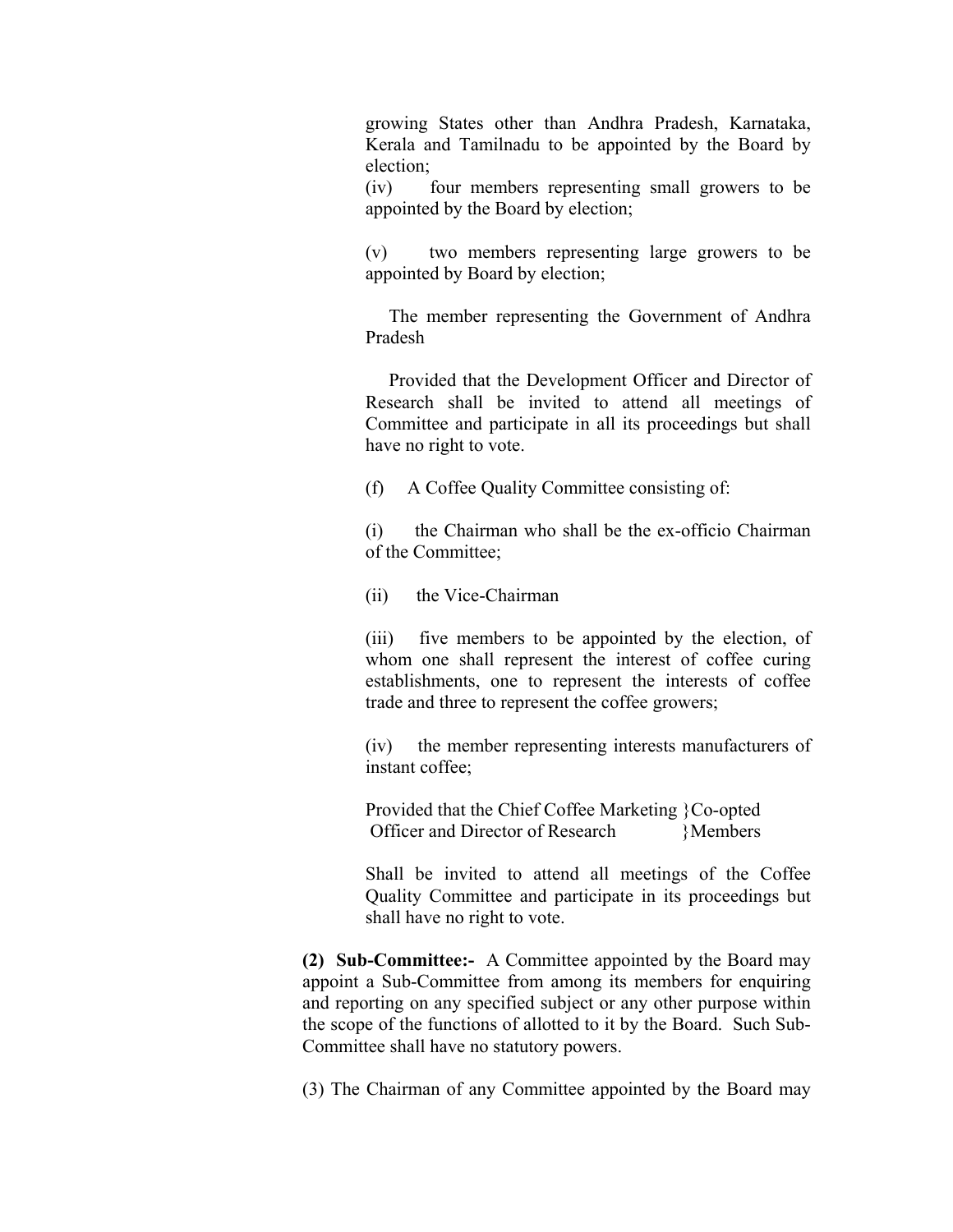require any officer of the Board or invite any person or persons to attend any meeting of the Committee but such officer or persons shall have no right to vote.

**(3) Functions of Committees:-** (a) Propaganda Committee: Subject to such restrictions as may be imposed by the Board, the Propaganda Committee shall discharge all the functions of the Board in regard to such measures as may be undertaken for promoting the sale and increasing the consumption in India and elsewhere of coffee produced in India.

**(b) Marketing Committee:** Subject to such restrictions as may be imposed by the Board the Marketing Committee shall discharge all the functions of the Board in regard to the Coffee Marketing Scheme as set forth in the Act and the Rules.

**(c) Research Committee:** Subject to such restrictions as may be imposed by the Board, Research Committee shall discharge all the functions of the Board in regard to the promotion of agricultural and technological research in the interest of the coffee industry in India.

**(d) Executive Committee:** The Executive Committee in addition to such functions as have been specifically assigned to it under these, rules, discharge any other functions of the Board in regard to matters not specifically assigned to the Propaganda, the Marketing or the Research Committee or any other Committees which may be constituted by the Board.

**[(e) Development Committee:** Subject to such restrictions as may be imposed by the Board, the Coffee Development Committee shall discharge all the functions of the Board in regard to measures that may be undertaken for the development of small holdings of coffee estates.

**[(f) Coffee Quality Committee:** Subject to such restrictions as may be imposed by the Board, the Coffee Quality Committee shall discharge all the functions of the Board in regard to improvement in the quality of the coffee produced in India.

**19. Power to call Committee Meetings;-** (1) The Chairman of a Committee may, at any time, call a meeting of his Committee and shall do so, if a requisition for that purpose is presented to him by atleast half the total number of members of the Committee.

(2) At least ten clear days before the date of any meeting of a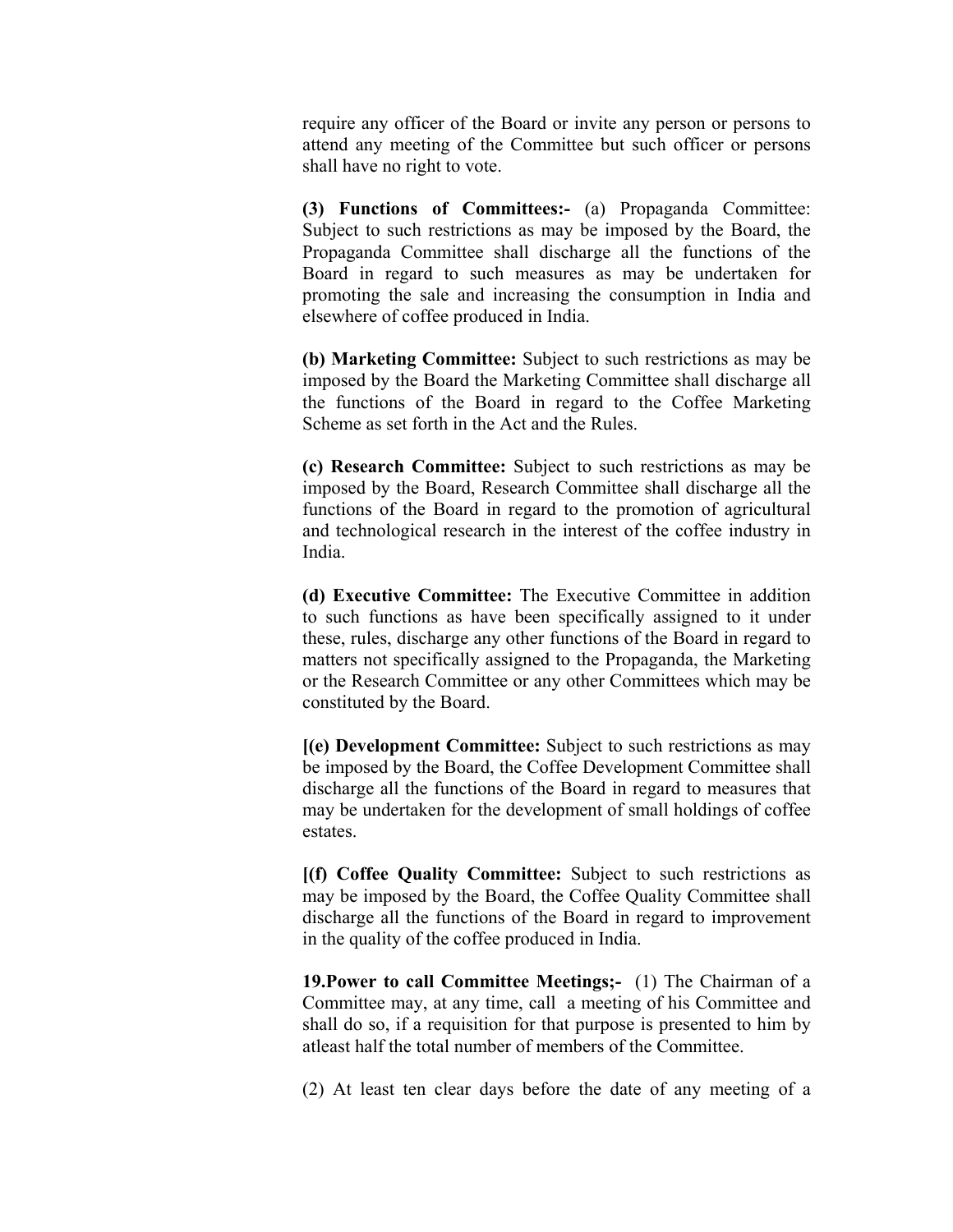Committee, notice of the time and place of the intended meeting, signed by the Chairman of the Committee or the Secretary to the Board, shall be sent to the Government of India (in the appropriate ministry) and left a or posted to address of every member of the Committee.

 Provided that in case of an emergency, a special meeting may be summoned, at any time, by the Chairman of the Committee who shall inform, in advance the Government of India (in the appropriate Ministry) and Members of the Committee, of the subject matter for discussion and the reasons for which he considers the matter to be urgent. No ordinary business shall be transacted at such special meeting.

**[20. Quorum;-** No business shall be transacted at a meeting of a Committee unless there are present half the number of members constituting the Committee including the Chairman if present or the next lower whole number where the Committee consists of an odd number of members including the Chairman.

(2) If at any meeting the number of members present is less than the required quorum, the person presiding shall adjourn the meeting to a date not later than 3 days from the date of the meeting informing the members of the Committee of the date, time and place of the adjourned meeting; and it shall thereupon be lawful to dispose off at such adjourned meeting the business intended to be transacted at the original meeting, irrespective of the number of members of the Committee present.

**21. Absence from meetings of a Committee;-** Any member of a committee absenting himself from two consecutive meetings without leave of the Chairman and, in any case, from three consecutive meetings shall cease to be a member of the **Committee** 

**22. Filling of casual vacancies;-** (1) Any casual vacancy on a Committee shall be filled by the remaining members of the Committee from amongst the members of the Board at the next meetings of the Committee.

(2) A person appointed in a casual vacancy shall hold office so long as the member whose place he fills would have been entitled to hold office, if the vacancy had not occurred.

 Provided that when a member goes on leave, the person coopted shall hold office, until the member returns from leave.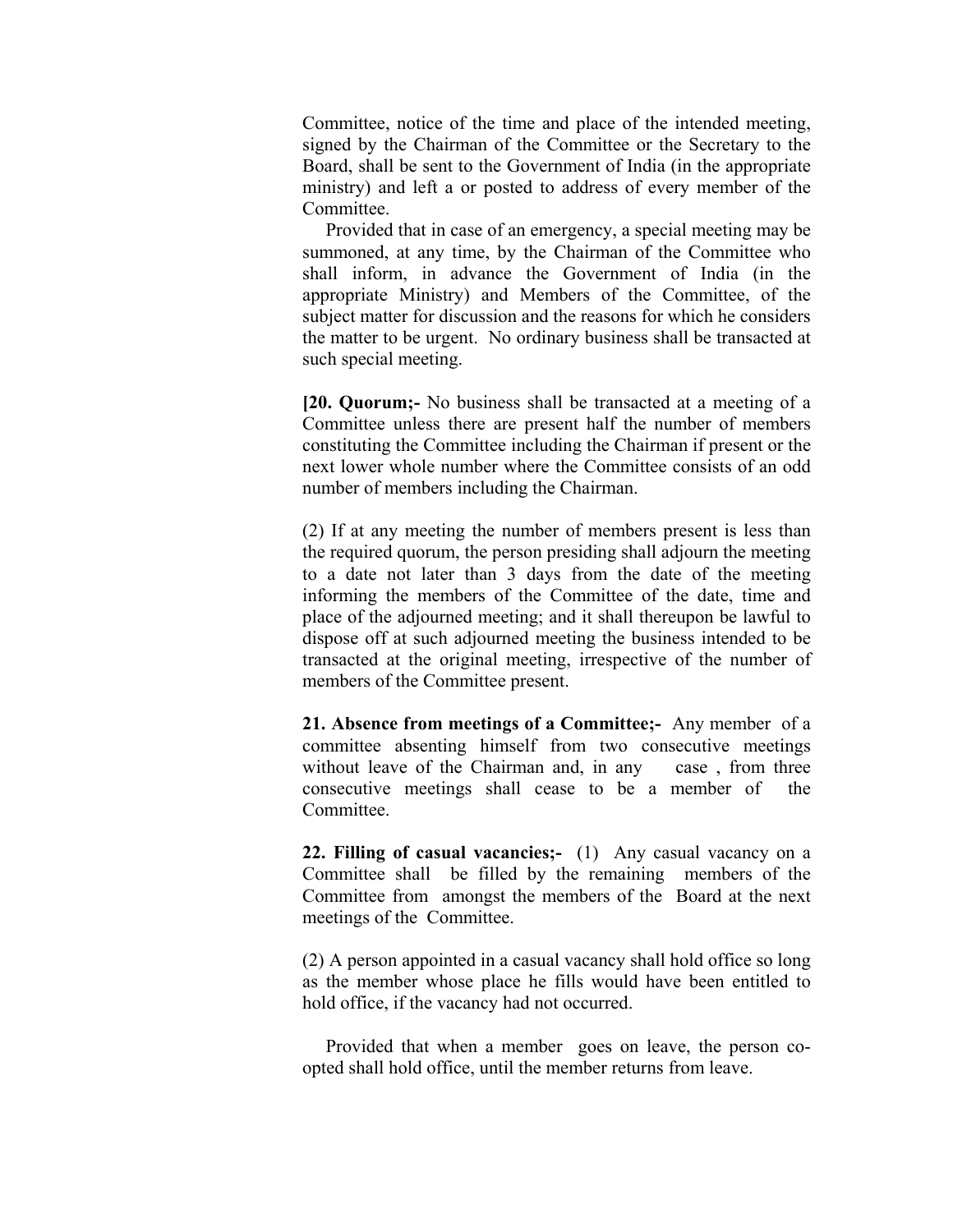**23. Presiding over Committee Meeting;-** The Chairman of a Committee shall preside at every meetings of the Committee, at which he is present, if he is absent; the Vice-Chairman, if he is a member of the Committee, or the member nominated by the Chairman shall preside; but if the Chairman of the Committee or the Vice-Chairman or the member so nominated is absent, the member present at a meeting shall elect on of their member to preside at that meeting.

**24. Agenda;-** The Chairman of a Committee shall cause to be prepared and circulated to the Govt. Of India (in the appropriate Ministry)and among members of the Committee at least seven days before a meeting of the committee, a list of business to be transacted at that meeting.

(2) No business not in the list of business shall be taken up without the permission of the Chairman.

**25. Business by Circulation;-** (1) Questions which Committee is required to take into consideration shall be referred, to the members of the Committee either at its meetings or by circulation of papers, if the Chairman of the Committee so directs and copies of all papers so placed at the meetings or so circulated to members shall be sent to the Govt. Of India ( in the appropriate Ministry)

(2) any proposal or resolution so circulated and approved by the majority of members who have recorded their views in writing shall be as effectual and binding as if such proposal or resolution were decided by a majority of votes at a meeting.

Provided that -

(a) at least a majority of the members of Committee have recorded their views on the resolution or proposal;

(b) the paper need not be sent to any member who is absent from India;

(c) the Chairman of the Committee shall have the power to require any such decision to be placed before the Board for its consideration and the implementation of the Committee's decision shall be deferred till the matter is considered by the Board.

 (d) When a question is referred to by circulation of papers, any two members of the Committee may require that the question be considered at a meeting of the Committee and thereupon such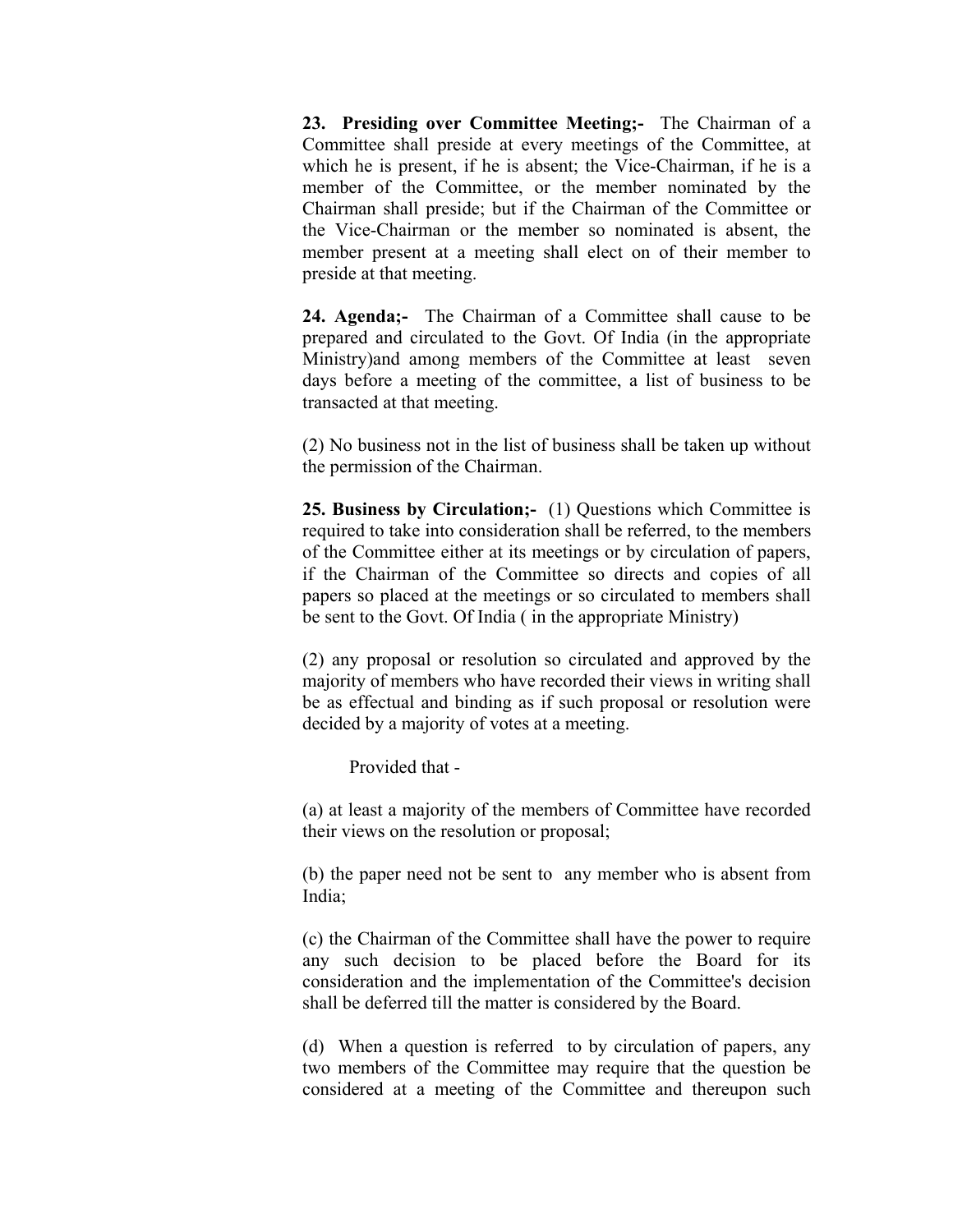subject shall be included on the agenda for the next meeting of the **Committee** 

(3) When any business is so referred to the members of a Committee by circulation, a period of not less than seven clear days shall be allowed for receipt of replies from members. Such period is to be reckoned from the date on which notice of business is issued.

(4) If a resolution or proposal is circulated the result of the circulation shall be communicated to all the members and to the Govt. of India (in the appropriate Ministry)

(5) All decision on questions arrived at by circulation of papers shall be placed at the next meetings of the record.

**26. Voting;-** (1) Every question at a meeting of Committee shall be decided by a majority of the members present and voting on that question .

(2) [ ]

**27. Record of Business;-** (1) A record shall be maintained by the Secretary to the Board of items of business transacted by the Board and of Committees thereof and copies of such records shall be submitted to the Central Government.

(2) The recorded of business transacted at every meetings of the Board and of the Committees shall be signed by the Chairman or the member presiding at such meetings.

(3) When any business is transacted by circulation of papers a record is the business so transacted shall be signed by the Chairman of the Board or the Committee as the case may be directing the circulation.

[**28. Travelling and other allowances to members of the Board and its Committees:-** (1) A member of the Board or `any committee other than a Government servant shall be entitled to drawing respect of any journey performed by him for the purpose of attending a meeting of the Board or of a duly constituted Committee thereof or for the purpose of discharging any duty assigned to him by the Board or the Committee concerned, Travelling allowance and Daily Allowance at the highest rates admissible to Govt. Servants of the first grade under the rules and orders made by the Central Govt. And for the time being in force.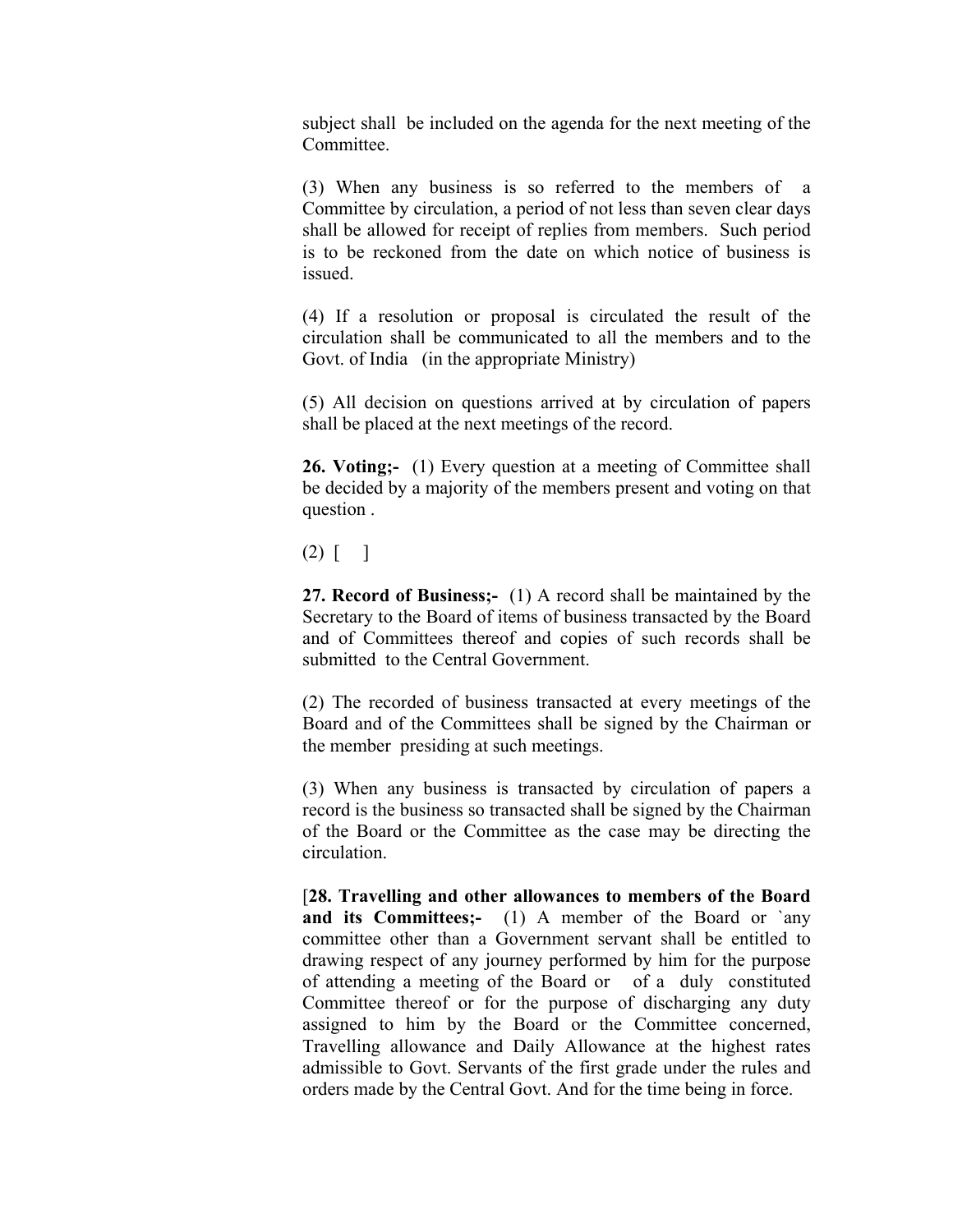(2) In case of any journey performed by an official of the Central or the State Government especially nominated by the Board to serve on any adhoc Committee or any other Committee or to attend to any other business of the Board, the Travelling and Daily Allowance admissible to him shall be payable by the Board, at rates admissible to him under the rules of the Government under which he is for the time being employed.

 (3) No travelling or Daily Allowance shall be allowed to a member of the Board or of any committee unless he certified that he has not drawn any Travelling or Daily Allowance from any other source in respect of the journey and halt for which the claim is made.

(4) Travelling Allowance shall be payable from the usual place of residence of a member of the Board or any of the committees to the place of the meeting or the place where he has gone to attend to any business of the Board and back to his place of residence.

 Provided that when the journey commences from or the return journey terminates at any other place, the Travelling Allowance shall be limited to the amount that would have been payable had the journey commenced from or terminated at the usual place of residence, or to the amount payable in respect of the actual journey undertaken whichever is less.

The present highest rate of road mileage admissable to the non official members of the Board under the rules and orders made by the Central Covernment and for the time being in force is at the rate of Rs.1.30 paise\* per kilometer on the actual mileage travelled by road in the public interest. The present highest rate of Daily allowance admissible to the Government servents of the first grade under rules and orders made by the Central Government and for the time being in force is Rs.49/-<sup>\*</sup>. (O.M.No.19030/2/81-E.IV dated.19.11.1981) (O.M.No.19043/2/82-E.IV dated.06.01.1983)

 The present highest rate of Daily allowance admissible to the Government servants of the first grade under rules and orders made by the Central Government and for the time being in for is as under \* \* \*

Rates of D.A for halt at various stations are given below;

| 'A' Class cities and | 'B' Class cities and | All other places |
|----------------------|----------------------|------------------|
| specially expensive  | expensive localities |                  |
| localities           |                      |                  |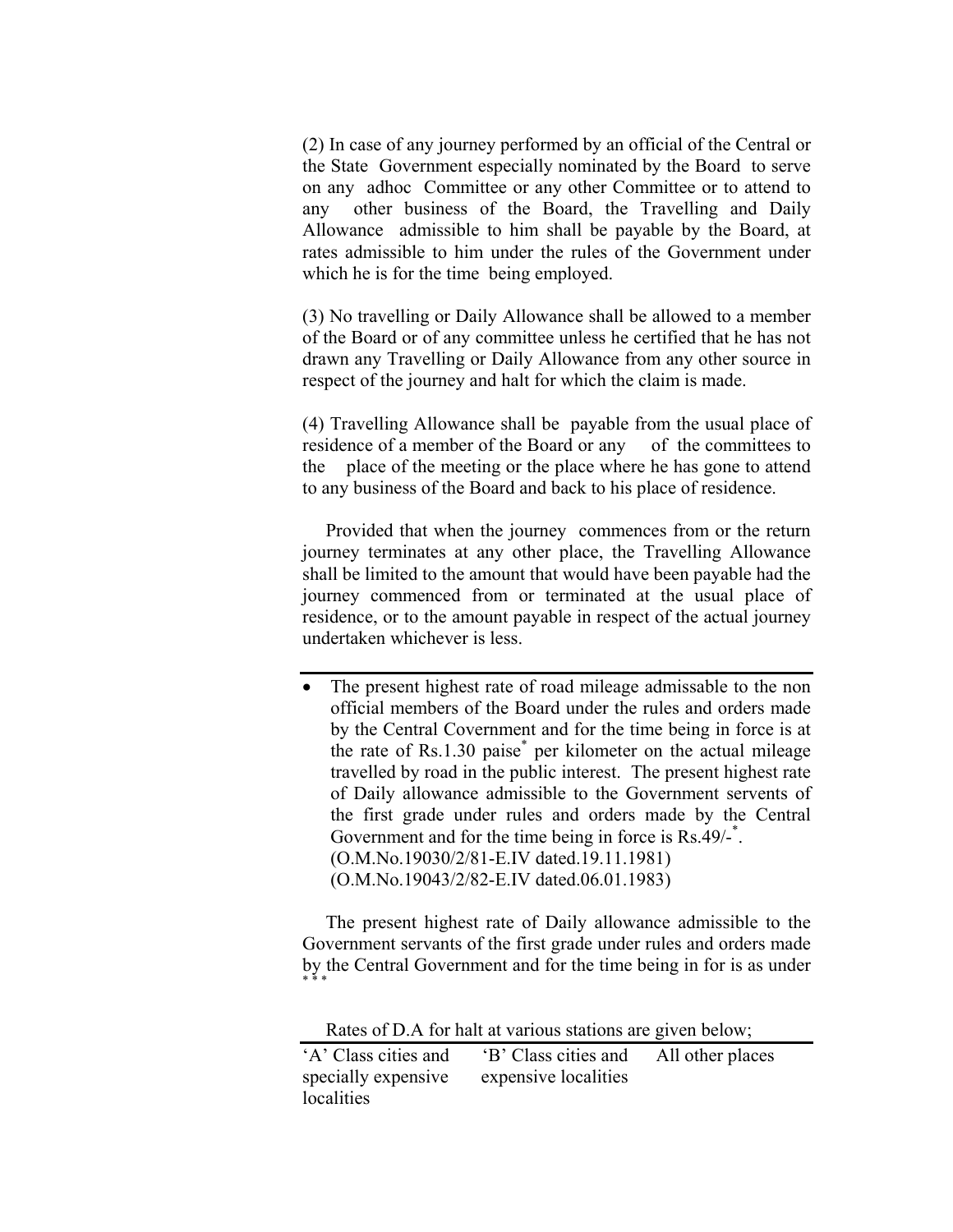| Ordinary Hotel | Ordinary Hotel Ordinary Hotel                      |  |  |
|----------------|----------------------------------------------------|--|--|
|                | Rs.80/- Rs.175/- Rs.65/- Rs.150/- Rs.60/- Rs.135/- |  |  |

## G.I.O.(1) S.R.51

D.A for stay in a hotel or other establishment providing boarding/and/or lodging at sheduled tariff.

 D.A claimed in excess of the ordinary rate should be supported by voucher of the hotel etc., for lodging charges.

#### G.I.O.(1) S.R.51

 Provided further that in special circumstances and with the previous approval of the Central Government, the Chairman may grant Travelling Allowance from places for the than usual place of residence of a member.

**Conveyance Allowances:-** No Conveyance Allowance for attending meetings of the Board or any of the Committees of any other business of the Board, shall be paid to those members of the Board or any of the Committee who draw Travelling or Daily Allowance;

 Provided that a members of the Board or the Committees who is resident at place where meeting of the Board or any of the Committees is held or where any other business of the Board is transacted, may be paid the actual expenditure incurred on conveyance by him subject to maximum of Rs.10 per day.

**29. Revision:-** (1) The Central Government may, for reasons to be recorded in writing, review any decision of the Board or its Committees and pass such order in the matter as it thinks fit.

 (2) A copy of such order of the Central Government shall thereupon be sent to the Board or the Committee concerned, as the case may be, by the Central Government.

 (3) On receipt of a copy of the order as aforesaid, the Board or the Committee, as the case may be, may make a representation to the Central Government against the said order and the Central Government may after considering the said representation, either cancel, modify or confirm the order passed by it under Sub-Rule (1) or take such other action in respect of the matter as may in the opinion of the Central Government be just or expedient, having regard to all the circumstances of the case.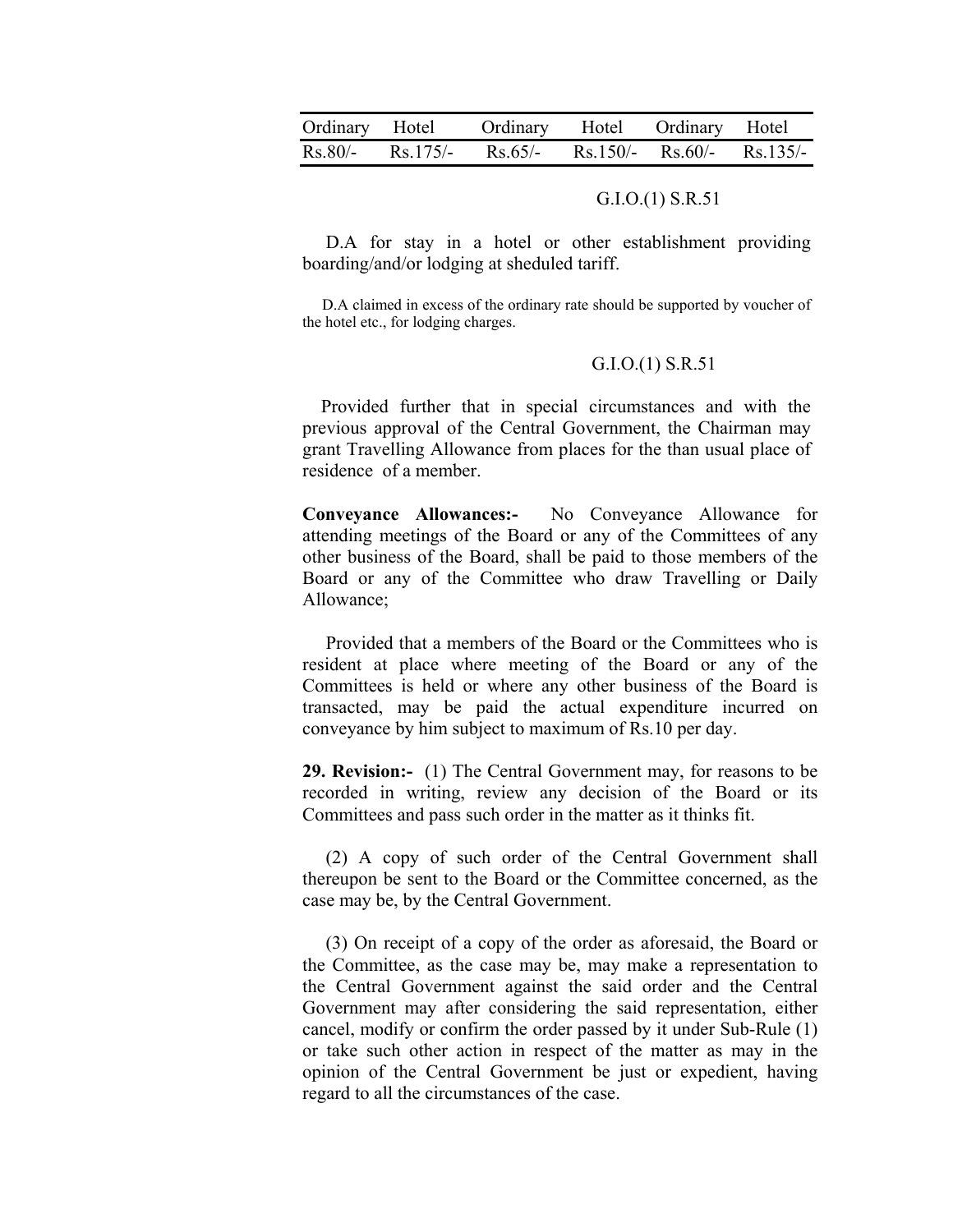## **CHAPTER IV**

## **The Board and its establishment**

**30. Salaries and Allowances:-** The salaries, allowances, pension, leave and other contributions, if any, of the Chairman and other officers appointed by the Government under Section 9 shall be met from the Board's funds.

**31. Board's Establishment:-** (1) The Board shall, from time to time, subject to scrutiny at budget stage, sanction such other establishment as is not covered by Section 9 and may, lay down the method of recruitment, the conditions of service, the pay and allowances of all such officers and servants to be employed by it provided that the Board shall, without the previous sanction of the Central Government, create any post maximum salary of which exceeds. Rs.5,000/- per mensum in the case of technical posts and Rs.4,500/- per mensum in the case of non-technical posts or make appointments thereto or frame recruitment rules thereof.

 Provided also that the confirmation of direct recruit in a post, the maximum salary of which exceeds Rs.1,300/- per mensum in a key post identified by the Board in consultation with the Central Government shall be made with prior approval of the Central Government.

 Provided further that in case of exigencies, temporary posts which would need to be created in the interests of Board and the maximum salary of which posts does not exceed Rs.5,000/- per mensum in the case of technical posts and Rs.4,500/- per mensum in the case of non-technical posts may be created by the Chairman and appointments against them be made by the Chairman or other officers of the Board as hereinafter specified.

**(2) (a) Filling in posts by Direct Recruitment:-** (i) All vacancies in the rank of officers to be filled by direct recruitment, shall be advertised and all vacancies in other ranks shall be notified to the Regional Employment Exchange concerned.

 (ii) A statement of all applications received from candidates and recommendations from the Employment Exchange shall be made and placed before the authorities competent to make appointments under these rules.

(iii) In respect of all vacancies in posts of Class IV, appointments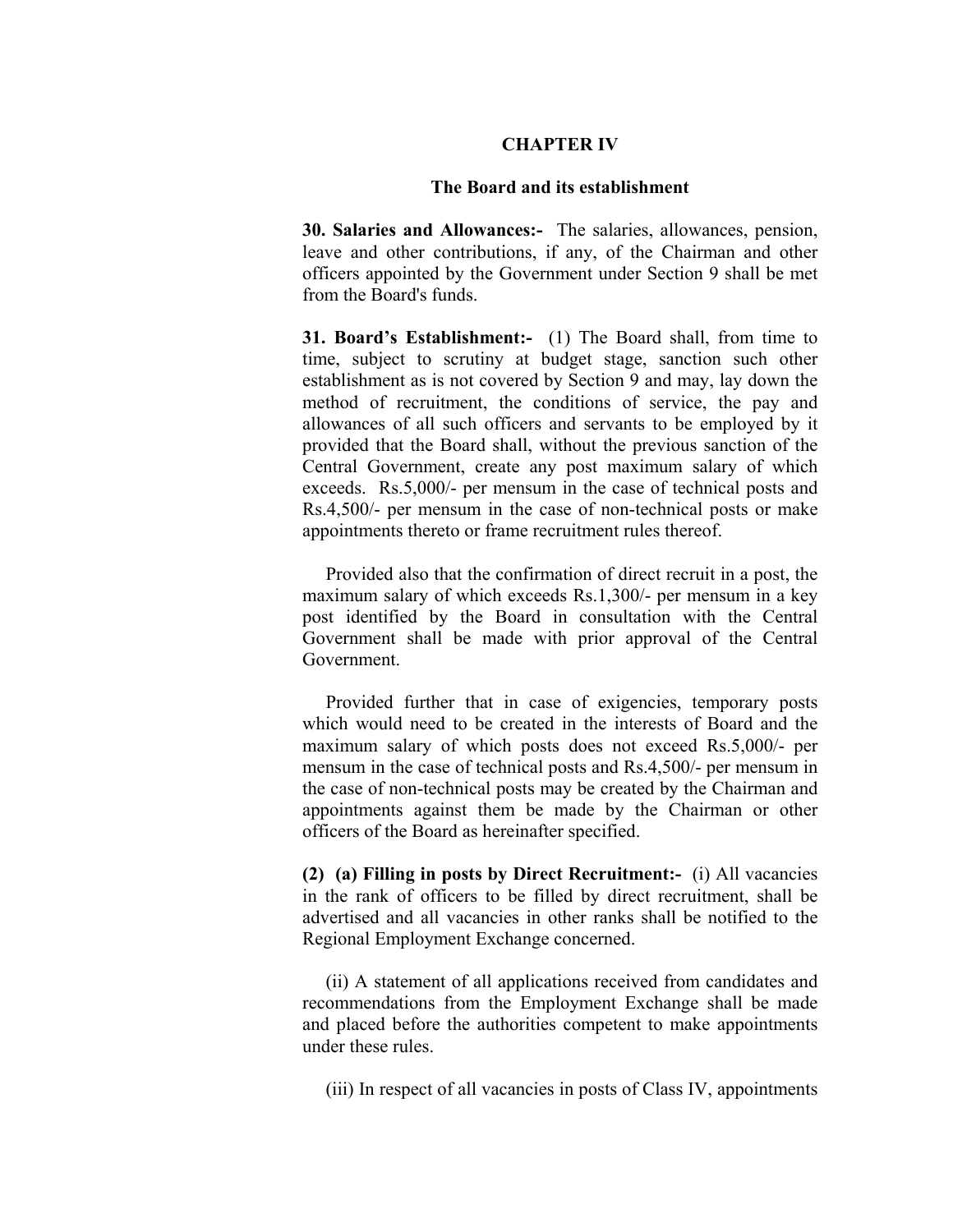shall be made by the Chief Coffee Marketing Officer, Director of Propaganda, Director of Research or the Secretary as the case may be, from the statement of applicants placed before them. The Chief Officer of the department concerned may delegate, with the approval of Chairman, to any officer of the department such of the powers under this rule as he may deem fit.

 (iv) In respect of all vacancies in Class III, appointments shall be made by the Chairman from the statement of applicants placed before him and he may delegate to the Chief Officer of the department before concerned such of his powers under this rules as he deem fit.

 (V) In respect of posts of all officers, other than those mentioned in Section 9 and whose maximum salary exceeds Rs.5,000/- per mensum in the case of technical posts and Rs.4,500- per mensum in the case of non-technical posts, appointments shall be made by the Chairman from the statement of applicants placed before him in consultation with the Executive Committee.

**(2) (b) Filling of posts by Promotion:-** (i) If a vacancy in respect of posts of Class IV in Board's establishments is to be filled up by promotion, the cases of candidates for promotions shall be examined by the Chief Officer of the Department concerned and appointments shall be made by him.

 (ii) If a vacancy in respect of post of Class III in Board's establishment is to be filled up by promotion, the cases of all the candidates for promotion, shall be examined by the Chairman and appointments shall be made by him.

 (iii) If a permanent vacancy in respect of sanctioned posts of officers in the Board's establishment the maximum salary of which does not exceed Rs.5,000/- per mensum in the case of technical posts and Rs.4,500/- per mensum in the case of non-technical posts is to be filled up by promotion, the cases of all the candidates eligible for promotion, shall be examined by the Chairman and appointment made by him.

 (iv) If permanent vacancy in respect of sanctioned posts of officers in the Board's establishment, not covered by Section 9 or the maximum salary of which exceed Rs.5,000/- per mensum in the case of technical posts and Rs.4,500/- per mensum in the case of nontechnical posts is to be filled by promotion, the cases of all the candidates eligible for promotion, shall be examined by the Board and appointments shall be made by it subject to the approval of the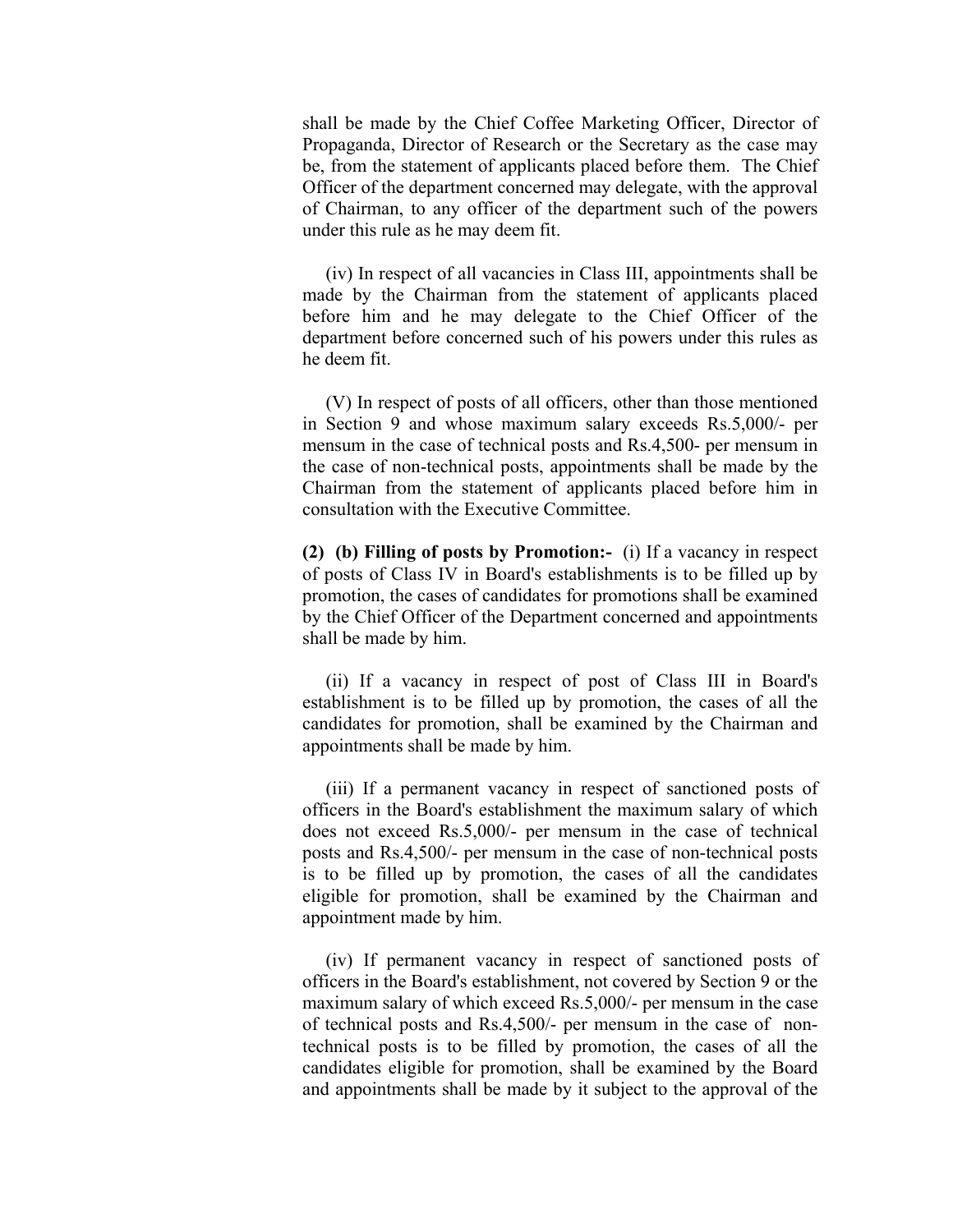Central Government.

## **(2) (c) Filling of temporary vacancies in sanctioned posts:-**

 [Filling of temporary vacancies in respect of sanctioned posts which are not covered by Section 9 shall be filled by the Chairman in respect of Officers and Class III staff, and by other officers to whom the powers have been delegated in respect of Class IV staff and the pay of the incumbents in such temporary vacancies shall be regulated in accordance with the Fundamental Rules and Supplementary Rules applicable to Government servants of Central Government]

**(3) Posting and Transfer:-** Postings and transfers of all officers and servants of the Board shall be made by the Chairman who may delegate this power subject to such conditions as he thinks fit to the other officers of the Board.

# **(4) Pay, Leave and allowances including Travelling allowances:-**

 (i) The pay, leave and allowances of all officers and servants appointed by the Board shall, so far as may be, regulated in accordance with the Fundamental Rules and Supplementary Rules applicable to Government servants of the Central Government. The Chairman may grant leave to all such officers and servants and may also delegate this power to the officers of the departments subject to such conditions as he thinks fit.

 (ii) The pay, leave and allowances including Travelling Allowances of officers mentioned in Section 9 also permanent Government officers lent or transferred to the Board shall be regulated by the Central Government.

Note:

.

 The pricipal rules were published vide No.S.R.O. 1966 in the Gazette of India Extra-ordinary dated the  $1<sup>st</sup>$  August, 1955 and were subsequently

Amended by:

- 1. Notification No.G.S.R.359 Published in the Gazette of India dated.24.03.62.
- 2. Notification No.G.S.R.551 published in the Gazette of India dated.22.04.67
- 3. Notification No.G.S.R.1888 published in the Gazette of India dated.23.12.67.
- 4. Notification No.G.S.R.632 published in the Gazette of India dated.01.05.71.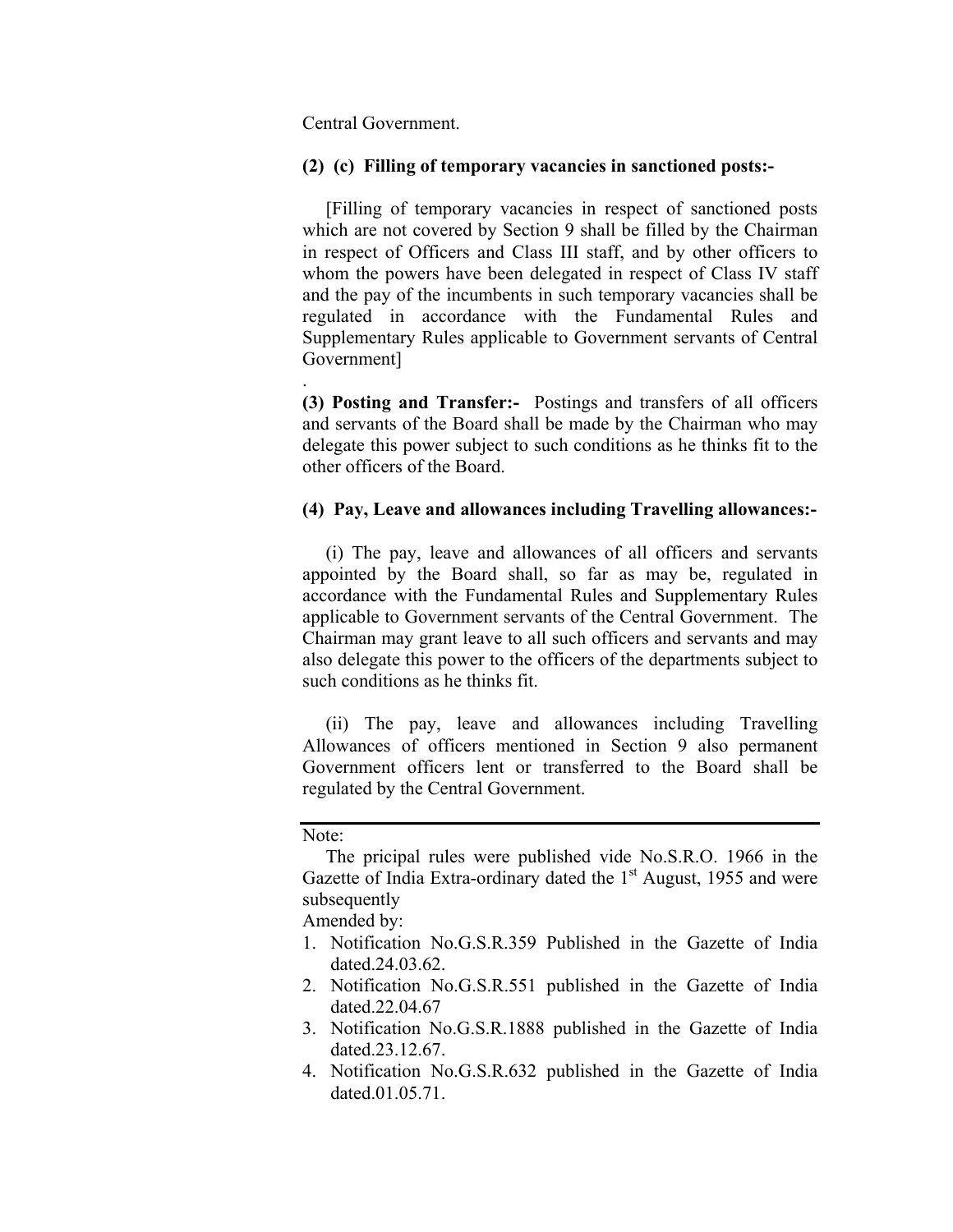- 5. Notification No.G.S.R.289 published in the Gazette of India dated 11.03.72
- 6. Notification No.G.S.R.457 published in the Gazette of India dated.21.04.72.
- 7. Notification No.G.S.R.929 published in the Gazette of India dated.05.08.72.
- 8. Notification No.G.S.R.1077 published in the Gazette of India dated.02.09.72.
- 9. Notification No.G.S.R.369 published in the Gazette of India dated.07.04.73.
- 10. Notification No.G.S.R.1192 published in the Gazette of India dated.14.08.76.
- 11. Notification No.G.S.R.666 published in the Gazette of India dated.21.06.80.
- 12. Notification No.G.S.R.256 published in the Gazette of India dated.25.02.85.
- 13. Notification No.G.S.R.36 published in the Gazette of India dated.17.01.87.

 $(iii)$   $\lceil$   $\rceil$ 

## **[(4A) Grant for advance for building etc.,of house:-**

 (i) An advance for building a new house (including purchase of land for the purpose) or for purchase of ready built house or the enlarging living accommodation of an existing house owned an officer (Other than one appointed by the Central Government) or other employee of the Board of for redemption of any earlier loan taken for the purchase or construction of new house may be granted to such officer or employee at such rates and on such conditions as may be determined by the Board in conformity with the rules of the Central Government for the time being in force regulating the grant of advances for building etc., of houses of Central Government servants.

 (ii) The Advance specified in (I) above may be granted for the same purpose to an officer of the Board appointed by the Central Government also, at such rates and on such conditions as may be admissible to officers holding comparable posts under the Central Government in accordance with the rules of the Central Government for the time being in force.

 The grant of advance is subject to the availability of funds under the head "Advances recoverable bearing interest."

(iii) the Board, the executive Committee and the Chairman shall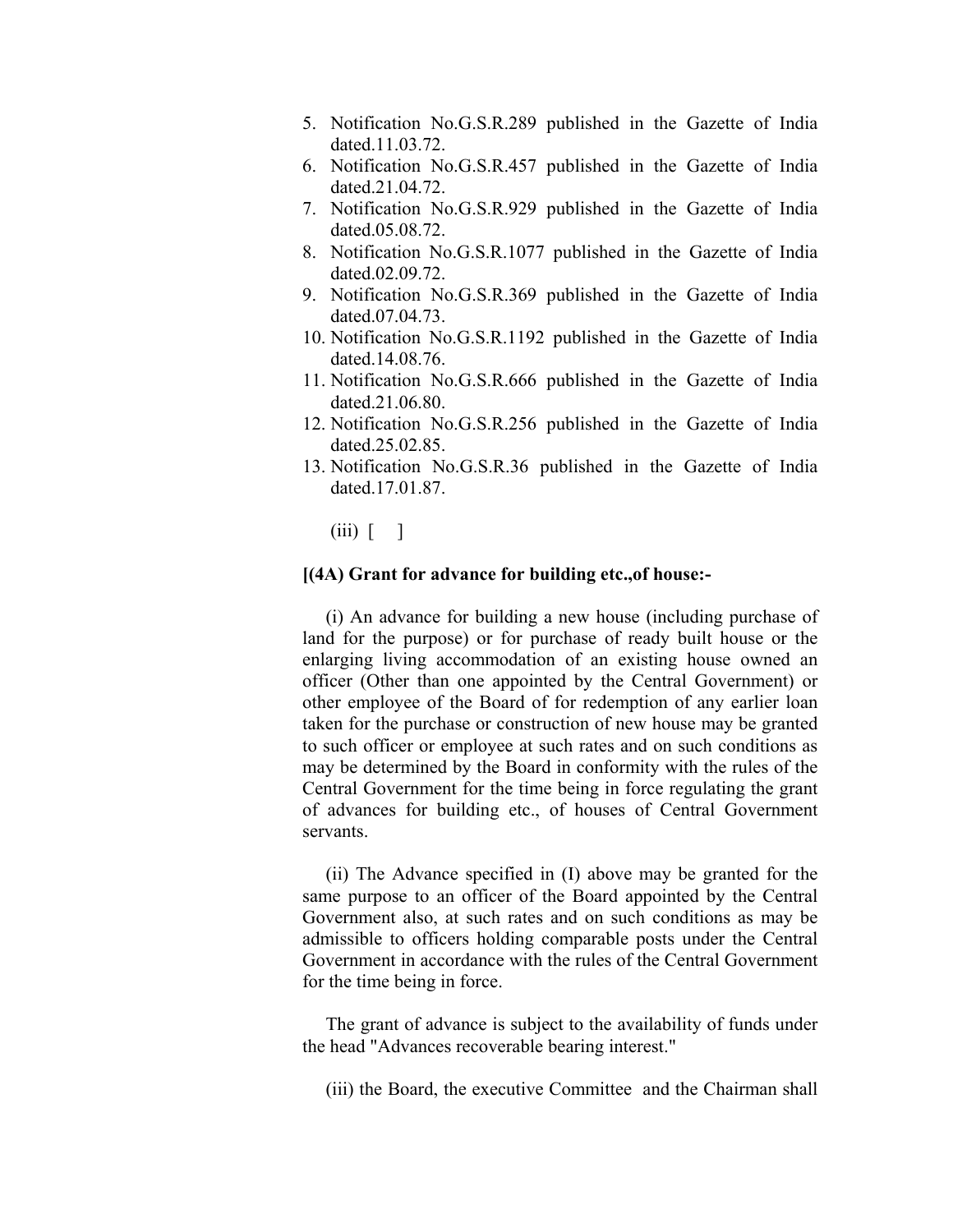have power to grant advances upto the amounts specified below:

| Board                      | over    | Rs.50,000            |
|----------------------------|---------|----------------------|
| <b>Executive Committee</b> | between | Rs.30,000 $& 50,000$ |
| Chairman                   | upon    | Rs.30,000            |

**[(4B) Grant of advances for the purchase of motor car, motor cycle and bicycle:-** Advances for the purchase of mot car, motor cycle and bicycle may be granted to the officers and employees who are in permanent employ of the Board at such rates and conditions as may be admissible to officers and employees holding comparable posts under the Central Government in accordance with the rules of the Central Government for the time being in force. Subject to the concurrence of the Central Government, permanent Government servants on deputation to the Board will also be eligible to the grant of such advances from the Board in accordance with the aforesaid rules. The grant of advances is subject to the availability of funds under head "Advance recoverable bearing interest".

 [(4C) Notwithstanding anything contained in Class (i) of Sub-Rule (4) deduction may be made from the salaries of officers or other employees of the Board referred to in the Sub-Clause with the written authorisation of such officer or employee for payment of any premium on his life insurance policy to the Life Insurance Corporation of India established under the LIfe Insurance Corporation Act 1956 (31 of 1956).

**[(4C) Grant of winter clothing advance:-** An advance for the purchase of winter clothing may be granted to the staff of the Board at such rates and on such conditions as may be, determined by the Board in conformity, as far as may be, with the rules of the Central Government for the time being in force, regulating the grant of advances to Central Government servants.

**[(5) Penalties:-** (1) The following penalties may for good and sufficient reasons be imposed on the officers and servants of the Board, namely:-

(a) censure:

(b) recovery from pay of the whole or part of any pecuniary loss caused to the Board by negligence or breach of orders:

(c) with holding of increments or promotion;

(d) reduction to a lower rank in the seniority list or to a lower post or to a lower stage in a time-scale;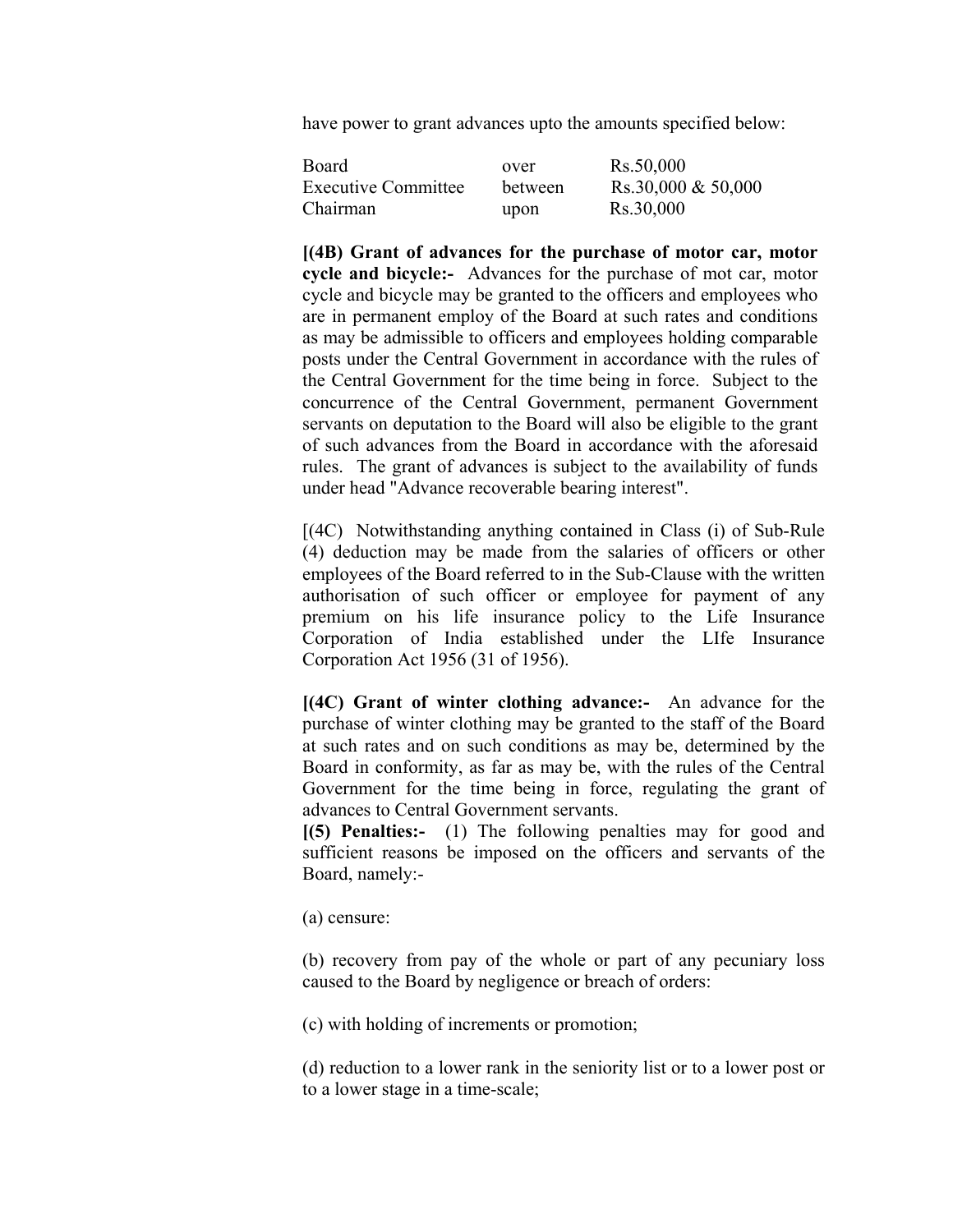(e) removal;

(f) dismissal;

(g) compulsory retirement

 (ii) the Chairman may impose any of the said penalties in respect of all officers and servants whom he is empowered to appoint and may delegate the powers under this rules officers under him such extent as he deems fit.

 (iii) The Chairman may impose any of the penalties specified in Sub-Clause (a) in Sub-Clause (i) on other officers and servants of the Board and also on officers mentioned in Section 9 but shall intimate the action taken by him in this regard in respect of the letter to the Government of India in appropriate Ministry.

 (iv) the Board may impose the penalties specified in Sub-Clause (b) to (g) of Clause (i) in respect of the officers and servants appointed by it and may delegate these powers to the Executive Committee to such extent as it deems fit subject to the conditions, namely-

(a) that no person shall be removed or dismissed from or reduced in the office, the maximum salary of which exceeds Rs.1,300 per mensum without the sanction of the Central Government.

(b) that not person shall be removed, dismissed or reduced by an authority lower in ranks than the authority empowered to appoint him substantively to the post he holds;

(c) that no person shall be removed, dismissed or reduced without giving him reasonable opportunity to show cause against such action;

(d) that these powers shall not be exercised in respect of officers mentioned in Section 9 and permanent Government officers transferred to the Board.

 Provided that no punishment shall be inflicted on Government officers lent to the Board except by the Government concerned.

 (6) The Board may delegate its powers under this rule to the Executive Committee.

**31A. Person cum – gratuity benefits to employees of the Board;**  Every employees of the Board, other than an employee who is on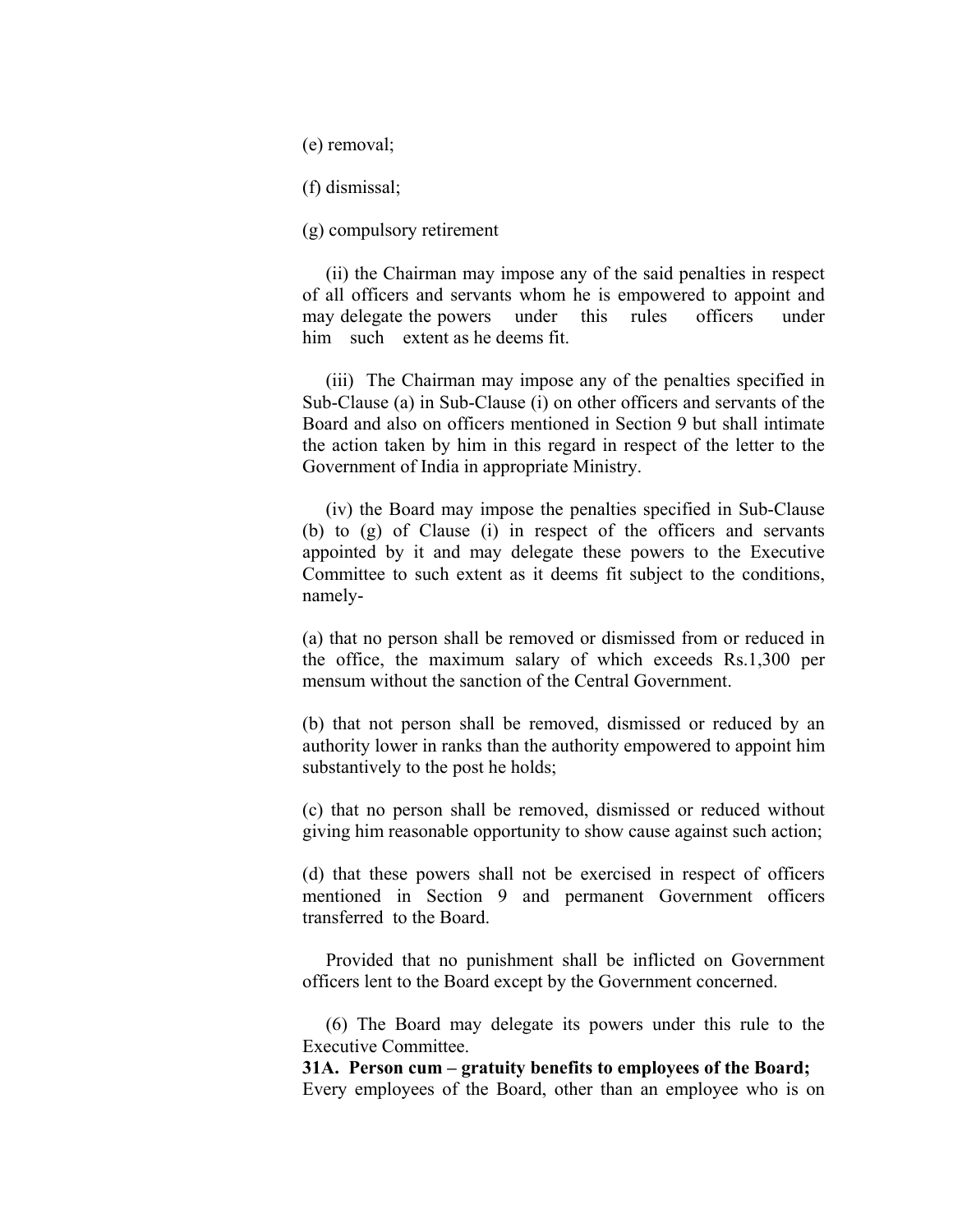deputation to the Board, shall be entitled to pension and death-cumretirement gratuity (including family pension, extraordinary pension and commutation pension) at such rates and under such conditions as are prescribed in the Liberalised Pension Rules and the Family Pension Scheme for central Government Employees, 1964 as amended from time to time or such other orders of the Central Government regulating grant of pension and gratuity to its employees of the corresponding grade.

 Provided that any such employee who was in the service of the Board before the 1st April 1963, and is continuing in such service on the 18th January 1965, may, within three months from the date last mentioned, opt, in writing, for the benefits of the Coffee Board Provident Fund Scheme, in which case nothing in this rule shall apply to such employee;

 Provided further that where the contributory Provident accounts of any person who was in the service of the Board on the 1st April 1963, and who ceased to be in such service after that date but before the 18th January 1965, due to retirement on superannuation or death have not been settled before the date last mentioned then, such person shall be deemed to have opted to be governed by this rule.

 Provided further that where a person, who was in the service of the Board on 1st April 1963 but has ceased to be in the said service before the 18th January 1965 and whose provident fund accounts have been settled in agreeable to refund to the Board the Board's contribution paid to him, such person shall also be deemed to have opted for pension.

**Explanation :-** [ ] In this rule and in rule 31 (B) (i) "liberalised Pension Rules" means the Liberalised Pension Rules of the Central Government, for the time being in force, regulating the grant of pension and gratuity to its employees.

[ ] (ii) "Family Pension Scheme" means the Family Pension Scheme 1964 of the Central Government for the time being in force, regulating the grant of family pension to the persons entitled thereunder.

[ ] ["31B-Not with standing the provisions of Rules 31-A if in the case of an employee of the Board who comes under the purview of the Employees' Provident Funds, and Family Pension Fund Act 1952 (19 of 1952), the amount payable to him upon his ceasing to be the employee of the Board by way of pension or Death Cum-Retirement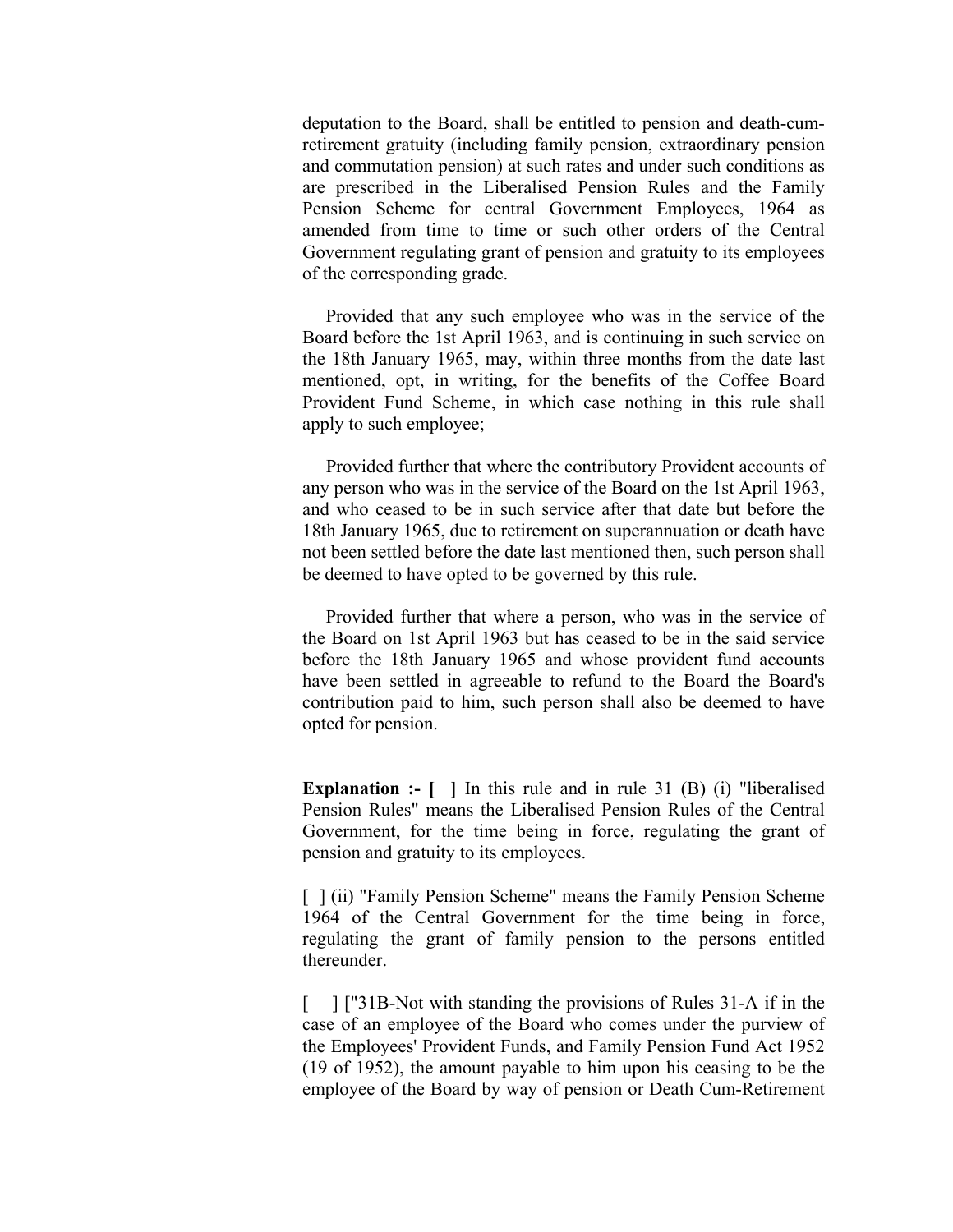Gratuity under the Liberalised Pension Rules be less than the amount that shall be payable if he were a member of the Employees' Provident Fund Scheme, the Board shall pay the different to the member as compensation out of the Pension Fund, such payments may be sanctioned by the Chairman."]

## **CHAPTER**

# **FINANCES AND ACCOUNTS OF THE BOARD**

**32. Power to incur Expenditure: -** (1) Subject to the Provisions of the Act and these rules, the Board may incur such expenditure as it may think fit and write off losses or waive recoveries upto **Rs.10,000** for losses due to theft, fraud and negligence and **Rs.20,000** for other cases in any single case.

 Provided that save with the previous sanction of the Central Government, no expenditure shall be incurred which is in excess on the allottment under any head in the budget sanctioned by the Central Government;

 Provided further that the Central Government may be standing instructions permit such expenditure generally within limits that may be laid down by it.

 (a) The Board may delegate the powers under Sub-Rule (1) to the Chairman or any of its committees or its officers.

 (2) (a) Reappropriations within and between the head of expenditure specified in sub-clause (i) to (vi) of clause (g) of sub-rule (2) of Rule 33 may be made by the Board and the Board may delegate its powers in this behalf to the Chairman or to any of its Committees to such extents as it may think fit.

(b) Reappropriations within and between the other heads of expenditure shall not be made save with the previous sanction of the Central Government or within such limits as may be laid down by its in this behalf.

(3) Subject to such restrictions as may be imposed by the Board the Executive Committee shall exercise all powers of the Board in regard to the control and disposal of the General Fund and the Marketing Committee shall exercise all powers of the Board in regard to the control and disposal of the Pool Fund; other Committee shall also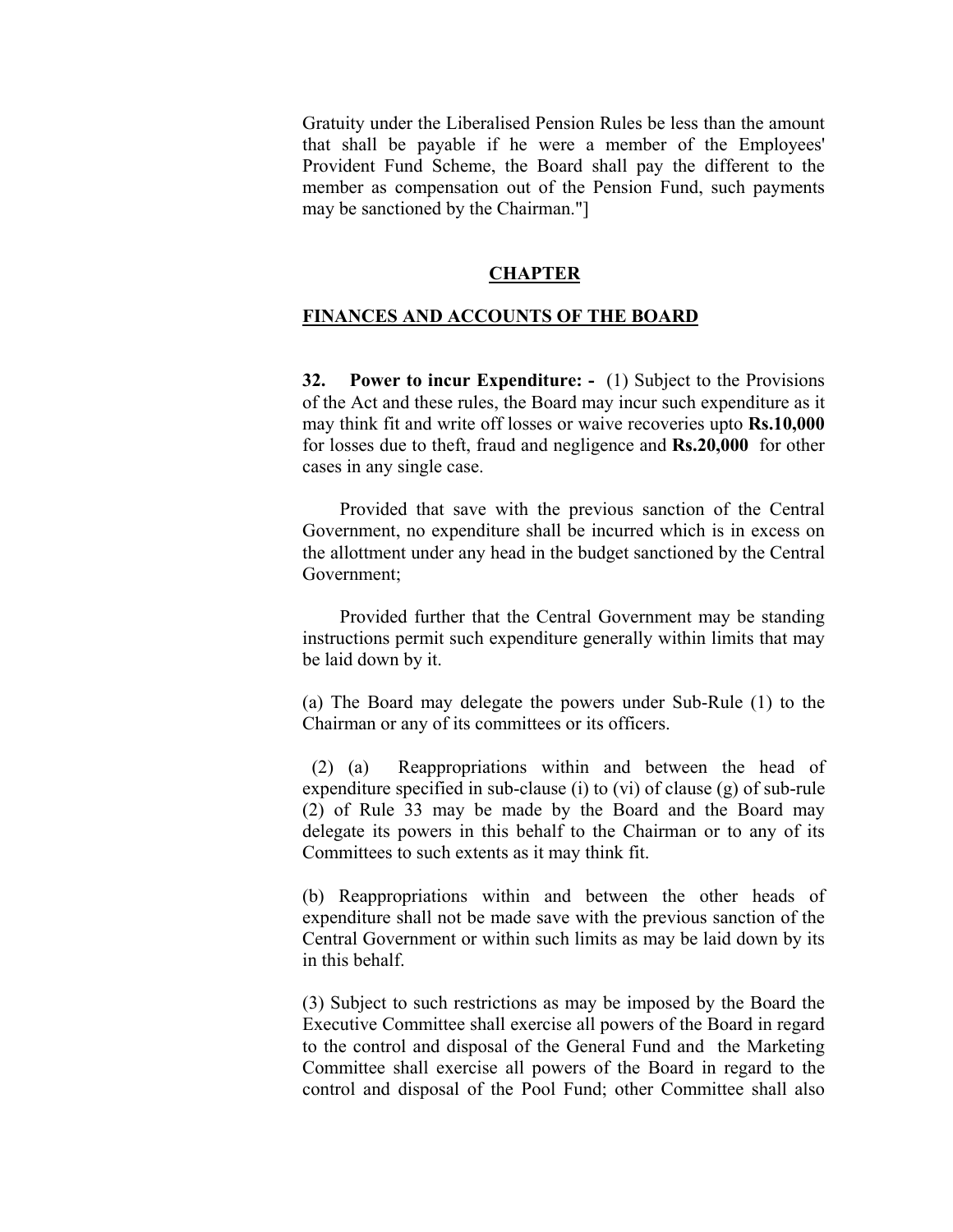exercise all powers of the Board in regard to the control and disposal of such fund as are placed by the Board at their disposal.

**33. Budget Estimate:** (1) The Board shall in each year prepare a budget for the General Fund for the ensuing financial year and shall submit it for the sanction of the Central Government on or before such date as may in this behalf be appointed by that Government.

(2) The budget shall be in such form as the Central Government may direct and shall include a statement of:-

(a) the estimated opening balance

 (b) the estimated receipts from the Custom Duty on all coffee levied under Section 11

 (c) the estimated receipts from issue of licences and from other sources

(d) loans received from Central Government under **Rule 38A**

(e) recovery of loans granted under Rule 38-B;

(f) interest of other charges on loans;

 (ff) recovery of advances granted under sub-rules **(4A) to (4D) or Rule 31)**

 (g) the proposed expenditure classified under the following heads or such other heads as the Central Government may direct namely:

- $(i)$ ) Administration of the Board,
- (iii Development,
- (ii) Research,
- (iv) Propaganda,
- (v) Publicity in India,
- (vi) Publicity outside India,
- (vii) Labour welfare,
- (viii) Pension,
- $(ix)$ Works,
- (x) Payment of advance under Sub-rule (4A) to (4D) of Rule 31,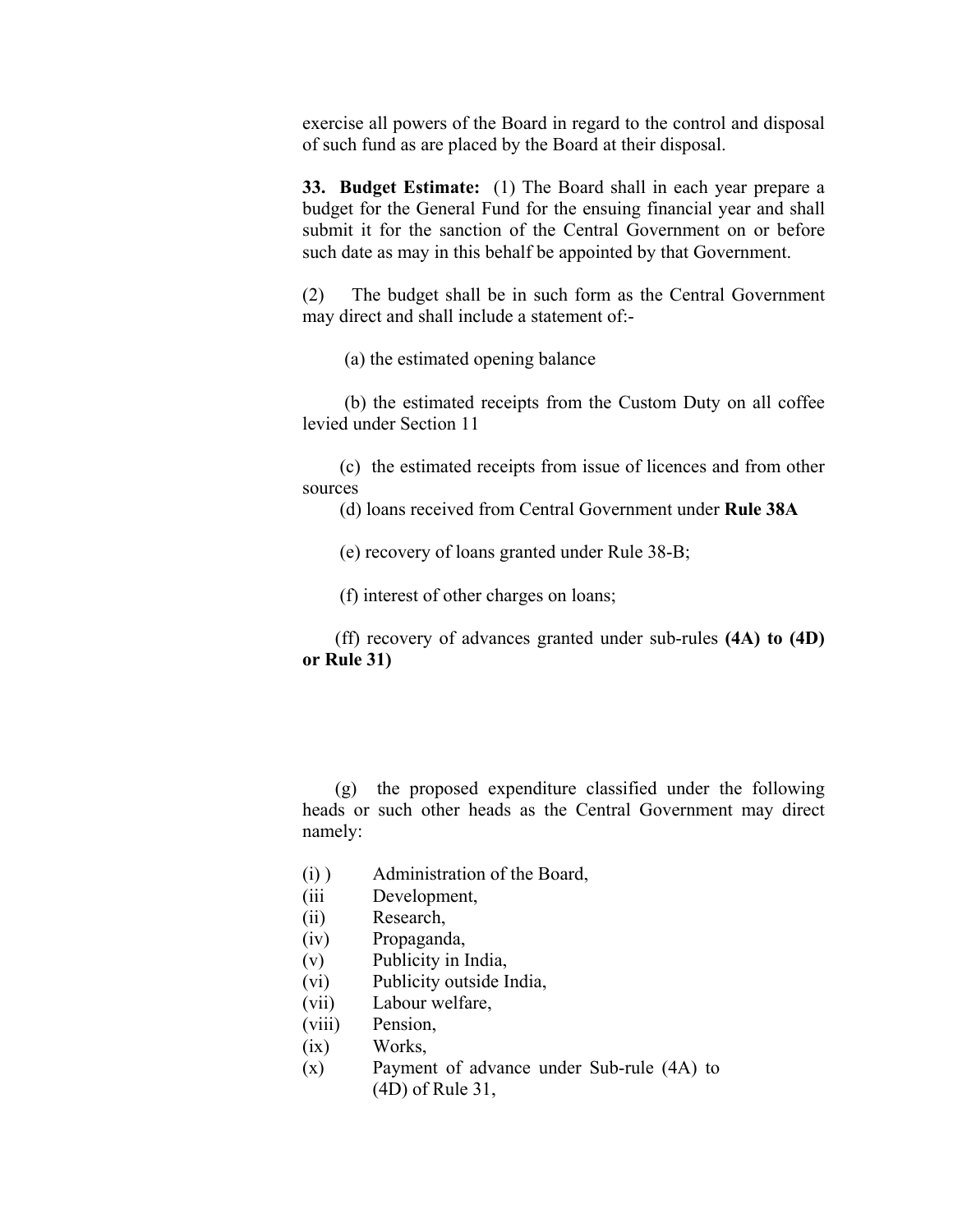- $(xi)$ payment of loans granted under rule 38-B,
- $(xii)$ interest or other charges on loans taken from the Central Government
- $(xiii)$ repayment of loans taken from the Central Government,
- (xiv) others.

 (3) The Proposed expenditure under each head shall be further classified under the following Sub- heads.

- (i) Pay of Officers
- (ii) Pay of Establishment
- (iii) Allowances, honoraria etc
- (iv) Other charges, contingencies etc

(4) Supplementary estimates of expenditure, if any, shall be submitted for the sanction of the Central Government in such form and on such dates as may be directed by it in this behalf.

(5) The High Commissioner for India may functions Agent of the Board for promotion of sale of coffee in the United Kingdom, and may be authorised by the Board to incur such expenditure as he deems fit subject to the budget provision for the purpose. He shall be supplied with funds by the Secretary by remittance from the General Fund Account, Before the close, of each year he shall prepare budget estimates for the ensuing year showing the opening balance, receipts expenditure and closing balance and send them to the Secretary for adoption by the Board and submission to the Central Government for approval.

**34. Accounts of the Board:-** The Board shall maintain separate accounts for the General and Pool Funds.

**(1) General Fund:-** (i) In respect of General Fund relating to each year for which budget estimates are prepared, the Board shall maintain accounts of receipt and expenditure in such form as may be prescribed.

(ii) The audited statement of receipts and expenditure for each period together with the auditor's report therein shall be submitted to the Central Government.

(iii) After the close of each year, the High Commissioner shall send to the Secretary and audited account of his receipt and expenditure.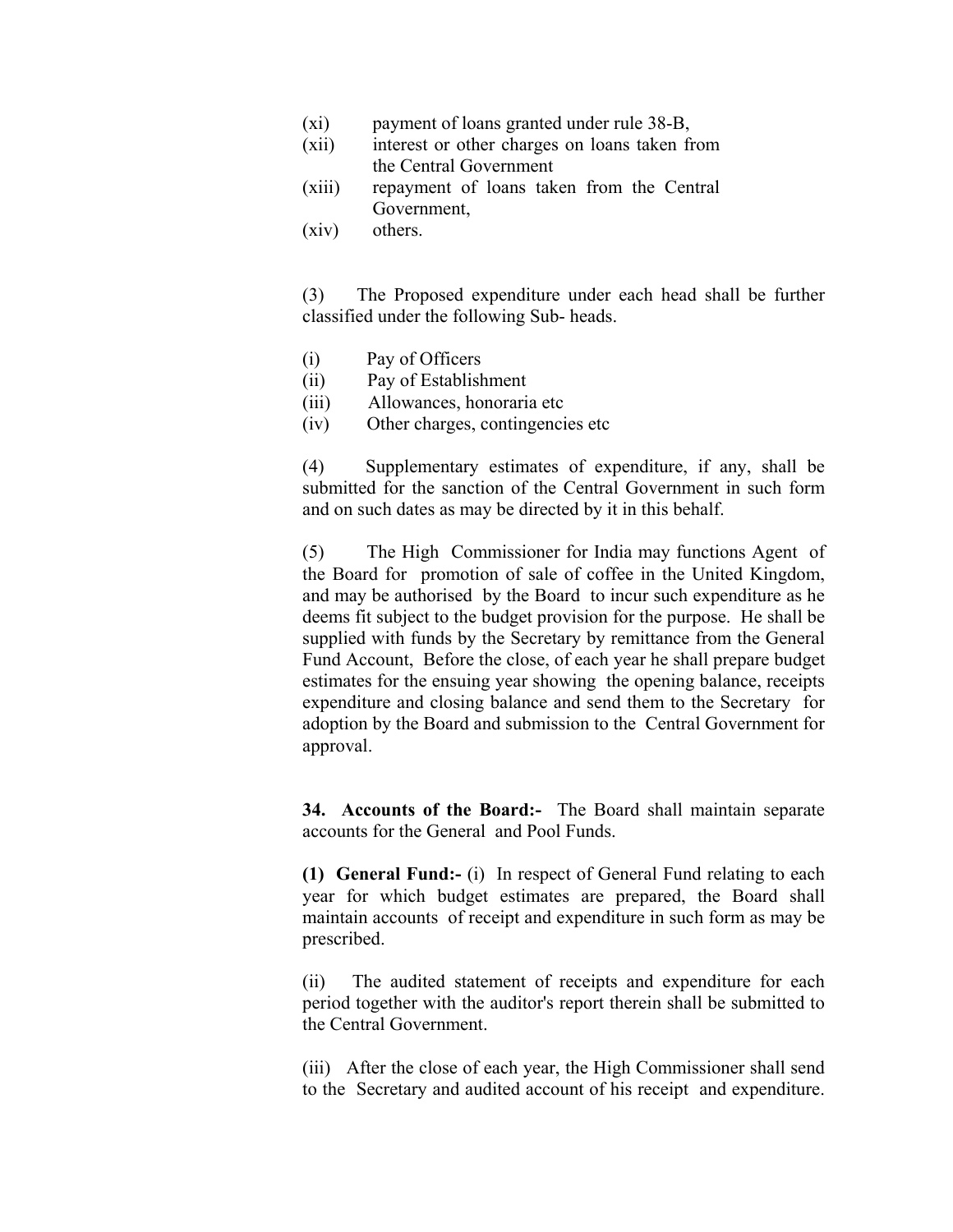The Secretary shall place the statement before the Board and afterwards transmit it to the Central Government.

(v) The accounts of the receipts shall be shown under the following heads:-

- (a) Moneys received under Section 13(1);
- (b) Moneys received and the Provision to Section 32 (2);
- (c) Loans received from the Central Government under  $Rule - 38A$ ;
- (d) Recovery of loans granted under Rule 38-B;
- (e) Interest or other charges on loans;]
- (f) Fees levied and collected by the Board under the Act]
- (ff) Recovery of advance granted under Sub-rules (4/a) to (4D) of Rule 31;]
- (vi) The opening balance if any, shall also be stated as such separately;
- (vii) Accounts of expenditure shall be shown under the following heads:-
- (a) Administration of the Board.
- (b) Measures taken for promoting the cultivation and curing and/or processing of Indian Coffee.
- (c) Measures taken for promoting the sale and increasing the consumption in India and elsewhere of India Coffee.
- (d) Measures taken for Promoting agricultural and technological research in the interest of coffee industry in India.
- (e) Statistics.
- (f) Grants under Section 31 (2)(c) and (e),
- (g) Payment of loans granted under Rules 38-B,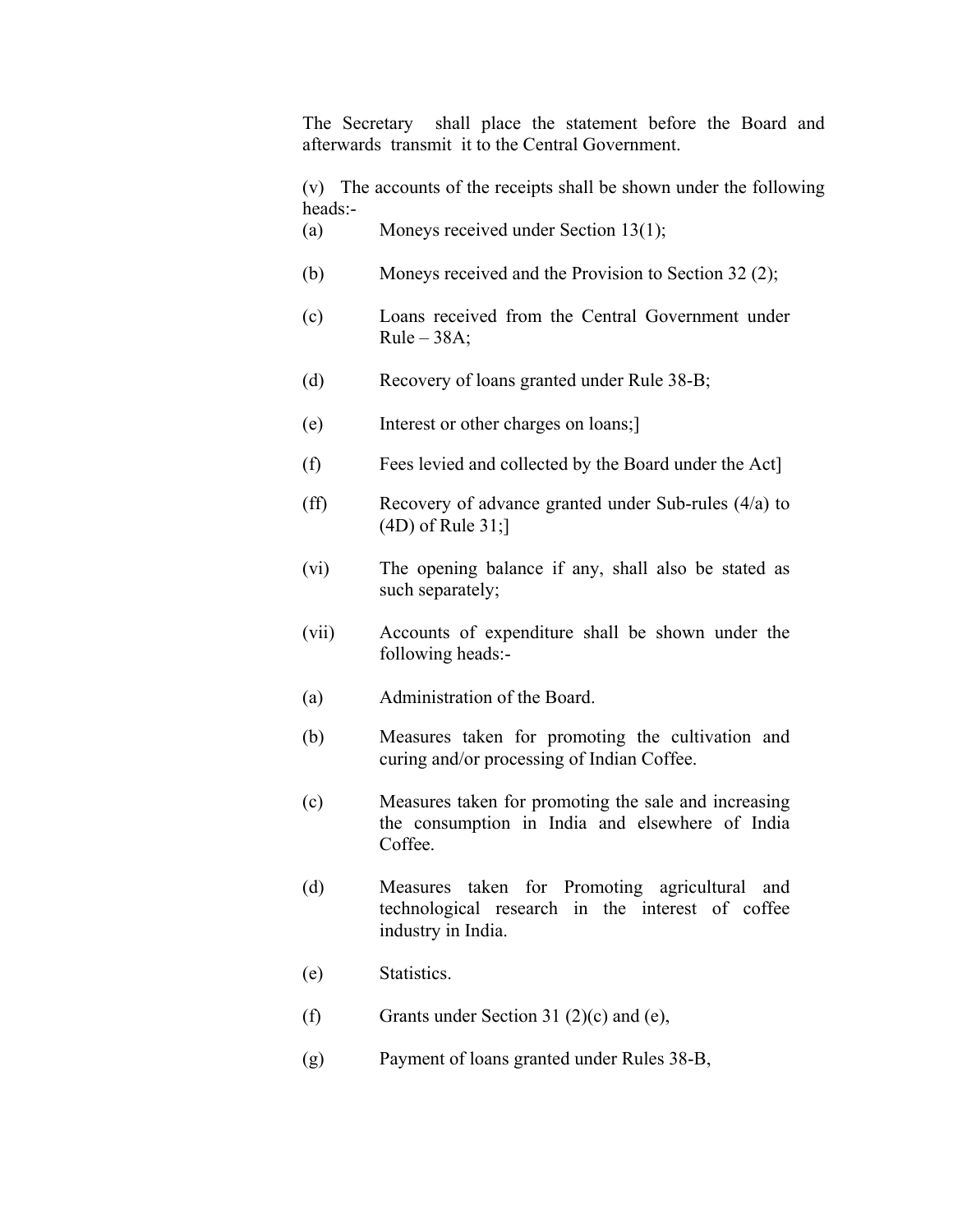- (h) Repayment of loans taken from the Central Government under Rule 38-A.
- (I) Payment of interest or other charges on loan.
- (j) Miscellaneous.
- (jj) Payment of advances under Sub-rules (4A) to (4D) of Rules 31;
- (viii) The closing Balance of the year shall be shown at the foot of the accounts of the expenditure side.

**2. Pool Fund:-** (1)The accounts of the Pool Fund shall be maintained separately for each, season and in such form as the Board may direct and shall show inter alia -

- (a) The amount realised on account of the sale of coffee from surplus pool.
- (b) The total sum distributed to registered owners,
- (c) The expenditure on account of curing coffee received in the surplus pool,
- (d) The amount spent in purchasing coffee from registered owners.
- $(e)$  [ ]
- (f) Expenditure on account of the administration of the surplus pool for which budget estimates are prepared and got approved by the Board, and
- (g) Expenditure on account of the marketing of coffee deposited in the surplus pool.
- (ii) The audit report on the account of the Pool Fund together with the explanatory notes shall be put up to the Board for approval.

# **35. Deposit of Funds of the Board in Banks and the Investment of such Funds: -** Money required for current expenditure of the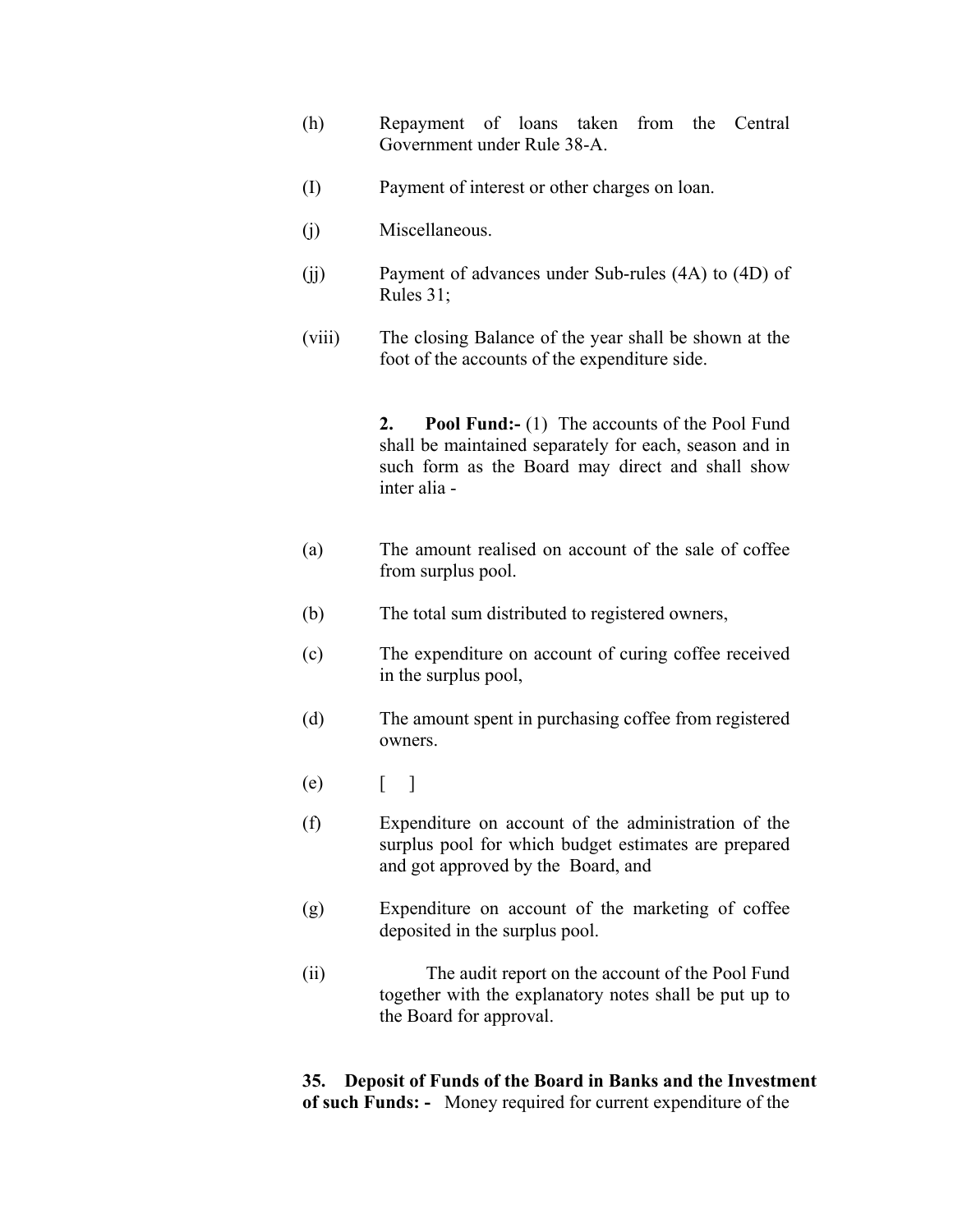Board with exception of petty cash and surplus moneys shall be kept in an current account in such Banks as the Central Government may approve.

 (2) Any funds not required for Current Expenditure of the Board may be placed in deposit with the Central Government in public Account of India or invested, with the State Bank of India, its subsidiaries or any other nationalised bank and such funds of the Boards as are not derived from the Central Government grants or from the Collection of (Duty of Customs referred to in Section 11) of the Act may also be deposited with such other banks as may be approved by the Central Government for this purpose. Provided that the moneys in the Board's provided funds and pension fund not required for current expenditure may be invested in any of the Government Securities or kept deposit with the State Bank, its subsidiaries or any other nationalised banks . Explanation for the purpose of this sub-rule 'Nationalised Bank' means of corresponding new banks as defined in the Banking Companies (Acquisition and transfer of undertakings) Act, 1970 (5 of 1970).

 (3) The placing of the money in deposit with the Central Government or in any of the banks referred to sub-rule (2) shall require the sanction of the Chairman.

(4) Payments by or on behalf of the Board shall be made in cash or by cheque drawn against a current account of the Board.

(5) The cheque referred to in Sub-Rule (4) and all orders for making deposits or investments or for the withdrawal of the same or for the disposal in and other manner of the General Pool Funds of the Board shall be signed;

 (i) in respect of the General Fund by the Chief Accounts Officer or any other officer duly authorised by the Board in this behalf and countersigned by the Chairman or any other officer duly authorised by him.

(ii) in respect of the Pool Fund by the Chief Accounts Officer or any other officer duly authorised by the Board in this behalf and countersigned by the Chairman or any other officer duly authorised by him.

(6) The Chairman may also authorise withdrawal from the General or Pool Fund account for opening subsidiary current account in Banks approved by the Central Government in the official designation of the Director of Research or any other officer authorised by the Director of Research or other Marketing Officers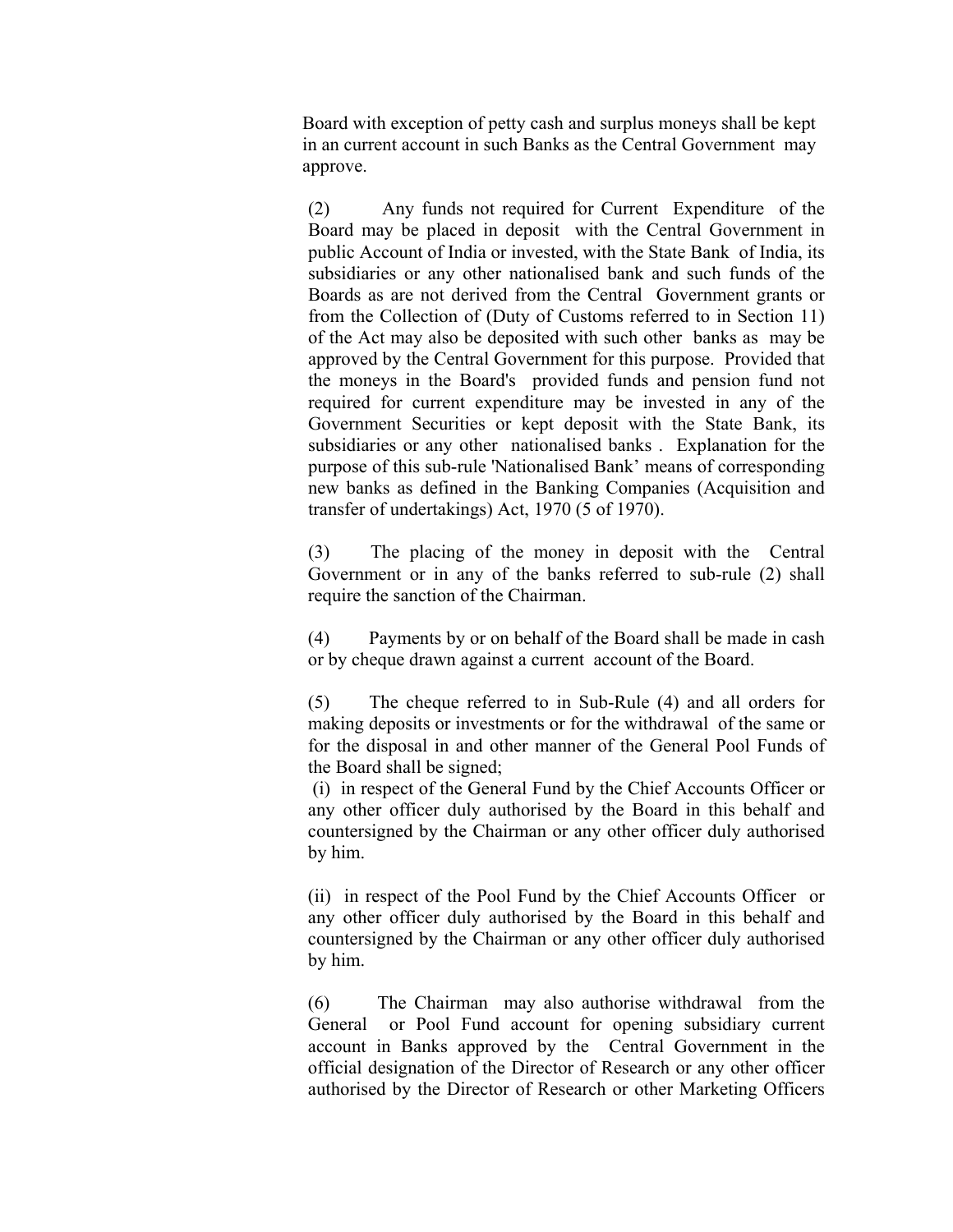to enable them to make payments.

**36.** Contracts:- (1) [The Board may enter into contracts for the discharge of the duties entrusted to it under the Act provided that every contract which involves expenditure in excess of twenty lakhs rupees shall require the previous sanction of the Central Government.

(2) The Board may delegate to the Chairman or any Committee the power to enter into contracts to such extent as it deems fit.

(3) The Board may issue subsidiary orders authorising the officers of the Board of its agents to execute contracts specifying the clauses of contracts and the condition subject to which they may be executed.

(4) Contracts shall not be binding on the Board unless they are executed by the Chairman or any officer or agent authorised by the Board with the previous approval of the appropriate authority concerned.

(5) Neither the Chairman nor any officer of the Board nor any member or agent of the Board shall be liable for any assurance or contracts made by the Board but any liability arising under such assurances or contracts shall be discharged from the moneys at the disposal of the Board.

**36-A. Financial Transactions in General:- [**Except as otherwise provided in these rules the provisions of the Central treasury Rules and the General Financial Rules of the Central Government shall, as far may be and subject to such modifications or adoptions as may be made by the Board therein, apply to all financial transactions of the Board".]

## **CHAPTER VI**

## **Powers of the Board and its Chairman**

 **37. Restriction on Delegation of Powers:-** The Board shall not delegate any of the following powers to the Committees:-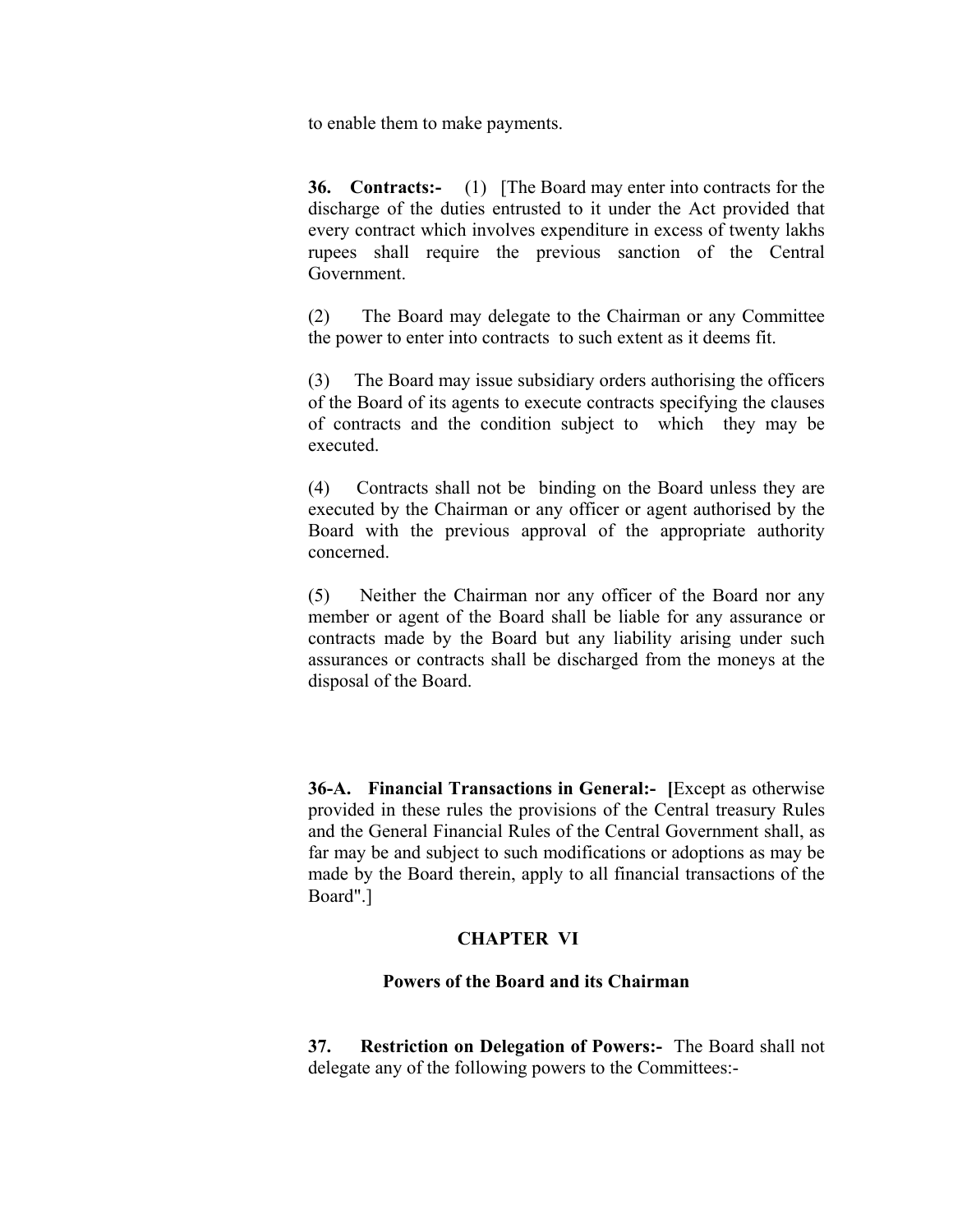a) the power to sanction non-recurring expenditure in excess of Rs.2,00,000 in respect of any single item and recurring expenditure which involves an outlay of more than Rs.2,00,000 in a year (on any single item)

b) the power to adopt the budget estimates of the Board on its behalf;

c) the power to sanction expenditure to be incurred outside India in excess of Rs.10,000 in respect of any single item;

d) the power to re-appropriate estimated savings in excess of Rs.20,000 in the case of any single item ; and

e) the power to write off or waive recoveries in excess of Rs.10,000 in any case.

**38. Borrowing Powers:-** The Board shall have power to take money on loan from a bank or banks approved by the Central Government against the securities held by such banks on behalf of the Board or against the security of Pool Fund or on the security of the coffee delivered or treated as delivered for inclusion in the surplus pool for purposes for which it is authorised to expend money from the General Fund or the Pool Fund upon the following conditions namely:-

 (a) no such loan for the General Fund or the Pool Fund shall be taken without the matter being placed before the Executive Committee of the Board in respect of a loan obtained for the General Fund and before the Marketing Committee of the Board in respect of a loan obtained for the Pool Fund;

 (b) every such loan shall be repaid with two years from the date on which it was taken; and

(c) the total of such loans outstanding at any one time shall not exceed rupees. Two hundred Seventy Five Crores.

**38-A:-** The Board shall also have power to take money on loan from the Central Government on which terms and conditions as may be determined by the Board and said Government for the purposes for which it is authorised to expend money from the General Fund under Clauses (b) to (d) of Sub-Section (2) of Section 31;

 Provided, however, that no such loan shall be taken without the matter being placed before the Executive Committee.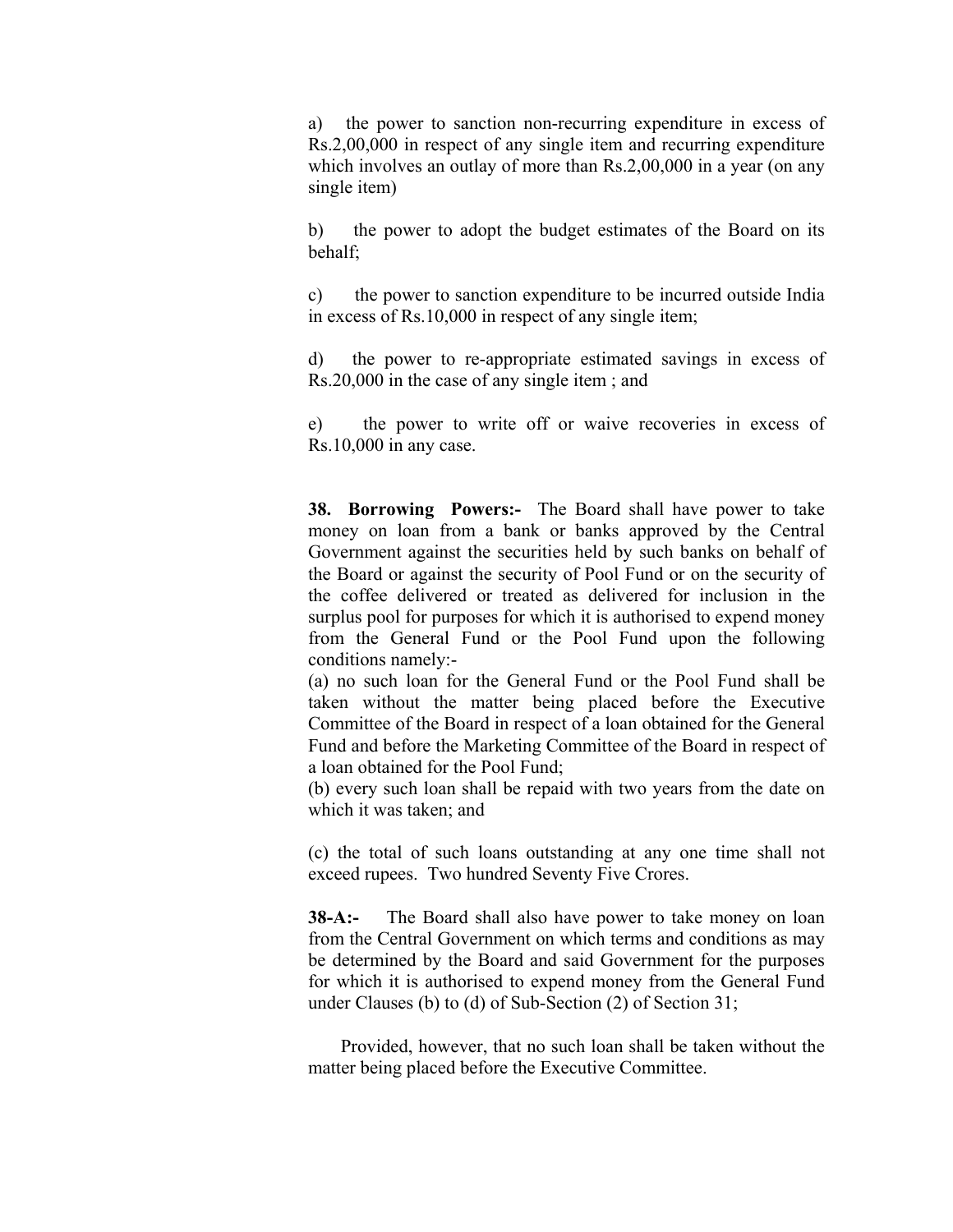(2) The amount borrowed as aforesaid shall be credited to the General Fund.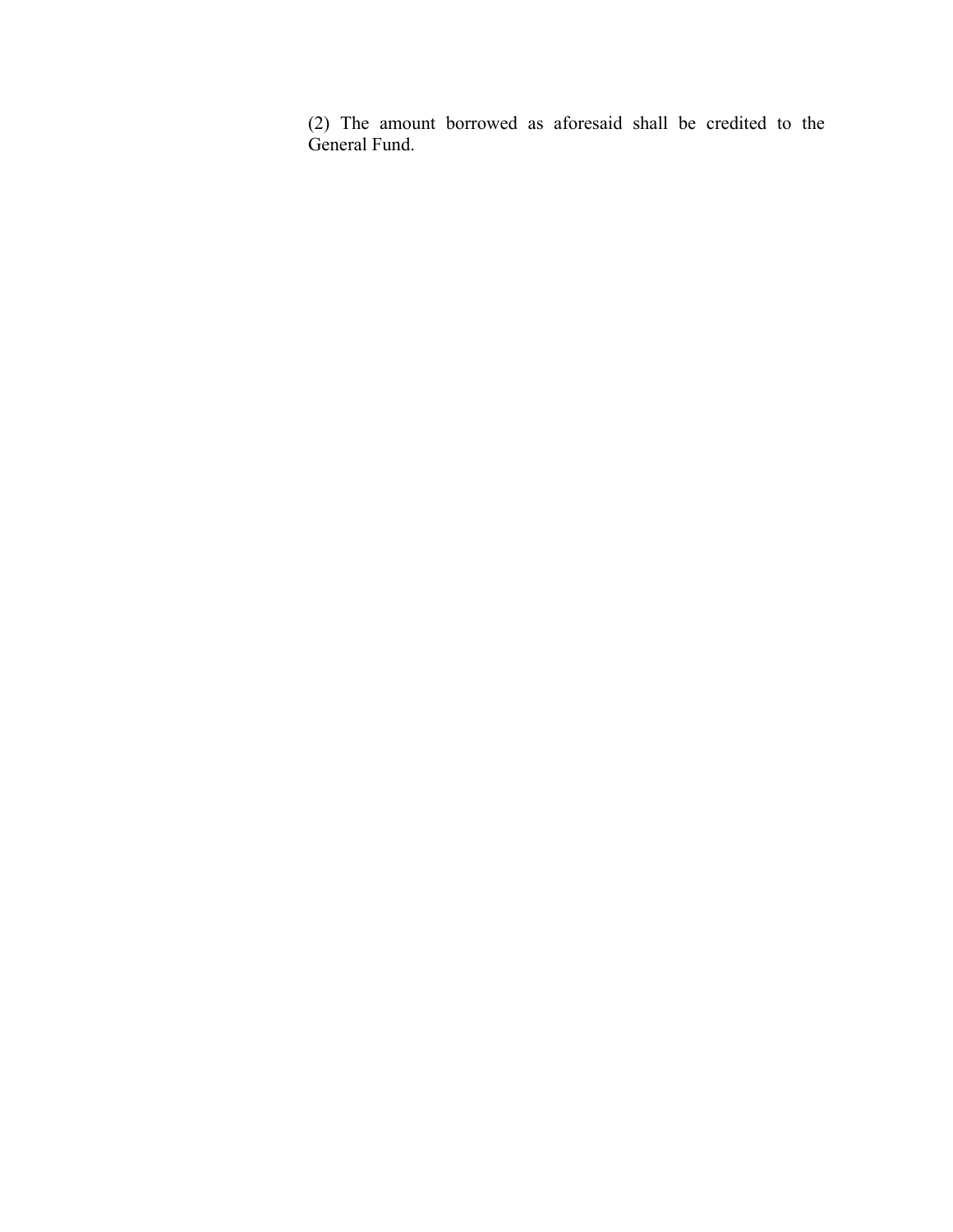**38-B:** (1) The Board may on such terms and conditions as may be laid down by it from time to time and approved by the Central Government.

(a) lend moneys to registered owners, to planters, pulping cooperative societies and to co-operative societies for processing or curing coffee, and

(b) purchase shares in the societies referred to it Clause (a)

(2) The Board may delegate its powers under Sub-Rule (1) to the (Development Committee) the Chairman or any officer of the Board to such extend and upon terms as may be fixed by it.

**38-C:-** (1) The Board may fix a schedule for each year for payments to be made under Section 34 for coffee delivered by any registered owner for inclusion in the surplus Pool and may, on the request of any registered owner, make any payment in advance of the date when it falls due under the schedule so filled, but in the case of any such advance payment to a registered owner, he shall be required to pay interest at such rate as may be determined by the Board until such payment falls due in accordance with schedule.

(2) The advance or accelerated payment so made (together with interest due thereon) shall be first charge upon the moneys incoming into the hands of the Board at the credit of the registered owner (guarantee of this aid) and shall be recoverable there from by deduction and appropriation.

**39. Powers of the Chairman:-** (1) The Chairman shall be responsible for the proper functioning of the Board and the Committees thereof and the implementation of the decisions arrived at by the Board or by the Committees and the discharge of the duties imposed on him by these rules or under the Act.

(2) The Chairman shall be the principal executive officer of the Board and shall exercise administrative control over all departments and officers of the Board.

(3) Subject to such delegations as may be made by the Chairman to such other officer or officers as may be appointed for the purpose of this rule, the Chairman shall:

38-C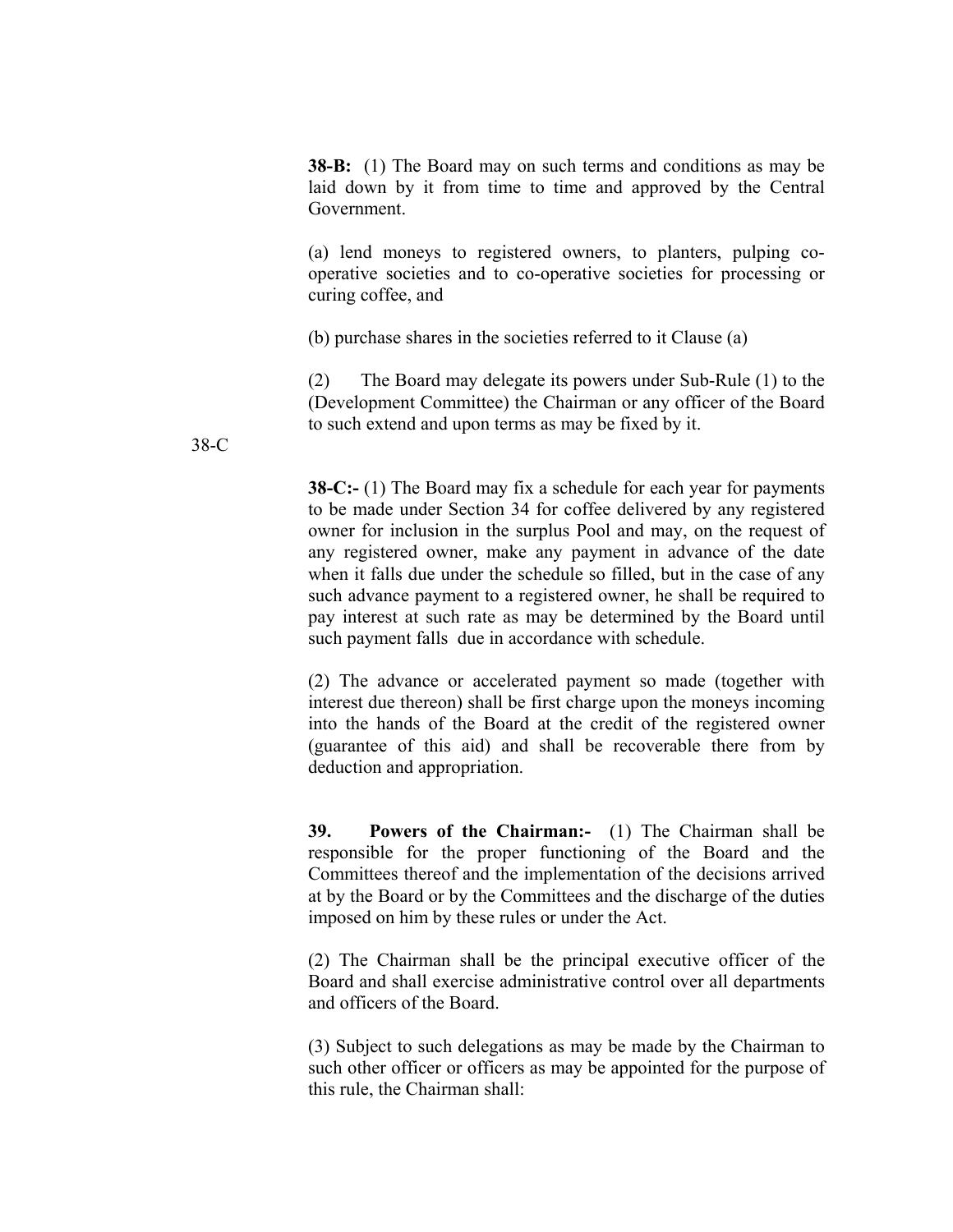(a) cause all important papers and matters to be presented to the Board as early as practicable;

(b) issue direction as to the method of carrying out the decisions of the Board

(c) grant or subject to a resolution by the Board authorise some other person to grant, receipts on behalf of the Board for all moneys received under the Act;

(d) maintain or cause to be maintained an account of the receipts and expenditure of the Board ; and

(e) present an annual draft report on the working of the Board to the Board for approval and submit the report in the form approved by the Board to the Central Government.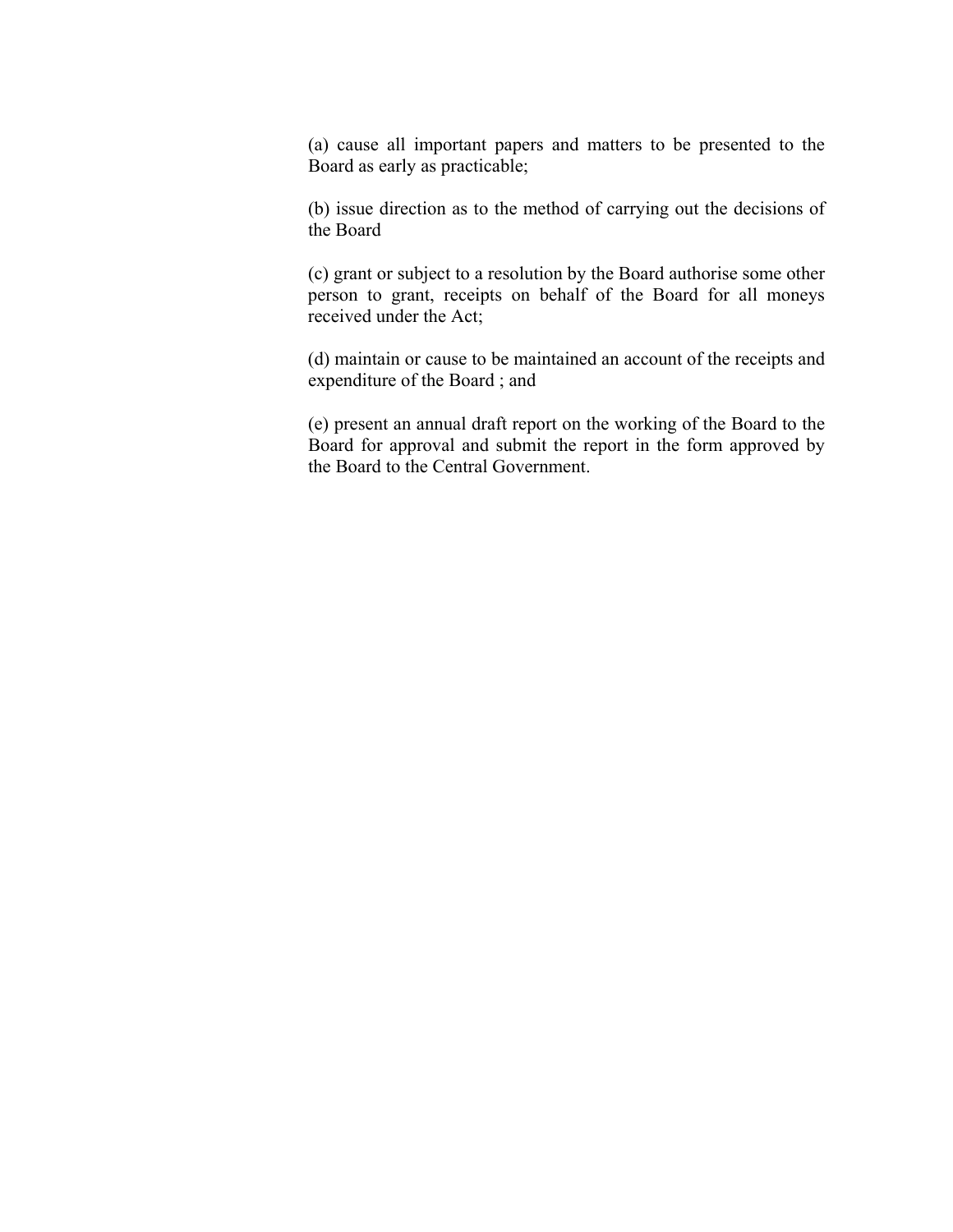(4) Subject to the budget provision, the Chairman may sanction expenditure on contingencies, supplies and services and purchase of articles required for the working of the office of the Board and required for the execution of measures in furtherance of the objects of the act:

 (4A) The Chairman shall have the powers of the Board under section 38B and Sub-section (2) of section 40 of the Act.

 Provided that the Chairman may be order in writing delegate any of his powers under this sub-rule to any other officer or officers of the Board.

(5) The Chairman shall have, in addition to such powers as may be delegated to him by the Central Government or the Board in accordance with provisions of the Act.

(i) (a) Power to inspect by himself or by any officer of the Board authorised by him in this behalf or to appoint agents for the purpose of inspecting any registered estate or licensed curing establishment or any place where coffee is stored or exposed for sale and to examine the books of any such estate or establishment or place;

(b) Power to check the composition blends manufactured by different roasters and to issue certificates to them indicating the composition and to inspect himself or to authorise his subordinate officers to inspect any roasting establishment and to examine accounts and records of any such establishment and to collect samples of blends for inspection;

 (ii) Power to issue a permit for the re-importation of Indian Coffee of India;

(iii) Power to issue licences for sale of uncured coffee or in respect of curing establishment;

(iv) Power to require the Board or any Committee to defer taking action, pending a reference to the Central Government, on any decision on any of the following matters:

(a) division of the crop of a registered estate on the basis of percentage to be allotted to each estate;

(b) administration and marketing of the surplus pool

(c) issue of licences to registered owners for the sale on the Indian market of uncured coffee.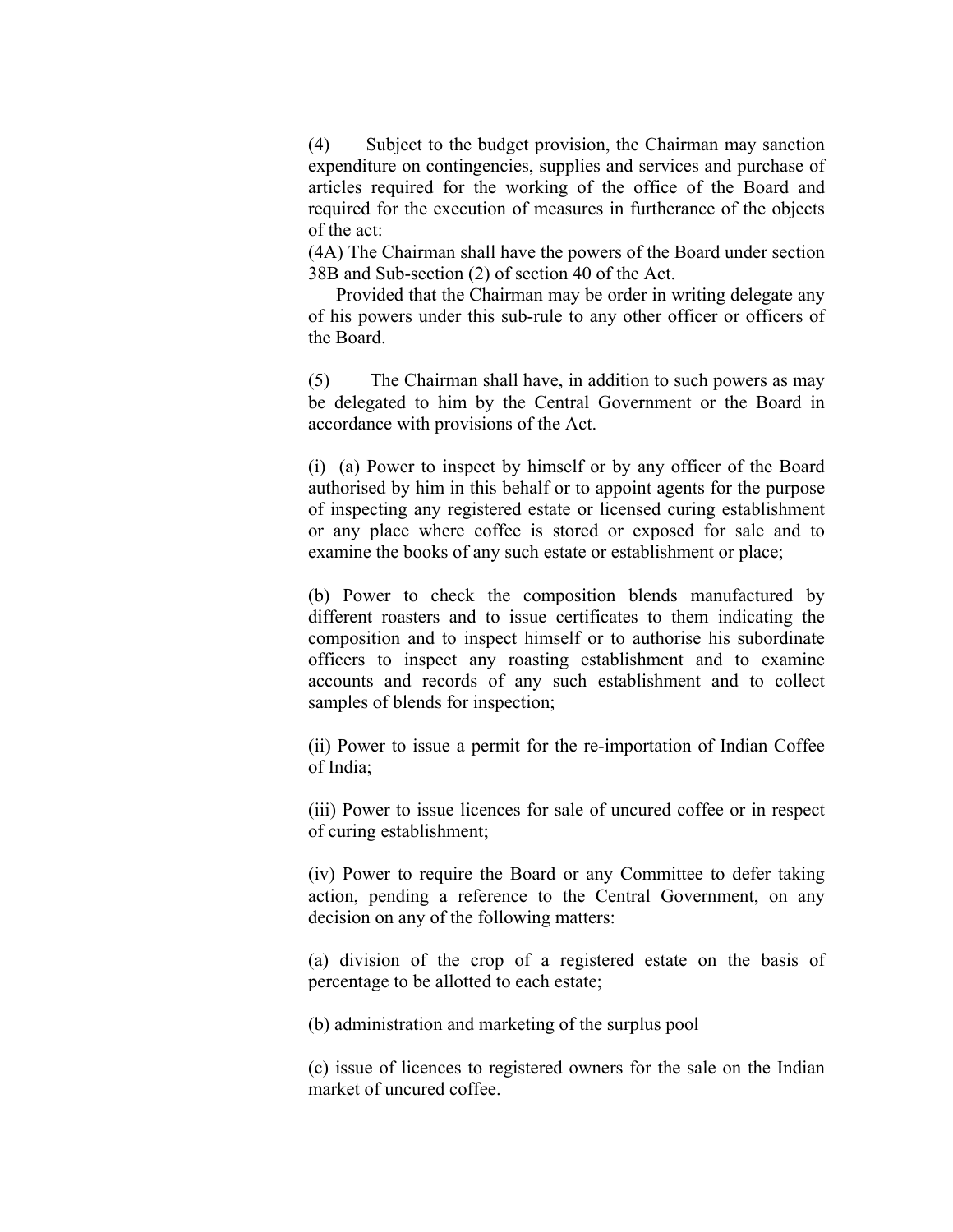(d) licensing of coffee curing establishments,

(e) fixing of a differential scale for valuing coffee

(f) modification or cancellation of contracts

(g) borrowing of any money by the Board, and

(h) any other matter which in his opinion is not in the public interest or against the declared policy or intention of the Central Government.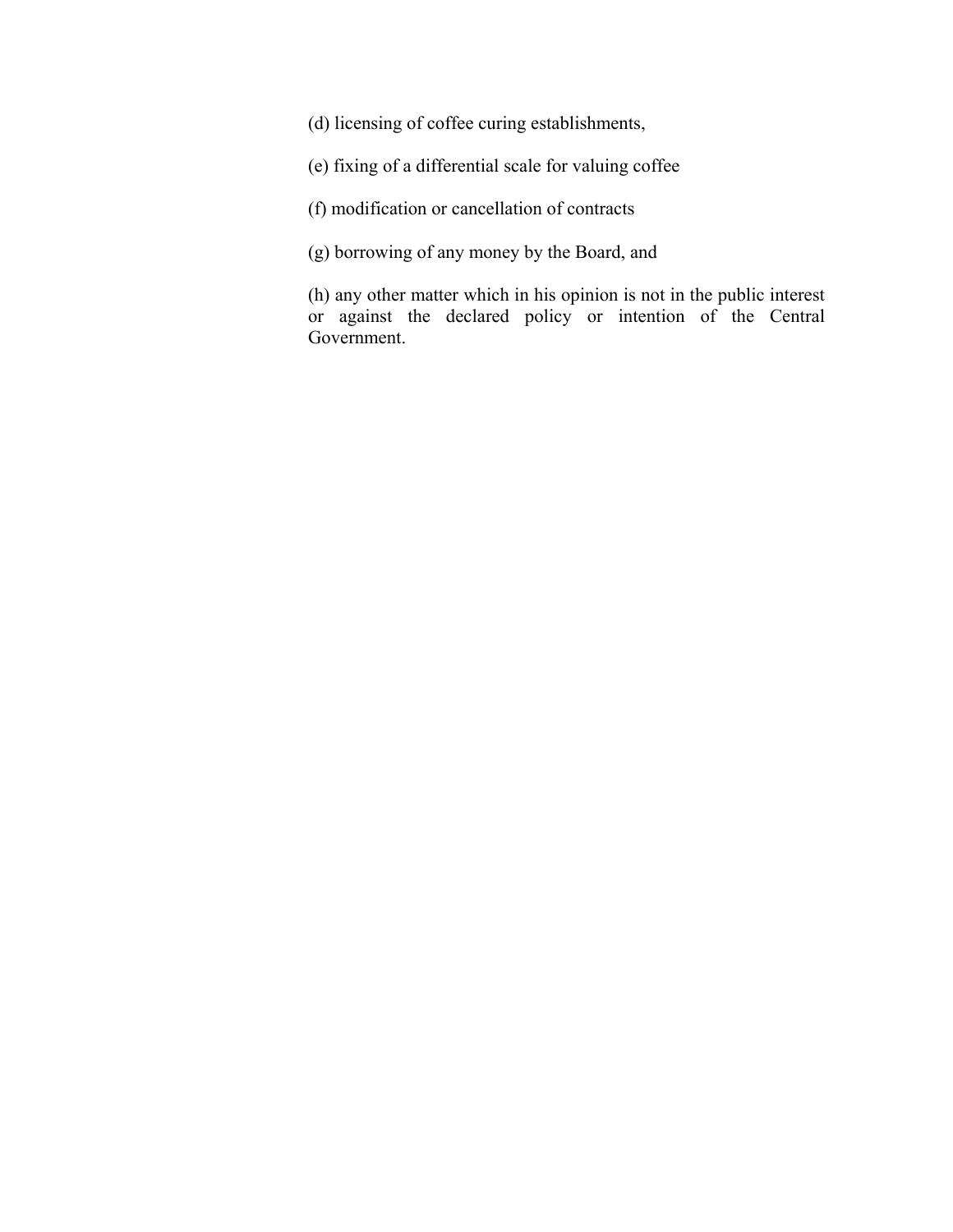(i) such other power as may be delegated to him by the Board.

 Provided that all or any of the powers specified in Clauses (i)  $(iii)$  and  $(iii)$  and Sub-Clauses (a) (b) (c) and (d) of Clauses  $(iv)$  may be delegated by the Chairman to the Chief Coffee Marketing Officer by an order in writing either generally of within a prescribed jurisdiction.

 Provided further that where a matter has to be disposed off by the Board or a Committee and the decision cannot wait till a meeting of the Board or the appropriate Committee, as the case may be is held or till completion of circulation of papers, the Chairman may take a decision himself and after taking decision thereon ( he shall formally place the decision so taken before the Board or the Committee, as the case may be).

(6) The Chairman shall have power to sanction honorarium upto Rs.5,000/- per annum in each case of assessment work done for coffee samples and Rs.1000/- per annum in each case for other purposes like meritorious work and special item of work not forming a part of one's official duties.

## **Chapter VII**

## **Marketing & Licensing**

 **40. Purchasing and Selling Coffee by the Board in the internal market:-** The Board may, and if so directed by the Central Government shall purchase coffee from the Indian Market, when the Board, or as the case may be the Central Government is satisfied.

(i) that the amount of coffee available for sale in the Indian market exceeds or is likely to exceed the estimated demands the Indian market to such an extent as to cause or threat a serious fall in prices ; or

(ii) that there is not enough coffee of the kind or quality in the surplus pool to enable the Board to fulfil the demands for the export of coffee.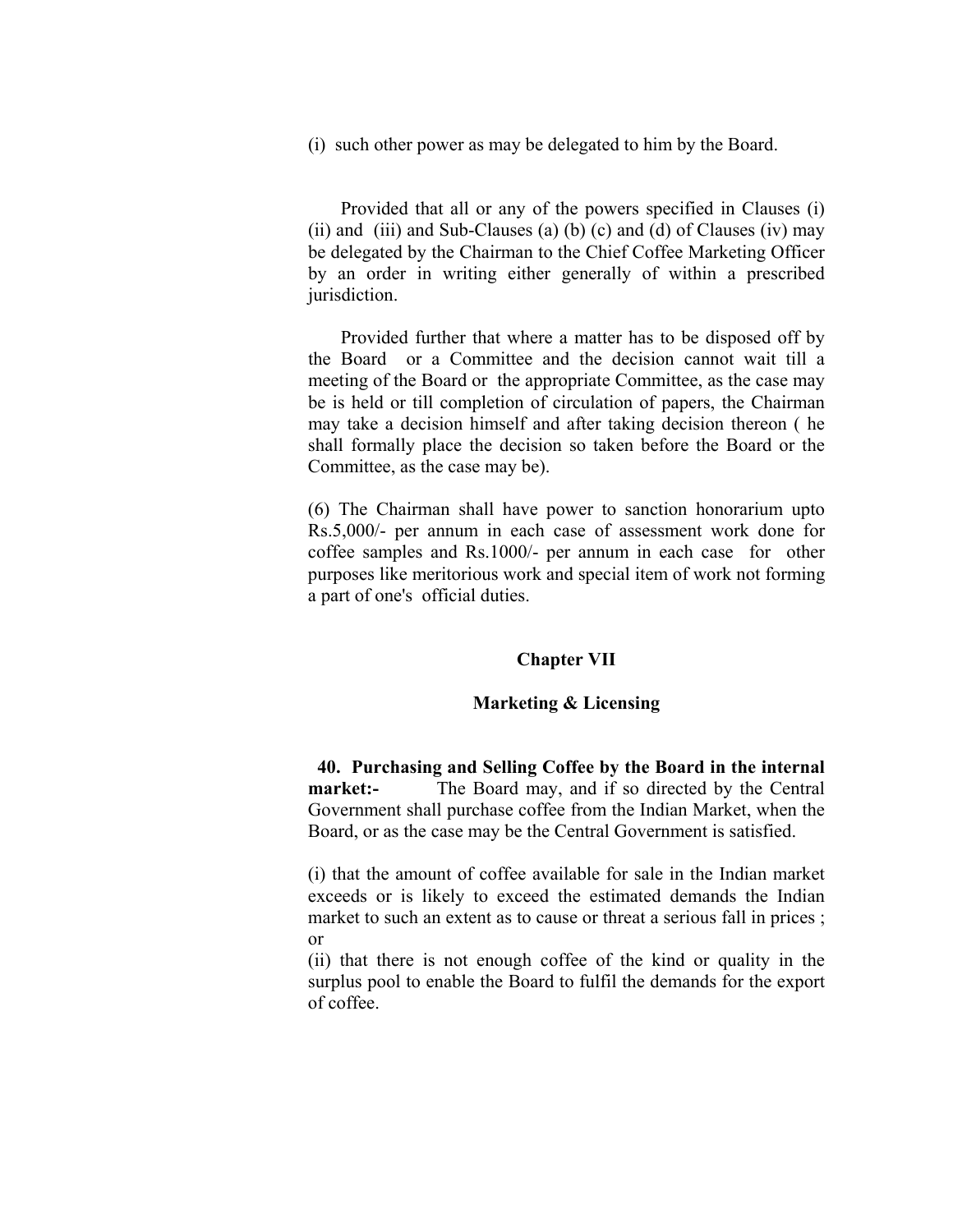2). The Board may release coffee from the surplus pool for sale in the Indian market in its discretion and shall do so:-

(i) When it is satisfied that the amount of coffee available in the internal market according to its kind and quality falls short of the requirements of the Indian market ; or

(ii) When necessary directions are issued by the Central Government.

(iii) ["The Board shall sell the coffee from the surplus pool by common Auction for internal market and for export purpose at such intervals and on such dates as the Board may fix in this regard.

 Provided that the interval between any two auctions, except with the prior approval of the Central Government, shall not exceed thirty days"]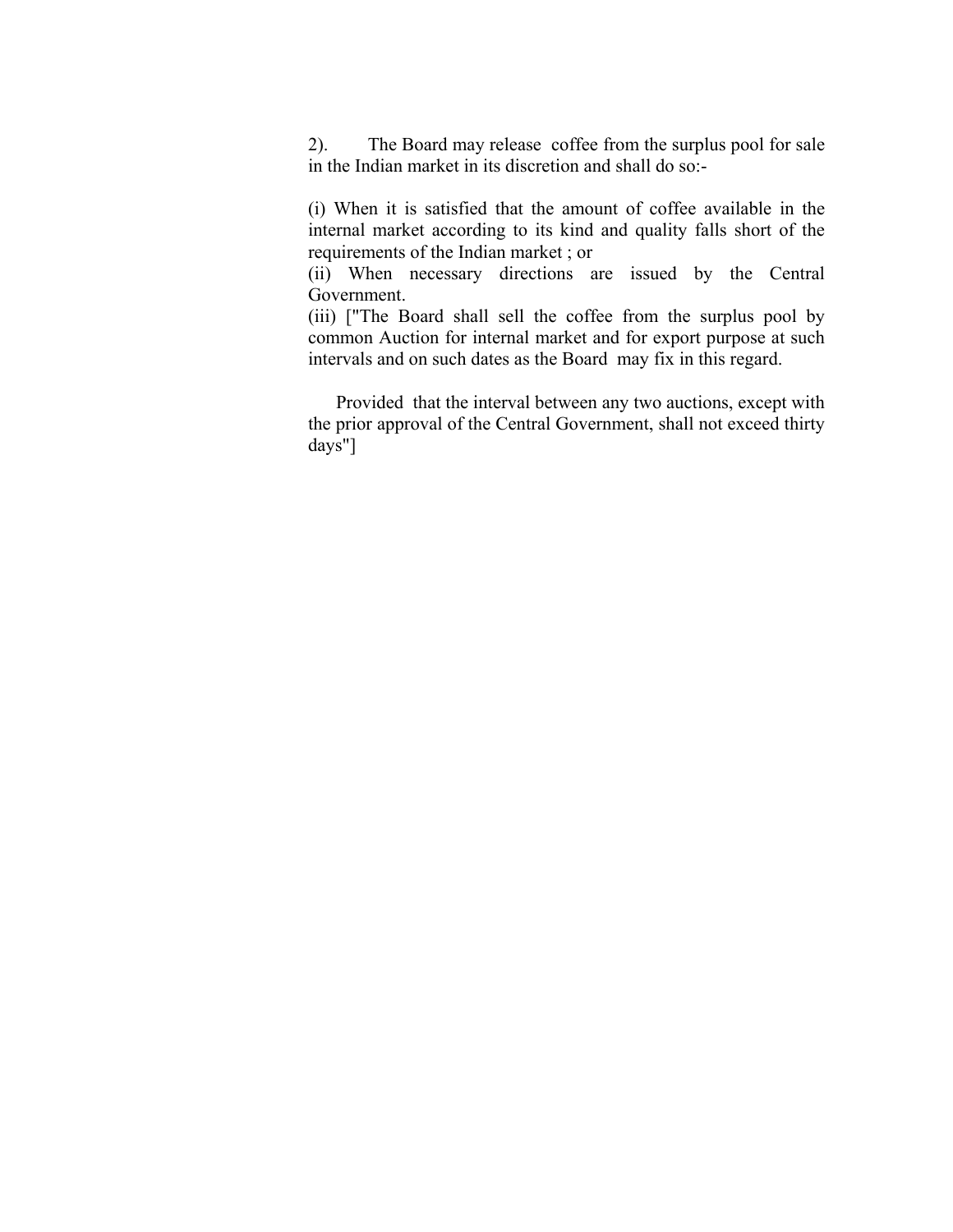**41. Appointment of Agents:-** The Board may appoint any person or body of persons to act as its agents for all or any of the following purposes: namely:-

(a) marketing of coffee in the Indian market for for export

(b) storing of coffee which is in the custody of the surplus pool

(c) supervising the curing of coffee by licensed curing establishments and the deliveries of cured coffee by such curing establishment to the surplus pool.

(d) collecintg of coffee from planters for delivery to the surplus pool; and

(e) making payments from the funds received from the Board to planters on coffee delivered.

**42. Remuneration to Agents:-** The Board shall fix the remuneration to be granted to the agents for the services rendered by them.

**43. [Licence for sale of Uncured Coffee from an Estate:-** The Licence to be issued by the Board for the sale of uncured coffee for the whole amount of coffee covered by free sale quota of the estate or for any lower quantity shall be in Form A. No fee shall be payable for the licence".]

**44. Export of Coffee:-** (1) The Board may authorise the export of coffee under Section 20 under such terms and conditions as it may deem fit in any of the following cases, namely:

(i) [coffee sold by the Board in pursuance of its functions under Section 26;

(ii) roasted or prepared coffee .

(iii)"coffee of free sale quota allotted to the estate under Section 24.

(iv) coffee exempted from inclusion in the surplus pool under the second proviso to sub-section (1) of Section 25".]

 (2) The Board shall issue orders for the export of coffee and permits for re-importation of exported coffee in Forms C and D respectively.

**45. Licensing of Curing Establishment:-** (1) An application by curing establishment for a licence under Section 28 shall be accompanied by a free of rupees five.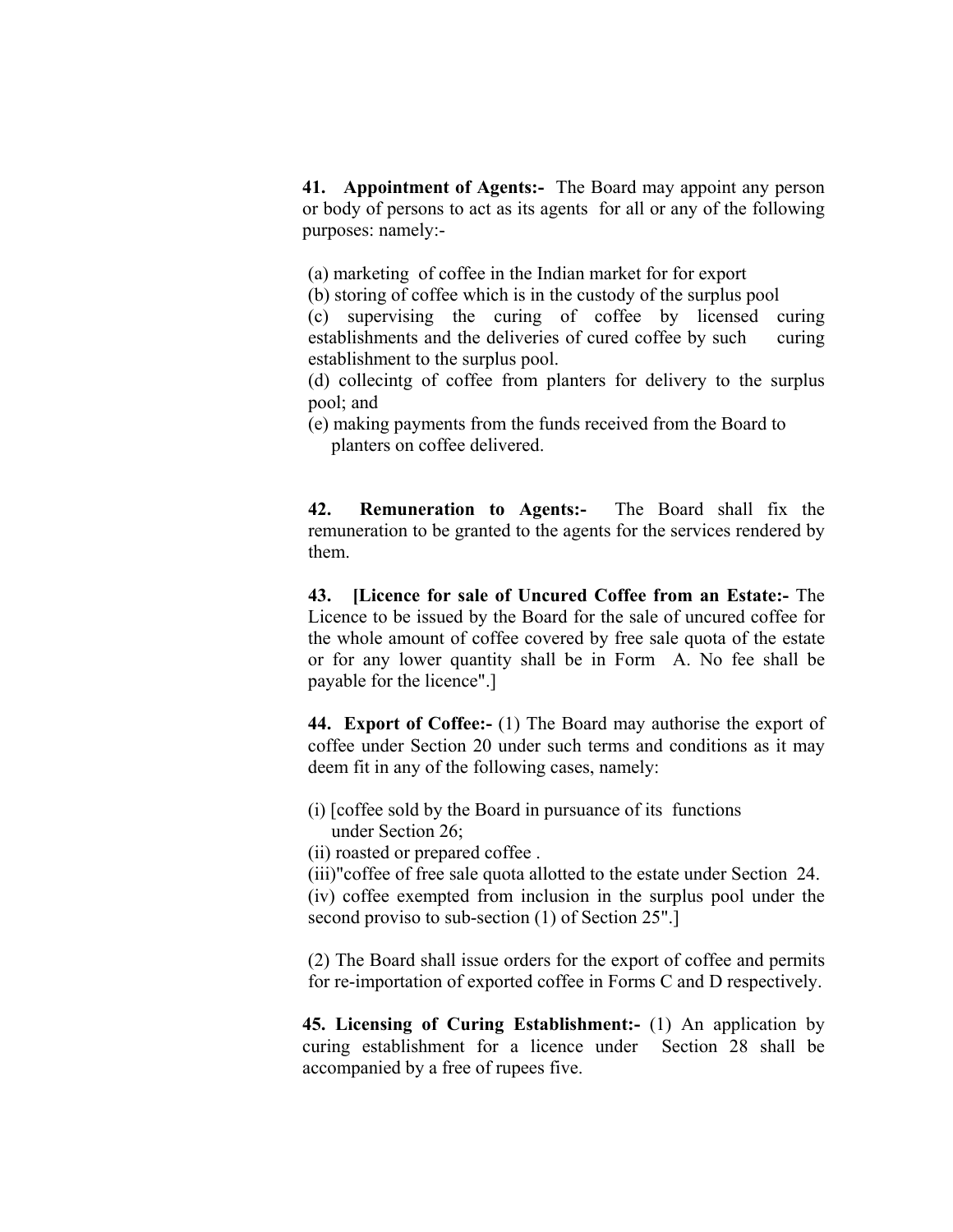Provided that the Board may exempt from payment of licence fee any estate which hulls its own coffee on the estate.

(2) (i) A licence to operate as curing establishment shall be in Form E and subject to such conditions as may be specified therein.

 (ii) The Board may, at any time, after giving a reasonable opportunity to the curing establishment to be heard , cancel a licence, if it is satisfied that the curing establishment has committed a breach of the provisions of the Act or of these rules or of the conditions of licence issued.

(3) Licence issued by the Board under Section 24 or Section 28 shall be in numbered forms of which counterfoil shall be maintained by the Board. Such licence shall not be transferable.

(4) Every curing Establishment shall at such times or at such intervals as may be required by the Board send by registered Post to the Board statements showing the amount of cured coffee sold by its on behalf of each estate with which it was dealing for the year as defined in Clause (n) of Section 3 and such other particulars as may be prescribed.

#### **Chapter VIII**

#### **Miscellaneous**

**46. [Returns from registered estates:-** Every estate owner, subject to the provisions of sub-section (1) of section 14 shall, in respect of each estate owned by him, send by hand delivery or by registered post to the Board:-

- (a) Before  $31<sup>st</sup>$  December of each year, a return in Form B describing therein the required information. If a [free] sale quota is allotted for a Crop Season by the Board, the estate shall state whether it desires to have a licence for the sale of uncured coffee and if so the quantity for which such licence is required,
- (b) Only from such registered owners as are required to do so by the Board before  $31<sup>st</sup>$  July each year, a return in Form H,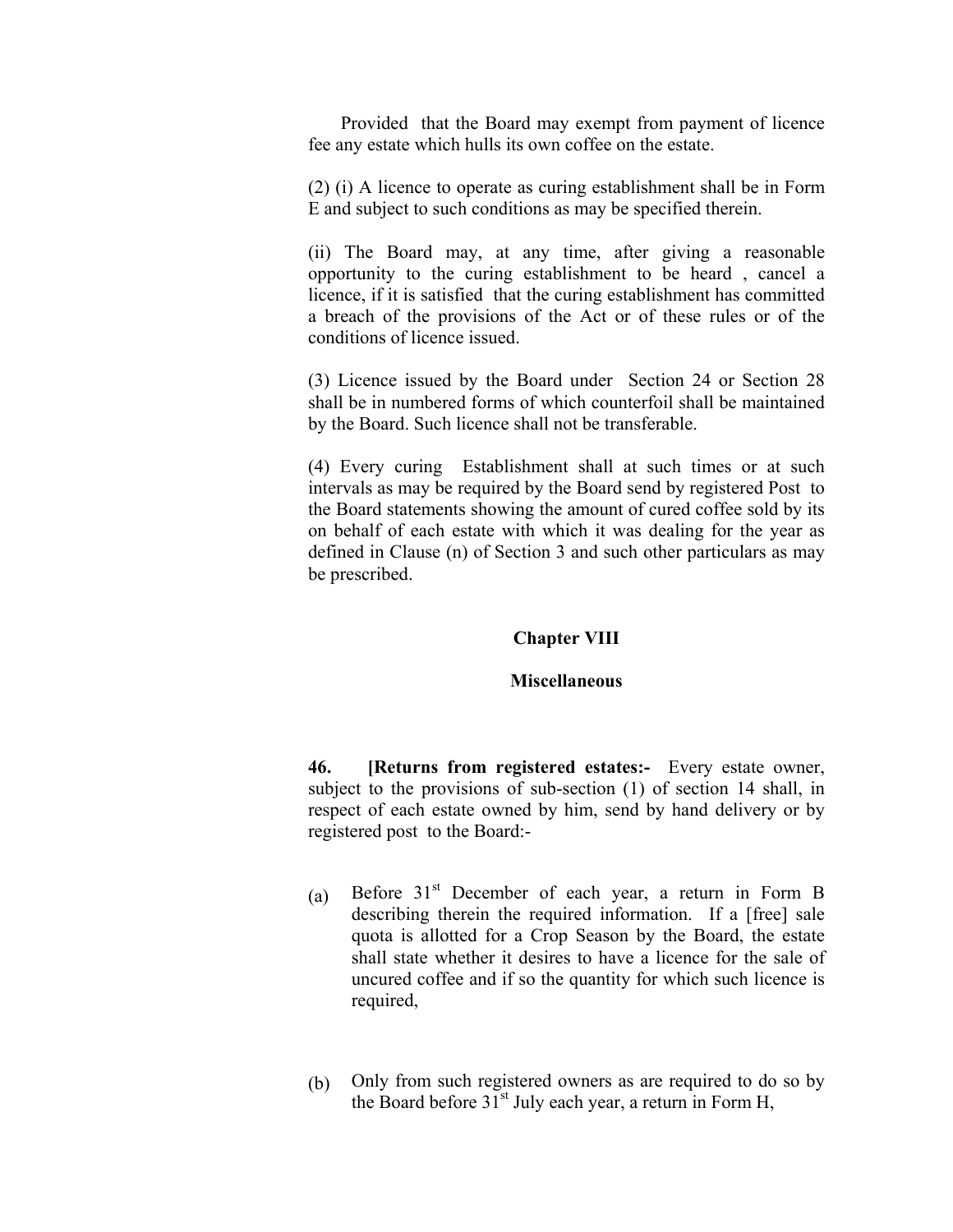(c) Before  $31<sup>st</sup>$  July of each year return in Form I.]

**47. Inspection of Records by Growers:-** (1) a registered owner shall be entitled on application to be Board at any time during business hours to inspect entries in so far as they relate to the estate of which he is the owner and in respect of which application is made in all or any of the following books:

(a) Register of growers

(b) Register of estates

(c) Pool Fund account

(2) On payment on such copying charge (as is prescribed below), any registered owner shall be entitled to obtain copies of any entries which he is entitled to inspect under Sub-Rule (1) Such entries shall be certified as correct by an official of the Board authorised in this behalf.

 [Rs.2 for each application for copies of records for the current year and Rs.3 for each application for copies of the records of each of the previous years]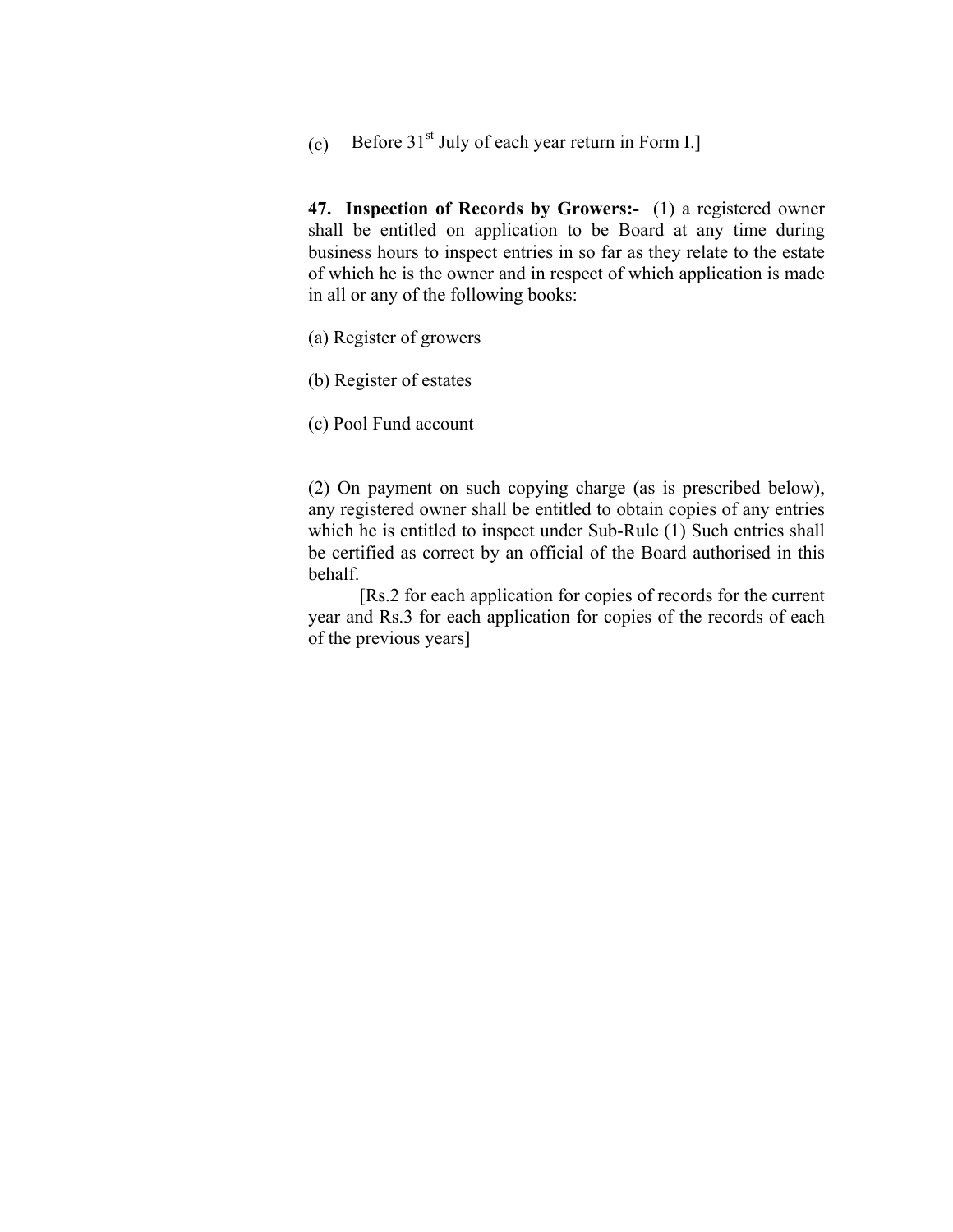**[47-A. Inspection of Records by Dealers:-** The Board may, on receipt of such charges as it may fix also grant any dealer participation, in export pool or local sales copies of account of coffee secured by him in export, pool and local sales. Such entries shall be certified as correct by an official of the Board authorised in this behalf.]

**48. Redelegation of Powers:** The powers delegated to the Chairman, any Committee or any of its officers may, with the previous approval of the Board, be further delegated by the Chairman or such Committee or officers to any other officers.

------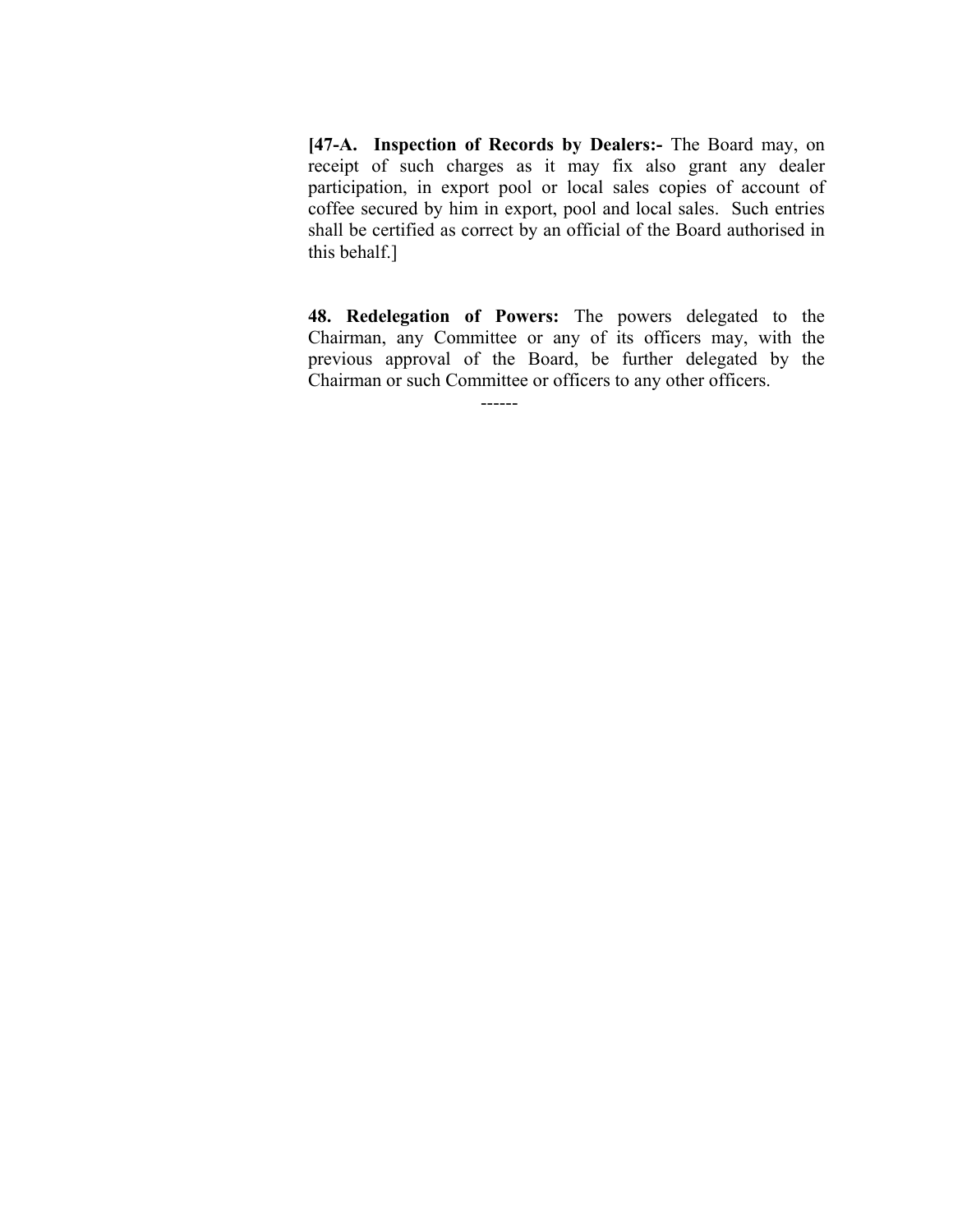### **Form A (See rule 43)**

No……..

| Licence for sale of uncured cofee under section 24                                                            |                                        |       |                                                 |  |  |
|---------------------------------------------------------------------------------------------------------------|----------------------------------------|-------|-------------------------------------------------|--|--|
| Name of the estate                                                                                            |                                        |       |                                                 |  |  |
| <b>Registration Number</b><br>(Survey number in respect)<br>of unregistered estate)                           | Registered                             | Taluk | <b>District</b>                                 |  |  |
| Name of owner                                                                                                 |                                        |       |                                                 |  |  |
| Postal address                                                                                                |                                        |       |                                                 |  |  |
|                                                                                                               | <b>Estimated</b> crop<br>of rhe season |       | Quantity authorised to<br>be sold under licence |  |  |
| Arabica:<br>Parchment<br>$\mathbf{1}$<br>2. Cherry<br>3. Parchment estate pounded<br>4. Cherry estate pounded |                                        |       |                                                 |  |  |
| Robusta:<br>Parchment<br>2. Cherry<br>3. Parchment estate pounded<br>4. Cherry estate pounded                 |                                        |       |                                                 |  |  |
| Other varieties:                                                                                              |                                        |       |                                                 |  |  |
| Total                                                                                                         |                                        |       |                                                 |  |  |
| Note:- This licence is not transferable.                                                                      |                                        |       |                                                 |  |  |
| Seal:                                                                                                         |                                        |       |                                                 |  |  |

Place: Signature.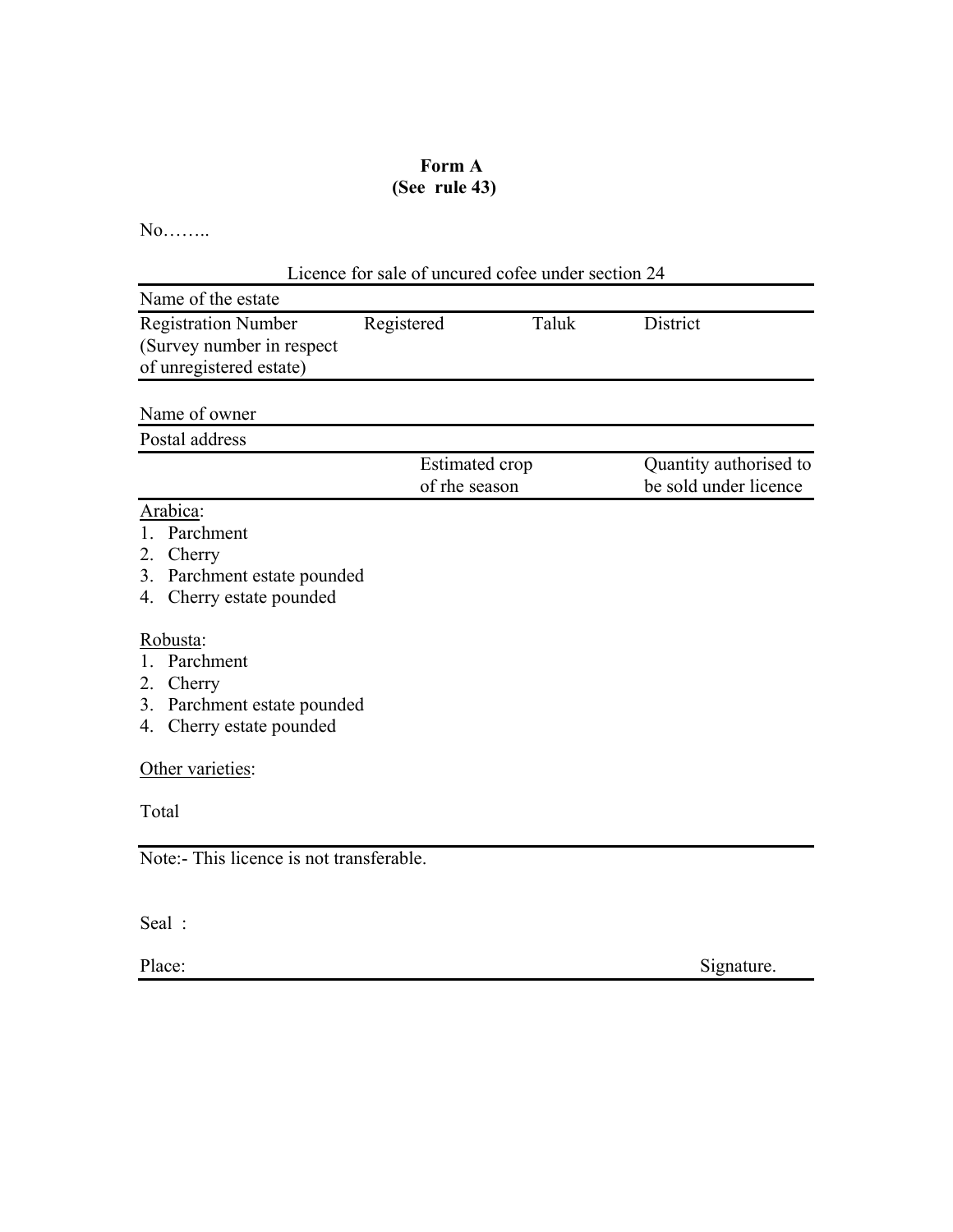## **FORM B**

(See rule 46)

# **RETURN TO BE SUBMITTED BY ALL ESTATES**

| $1_{-}$ | Name of the estate<br>(in block letters)                                                                    |            |         |                                                          |                    |       |       |
|---------|-------------------------------------------------------------------------------------------------------------|------------|---------|----------------------------------------------------------|--------------------|-------|-------|
| 2.      | <b>Registration Number</b>                                                                                  |            |         |                                                          |                    |       |       |
| 3.      | <b>Full Postal Address</b>                                                                                  |            |         |                                                          |                    |       |       |
|         | 4. Name of the authorised<br>representative, if any                                                         |            |         | <u> 1989 - Johann Barbara, martxa alemaniar arg</u>      |                    |       |       |
| 5.      | <b>AREA UNDER COFFEE:</b>                                                                                   |            |         | In Hectares                                              |                    |       |       |
|         |                                                                                                             |            | Arabica | Robusta                                                  | Other<br>Varieties |       | Total |
|         | (1) Planted area                                                                                            |            |         |                                                          |                    |       |       |
|         | (2) Bearing area                                                                                            |            |         |                                                          |                    |       |       |
|         | (3) Estimated production during<br>the year                                                                 |            |         | In kilogramme                                            |                    |       |       |
|         |                                                                                                             | Plantation |         | Arabica Robusta Robusta<br>Cherry Parchment Cherry       |                    | Rest  | Total |
|         | (4) Production during<br>previous two years                                                                 | 1.         |         | <u> 1980 - Jan Stein Berlin, Amerikaansk politiker (</u> |                    |       |       |
| 6.      | (1) Free sale quota.<br>Desired quantity<br>Allotted percentage<br>or lesser quantity<br>(specify quantity) | ∍          |         |                                                          |                    |       |       |
|         |                                                                                                             |            |         |                                                          |                    | Contd |       |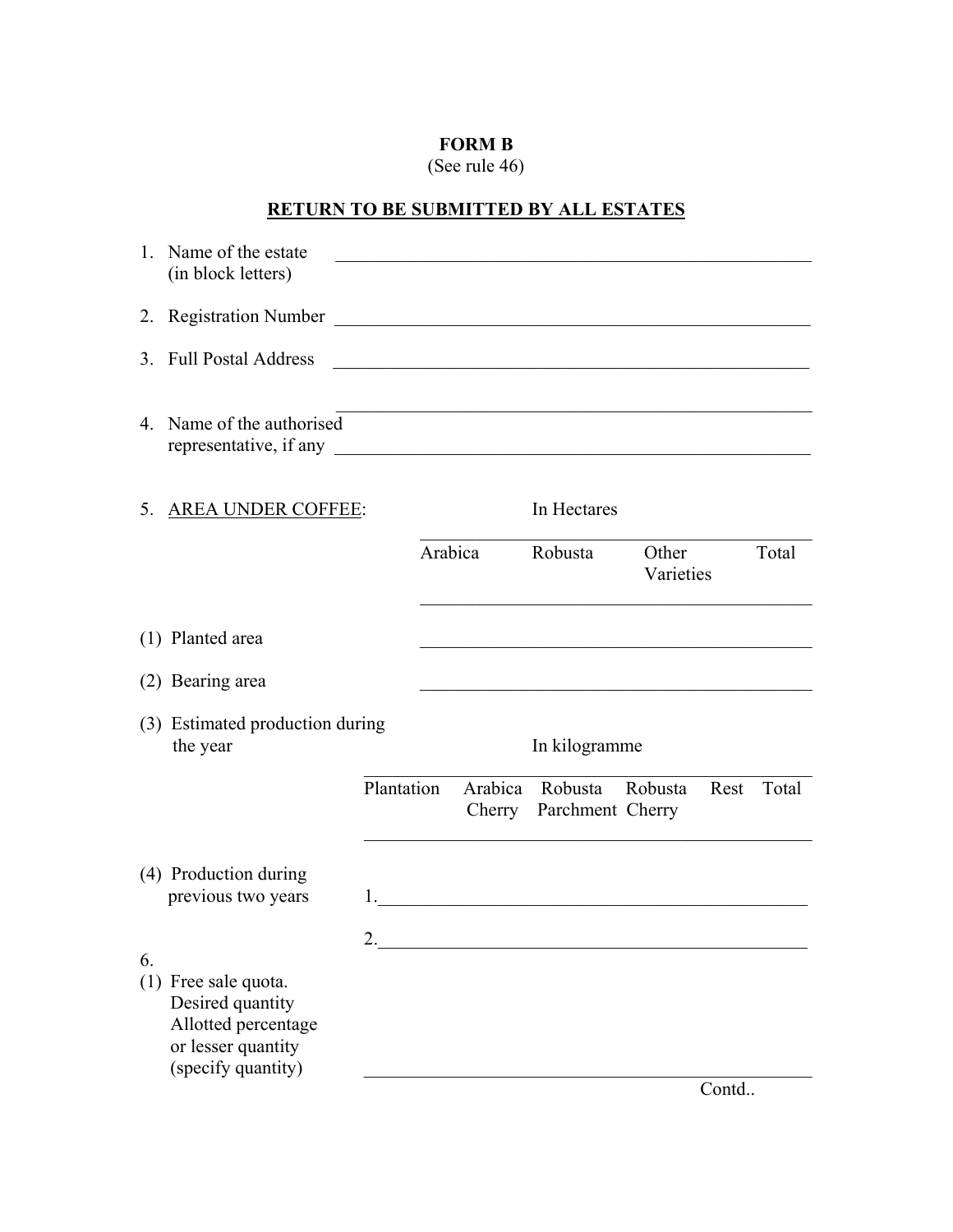..contd..

| (2) Number of licences<br>Required under each<br>Category for sale of<br><b>Uncured Coffee</b>                                                                                    |  |
|-----------------------------------------------------------------------------------------------------------------------------------------------------------------------------------|--|
| (3) Quantity under each<br>Licence                                                                                                                                                |  |
| (4) Name of the Curing<br>Establishment/Collecting<br>Depot/Board's collecting<br>Depots, where the surplus<br>Pool coffee will be<br>delivered in each of the<br>delivery points |  |
| $\ddot{1}$<br>Name                                                                                                                                                                |  |
| Quantity                                                                                                                                                                          |  |
| ii) Name                                                                                                                                                                          |  |
| Quantity                                                                                                                                                                          |  |
| iii) Name                                                                                                                                                                         |  |
| Quantity                                                                                                                                                                          |  |

Note: In case, the production estimated is more or less than the estimated furnished above, then a revised estimate should be given as soon as the harvest is completed but not later than  $31<sup>st</sup>$  May.

### **DECLARATION**

 I/We undertake to deliver surplus pool coffee with the Pool Agent indicated above.

 I/We agree that free sale quota availed shall not exceed the quantity allotted to the estate and in case production is less than the estimate given above then free sale quota quantity should be restricted to the production allotted as free sale quota during the year.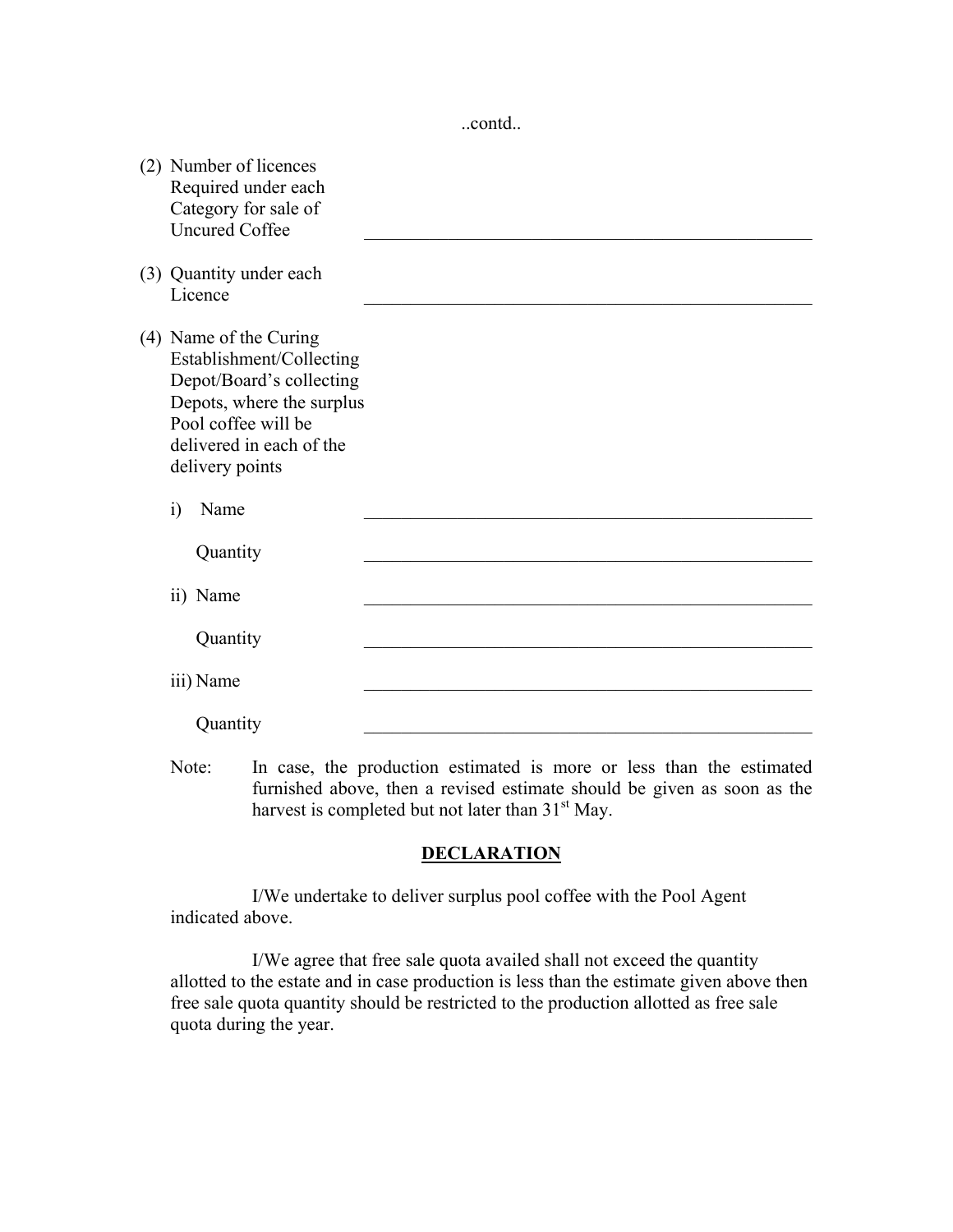### **FROM C**

### See Rule 44(2)

### COFFEE BOARD

#### Order for the export of Coffee from India

|  | for the export of Tonnes/Kilogram/Grams of Coffee from the Port of |
|--|--------------------------------------------------------------------|
|  |                                                                    |
|  |                                                                    |
|  |                                                                    |

Seal

Chief coffee Marketing Officer Coffee Board

No. …….

Place……….

Date………..

 (To be sent to the Customs officer by exporters : Customs duty to be paid at Customs Frontier. After shipment original to be returned to the exporter with shipment endorsement by Customs officer as indicated below:

To be entered by the Customs officer of the port of shipment

- 1. Quantity of Coffe shipped………………………………………………
- 2. Date of shipment………………………………………………………..
- 3. Name of the vessel……………………………………………………...
- 4. Port of destination………………………………………………………

Signature and Designation of Customs Officer).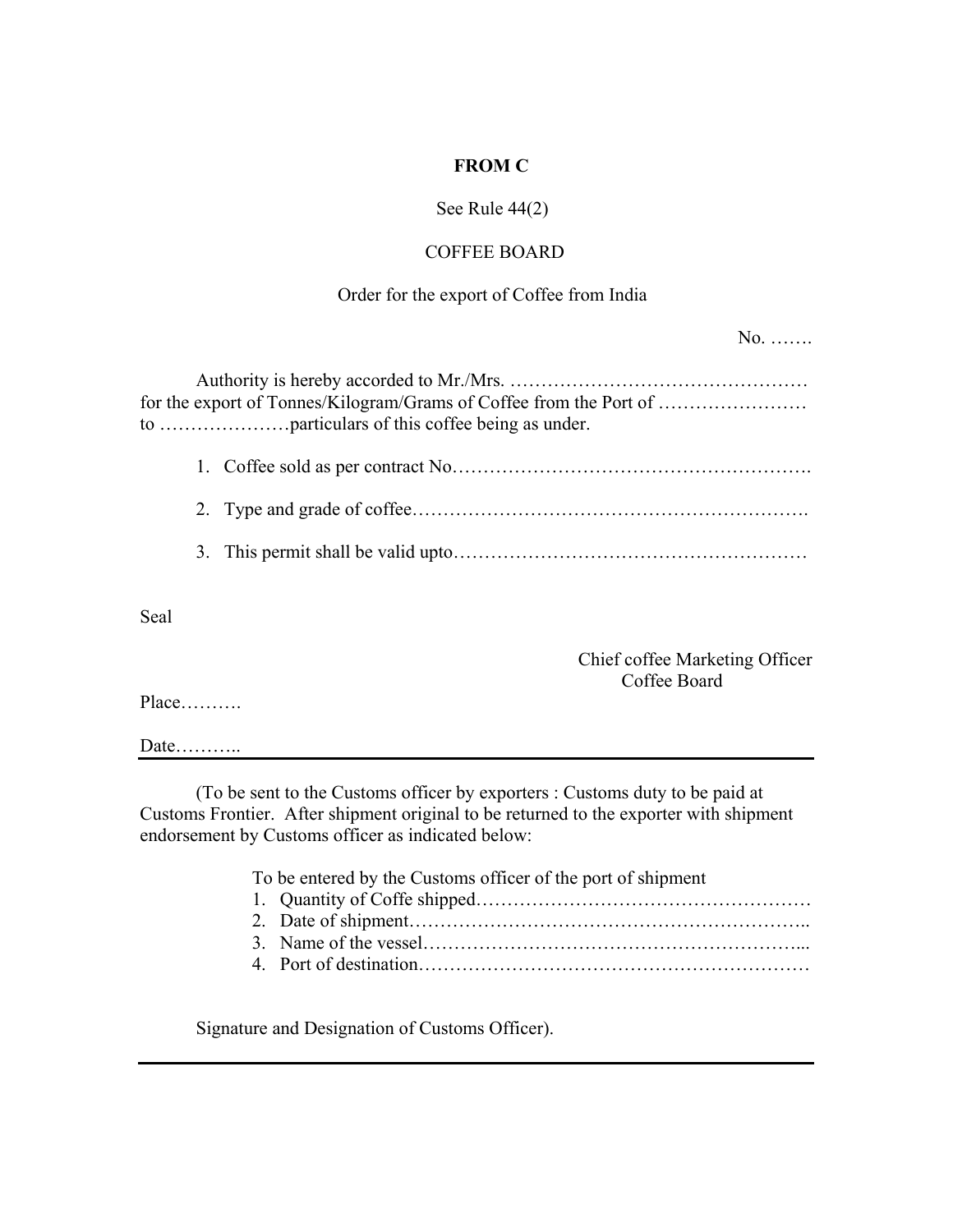### **FORM D**

See Rule 44 (2)

Permit for the re-importation of Indian coffee exported

Under Section 21 of the Coffee Act

| Is authorised to re-import into India Tonnes/Kilogram/Grams or Indian |  |
|-----------------------------------------------------------------------|--|
|                                                                       |  |
|                                                                       |  |

Dated………..

Seal

Chief Coffee Marketing Officer **Coffee Board** 

Place…………

Date …………

\* To be completed if the quantity was exported in terms of Coffee Act, 1942.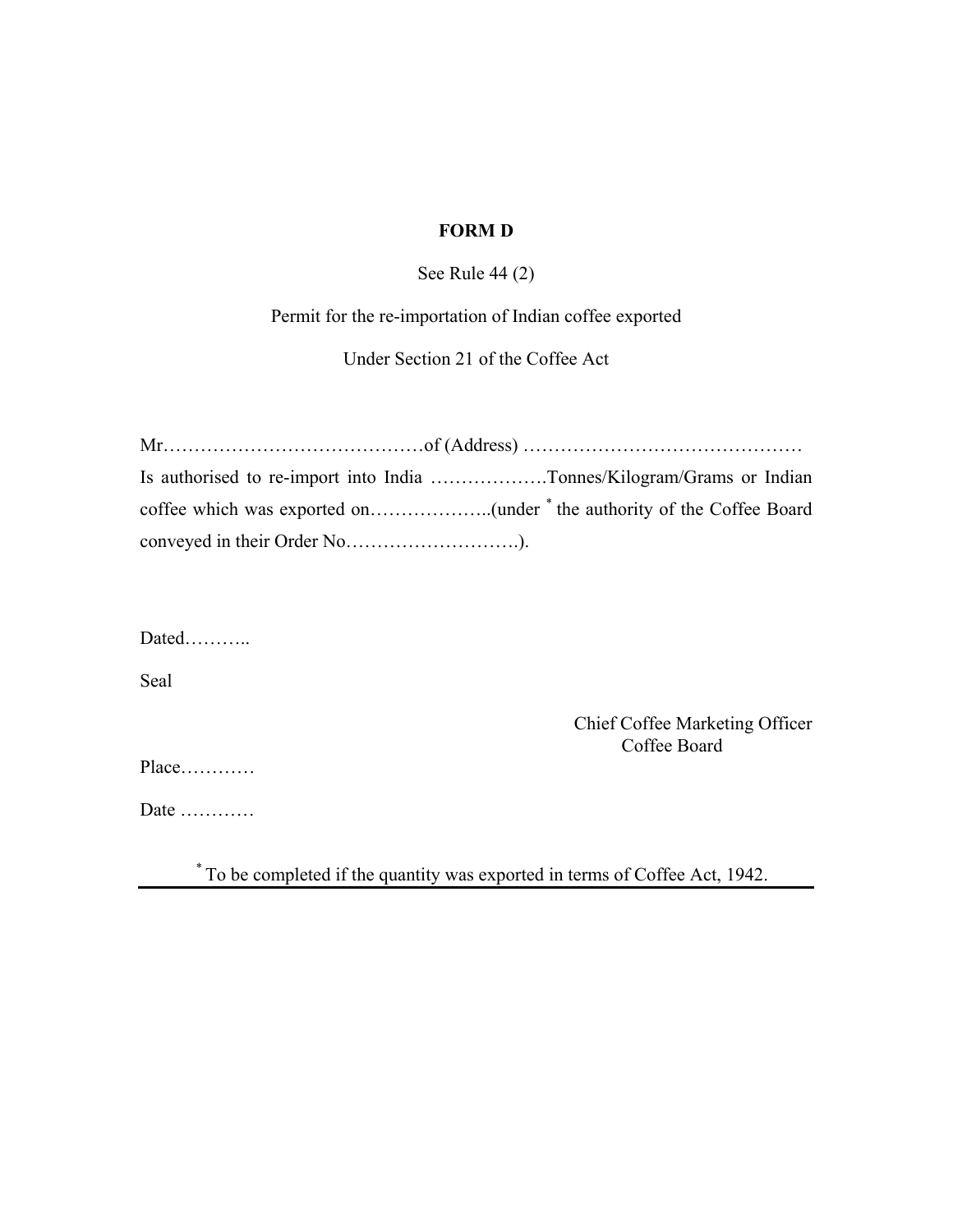### **FORM E**

# See Rule 45 (2)(1)

# COFFEE BOARD

### Licence for curing establishment under section 28 of the Coffee Act

| Name of Curer | Address of Curer | Conditions attatching |
|---------------|------------------|-----------------------|
|               |                  | to licence (if any)   |

Seal

Chief Coffee Marketing Officer Coffee Board

Place ……….

Date ………..

Note: This licence is not transferable

[Form F, Form I, Form F.G]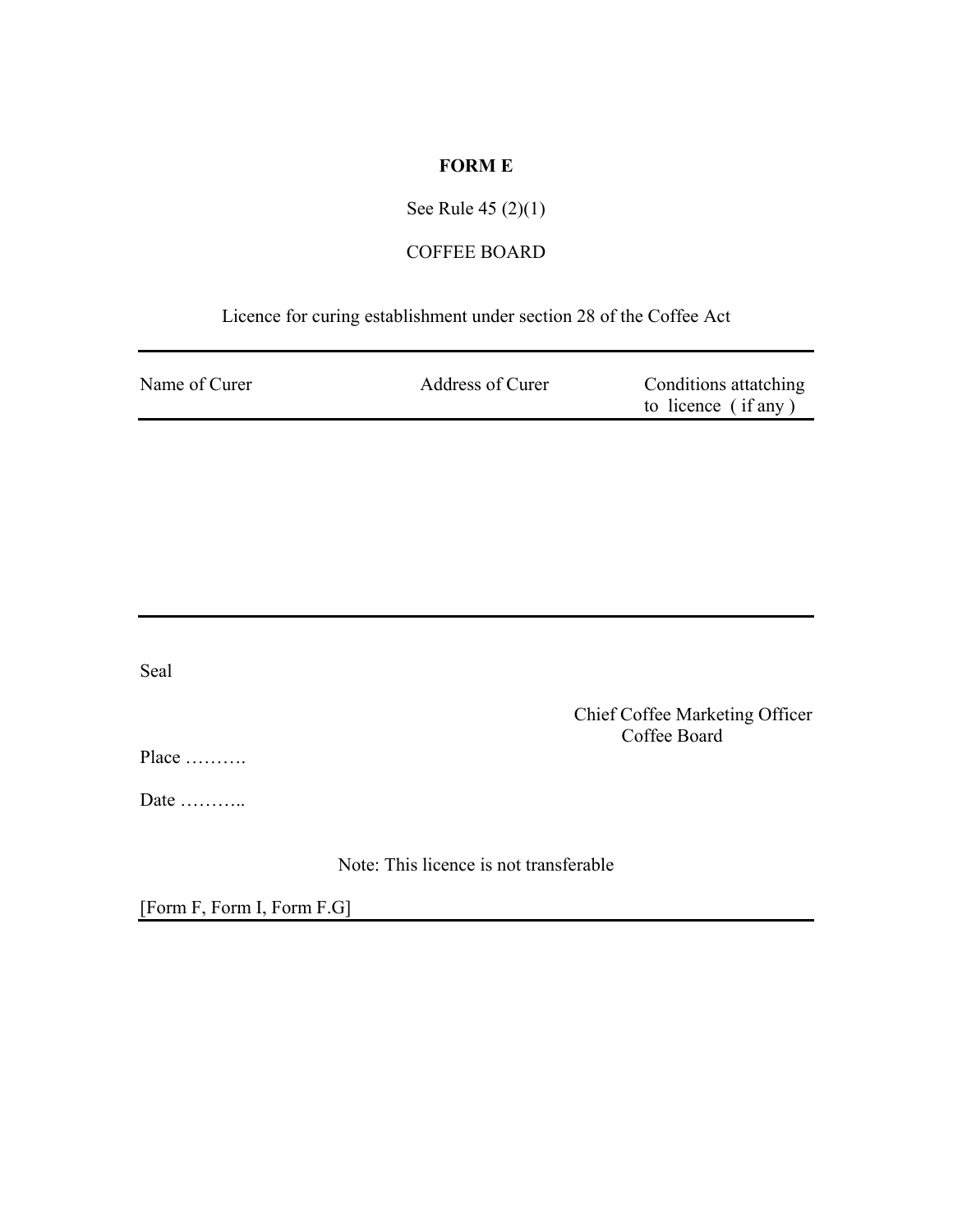### **FORM H**

[See Rule (46)]

### **Cost of production of coffee for the Financial year**

| 2.       |                        |                                                                                      |                                                                   |                         |
|----------|------------------------|--------------------------------------------------------------------------------------|-------------------------------------------------------------------|-------------------------|
| 3.       |                        |                                                                                      |                                                                   |                         |
| 4.       |                        |                                                                                      |                                                                   |                         |
| 5.       |                        |                                                                                      |                                                                   |                         |
| 6.       |                        |                                                                                      |                                                                   |                         |
| 7.       |                        |                                                                                      |                                                                   |                         |
| 8.       | Accounting year        |                                                                                      | (1) April/March or                                                |                         |
|          | Followed (Tick         |                                                                                      | $(2)$ July/June or                                                |                         |
|          | Appropriate box)       |                                                                                      |                                                                   | (3) January/December or |
|          |                        |                                                                                      | $(4)$ Other                                                       |                         |
|          |                        |                                                                                      |                                                                   | (specify)               |
| 9. $(i)$ |                        | Total area of the estate at the close of the last three seasons (figure in hectares) |                                                                   |                         |
|          | Particulars            | I year                                                                               | II year                                                           | III year                |
|          |                        |                                                                                      | Arabica Robusta Total Arabica Robusta Total Arabica Robusta Total |                         |
| (i)      | Mature bearing         |                                                                                      |                                                                   |                         |
|          | area                   |                                                                                      |                                                                   |                         |
|          | (ii) Immature bearing* |                                                                                      |                                                                   |                         |
|          | area                   |                                                                                      |                                                                   |                         |
|          | (iii)Non-bearing area  |                                                                                      |                                                                   |                         |
|          | (Young plants)         |                                                                                      |                                                                   |                         |
|          | Total planted area     |                                                                                      |                                                                   |                         |
| (i)      |                        | Planted area of other                                                                |                                                                   |                         |
|          |                        | Coffee varieties, if any,                                                            |                                                                   |                         |
| (ii)     |                        | Planted area of crops                                                                |                                                                   |                         |
|          | (pure block)           |                                                                                      |                                                                   |                         |
| (iii)    |                        | Jungle or Reserve land                                                               |                                                                   |                         |
|          |                        | For other purposes                                                                   |                                                                   |                         |
|          |                        |                                                                                      |                                                                   |                         |

#### Grand total

 \*(Consisting of 4 years or 5 years old plants in case of Arabica and 7 or 8 years old plants in case of Robusta).

(iii) Approximate area of interplanted crops mixed with coffee;<br>(iv) Percentage of interplanted crop's mixed with coffee.

Percentage of interplanted crop's mixed with coffee.

10. Total planted area, Bearing area and production expressed in terms of cleaned/cured coffee, (for the last six years)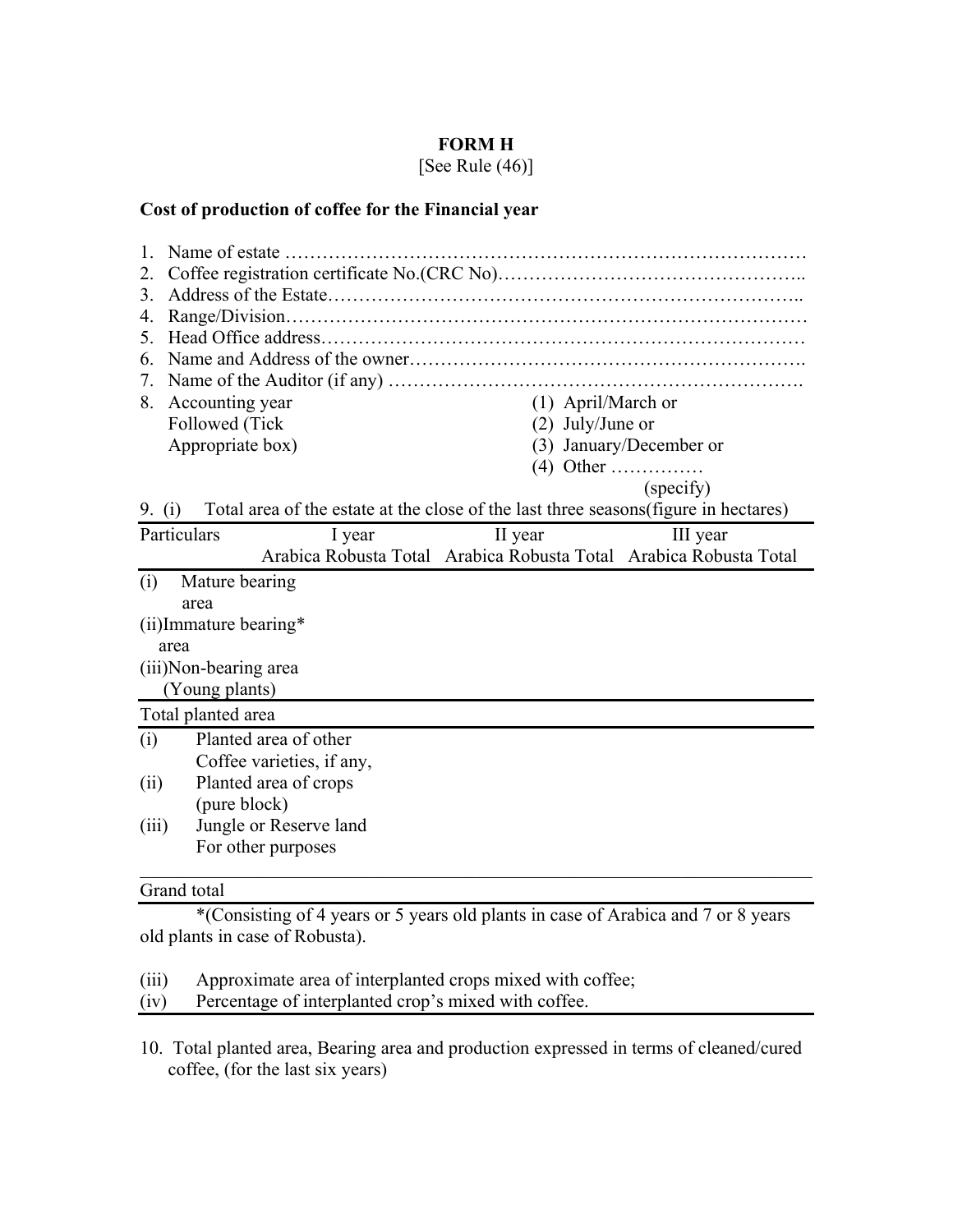| Sl. No Particulars | I II III IV V VI              |  |  |  |
|--------------------|-------------------------------|--|--|--|
|                    | Year Year Year Year Year Year |  |  |  |
|                    | 4 5 6                         |  |  |  |

### A. PLANTATION

- (i) Mature Bearing Area (a) Arabica(Hectares) (b) Robusta(Hectares)
- (ii) Immatured Bearing Area (a) Arabica(Hectares) (b) Robusta(Hectares)
- (iii) Non-Bearing Area (a) Arabica(Hectares) (b) Robusta(Hectares)
- (iv) Total Planted Area (a) Arabica(Hectares) (b) Robusta(Hectares)

#### B. PRODUCTION

- (i) From mature bearing area (a) Arabica(kgs) (b) Robusta(kgs)
- (ii) From immature bearing area (a) Arabica(kgs) (b) Robusta(kgs)
- (iii) Total Production Total of  $B(i+ii)$ (a) Arabica(in kgs) (b) Robusta(in kgs)

### C. PRODUCTION

- (i) Cherry (a) Arabica(kgs) (b) Robusta(kgs)
- (ii) Parchment (a) Arabica(kgs)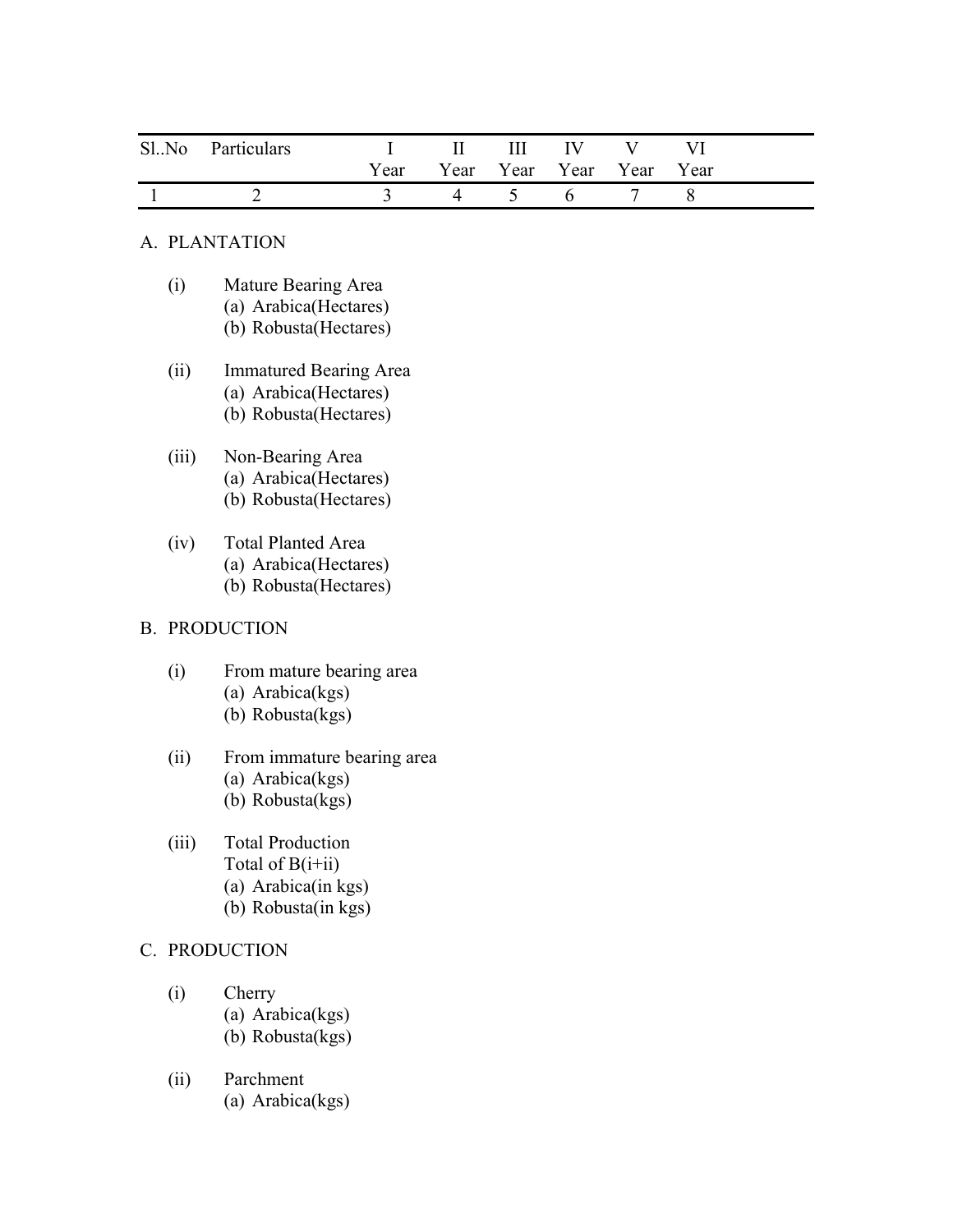# (b) Robusta(kgs)

## D. YIELD PER HECTARE

(in kgs)

(a) Arabica

(b) Robusta

### 11. EMPLOYMENT DETAILS;

|                                                                                   |                                          |                       |                                                                                                | (Please see Note 2 in page 10.)                 |                          |
|-----------------------------------------------------------------------------------|------------------------------------------|-----------------------|------------------------------------------------------------------------------------------------|-------------------------------------------------|--------------------------|
| Particulars                                                                       | Average number<br>of persons<br>Employed | Salary per<br>per day | Other allowance<br>month wages per month 1 per<br>day excluding<br>Provident fund<br>and Bonus | No.1 per of<br>months or<br>average No.<br>days | Cost<br>(2x5)<br>$(3+4)$ |
| 1                                                                                 | $\overline{2}$                           | 3                     | $\overline{4}$                                                                                 | 5                                               | 6                        |
| (a) Salaries for<br>Administrative<br>Staff                                       |                                          |                       |                                                                                                |                                                 |                          |
| Self Employed:<br>Manager<br>Clerical                                             | Supervisory                              |                       |                                                                                                |                                                 |                          |
| Total                                                                             |                                          |                       |                                                                                                |                                                 |                          |
| (b) Wages for field<br>Labourers:<br>Self Employed<br>Men<br>Women<br>Adolescents |                                          |                       |                                                                                                |                                                 |                          |
| Total                                                                             |                                          |                       |                                                                                                |                                                 |                          |
|                                                                                   |                                          |                       |                                                                                                |                                                 |                          |
|                                                                                   | (c) Contract Labour Charges              |                       |                                                                                                |                                                 |                          |

 $\mathcal{L}_\mathcal{L}$  , we can consider the constraint of the constraints of the constraints of the constraints of the constraints of the constraints of the constraints of the constraints of the constraints of the constraints of

Total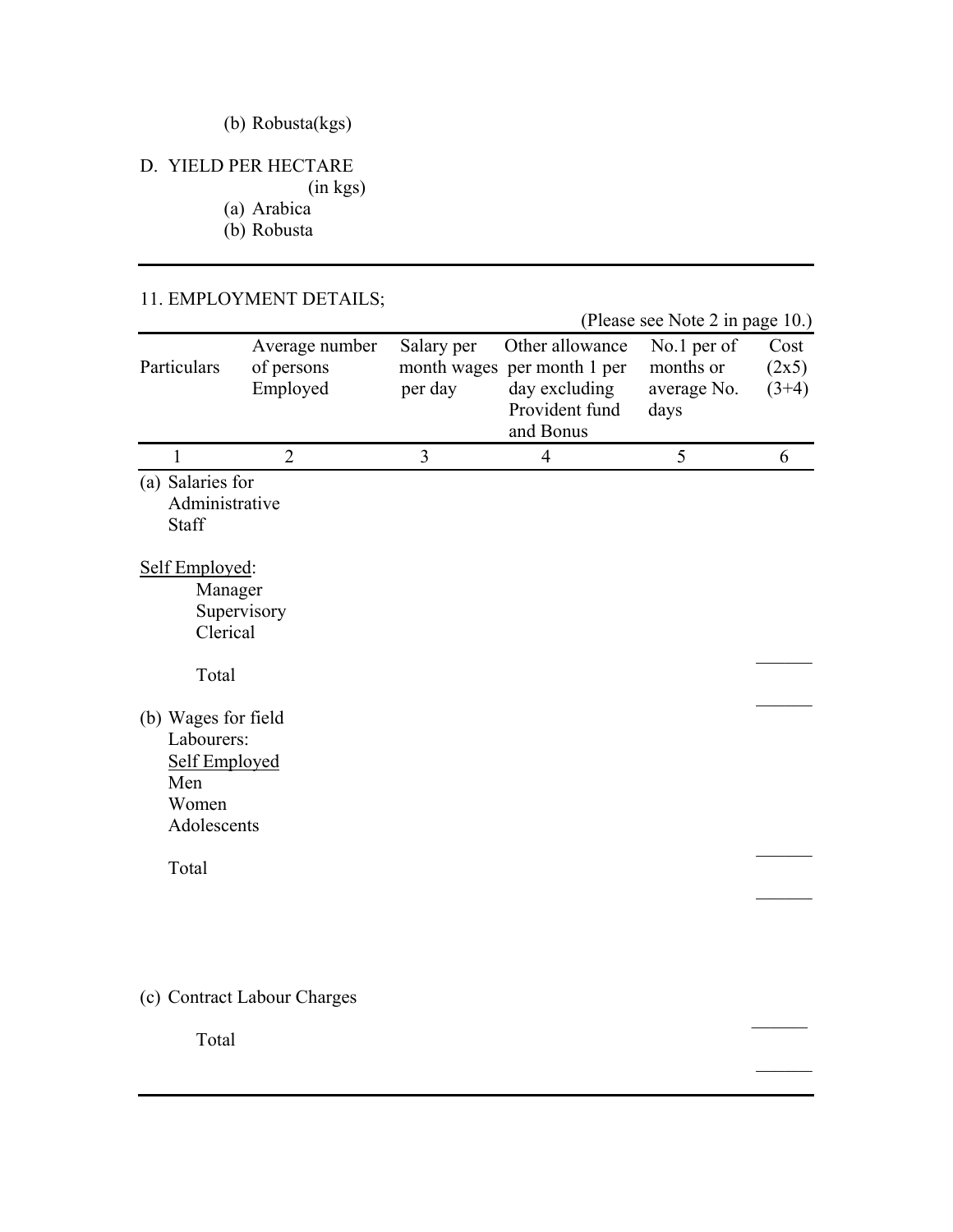12. Allocation of salaries and Wages (The total cost as per Column 6 may be allocated between Column No.8 to 11 suitably and the basis may be indicated).

| Particlurs | Cultivation  | Cultivation | Crop       | For other | Total |
|------------|--------------|-------------|------------|-----------|-------|
|            | cost: mature | cost:       | Charges or | crops     |       |
|            | area         | immature    | harvesting | including |       |
|            |              | area        | charges    | inter-    |       |
|            |              |             |            | planted   |       |
|            |              |             |            |           |       |

 $\mathcal{L}_\text{max} = \mathcal{L}_\text{max} = \mathcal{L}_\text{max} = \mathcal{L}_\text{max} = \mathcal{L}_\text{max} = \mathcal{L}_\text{max} = \mathcal{L}_\text{max} = \mathcal{L}_\text{max} = \mathcal{L}_\text{max} = \mathcal{L}_\text{max} = \mathcal{L}_\text{max} = \mathcal{L}_\text{max} = \mathcal{L}_\text{max} = \mathcal{L}_\text{max} = \mathcal{L}_\text{max} = \mathcal{L}_\text{max} = \mathcal{L}_\text{max} = \mathcal{L}_\text{max} = \mathcal{$ 

- (a) Salaries
- (b) Wages
- (c) Contract Labour Charges

| <b>Estate Expenditure Statement</b>                                                                                                                                                                                                                                                 |                                      |                |
|-------------------------------------------------------------------------------------------------------------------------------------------------------------------------------------------------------------------------------------------------------------------------------------|--------------------------------------|----------------|
| Name of the Item<br>Sl.<br>No.                                                                                                                                                                                                                                                      | Amount<br>of Expenditure<br>(in Rs.) | Remarks        |
| $\overline{2}$<br>$\mathbf{1}$                                                                                                                                                                                                                                                      | 3                                    | $\overline{4}$ |
| <b>CULTIVATION COST</b>                                                                                                                                                                                                                                                             |                                      |                |
| <b>Material Cost</b>                                                                                                                                                                                                                                                                |                                      |                |
| 13. Cost of Manures<br>14. Cost of Chemicals<br>15. Cost of Tools<br>16. Cost of Lime<br>17. Cost of Supplies                                                                                                                                                                       |                                      |                |
| 18. Cost of Gunnies, Mats<br><b>Cultivation Cost</b><br>Cost of Labour (Including DA)<br>19. Jungle Cleaning<br>20. Preparing stocks<br>21. Line Marking<br>22. Opening and Closing pits<br>23. Shade Planting<br>24. Coffee Planting<br>25. Weeding<br>26. Manuring<br>27. Hutting |                                      |                |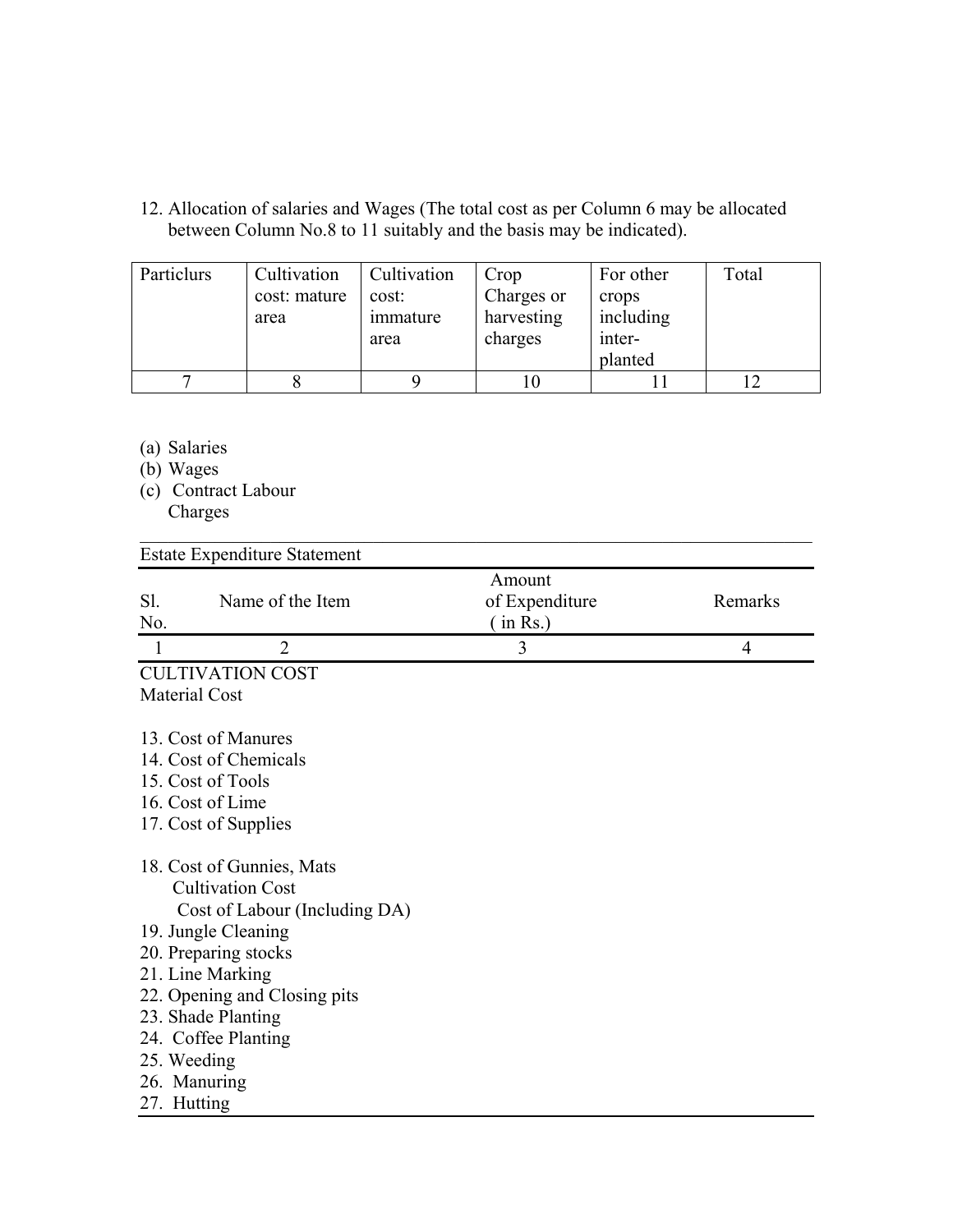- 28. Scuffling
- 29. Pruning
- 30. Shade regulation
- 31. Plant Protection
- 32. Mulching
- 33. Spraying
- 34. Miscellaneous Cultural Operation

 --------------------- Sub-Total(19-34)

--------------------

------------------

Crop Harvesting Cost

- 35. Picking (Harvesting)
- 36. Pulping
- 37. Drying
- 38. Transporting

 ------------------ Sub-Total(35-38)

Overhead Charges

- 39. Labour Welfare and Medical Aid
- 40. Salaries (including DA and other Allowances)
- 41. Provident Fund (Employees Contribution only)
- 42. Visiting Agency Fees
- 43. Other Allowances
- 44. Bonus
- 45. Gratuity
- 46. Watch and Ward/Security
- 47. Insurance
- 48. Printing & Stationery
- 49. Postage and Telegrams
- 50. -Telephone Charges
- 51. Electricity Charges
- 52. Water Charges
- 53. Subscriptions
- 54. Land Tax and Others
- 55. Agricultural Income Tax
- 56. Audit Fees
- 57. Other Estate Office expenses
- 58. Head Office expenses allocated to the estate
- 59. Cost of Stores and Spares
- 60. Maintenance of Labour lines
- 61. Maintenance of Building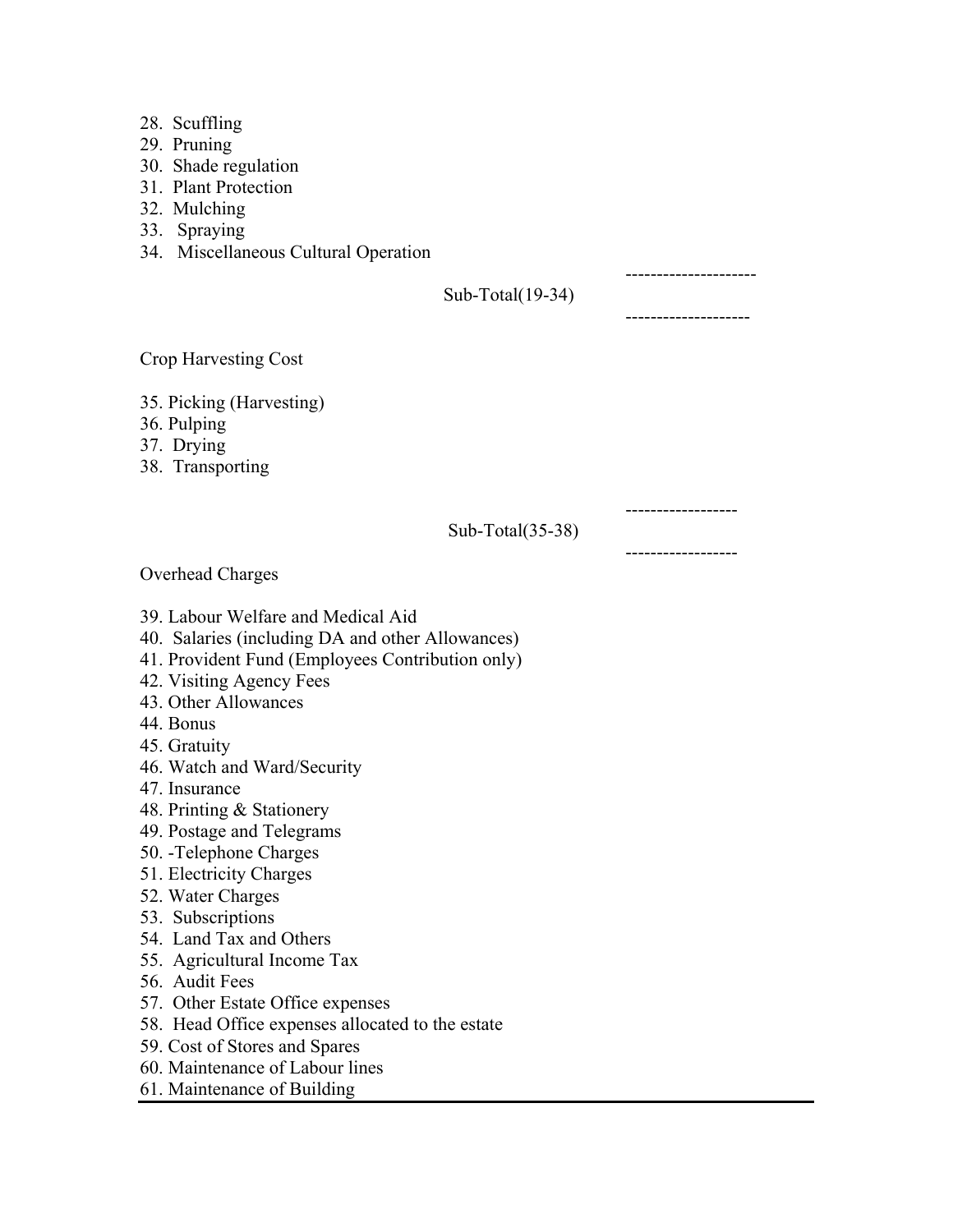- 62. Maintenance of Machinery
- 63. Maintenance of Vehicles
- 64. Depreciation (Building)
- 65. Depreciation (Machinery)
- 66. Depreciation (Vehicles)
- 67. Depreciation (Others)
- 68. Transportation charges (to Curing Works/ Collecting Depot)
- 69. Interest Charges
- 70. Donation
- 71. Bad Debts
- 72. Curing Charges
- 73. Cost of Cultivation

### Total Cost allocated between

| <b>ARABICA</b>                                                                                                                                                                                                                                |               |                                        |                   |                                    |                | <b>ROBUSTA</b>                                 |
|-----------------------------------------------------------------------------------------------------------------------------------------------------------------------------------------------------------------------------------------------|---------------|----------------------------------------|-------------------|------------------------------------|----------------|------------------------------------------------|
|                                                                                                                                                                                                                                               |               | Mature                                 |                   |                                    |                |                                                |
|                                                                                                                                                                                                                                               | Immature area |                                        |                   |                                    |                |                                                |
| Particulars                                                                                                                                                                                                                                   |               | Total New<br>Plant-<br>ation area area | Replan-<br>tation | <b>New</b><br>Planta-<br>tion area | tation<br>area | Replan- Other Crops including<br>inter-Planted |
| 1                                                                                                                                                                                                                                             |               | $2 \quad 3$                            | 4 5 6 7           |                                    | 8              | 9                                              |
| <b>Material Cost</b><br>(Total of item<br>Nos.13 to 17 of<br><b>Estate Expenditure</b><br>Statement)<br>Labour Charges<br>(Total of item<br>Nos. 19 to 34)<br>Overheads<br>(Total of item<br>Nos. 39 to 43)<br>Plus 46 to 54<br>Plus 56 to 67 |               |                                        |                   |                                    |                |                                                |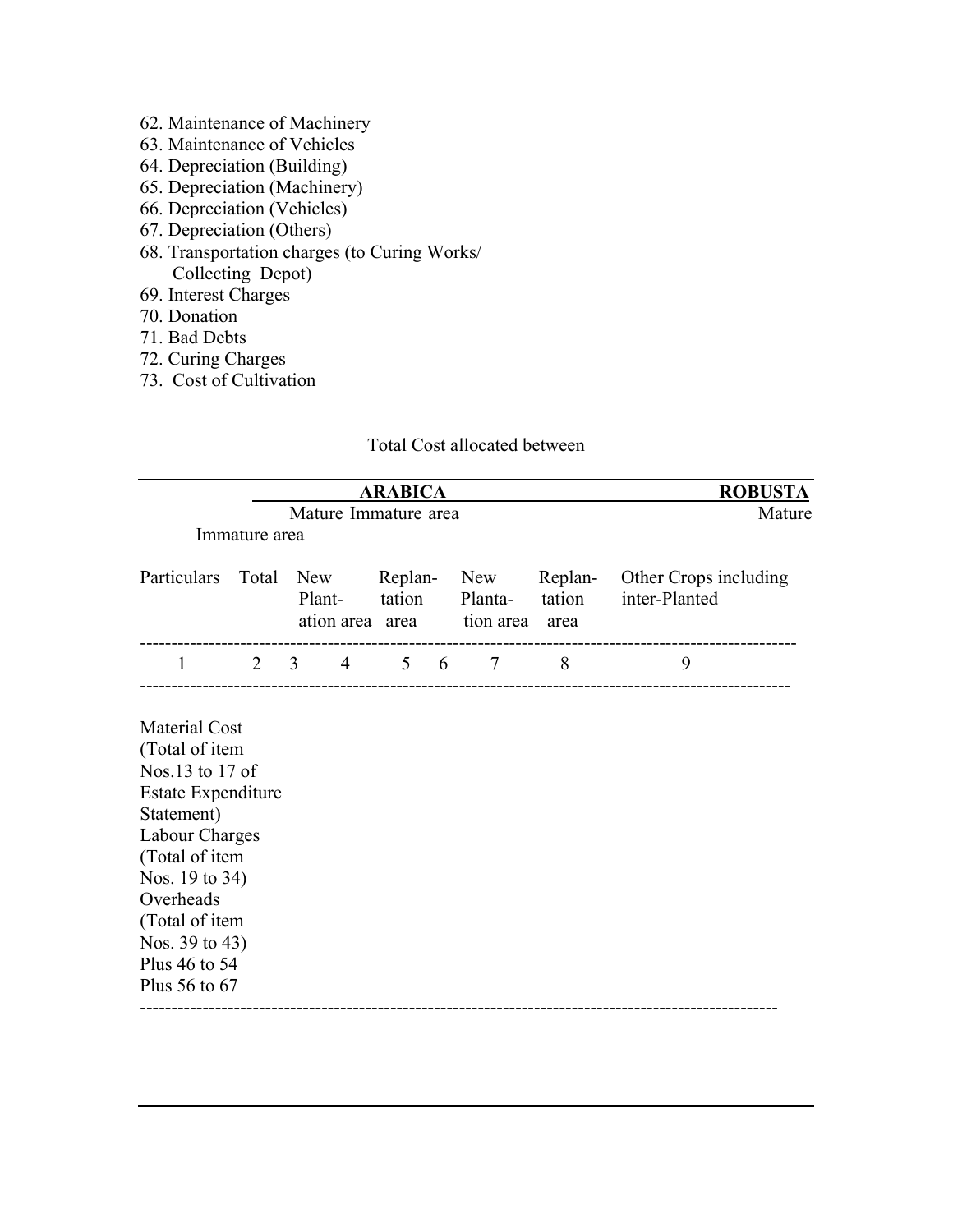|                                                                                                                           | Total Cost allocated between |                                   |                     |                                    |  |
|---------------------------------------------------------------------------------------------------------------------------|------------------------------|-----------------------------------|---------------------|------------------------------------|--|
| Particulars                                                                                                               |                              | Total Arabica Robusta Other Crops |                     |                                    |  |
| <b>Material Costs</b><br>(Item No.18)<br>Labour Charges<br>(Total of item No.35 to 38)<br>Overheads<br>(Total of item 68) |                              |                                   |                     |                                    |  |
| 75. Other income earned                                                                                                   |                              |                                   |                     |                                    |  |
| Particulars                                                                                                               |                              | Total Arabica Robusta Other Crops |                     | ---------------------------------- |  |
| Miscellaneous credits of income<br>Income from other Crops                                                                |                              |                                   |                     |                                    |  |
| 76. Details of Materials:                                                                                                 |                              |                                   |                     |                                    |  |
| 1. CALTIVATION MATERIAL COST                                                                                              |                              |                                   |                     |                                    |  |
| S1.<br>Particulars<br>No.                                                                                                 | Unit<br>Name Code*           |                                   | Quantity Rate Value | Purchase<br>reference              |  |
| $\overline{2}$                                                                                                            |                              | $3 \t 4 \t 5 \t 6$                | $\overline{7}$      | 8                                  |  |
| (a)Cost of Manure<br>$\bf{l}$                                                                                             |                              |                                   |                     |                                    |  |
| Farmyard manure<br>(i)<br>Chemical fertilisers<br>(ii)<br>Rest<br>(iii)                                                   | Total                        |                                   |                     |                                    |  |
| (b) Cost of Chemicals                                                                                                     |                              |                                   |                     |                                    |  |
| (i)<br>(ii)<br>(iii)                                                                                                      |                              |                                   |                     |                                    |  |

74. Crop Charges/Harvesting Charges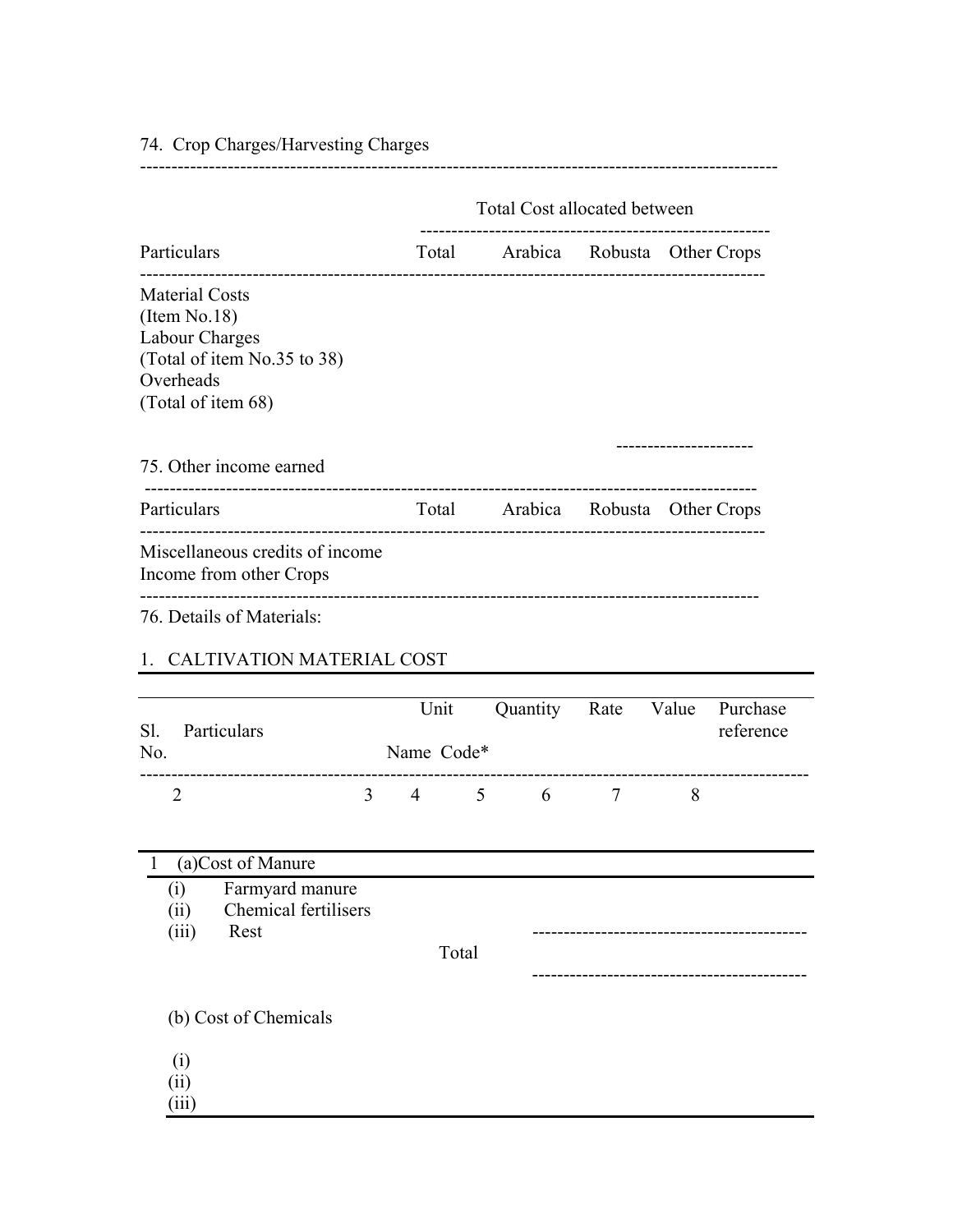|                                                                        | Total               |
|------------------------------------------------------------------------|---------------------|
|                                                                        |                     |
| (c)Cost of Tools and Machinery<br>(i)<br>(ii)<br>(iii)                 | Total               |
| (d) Cost of lime<br>(e) Cost of other supplies<br>(i)<br>(ii)<br>(iii) |                     |
| Total<br><b>Grand Total</b>                                            |                     |
| HARVESTING MATERIALS COST                                              |                     |
| (a) Cost of Gunnies<br>(i)<br>(ii)<br>(iii)                            |                     |
| Total                                                                  |                     |
| (b) COST OF MATS<br>(i)<br>(ii)<br>(iii)                               |                     |
| Total                                                                  |                     |
| <b>Grand Total</b>                                                     | ------------------- |
|                                                                        |                     |

For Office use only

NOTES:

(See Page 3)

 1. Production figures (including Estate Pounded Coffee pooled may be furnished as per the Coffee Valuation Reports (CVR's) received from the Curing Works/Collecting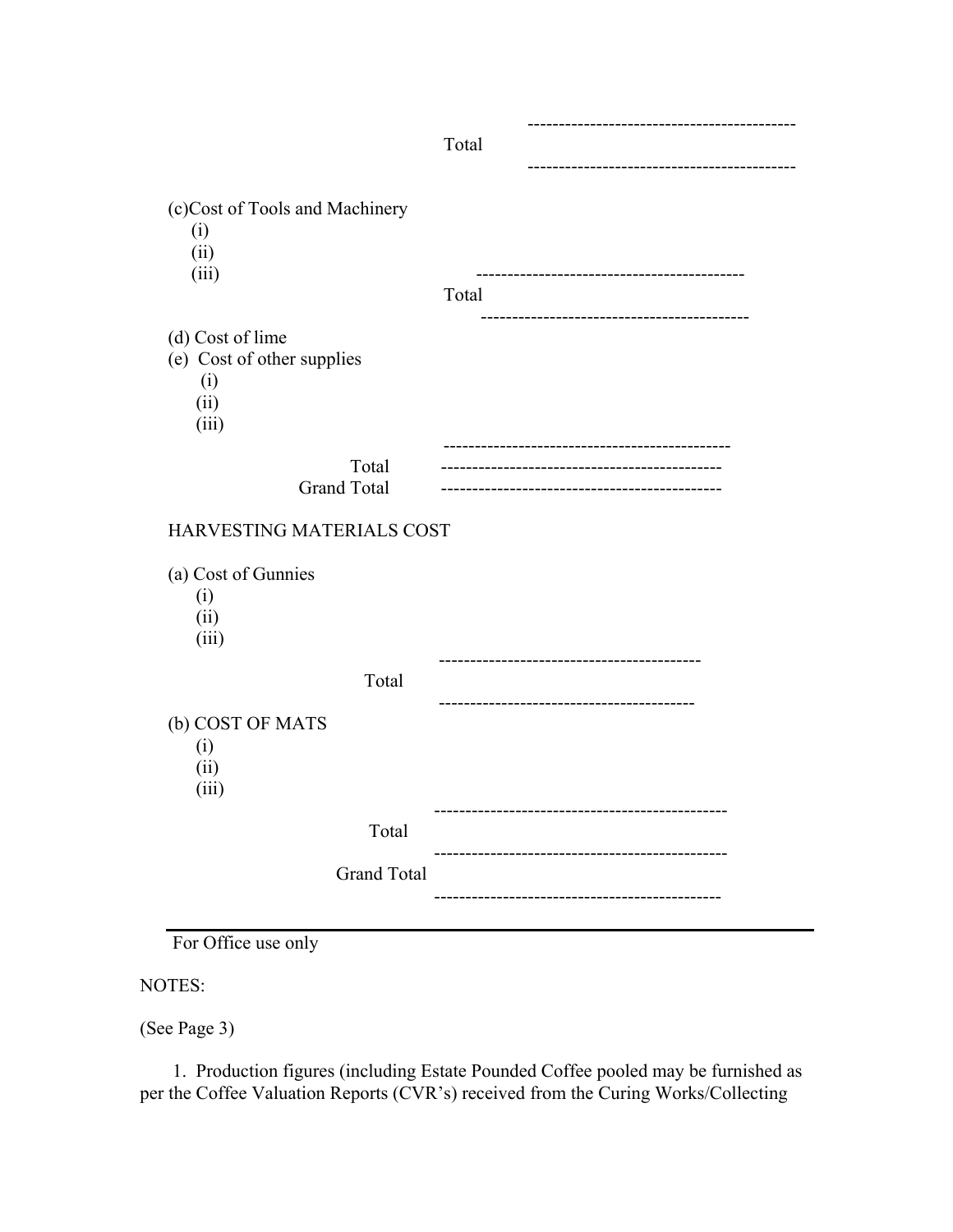Depots. However in case it is not possible to furnish the data as sper CVR's for any reasons, the production figures as depicted in the Excise Records (EB2) may be suitably converted to arrive at the quantities of cured coffee produced by usisdng Board's conversion formula.

(See Page 4)

2. The total as per Column 6 and Column 12 should be same.

(See Page 6 & 7)

 3. (i) In case of big estates and other estates where the records are maintained, the total of the expenditure statement may be reconciled with the Profit and Loss account.

 (ii) Total cost of labour and salaries may be reconciled with the item  $S1.No.12(a)$ , (b) and (c).

 (iii) In support of cost of materials, details may be furnished separately, as per item No.76.

(See page 7, 8 and 9).

4. Value in Column 6 should tally with the details furnished in item Nos. 13 to 18.

### FORM I **See Rule 46(I) (V) Cost of production of coffee ………………..season**

- 1. Whether the estate is company owned or privately?
- 2. Name of the Managing Agent or Managing Director of the Proprietor.
- 3. Period covered by the financial year as adopted by the estate.
- 4. Particulars of (area) broken down under the following heads:-

 Arabica Robusta Paddy

 (others crops to be detailed) The above information in respect of coffee is to be given under the following heads:-

Total planted area; and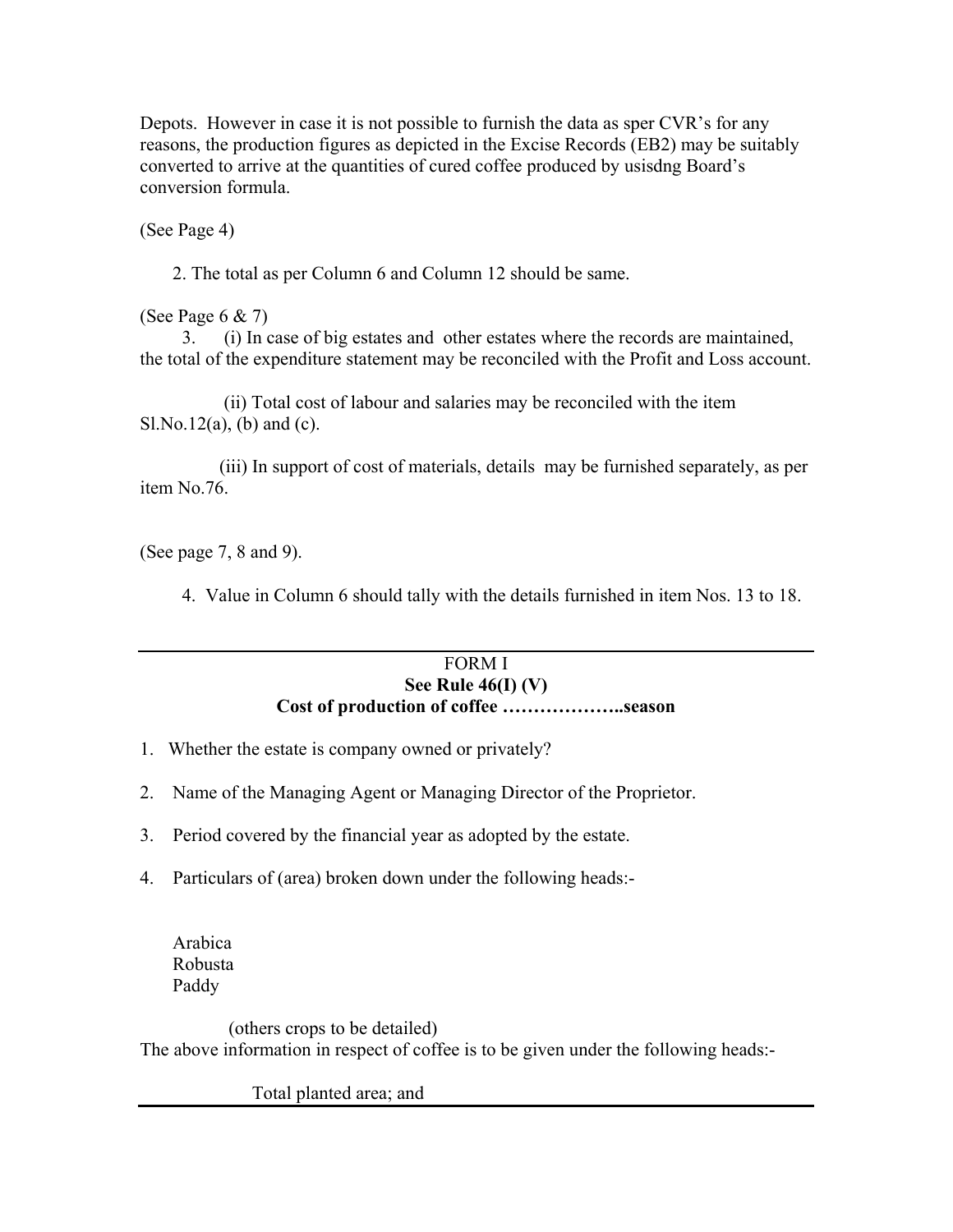Total bearing area

5. Details of new clearings and replanting within the last six years………………

6. Number of labourers actually emplofyed Sl.No.37 in the last two years………. ………………………………..(separately for men women and children) This information shall be given under the following heads:

- a) Daily average nudmber of workers actually working in the estate.
- b) Total number of workers borne on the rolls.

c) Average number of dependents

7. Labour quarters and other buildings existing on the estate.

a) LABOUR QUARTERS:

 (i) Number of lines and units conforming to specification under the Plantation Labour Act 1951.

 (ii) Number of lines and units which could be made to conform to the specifications under the plantation Labour Act, with a few alterations or modifications.

(iii) Number of lines and units which do not come under either (I) or (ii) above.

 b) OTHER BUILDINGS: Such as staff quarters, bungalows, canteens, hospitals pulp houses, granaries, etc.,

| Type of buildings/constructions | Number<br>2 | Signature |
|---------------------------------|-------------|-----------|
|                                 |             |           |
|                                 |             |           |
|                                 |             |           |